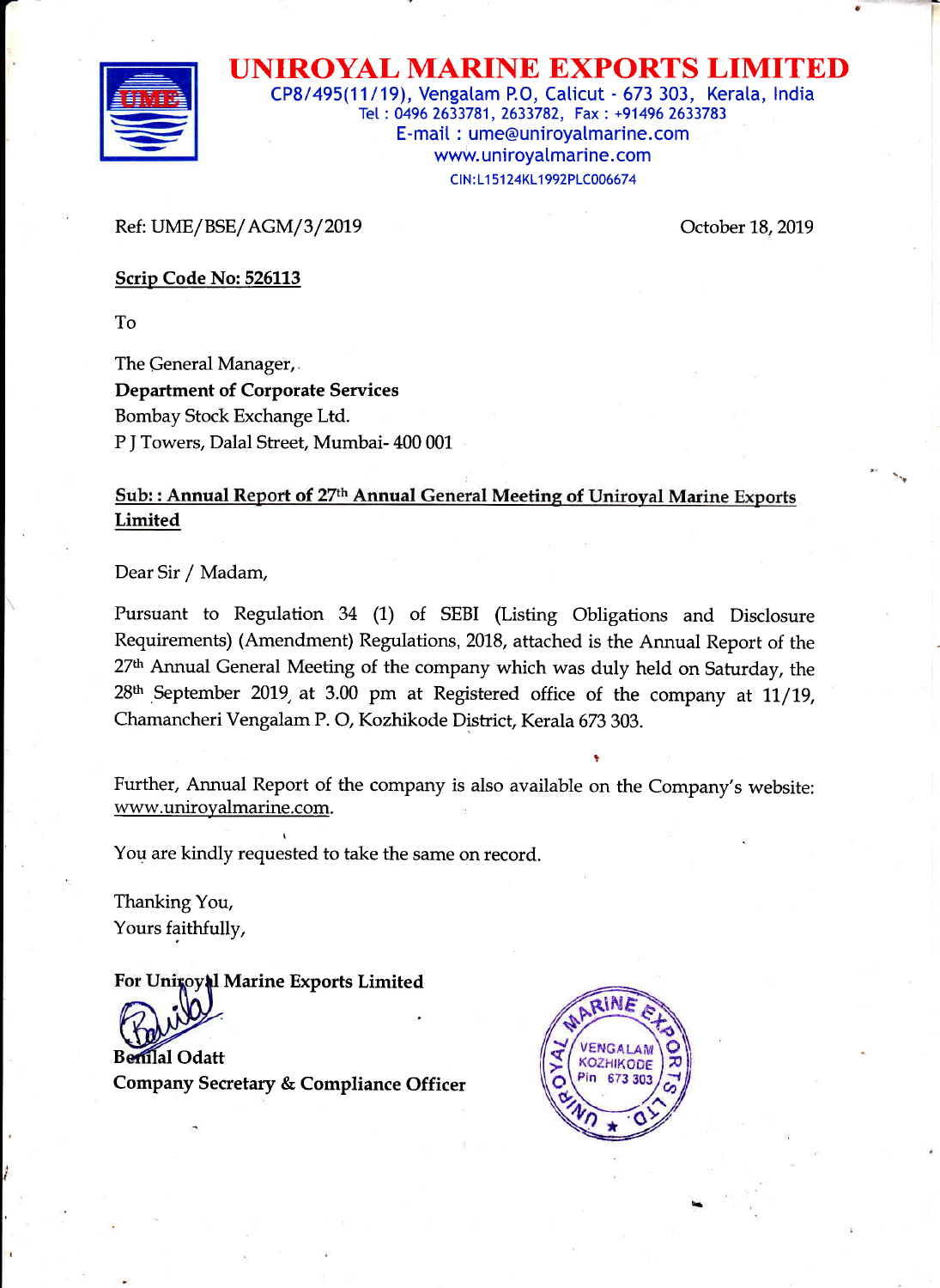

# UNIROYAL MARINE EXPORTS LIMITED

## **27th ANNUAL REPORT 2018-2019**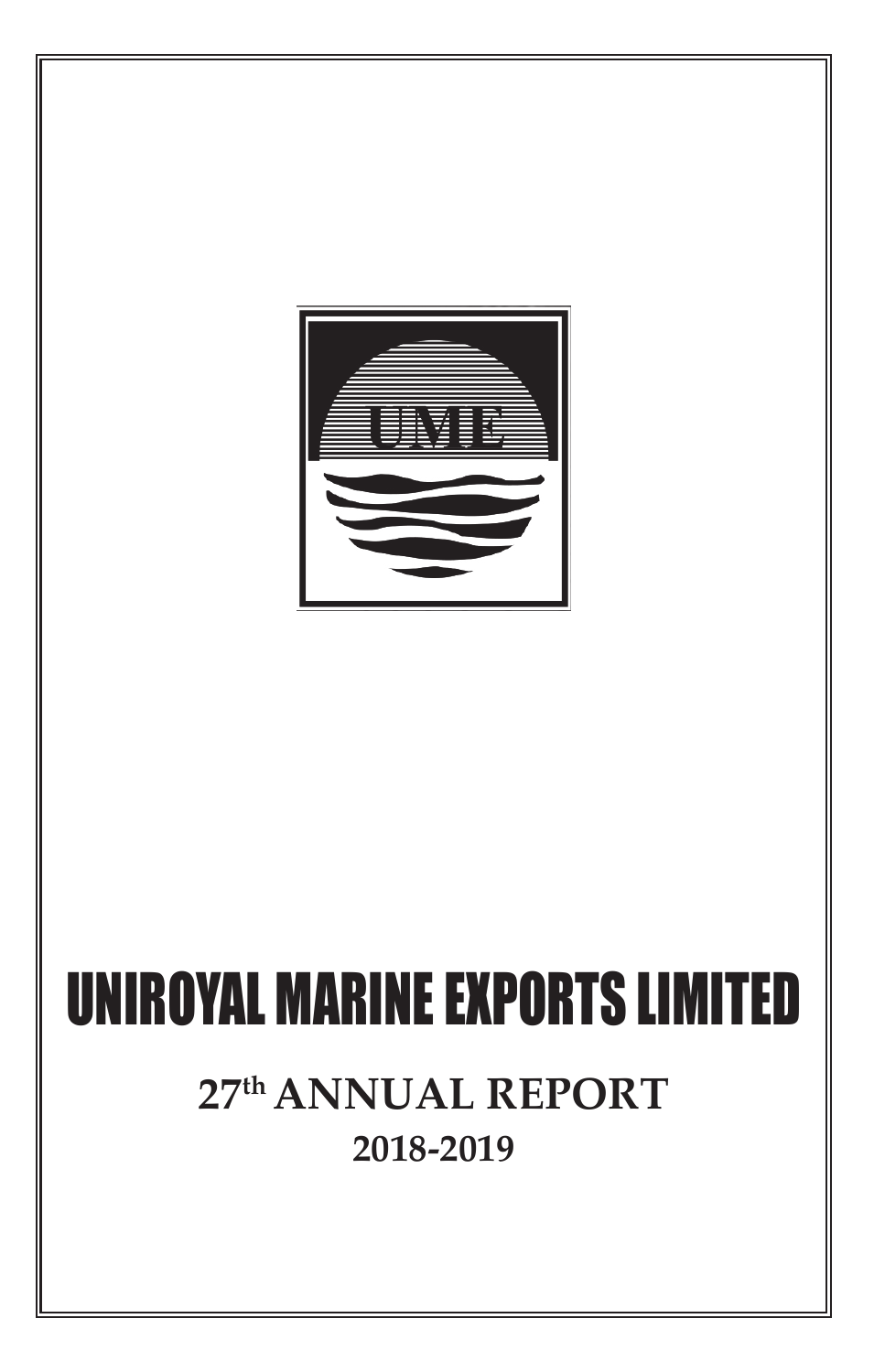

## **UNIROYAL MARINE EXPORTS LIMITED**

| <b>CHAIRMAN</b>            |                      | Mr. IYPE MATHEW                                                                                                                              |
|----------------------------|----------------------|----------------------------------------------------------------------------------------------------------------------------------------------|
| <b>MANAGING DIRECTOR</b>   | ÷                    | Mr. ANUSH K THOMAS                                                                                                                           |
| <b>DIRECTORS</b>           |                      | Mr. K.C.THOMAS<br>Mr. V.MOHANLAL<br>Mr. V.S.NATH RAM<br>Ms. NITHYA ALEX                                                                      |
| <b>CHIEF EXECUTIVE</b>     | ÷                    | Mr.THOMAS P KOSHY                                                                                                                            |
| COMPANY SECRETARY          |                      | Mr.BENILAL ODATT                                                                                                                             |
| CHIEF FINANCIAL OFFICER    | $\ddot{\cdot}$       | Ms.BINDU SURESH                                                                                                                              |
| <b>AUDITORS</b>            | t.                   | Mr. SABU PHILIP<br>Chartered Accountant<br>Kottayam – 686019                                                                                 |
| <b>SECRETARIAL AUDITOR</b> | ÷                    | Mr. SATHEESH KUMAR. N<br><b>Practicing Company Secretary</b><br>Kochi - 682016                                                               |
| <b>BANKERS</b>             | $\ddot{\phantom{a}}$ | <b>1.THE FEDERAL BANK LTD</b><br>Kozhikode 673011                                                                                            |
|                            |                      | 2. UCO Bank<br>Kozhikode 673 001                                                                                                             |
| <b>REGISTERED OFFICE</b>   | $\ddot{\phantom{0}}$ | 11/19, Vengalam PO<br>Chemanchery Panchayath<br>Kozhikode Dist.<br>Kerala-673 303, India.<br>Ph: 0496 - 2633781, 2633782                     |
| REGISTRARS & SHARE         |                      |                                                                                                                                              |
| <b>TRANSFER AGENTS</b>     | ÷.                   | S K D C Consultants Limited<br>Kanapathy Towers, 3rd Floor,<br>1391/A-1, Sathy Road,<br>Ganapathy, Coimbatore 641006.<br>Phone: 0422-6549995 |
| <b>ISIN</b>                |                      | N S D L & C D S L - INE 602 H01010                                                                                                           |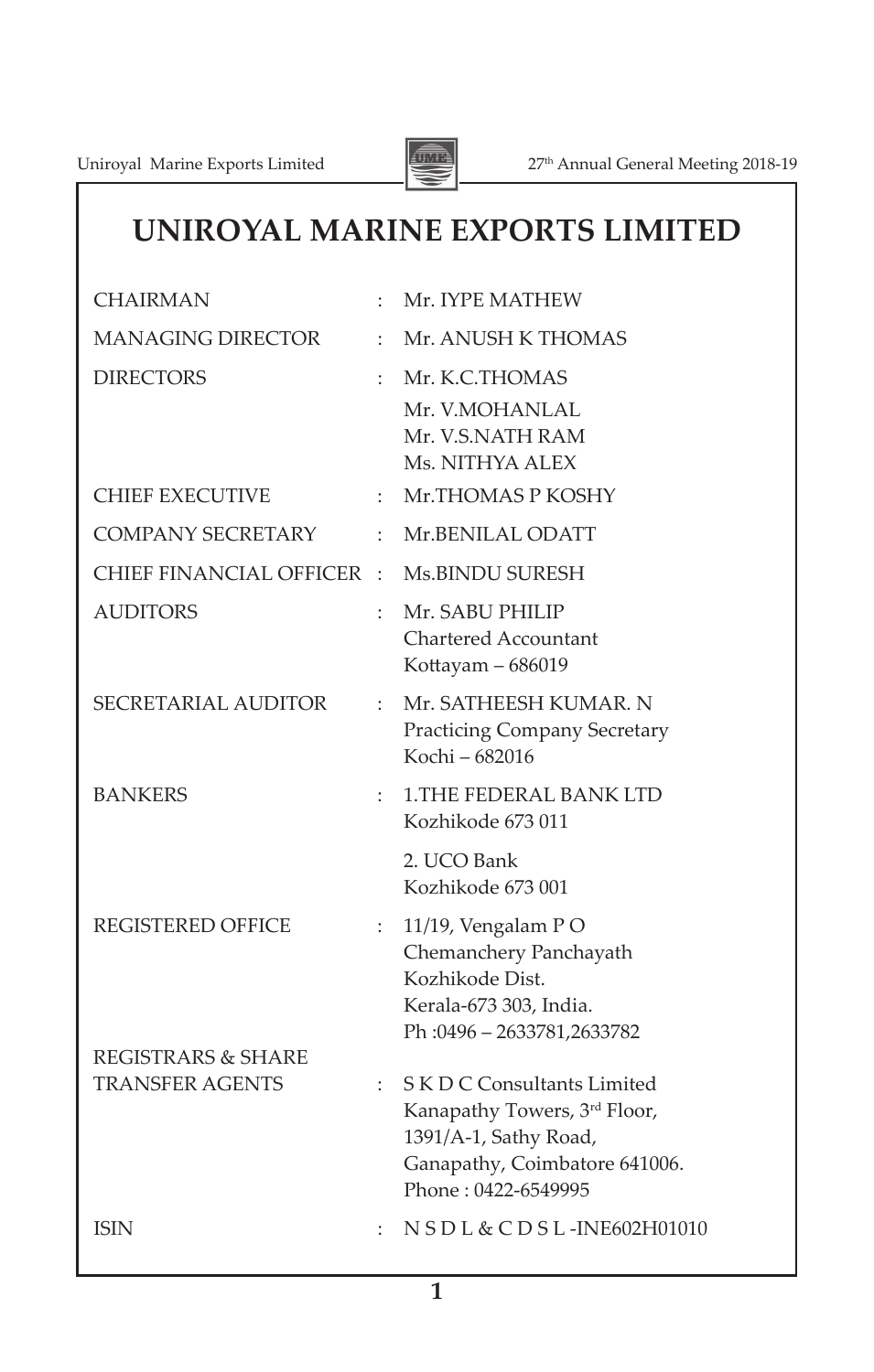

## **NOTICE**

Notice is hereby given that the 27th Annual General Meeting of the members of Uniroyal Marine Exports Ltd. will be held at the Registered Office of the Company at 11/19, Vengalam P.O, Kozhikode District, Kerala – 673 303 on Saturday the 28th September 2019 at 3.00 p.m. to transact the following business:

### **ORDINARY BUSINESS**

- 1. To receive, consider and adopt the Audited Financial Statement of the Company for the financial year ended March 31, 2019 together with the Reports of the Board of Directors and the Auditors thereon.
- 2. To appoint a Director in place of Mr. Mohanlal Viswanathan Nair, (DIN: 00149939) who retires by rotation, being eligible and seeks re-appointment.
- 3. To ratify the appointment of Statutory Auditor and if thought fit, to pass, with or without modification(s), the following resolution as an **Ordinary Resolution:**

**"RESOLVED** that pursuant to Sections 139, 142 and other applicable provisions, if any, of the Companies Act, 2013 (the "Act") and the Companies (Audit and Auditors) Rules, 2014 ("Rules") (including any statutory modification orre-enactment thereof, for the time being in force), the Company hereby ratifies the appointment of Mr. Sabu Philip, Chartered Accountant, (Membership No. 31708), as Statutory Auditor of the Company to hold office from the conclusion of this Annual General Meeting (AGM) till the conclusion of the next AGM of the Company for the financial year 2019 - 20."

#### **SPECIAL BUSINESS**

4. To re-appoint Mr. Ipe Mathew (DIN: 01546555) as an Independent Director and if thought fit, to pass with or without modification(s) the following resolution as a **Special Resolution:**

**"RESOLVED THAT** that pursuant to the provisions of sections 149, 150, 152 read with Schedule IV and other applicable provisions of the Companies Act, 2013 and the Companies (Appointment and Qualifications of Directors) Rules, 2014 and Securities and Exchange Board of India (Listing Obligations and Disclosure Requirements) Regulations, 2015 [including any statutory modification(s) or amendment(s) thereto or re-enactment(s) thereof for the time being in force],Mr.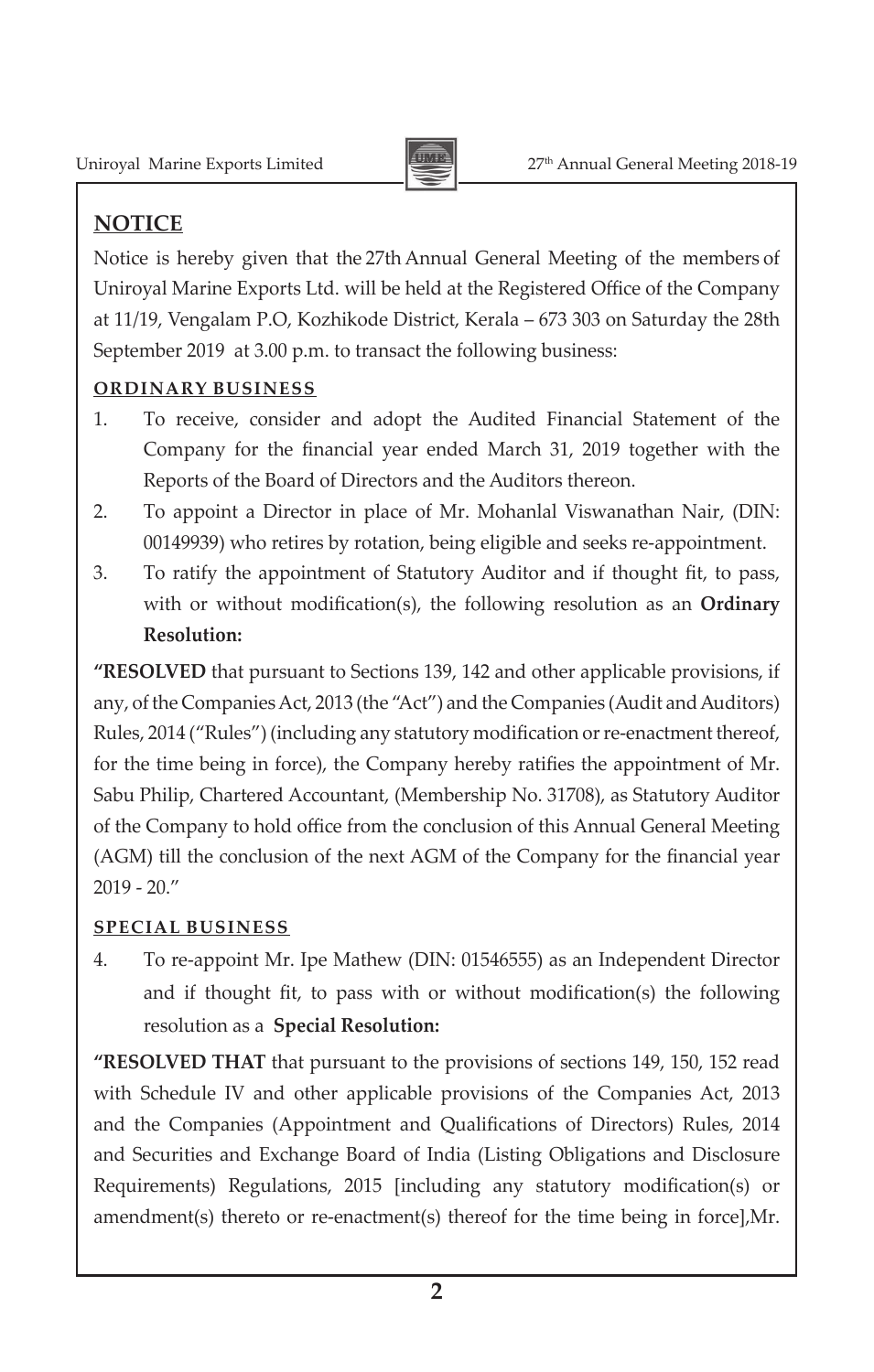

Ipe Mathew (DIN: 01546555), who was appointed as an Independent Director of the Company at the 22ndAnnual General Meeting of the Company and who holds office of the Independent Director up to 27thAnnual General Meeting of the Company and who is eligible for being re-appointed as an Independent Director, be re-appointed as an Independent Director of the Company, not liable to retire by rotation, to hold office for a second term of One year commencing from 29th day of September 2019 to 28th day of September 2020."

5. To re-appoint Mr. Ram Nath(DIN: 01546672) as an Independent Director and if thought fit, to pass with or without modification(s) the following resolution as a **Special Resolution:**

**"RESOLVED** that pursuant to the provisions of sections 149, 150, 152 read with Schedule IV and other applicable provisions of the Companies Act, 2013 and the Companies (Appointment and Qualifications of Directors) Rules, 2014 and Securities and Exchange Board of India (Listing Obligations and Disclosure Requirements) Regulations, 2015 [including any statutory modification(s) or amendment(s) thereto or re-enactment(s) thereof for the time being in force],Mr. Ram Nath (DIN: 01546672), who was appointed as an Independent Director of the Company at the 22nd Annual General Meeting of the Company and who holds office of the Independent Director up to 27th Annual General Meeting of the Company and who is eligible for being re-appointed as an Independent Director, be re-appointed as an Independent Director of the Company, not liable to retire by rotation, to hold office for a second term of One year commencing from 29th day of September 2019 to 28th day of September 2020."''

> By order of the Board For UNIROYAL MARINE EXPORTS LIMITED

Sd/-

Kozhikode Benilal Odatt 26/08/2019 Company Secretary & Compliance Officer

#### **Notes:**

1. Explanatory Statement pursuant to Section 102(1) of the Companies Act, 2013 relating to the Special Business to be transacted at the Meeting is annexed hereto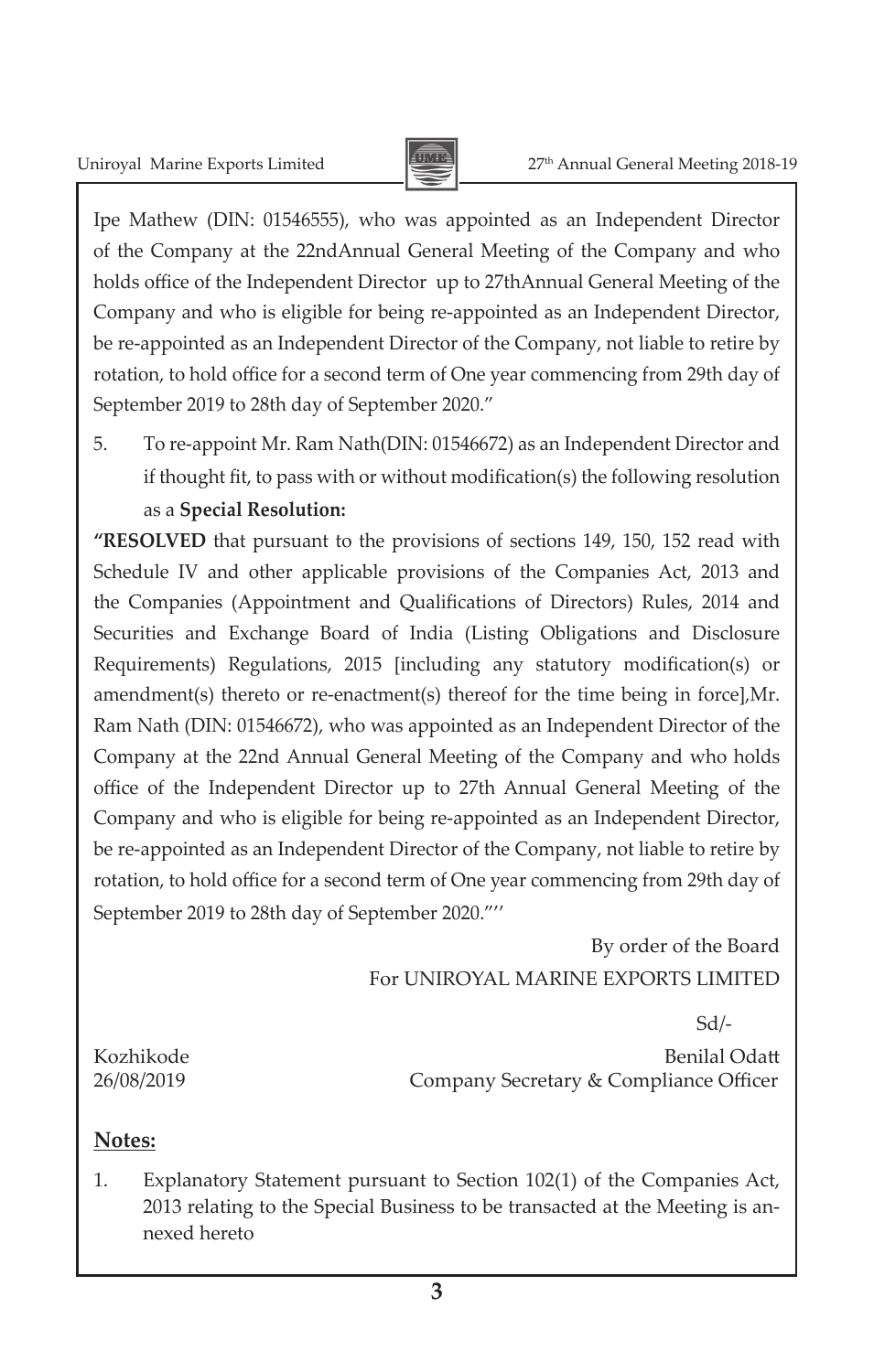

- **2. 2. A Member entitled to attend and vote at the Annual General Meeting is entitled to appoint a proxy to attend and vote instead of himself and the proxy need not be a Member of the Company**. The instrument appointing the proxy, in order to be effective, must be deposited at the Company's Registered Office, duly completed and signed, not less than FORTY-EIGHT HOURS before the meeting. Proxies submitted on behalf of limited companies, societies, etc., must be supported by appropriate resolutions/authority, as applicable. A person can act as proxy on behalf of Members not exceeding fifty (50) and holding in the aggregate not more than 10% of the total share capital of the Company. In case a proxy is proposed to be appointed by a Member holding more than 10% of the total share capital of the Company carrying voting rights, then such proxy shall not act as a proxy for any other person or shareholder.
- 3. Information under Regulation 36 (3) of the Securities and Exchange Board of India (Listing Obligations and Disclosure Requirements) Regulations, 2015 relating to the Director proposed to be reappointed is provided in Annexure to this Notice.
- 4. The Register of Members and Share Transfer Register of the Company will remain closed from **23/09/19 to 28/09/18** (both days inclusive).
- 5. Members are requested to notify their change of address, if any, quoting their folio numbers to the Regd. Office of the company/ our RTA. Similarly members holding shares in demat form shall intimate the change of address, if any, to their respective Depository Participants (DP).
- 6. In case of joint holders attending the meeting, the Member whose name appears as the first holder in the order of names as per the Register of Members will be entitled to vote.
- 7. The Notice of the AGM along with the Annual Report 2018-19 is being sent by electronic mode to those Members whose e-mail addresses are registered with the Company/Depositories, unless any Member has requested for a physical copy of the same. For Members who have not registered their e-mail addresses, physical copies are being sent by the permitted mode.
- 8. Members/Proxies must bring the original attendance slip sent herewith duly filled in, signed and hand it over at the entrance of the meeting hall.
- 9. To support the 'Green Initiative', the Members who have not registered their e-mail addresses are requested to register the same with Depositories/ RTA of the Company.
- 10. The Securities and Exchange Board of India (SEBI) has mandated the submission of Permanent Account Number (PAN) by every participant in securities market. Members holding shares in electronic form are, therefore,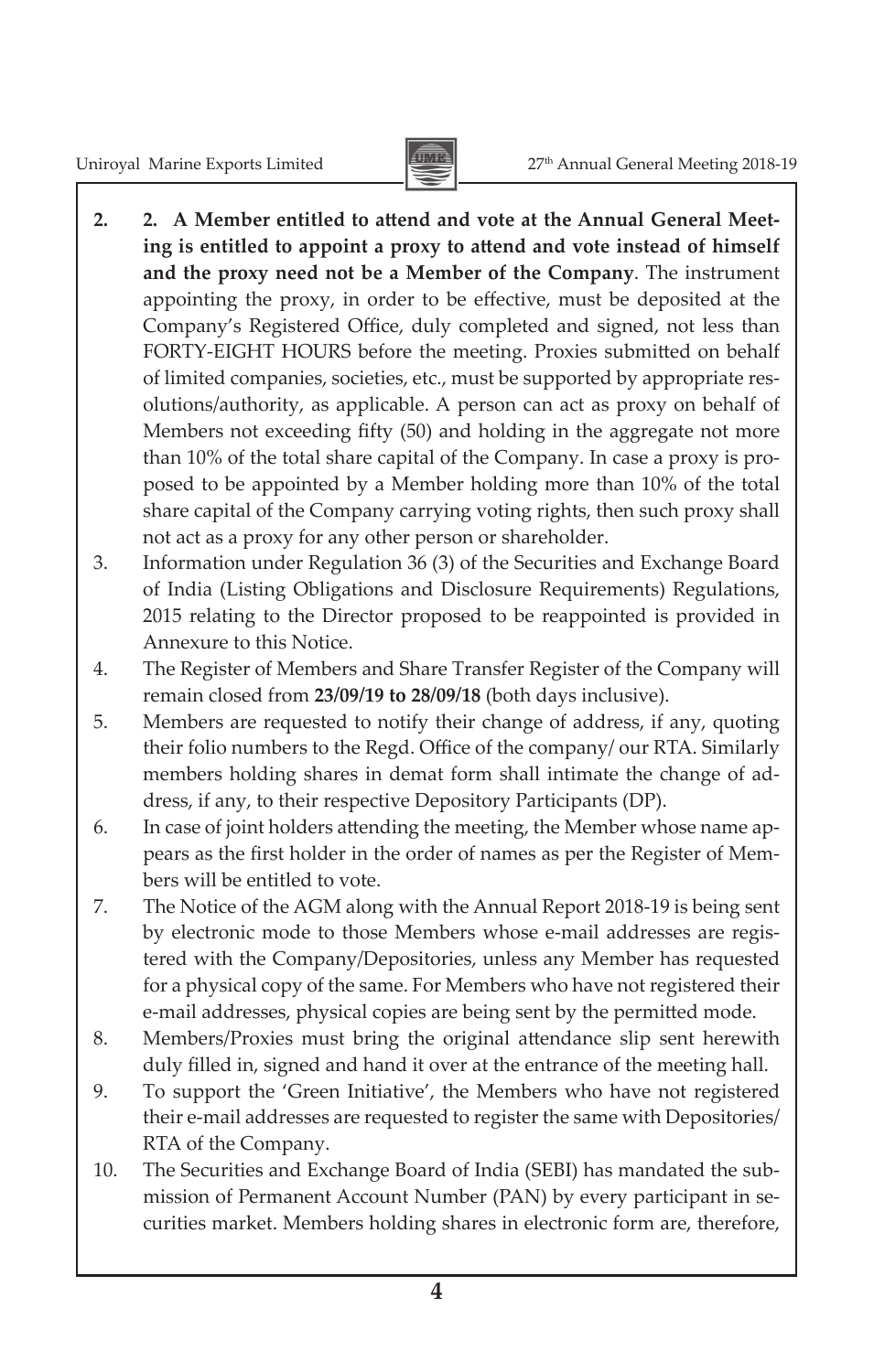

requested to submit their PAN to their Depository Participants with whom they are maintaining their demat accounts. Members holding shares in physical form can submit their PAN to the Company / RTA.

- 11. SEBI has decided that securities of listed companies can be transferred only in dematerialised form from 01 April 2019. In view of the above and to avail various benefits of dematerialisation, Members are advised to dematerialise the shares held by them in physical form.
- 12. Voting through electronic means In terms of Section 108 of the Companies Act, 2013 read with the Companies (Management and Administration) Rules, 2014 as amended from time to time and Regulation 44 of the Securities and Exchange Board Of India (Listing Obligations and Disclosure Requirements) Regulations, 2015, the Company is providing the e voting facility through Central Depository Services (India) Limited (CDSL) as an alternative, for all members of the Company to enable them to cast their votes electronically, on the resolutions mentioned in the notice of the 27th Annual General Meeting of the Company.

#### **PROCEDURE / INSTRUCTIONS FOR E -VOT ING ARE AS UNDER:**

- (i) The voting period begins on 25/09/19 at 09.00 a.m.(IST) and ends on 27/09/19 at 5.00 p.m. (IST). During this period shareholders' of the Company, holding shares either in physical form or in dematerialized form, as on the cut-off date i.e. 21/09/18 may cast their vote electronically. The e-voting module shall be disabled by CDSL for voting thereafter.
- (ii) Shareholders who have already voted prior to the meeting date would not be entitled to vote at the meeting venue.
- (iii) The shareholders should log on to the e-voting website www.evotingindia. com.
- (iv) Click on Shareholders.
- (v) Now Enter your User ID
- a. For CDSL: 16 digits beneficiary ID,
- b. For NSDL: 8 Character DP ID followed by 8 Digits Client ID,
- c. Members holding shares in Physical Form should enter Folio Number registered with the Company.
- (vi) Next enter the Image Verification as displayed and Click on Login.
- (vii) If you are holding shares in demat form and had logged on to www. evotingindia.com and voted on an earlier voting of any company, then your existing password is to be used.
- (viii) If you are a first time user follow the steps given below: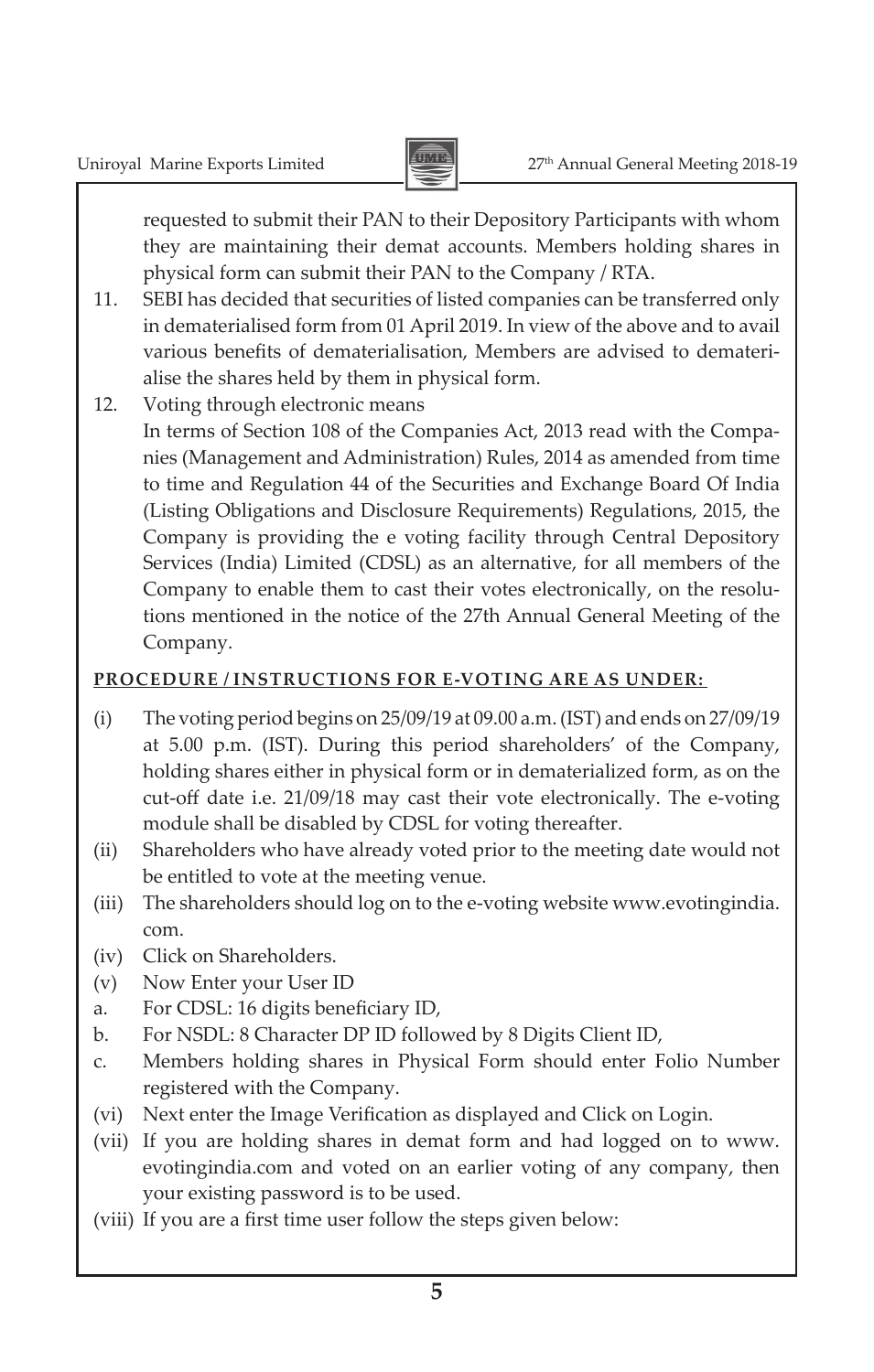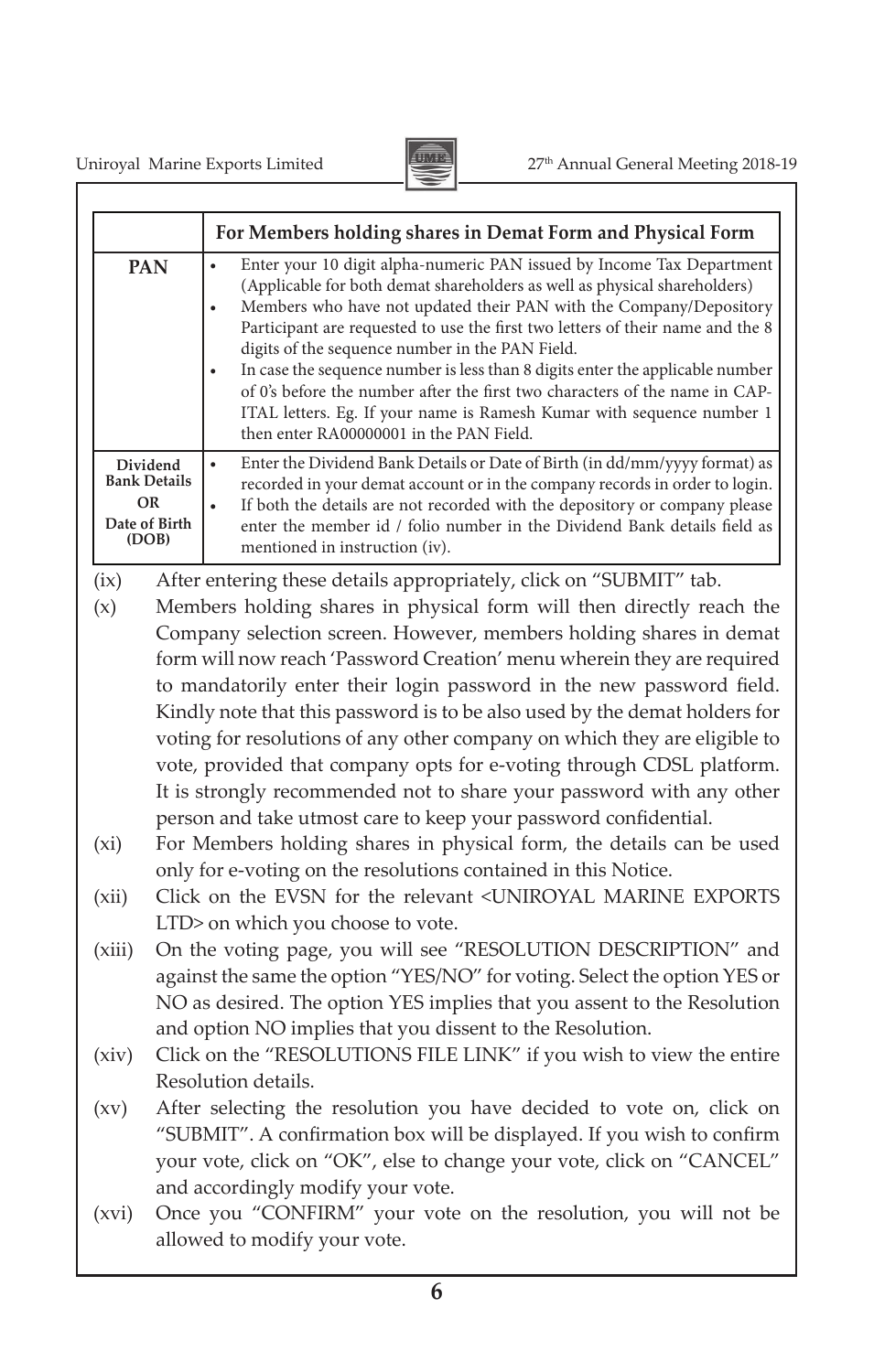

- (xvii) You can also take a print of the votes cast by clicking on "Click here to print" option on the Voting page.
- (xviii) If a demat account holder has forgotten the login password then Enter the User ID and the image verification code and click on Forgot Password & enter the details as prompted by the system.
- (xix) **Shareholders can also cast their vote using CDSL's mobile app m-Voting available for android based mobiles. The m-Voting app can be downloaded from Google Play Store. Apple and Windows phone users can download the app from the App Store and the Windows Phone Store respectively. Please follow the instructions as prompted by the mobile app while voting on your mobile.**
- (xx) Note for Non Individual Shareholders and Custodians
	- Non-Individual shareholders (i.e. other than Individuals, HUF, NRI etc.) and Custodian are required to log on to www.evotingindia.com and register themselves as Corporate.
	- A scanned copy of the Registration Form bearing the stamp and sign of the entity should be emailed to helpdesk.evoting@cdslindia.com.
	- After receiving the login details a Compliance User should be created using the admin login and password. The Compliance User would be able to link the account(s) for which they wish to vote on.
	- The list of accounts linked in the login should be mailed to helpdesk. evoting@cdslindia.com and on approval of the accounts they would be able to cast their vote.
	- A scanned copy of the Board Resolution and Power of Attorney (POA) which they have issued in favour of the Custodian, if any, should be uploaded in PDF format in the system for the scrutinizer to verify the same.
- (xxi) In case you have any queries or issues regarding e-voting, you may refer the Frequently Asked Questions ("FAQs") and e-voting manual available at www.evotingindia.com, under help section or write an email to helpdesk.evoting@cdslindia.com.
- 13. In terms of the recent amendment to the Companies (Management and Administration) Rules, 2014 with respect to the Voting through electronic means, the Company is also offering the facility for voting by way of physical ballot at the AGM. The Members attending the meeting should note that those who are entitled to vote but have not exercised their right to vote by Remote e-voting, may vote at the AGM through ballot for all businesses specified in the accompanying Notice. The Members who have exercised their right to vote by remote e-voting may attend the AGM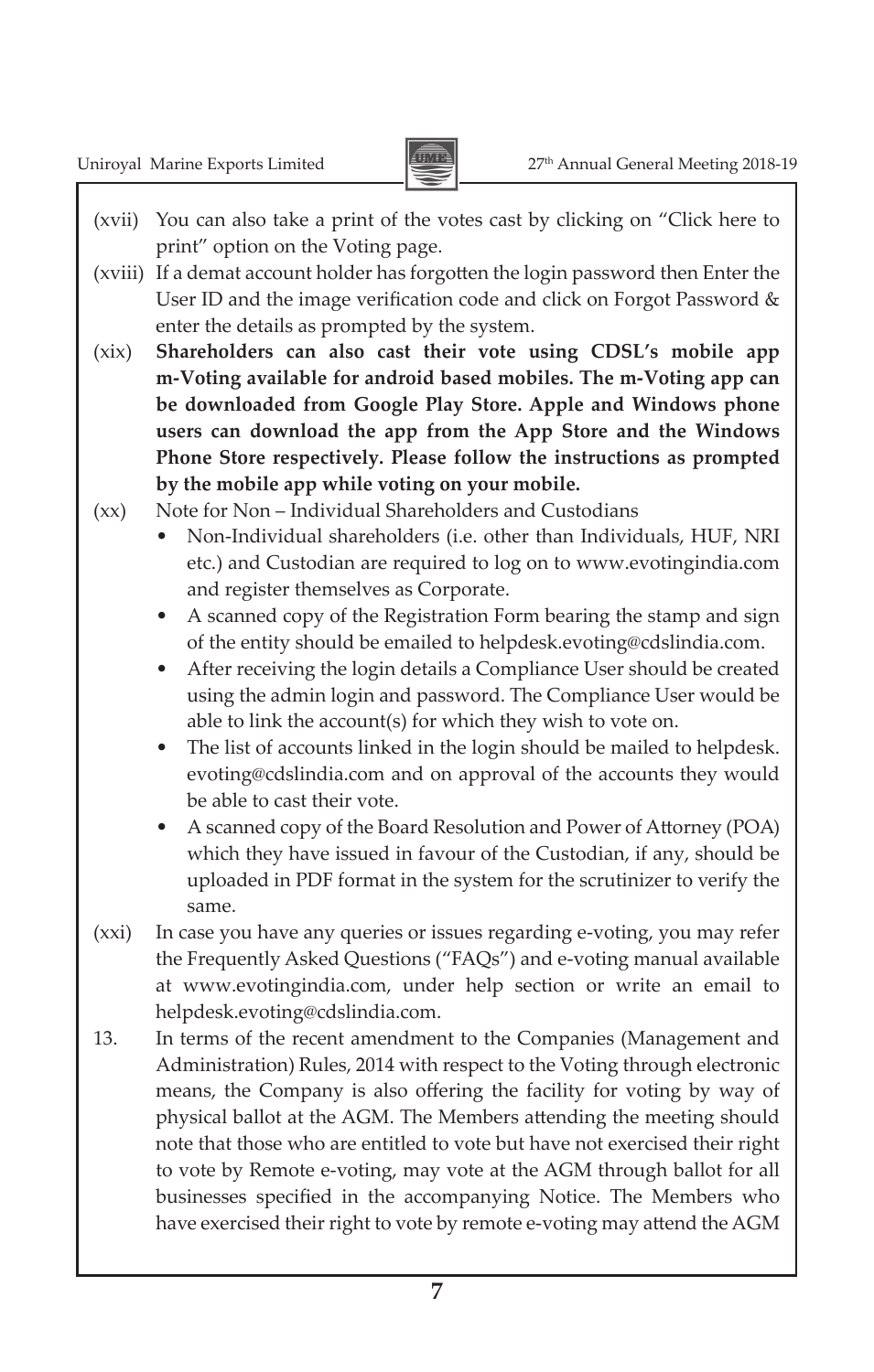

but shall not vote at the AGM. The voting rights of the Members shall be in proportion to their shares of the paid-up equity share capital of the Company as on the cut-off date being **21/09/19.**

- 14. Mr. Satheesh Kumar N, Practising Company Secretary, Cochin has been appointed as scrutinizer, who in the opinion of the Board can scrutinize the e-voting process in fair and transparent manner.
- 15. The Scrutinizer shall immediately after the conclusion of the voting at General meeting, first count the votes cast at the meeting, and thereafter unblock the votes in the presence of atleast two (2) witnesses not in the employment of the Company and make a Scrutinizer's Report of the votes cast in favour or against, if any within forty eight hours of Conclusion of the Meeting, to the Chairman of the meeting. The Chairman shall declare the results of the voting forthwith.
- 16. The Results declared along with the Scrutinizer's Report shall be placed on the Company's website www.uniroyalmarine.com within immediately after the results are declared and communicated to the BSE Limited.

**Detailsofthedirectorsseekingre-appointmentasrequiredunder**Regulation 36 (3) of the Securities and Exchange Board of India (Listing Obligations and Disclosure Requirements) Regulations, 2015 **secretarial standard-2:**

| Particulars                         | Mr.MohanlalViswanathan Nair                                                                                                                               |
|-------------------------------------|-----------------------------------------------------------------------------------------------------------------------------------------------------------|
| <b>DIN</b>                          | 00149939                                                                                                                                                  |
| Date of Birth                       | 21 May 1960                                                                                                                                               |
| Date of Appointment                 | 21/08/1992                                                                                                                                                |
| Type of appointment                 | Non Executive Director retiring by rotation.                                                                                                              |
| Directorships held in               | SANTHAM RETIREMENT VILLAGES (INDIA) PRIVATE LIMITED                                                                                                       |
| other Companies                     | NAVARASA CREATIONS PRIVATE LIMITED                                                                                                                        |
|                                     | SYMPHONY TV AND ENTERTAINMENTS PRIVATE LIMITED                                                                                                            |
|                                     | VISMAYASMAX ANIMATIONS ACADEMY AND STUDIOS PRIVATE LTD                                                                                                    |
|                                     | <b>LAAB M SCREENS PRIVATE LIMITED</b>                                                                                                                     |
|                                     | EARTHSTAR HOTELS AND HOLIDAY HOMES PRIVATE LIMITED                                                                                                        |
|                                     | VISMAYAS MULTIPLEX PRIVATE LIMITED                                                                                                                        |
| Number of shares held               |                                                                                                                                                           |
| in the Company                      | 200100                                                                                                                                                    |
| Membership/Chairmanship             |                                                                                                                                                           |
| of Committees of other<br>Companies | <b>NIL</b>                                                                                                                                                |
|                                     |                                                                                                                                                           |
| Experience                          | He is having more than 25 years of experience in the Company<br>matters and he is a well known Public figure as a successful<br>actor for last 4 decades. |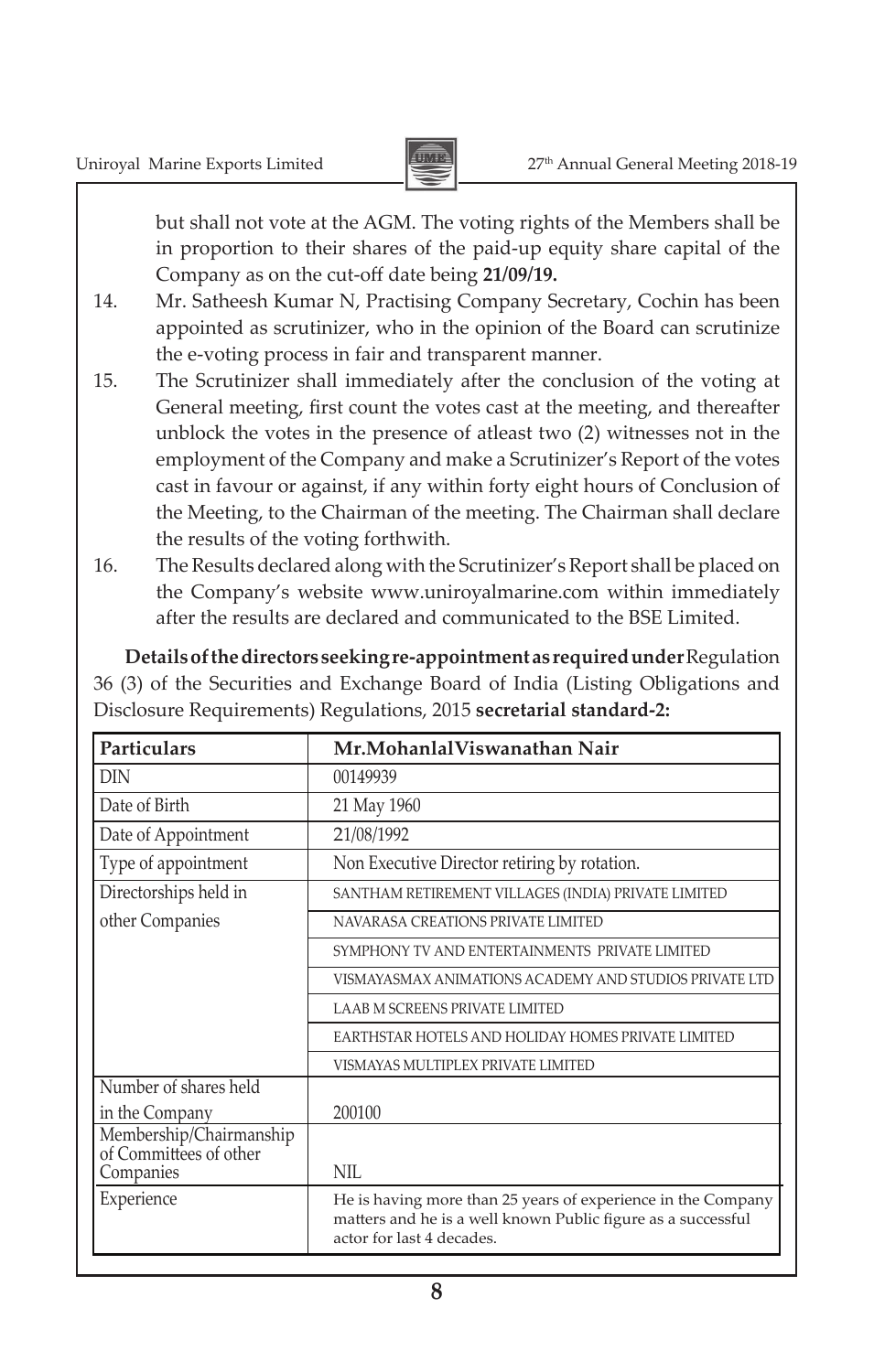

| Particulars                                       | Mr.Ipe Mathew                                                                               |
|---------------------------------------------------|---------------------------------------------------------------------------------------------|
| <b>DIN</b>                                        | 01546555                                                                                    |
| Date of Birth                                     | 24/02/1952                                                                                  |
| Type of appointment                               | Independent non Executive Director not liable to<br>retire by rotation.                     |
| Directorships held in<br>other Companies          | <b>NIL</b>                                                                                  |
| Number of shares held<br>in the Company           | <b>NIL</b>                                                                                  |
| Membership/Chairmanship<br>of Committees of other |                                                                                             |
| Companies                                         | <b>NIL</b>                                                                                  |
| Experience                                        | He is a Chartered Accountant in practice who has a<br>vast experience of more than 40 years |
| <b>Particulars</b>                                | Mr. RAM NATH                                                                                |
|                                                   |                                                                                             |
| <b>DIN</b>                                        | 01546672                                                                                    |
| Date of Birth                                     | 20/05/1952                                                                                  |
| Type of appointment                               | Independent non Executive Director not liable to<br>retire by rotation.                     |
| Directorships held in<br>other Companies          | NII.                                                                                        |
| Number of shares held<br>in the Company           | <b>NIL</b>                                                                                  |
| Membership/Chairmanship<br>of Committees of other |                                                                                             |
| Companies                                         | <b>NIL</b>                                                                                  |

 By order of the Board For Uniroyal Marine Exports Limited

 Sd/- Kozhikode Benilal Odatt 26/08/2019 Company Secretary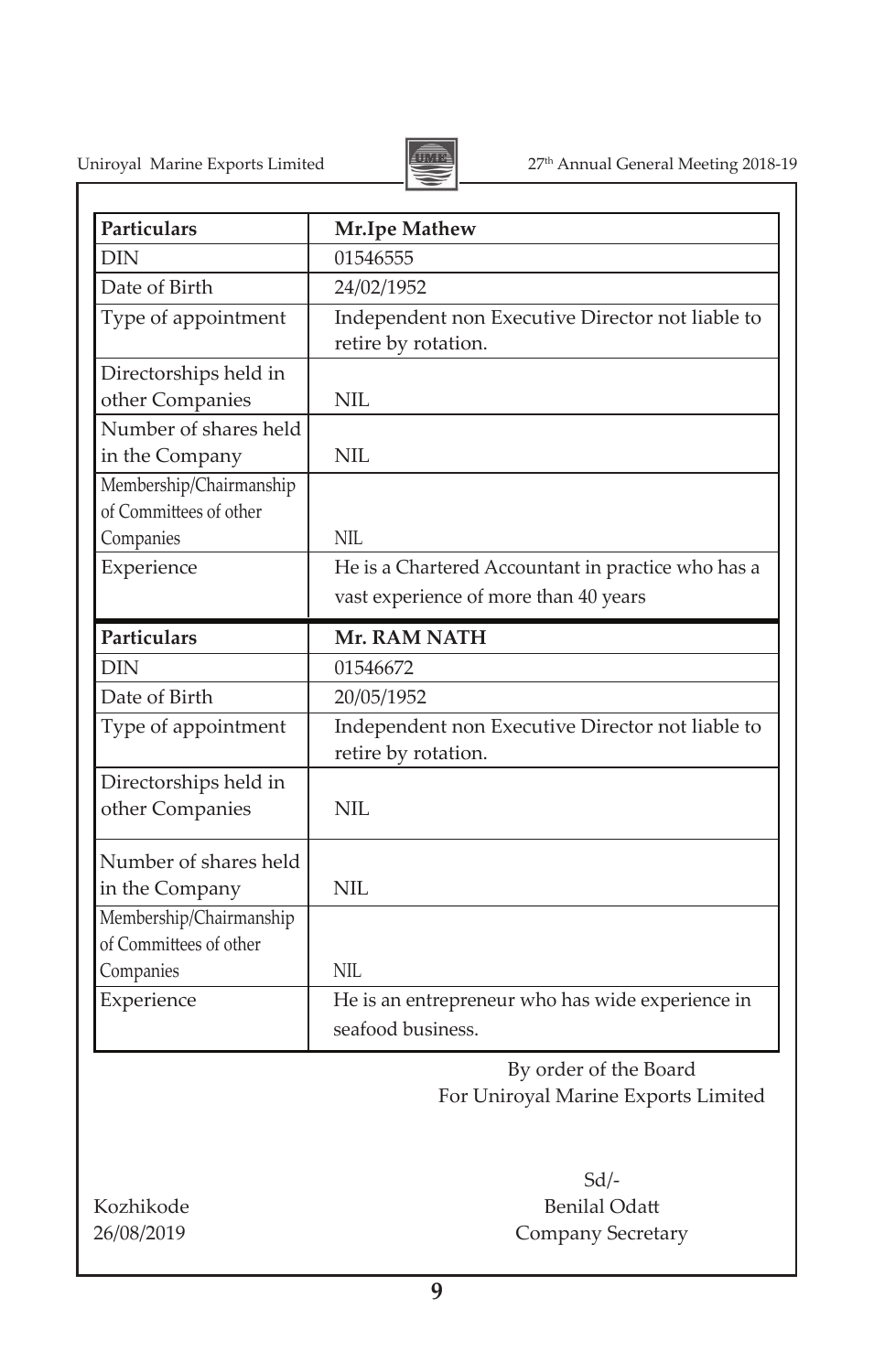

#### **EXPLANATORY STATEMENT PURSUANT TO SECTION 102 (1) OF THE COMPANIES ACT, 2013**

**The following statement sets out all material facts relating to the Special Business mentioned in the accompanying Notice:**

#### **ITEM NO - 4**

In terms of Section 149(10) of the Companies Act 2013 ("Act"), an Independent Director shall hold office for a term up to five consecutive years on the Board of a company, but shall be eligible for reappointment on passing of a special resolution by the company for a second term of up to five years.

Mr. **Ipe Mathew**, age 67 years (DIN: 01546555) was appointed as an Independent Director (Non–Executive) of the Company for a period of five (5) years at the 22ndAnnual General Meeting held. The Nomination and Remuneration Committee on the basis of performance evaluation recommended re- appointment of Mr. **Ipe Mathew**, as a Non-Executive Independent Director for a second term of One year on the Board of the Company from 29th day of September 2019. The Board of Directors ("Board"), in its meeting held on August26, 2019 reviewed the declaration made by Mr. **Ipe Mathew** that he meets the criteria of independence as provided in Section 149(6) of the Act and under "LODR" and was of opinion that he fulfills the conditions specified in the Act, the rules made there-under and in LODR and is independent of the management. The Board accordingly re-appointed him as a Non– Executive Independent Director not liable to retire by rotation for a further period of one year from 29th day of September 2019 up to 28th day of September 2020. He is a Practicing Chartered Accountant with vast experience of more than 40 years. His varied experience in the business and corporate world justifies his re-appointment and continuance as an Independent Director of the Company. His contribution towards deliberations in Board / Committee meetings has been beneficial to the Company and the Company looks up to him for advice. The special resolution is accordingly recommended for approval of the members. The above may also be regarded set out at Item No. 4 of the Notice as an appropriate disclosure under the Act and LODR.

Except Mr. **Ipe Mathew**, none of the Directors nor Key Managerial Personnel or their relatives are concerned or interested, whether financially or otherwise in the said resolution.

#### **ITEM NO - 5**

In terms of Section 149(10) of the Companies Act 2013 ("Act"), an Independent Director shall hold office for a term up to five consecutive years on the Board of a company, but shall be eligible for reappointment on passing of a special resolution by the company for a second term of up to five years.

Mr. **Ram Nath**, age 67 years (DIN:01546672) was appointed as an Independent Director (Non–Executive) of the Company for a period of five (5) years at the 22nd Annual General Meeting held. The Nomination and Remuneration Committee on the basis of performance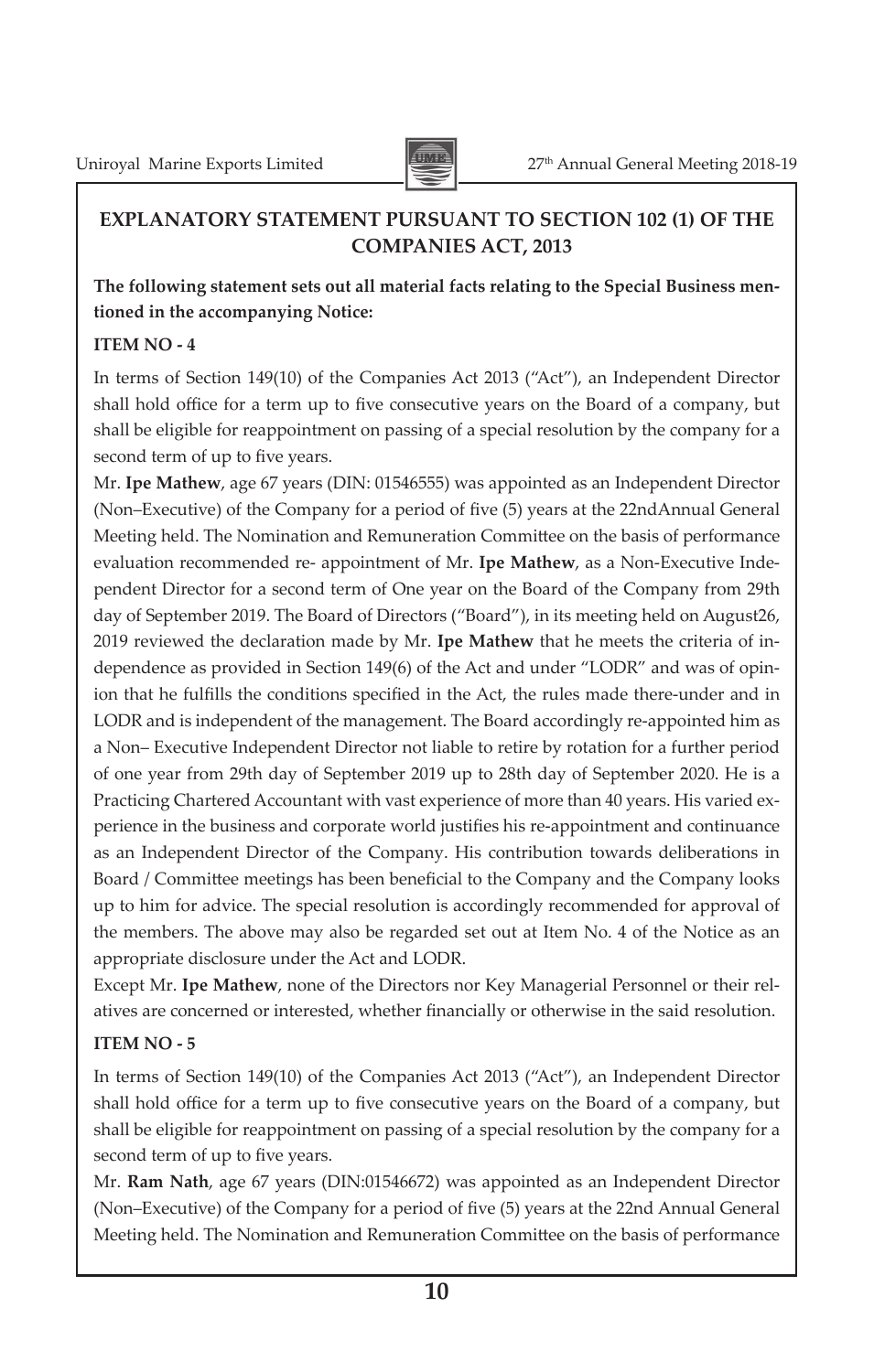

evaluation recommended re- appointment of Mr. **Ram Nath**, as a Non-Executive Independent Director for a second term of One year on the Board of the Company from 29th day of September 2019. The Board of Directors ("Board"), in its meeting held on August 26, 2019 reviewed the declaration made by Mr. **Ram Nath** that he meets the criteria of independence as provided in Section 149(6) of the Act and under "LODR" and was of opinion that he fulfills the conditions specified in the Act, the rules made there-under and in LODR and is independent of the management. The Board accordingly re-appointed him as a Non – Executive Independent Director not liable to retire by rotation for a further period of one year from 29th day of September 2019 up to 28th day of September 2020. He is a commerce graduate. His varied experience in the sea food industry and export business justifies his re-appointment and continuance as an Independent Director of the Company. His contribution towards deliberations in Board / Committee meetings has been beneficial to the Company and the Company looks up to him for advice. The special resolution is accordingly recommended for approval of the members. The above may also be regarded set out at Item No. 5 of the Notice as an appropriate disclosure under the Act and LODR. Except Mr. **Ram Nath**, none of the Directors nor Key Managerial Personnel or their relatives are concerned or interested, whether financially or otherwise in the said resolution.

> By order of the Board For Uniroyal Marine Exports Limited

 Sd/- Kozhikode Benilal Odatt 26/08/2019 Company Secretary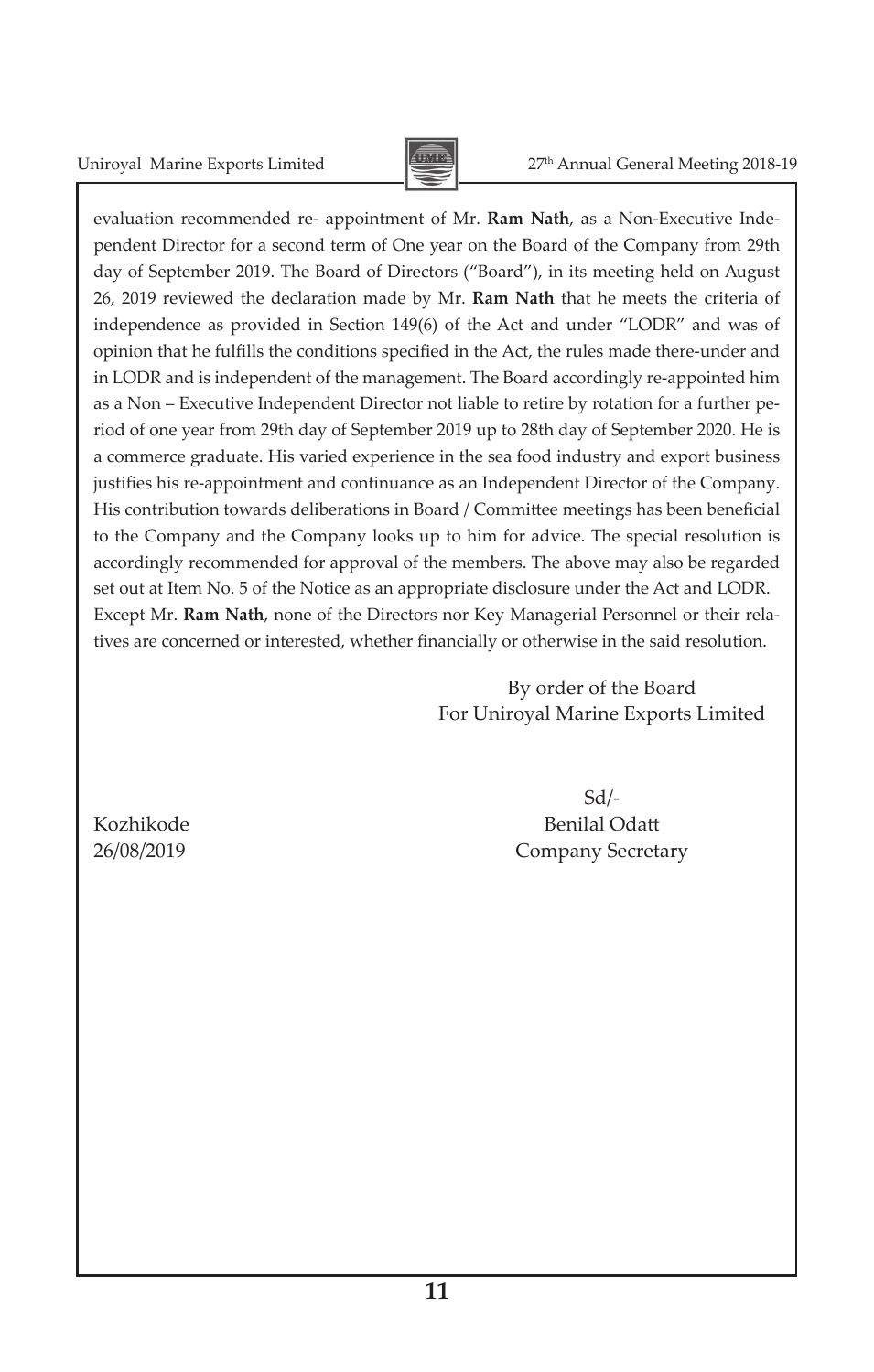

## **DIRECTORS' REPORT**

Dear Member,

The Directors have pleasure in presenting their27th Annual report and the Audited Balance Sheet and Profit & Loss Accounts for the year ended March 31, 2019.

## **RESULTS OF OPERATION**

Operation Results of the Company for the year under review along with the figures for previous year are as follows:

| <b>Particulars</b>                                        | Rupees in Lakh |              |  |  |  |
|-----------------------------------------------------------|----------------|--------------|--|--|--|
|                                                           | 2018-19        | 2017-18      |  |  |  |
| Net sales / Income from<br>Operations                     | 4260.88        | 4373.24      |  |  |  |
| Other Income                                              | 2.52           | 5.13         |  |  |  |
| <b>Total Revenue</b>                                      | 4263.40        | 4378.37      |  |  |  |
| <b>Total Expense</b>                                      | 4223.11        | 4353.91      |  |  |  |
| Profit Before Tax                                         | 40.29          | 24.46        |  |  |  |
| Profit After Tax                                          | 40.29          | 24.46        |  |  |  |
| Earnings Per Equity Share<br>Basic<br>1.<br>Diluted<br>2. | 0.62<br>0.62   | 0.38<br>0.38 |  |  |  |

#### **OPERATION ANALYSIS**

In the year gone by, Indian sea food export growth rebounded sharply and maintained the same through out the year. Strong growth has not been seen for the last two years.

Amidst this scenario, your Company recorded a profit of Rs. 40.29 lakhs as against Rs. 24.46 lakhs in the previous year which is an increase of 64.72% compared to the last year.

Your Company continues with its rigorous cost restructuring exercises and efficiency improvements which have resulted in significant savings through continued focus on cost controls, process efficiencies in all areas thereby enabling the Company to maintain profitable growth in the current economic scenario.

No material changes and commitments have occurred after the closure of the Financial Year 2018-19 till the date of this Report, which would affect the financial position of your Company. There has been no change in the nature of business of your Company.

#### **TRANSFER TO RESERVES**

The Company does not propose to transfer any amount to the general reserve out of the amount available for appropriation.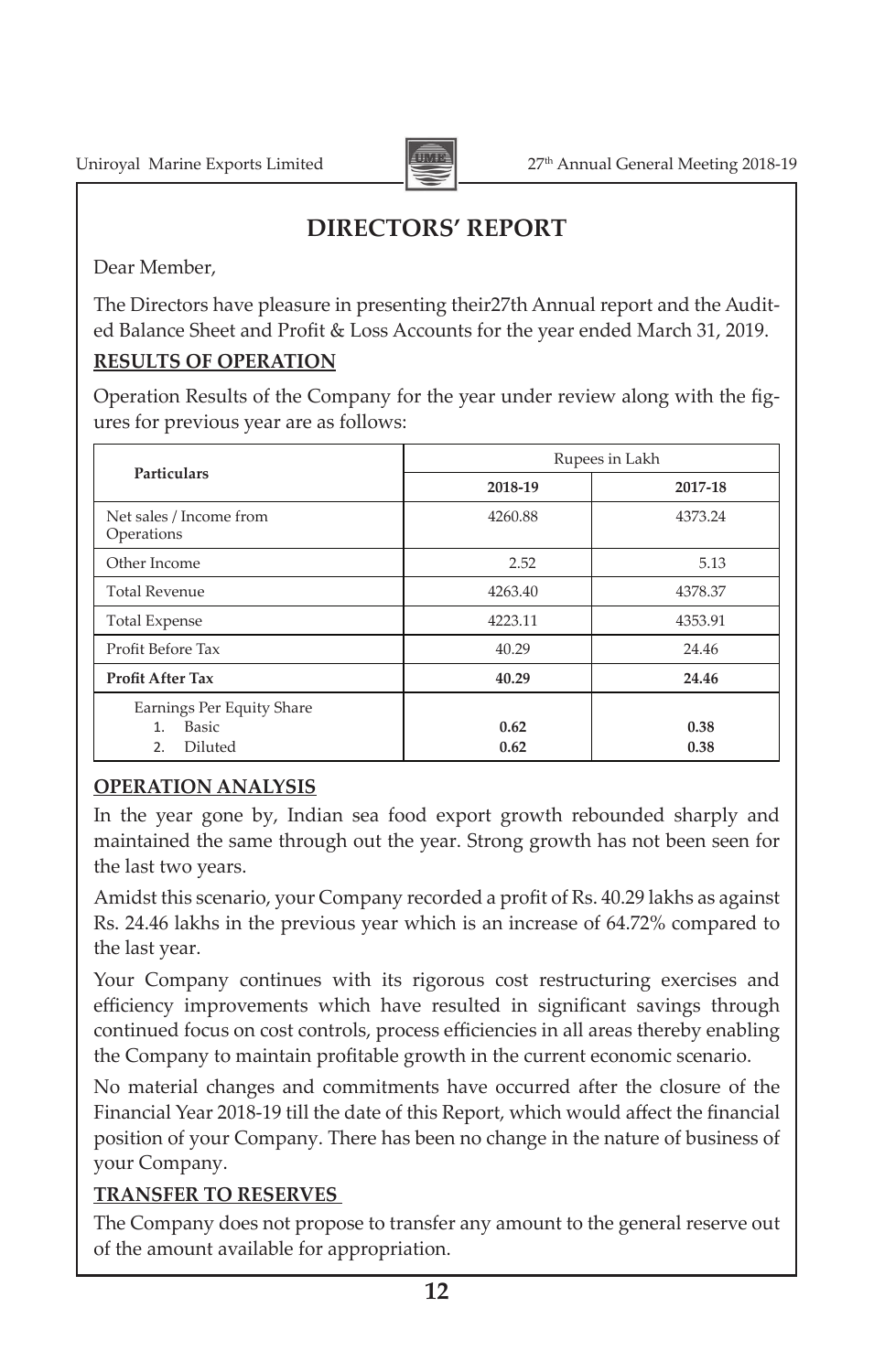

## **DIVIDEND**

Due to the inadequacy of profits your directors regret their inability to recommend any dividend for the year.

## **DEPOSITS**

The Company has not accepted any deposits under Chapter-V of the Companies Act, 2013.

### **SUBSIDIARIES, JOINT VENTURES & ASSOCIATES**

The Company is not having any subsidiary, Joint Ventures and Associate Companies

## **PARTICULARS OF EMPLOYEES**

During the year under review, no employee of the Company was in receipt of remuneration requiring disclosure under Rule 5(2) of the Companies (Appointment and Remuneration of Managerial Personnel) Rules, 2014.

The table containing the names and other particulars of employees in accordance with the provisions of Section 197(12) of the Companies Act, 2013, read with Rule 5(1) of the Companies (Appointment and Remuneration of Managerial Personnel) Rules, 2014, is appended as Annexure 1 to the Board's report.

## **DIRECTORS AND KEY MANAGERIAL PERSONNEL**

#### **(a) Directors**

In accordance with the provisions of the Act and the Articles of Association of the Company, **Mr.Mohanlal Viswanathan Nair** (DIN: 00149939), Director of the Company, retires by rotation at the ensuing Annual General Meeting and being eligible has offered himself for re-appointment.

The five year term of office of Mr. Ipe Mathew and Mr. Ram Nath as Independent Directors of the Company expires on the conclusion of the ensuing Annual General Meeting. The Board of Directors (Board) in the meeting held on 26th August 2019, on the recommendation of the Nomination and Remuneration Committee (NRC) re-appointed them as Independent Directors for a second consecutive term of one year from 29th September 2019 up to 28th September 2020(subject to approval of the members of the Company).Approval from the members for re-appointment of Mr. Ipe Mathew and Mr.Ram Nath is being sought in the ensuing annual general meeting (AGM).

## **(b) Declaration by an Independent Director**

The Company has complied according to the provisions of Section 149(6) of the Companies Act, 2013. The Company has also obtained declarations from all the Independent Directors pursuant to Section 149(7) of the Companies Act, 2013.

**(c) Board Evaluation**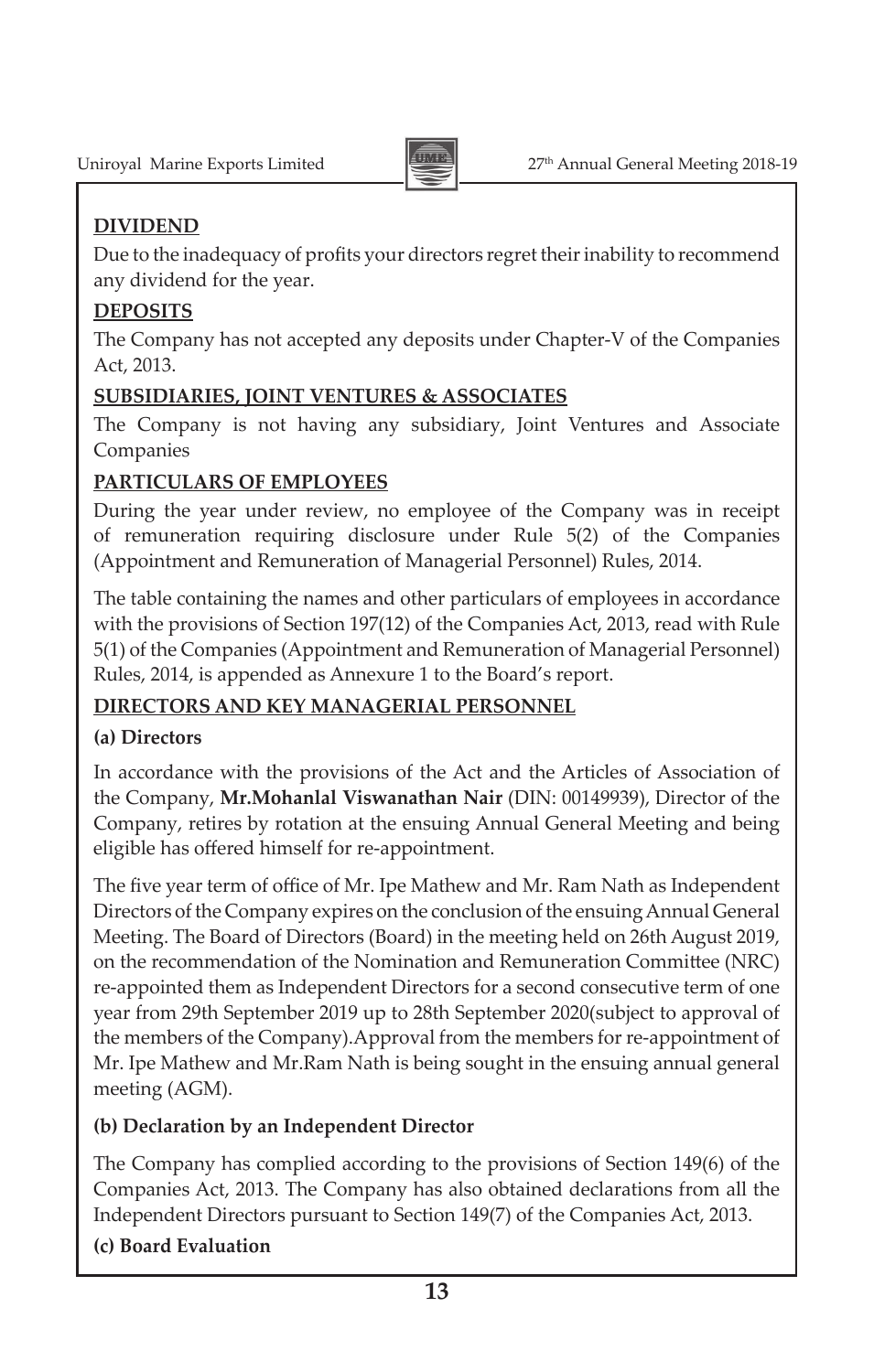

Pursuant to the provisions of the Companies Act, 2013 the Board has carried out an annual performance evaluation of its own performance and the directors individually.

#### **AUDIT COMMITTEE**

The Composition of the Audit committee is disclosed in the corporate governance report for the purpose of Section 177(8) of the Companies Act, 2013. All the recommendations made by the Audit committee have been accepted by the Board.

#### **PARTICULARS OF LOANS, INVESTMENTS AND GUARANTEES UNDER SECTION 186 OF THE COMPANIES ACT, 2013**

There were no loans, guarantees and investments under Section 186 of the Companies Act, 2013 during the year 2018-19

#### **BUSINESS RISK MANAGEMENT**

The details of Risk management policy are included in the Management Discussion & Analysis, which forms part of this report.

#### **INTERNAL FINANCIAL CONTROL SYSTEMS AND THEIR ADEQUACY**

The details in respect of internal financial control and their adequacy are included in the Management Discussion & Analysis, which forms part of this report.

#### **WHISTLE BLOWER POLICY/ VIGIL MECHANISM**

The company has put in place a mechanism of reporting illegal or unethical behaviour. Employees are free to report violations of laws, rules, regulations or unethical conduct to their immediate supervisor/notified persons. The policy is available on our website at the link: http://uniroyalmarine.com/wp-content/ uploads/2015/02/UME-Whistle-Blower-Policy-Vigil-Mechanism.pdf

#### **EXTRACT OF ANNUAL RETURN**

In accordance with Section 134(3) (a) of the Companies Act, 2013, an extract of the annual return in the prescribed format is appended as **Annexure 2** to the Board's report.

#### **NUMBER OF MEETINGS OF THE BOARD**

The Board met five times during the financial year ie. 25/05/2018, 13/08/2018, 10/11/2018 and 09/02/2019 the details of which are given in the corporate governance report that forms part of this Annual Report. The intervening gap between any two meetings was within the period prescribed by the Companies Act, 2013.

#### **BOARD EVALUATION**

The performance evaluation of non Independent Directors is done by the Independent Directors of the company at their meeting held on 09-02-2019

The performance evaluation of Independent Directors is done by the entire Board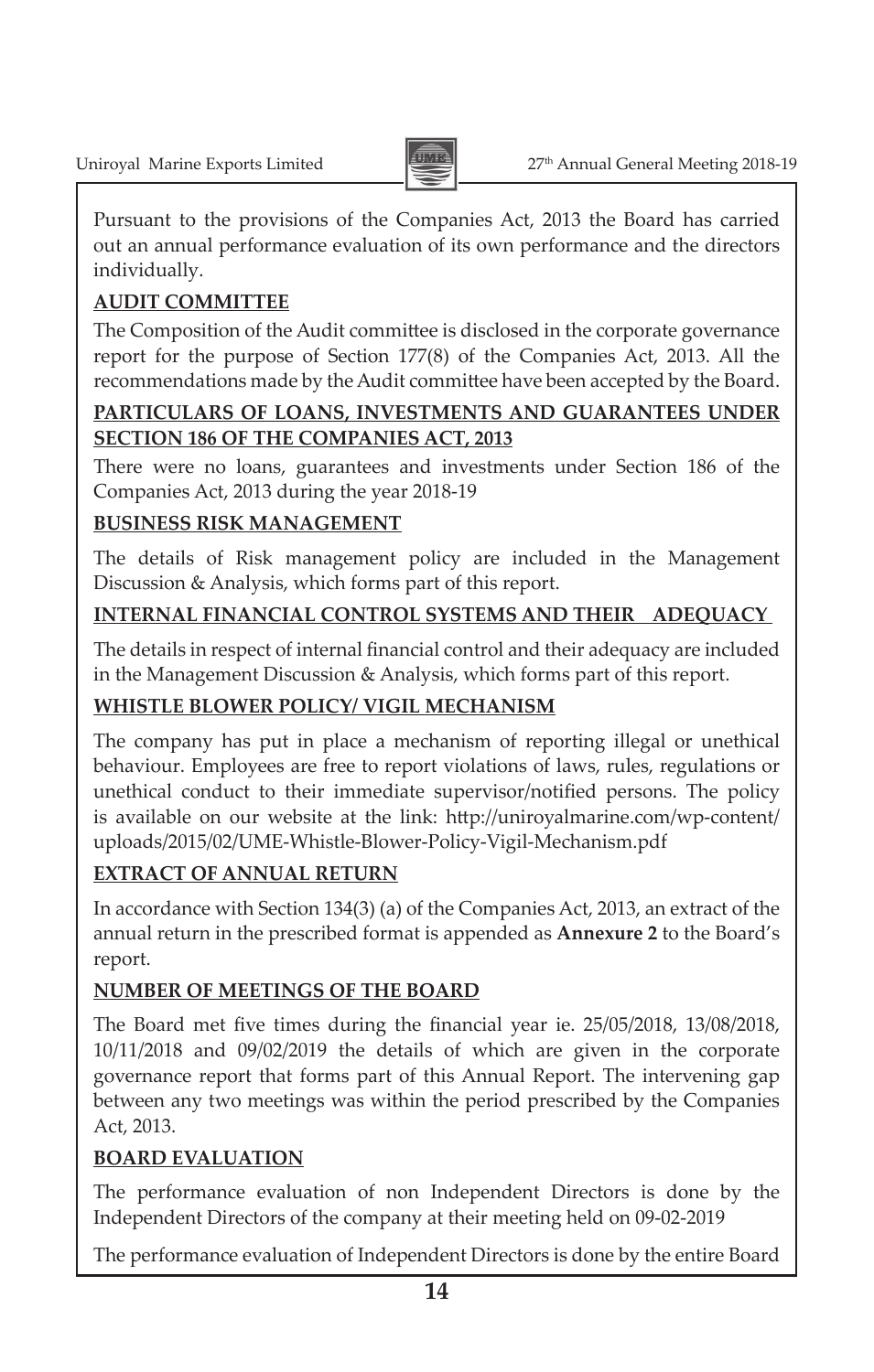

of Directors, excluding the director being evaluated at the Board Meeting held on 25-05-2019.

The performance evaluation of the Board was carried out on a questionnaire template on the basis of criteria such as flow of information to the Board, effective role played by the Board in decision making etc. The evaluation of all the directors and the Board as a whole was conducted based on the criteria and framework adopted by the Board. The Board approved the evaluation results as collated by the nomination and remuneration committee.

A separate meeting of Independent Directors of the Company was held during the year under review, in which the members evaluated the performance of the Chairman on the basis of criteria such as giving guidance to the Board and ensuring the Independence of the Board etc. The performance of the Non-Independent Directors was also evaluated on the basis of their contribution to the Board deliberations.

### **POLICY ON DIRECTORS' APPOINTMENT AND REMUNERATION**

The policy of the Company on Directors' appointment and remuneration, including criteria for determining qualifications, positive attributes, independence of a director and other matters provided under Subsection (3) of Section 178 of the Companies Act, 2013, adopted by the Board, is put up on the website of the Company at the link*: http://uniroyalmarine.com/wp-content/uploads/2015/06/Code-for-Remuneration1.pdf*

## **GENERAL**

Your Directors state that no disclosure or reporting is required in respect of the following items as there were no transactions on these items during the year under review:

- 1. Issue of equity shares with differential rights as to dividend, voting or otherwise.
- 2. Issue of shares (including sweat equity shares) to employees of the Company under any scheme.
- 3. Disclosure regarding remuneration or commission to Managing Director or the Whole-time Directors from subsidiaries not applicable since there is no subsidiaries.
- 4. There is no change in the nature of business.
- 5. No significant or material orders were passed by the Regulators or Courts or Tribunals which impact the going concern status and Company's operations in future.
- 6. There are no material changes and commitments affecting the financial position of the company which have occurred between the end of the financial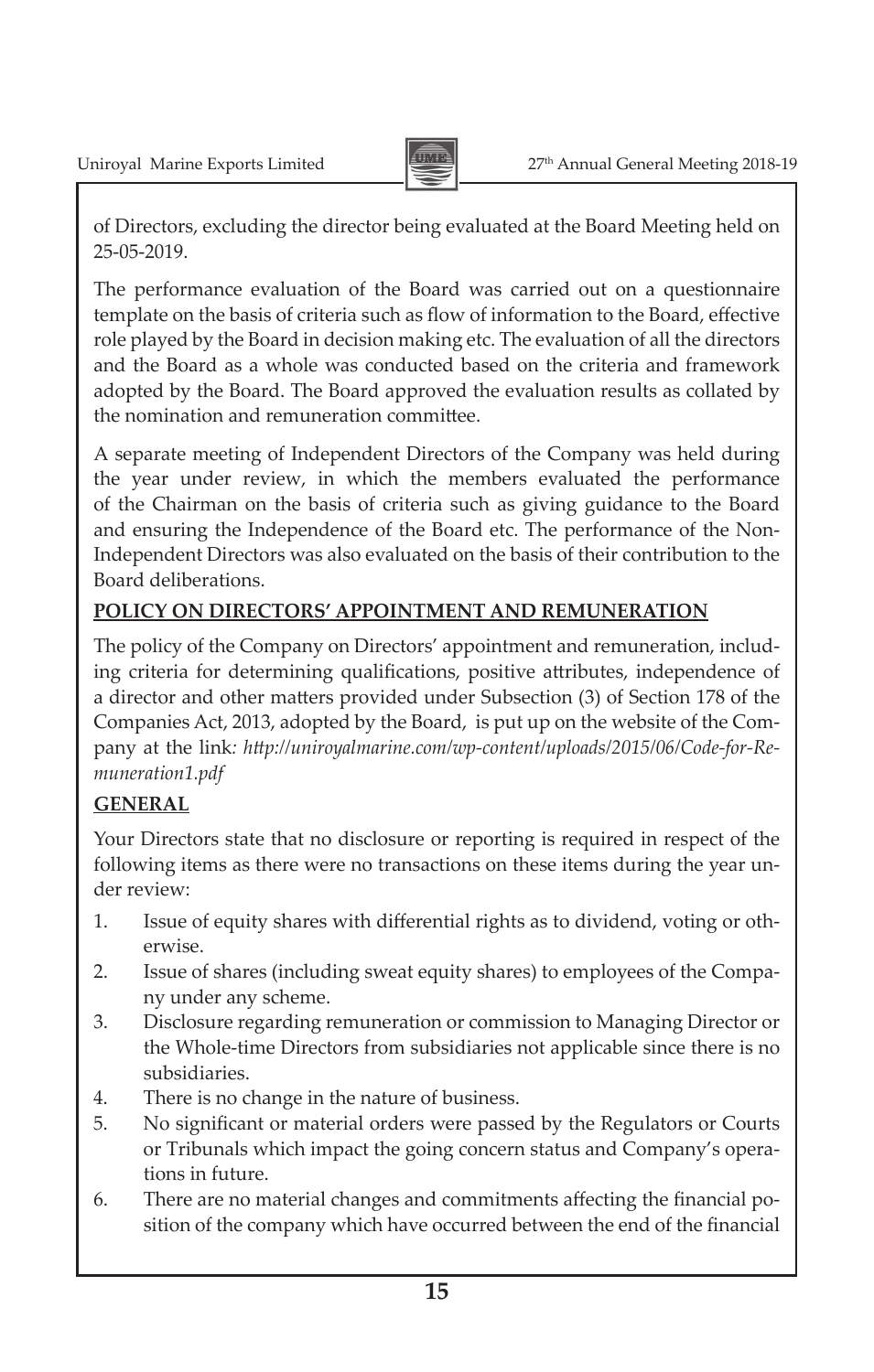

year 2018-19 and the date of this report.

Your Directors further state that the Company has in place an Anti Sexual Harassment Policy and has a committee for prevention of sexual harassment of women at work place. All employees (permanent, contractual, temporary, trainees) are covered under this policy. During the year under review, there were no complaints received pursuant to the Sexual Harassment of Women at workplace (Prevention, Prohibition and Redressal) Act, 2013.

#### **PARTICULARS OF CONTRACTS OR ARRANGEMENTS MADE WITH RE-LATED PARTIES**

All transactions entered by the Company during the financial year with related parties were in the ordinary course of business and on an arm's length basis. During the year, the Company had not entered into any contract / arrangement / transaction with related parties which could be considered material.

Your Directors drawn attention of the members to Note 30 to the financial statement which sets out related party disclosures.

## **CONSERVATION OF ENERGY, RESEARCH AND DEVELOPMENT, TECH-NOLOGY ABSORPTION, FOREIGN EXCHANGE EARNINGS AND OUTGO**

The particulars as prescribed under Sub-section (3)(m) of Section 134 of the Companies Act, 2013, read with the Companies (Accounts) Rules, 2014, are enclosed as **Annexure 3** to the Board's report.

#### **DIRECTORS' RESPONSIBILITY STATEMENT**

Your Directors state that:

- i. In the preparation of the annual accounts for the year ended March 31, 2019, the applicable accounting standards read with requirements set out under Schedule III to the Act, have been followed and there are no material departures from the same;
- ii. The Directors have selected such accounting policies and applied them consistently and made judgements and estimates that are reasonable and prudent so as to give a true and fair view of the state of affairs of the Company as at March 31, 2019 and of the profit of the Company for the year ended on that date;
- iii. The Directors have taken proper and sufficient care for the maintenance of adequate accounting records in accordance with the provisions of this Act for safeguarding the assets of the company and for preventing and detecting fraud and other irregularities.
- iv. The Directors have prepared the annual accounts on a going concern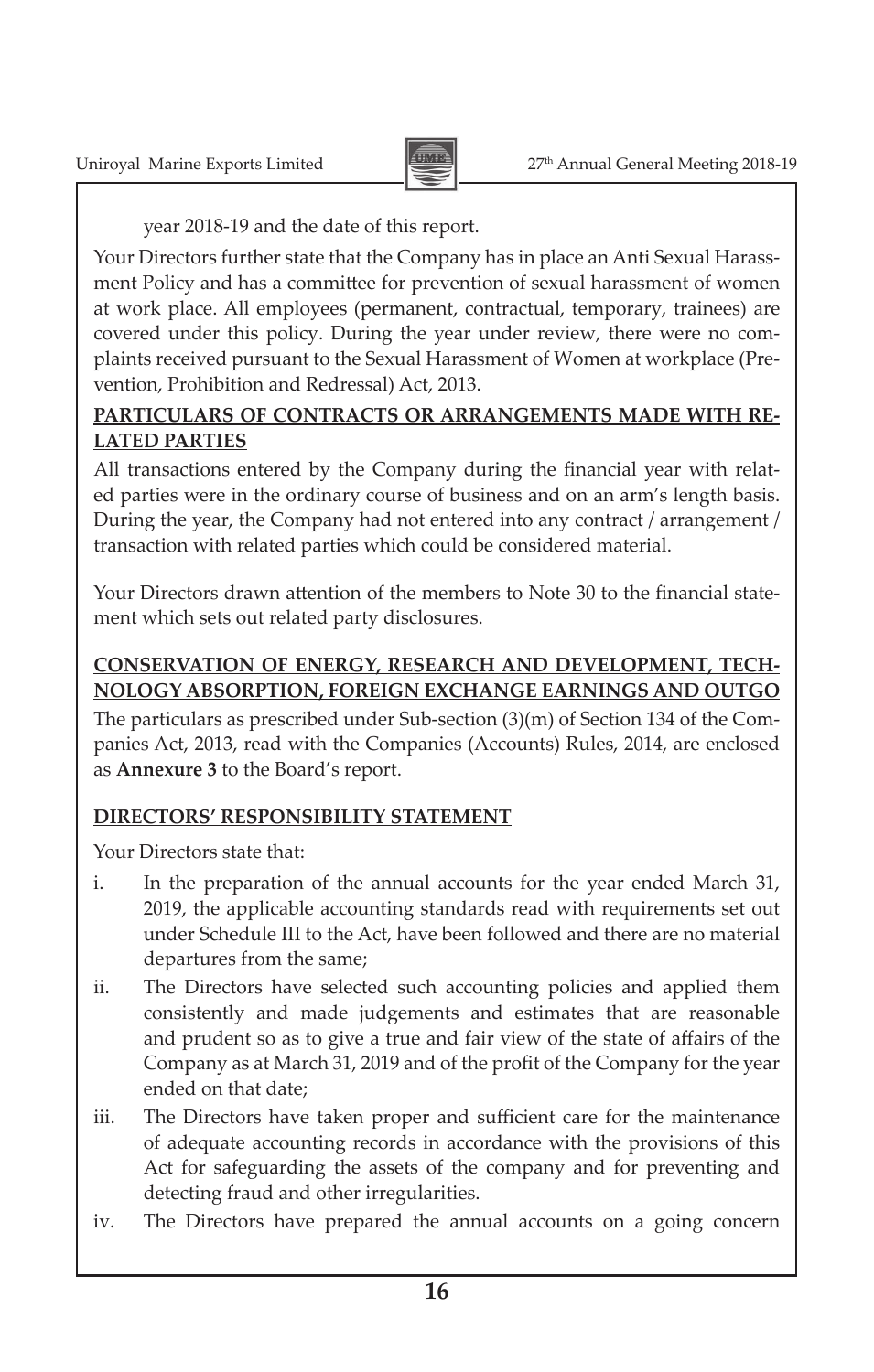

basis.

- v. The Directors had laid down internal financial controls to be followed by the company and that such internal financial controls are adequate and were operating effectively.
- vi. The Directors had devised proper systems to ensure compliance with the provisions of all applicable laws and that such systems were adequate and operating effectively.

#### **RISK MANAGEMENT**

During the year, your Directors have adopted a Risk Management Policy which is intended to formalize the risk management procedures, the objective of which are identification, evaluating, monitoring, and minimizing identifiable risks. The risk management policy is successfully implemented by the company to protect the value of the Company on behalf of the shareholders.

#### **AUDITORS Statutory Auditors**

Mr. Sabu Philip, Chartered Accountant (Membership No. 31708), Kottayam, Independent Auditor of the Company, who were appointed to hold office till the conclusion of the Annual General Meeting to be held for the financial year 2021- 22, are eligible to continue the office. He has confirmed his eligibility to the effect that his ratification, if made, would be within the prescribed limits under the Act and that he is not disqualified.

The Notes on financial statement referred to in the Auditors' Report are selfexplanatory and do not call for any further qualification. The Auditors' Report does not contain any qualification, reservation or adverse remark.

## **AUDITORS' CERTIFICATE ON CORPORATE GOVERNANCE**

As required by SEBI (LODR), the auditors' certificate on corporate governance is enclosed as **Annexure 4** to the Board's report.

#### **SECRETARIAL AUDITOR**

Mr. Satheesh Kumar N of M/s. Satheesh&Remesh, Practising Company Secretaries, Cochin, was appointed to conduct the secretarial audit of the Company for the financial year 2018-19, as required under Section 204 of the Companies Act, 2013 and Rules there under.

## **SECRETARIAL AUDIT REPORT**

Secretarial Audit Report, issued by Mr. Satheesh Kumar N of M/s. Satheesh&Remesh, Practising Company Secretaries, Cochin, Secretarial Auditor in Form No. MR -3 forms part of this Board Report and is annexed herewith as Annexure 5.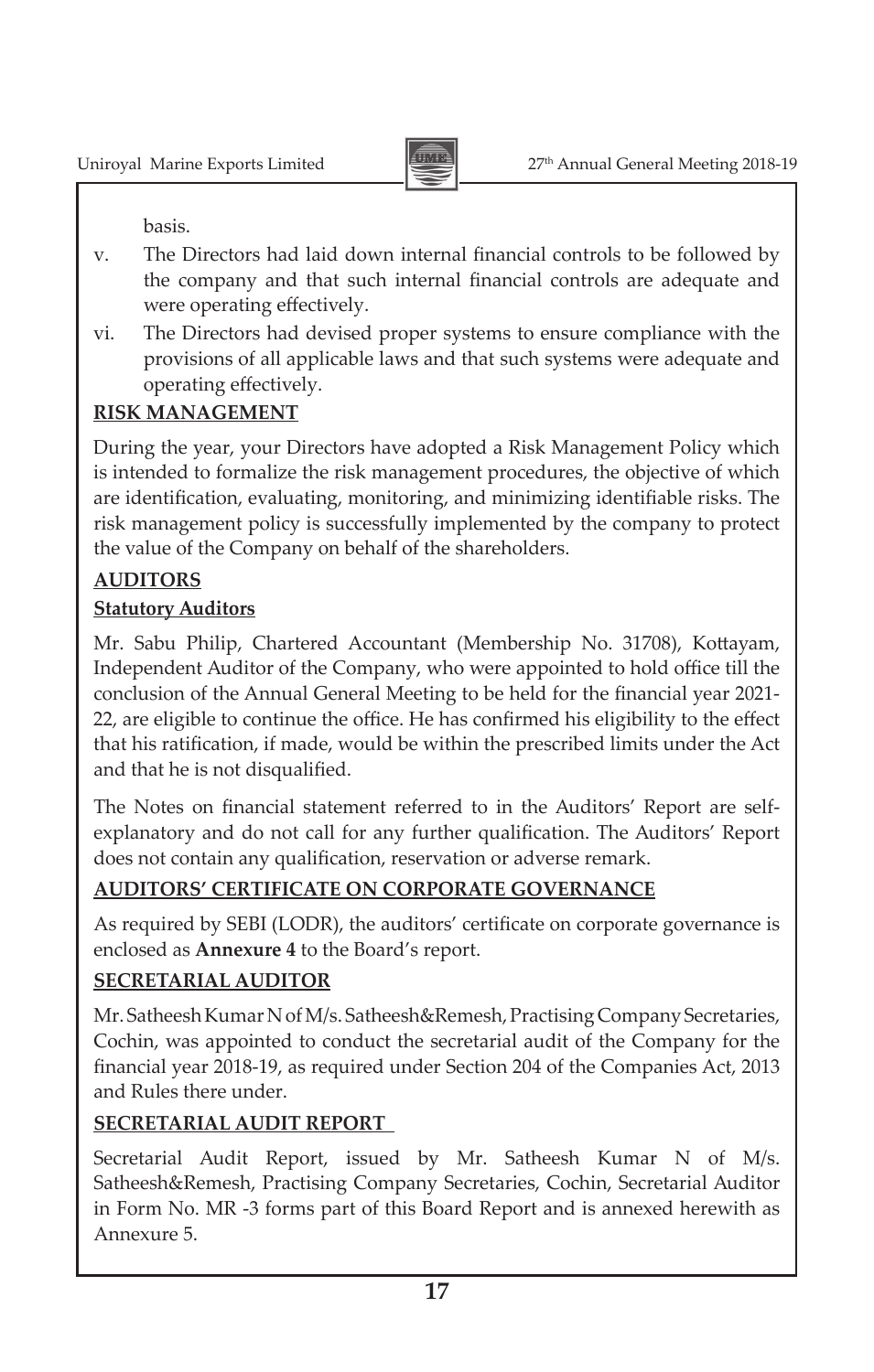

While confirming that the company has complied with the provisions of applicable acts, rules, etc. the auditors made an observation. The Board's clarifications for the same are as follows.

*Regarding the laws specifically applicable to the Company, the company has to update its records and registers to be maintained under the respective Acts and provisions. Similarly the company has no documentary proof of sending of notice of annual general meeting to the entire share holders and the company has paid additional fee for delay in filing of statutory forms/ returns with Registrar of Companies.* 

The company had taken action to update the registers required to be maintained under the provisions of the Acts specifically applicable with the company.

#### **MANAGEMENT DISCUSSION ANALYSIS**

The management discussion and analysis of the financial conditions including the result of the operations of the company for the year under review as required under Regulation 34(e) of the SEBI (LODR) Regulations, 2015 is separately attached with this report

#### **ACKNOWLEDGEMENT**

Your Directors wish to place on record their sincere gratitude especially to The Federal Bank Ltd, UCO Bank, Government Authorities, Central Excise Dept., MPEDA, EIA and other statutory authorities, customers, suppliers and shareholders. Your Directors also wish to thank all the employees for their cooperation.

For and on behalf of the Board of Directors

 Sd/-

Kochi Ipe Mathew 26/08/2019 Chairman (DIN – 01546555)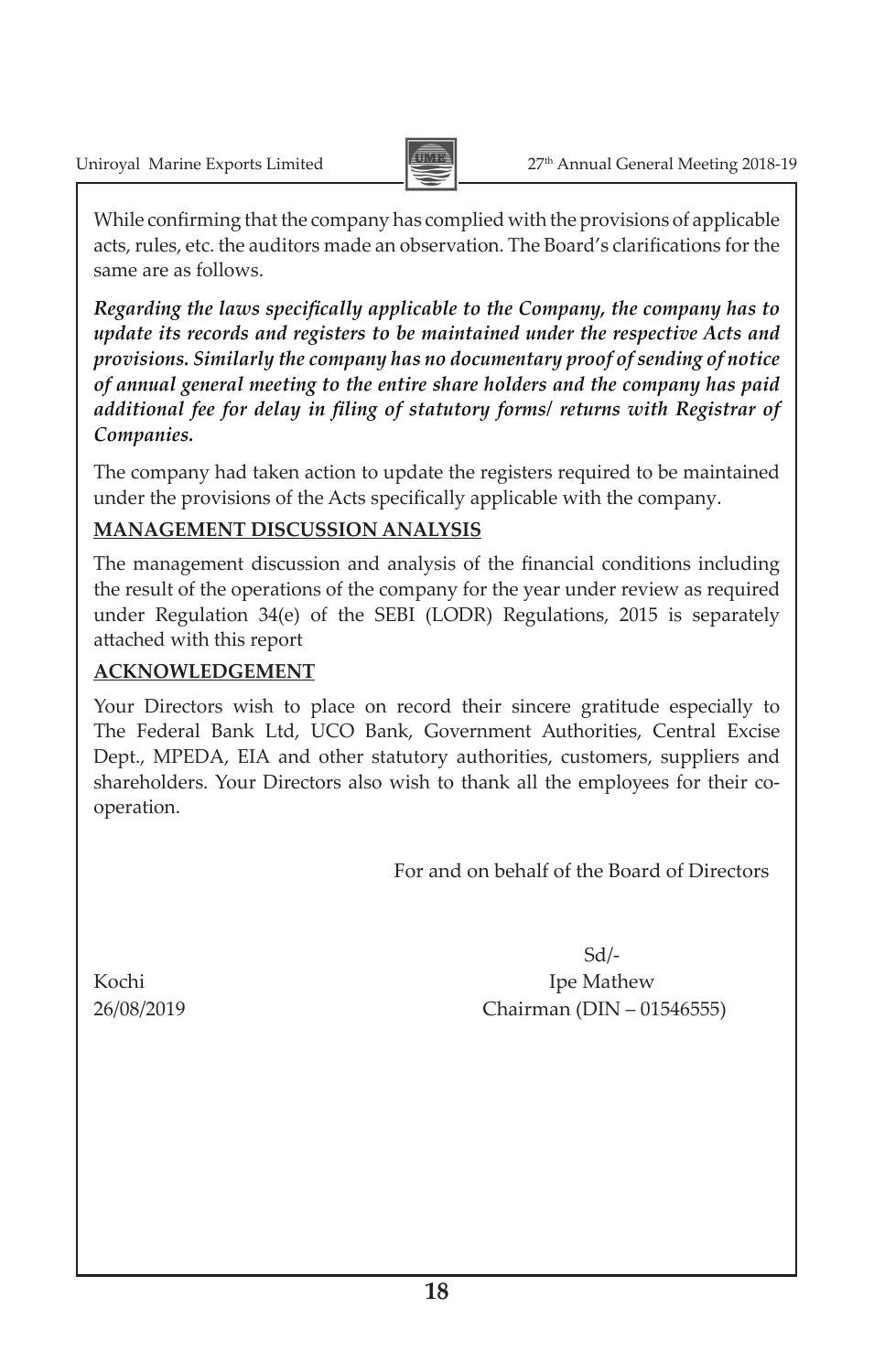

#### **ANNEXURES TO THE BOARD'S REPORT**

#### **Annexure 1 – Particulars of employees**

#### a) Information as per Rule 5(1) of Chapter XIII, Companies (Appointment and Remuneration of Managerial Personnel) Rules, 2014.

The Board of Directors of the Company affirms that the remuneration is as per the remuneration policy of the Company.

| (i)   | The Ratio of the remuneration of each Di-<br>rector to the median remuneration of the<br>employees of the company for the financial<br>year 2018-19                                                           | Director's Name                                     | Ratio to mean remuneration    |  |
|-------|---------------------------------------------------------------------------------------------------------------------------------------------------------------------------------------------------------------|-----------------------------------------------------|-------------------------------|--|
|       |                                                                                                                                                                                                               | Mr. Anush K Thomas-Manag-<br>ing Director           | 1:0.80                        |  |
| (ii)  | The Percentage increase in remuneration of<br>each Director, Chief Financial Officer, Chief<br>Executive Officer, Company Secretary or<br>Manager if any in the financial year 2018-19<br>compared to 2017-18 | Director's/CFO/CEO/CS/Man-<br>ager Name             | % increase in<br>remuneration |  |
|       |                                                                                                                                                                                                               | Mr. Anush K Thomas-Manag-<br>ing Director           | NIL                           |  |
|       |                                                                                                                                                                                                               | Mr.Benilal Odatt - Company<br>Secretary             | NII.                          |  |
|       |                                                                                                                                                                                                               | Ms. Bindu Suresh – Chief Fi-<br>nancial Officer     | NIL                           |  |
| (iii) | Percentage increase in the median remu-<br>neration of employees in the financial year<br>2018-19 compared to 2017-18                                                                                         | 14.65%                                              |                               |  |
| (iv)  | Number of permanent employees on the<br>rolls of the company                                                                                                                                                  | As on 31.03.2019                                    | As on 31.03.2018              |  |
|       |                                                                                                                                                                                                               | 78                                                  | 79                            |  |
| (v)   | Explanation on the relationship between<br>average increase in remuneration and the<br>company performance                                                                                                    | As per industry standards                           | As per industry standards     |  |
| (vi)  | Comparison of the remuneration of the Key                                                                                                                                                                     | Particulars                                         | Amount & Percentage           |  |
|       | Managerial Personnel against the perfor-<br>mance of the company                                                                                                                                              | Total amount of remuneration of<br><b>KMP</b>       | 8,71,660.00                   |  |
|       |                                                                                                                                                                                                               | Revenue for the Financial Year<br>2018-19           | 42,63,40,702                  |  |
|       |                                                                                                                                                                                                               | Remuneration of KMP as a % of<br>Revenue            | 0.20%                         |  |
|       |                                                                                                                                                                                                               | Profit Before Tax for the Financial<br>Year 2018-19 | 40,29,232.00                  |  |
|       |                                                                                                                                                                                                               | Remuneration of KMP as a % of<br>Profit Before Tax  | 21.63%                        |  |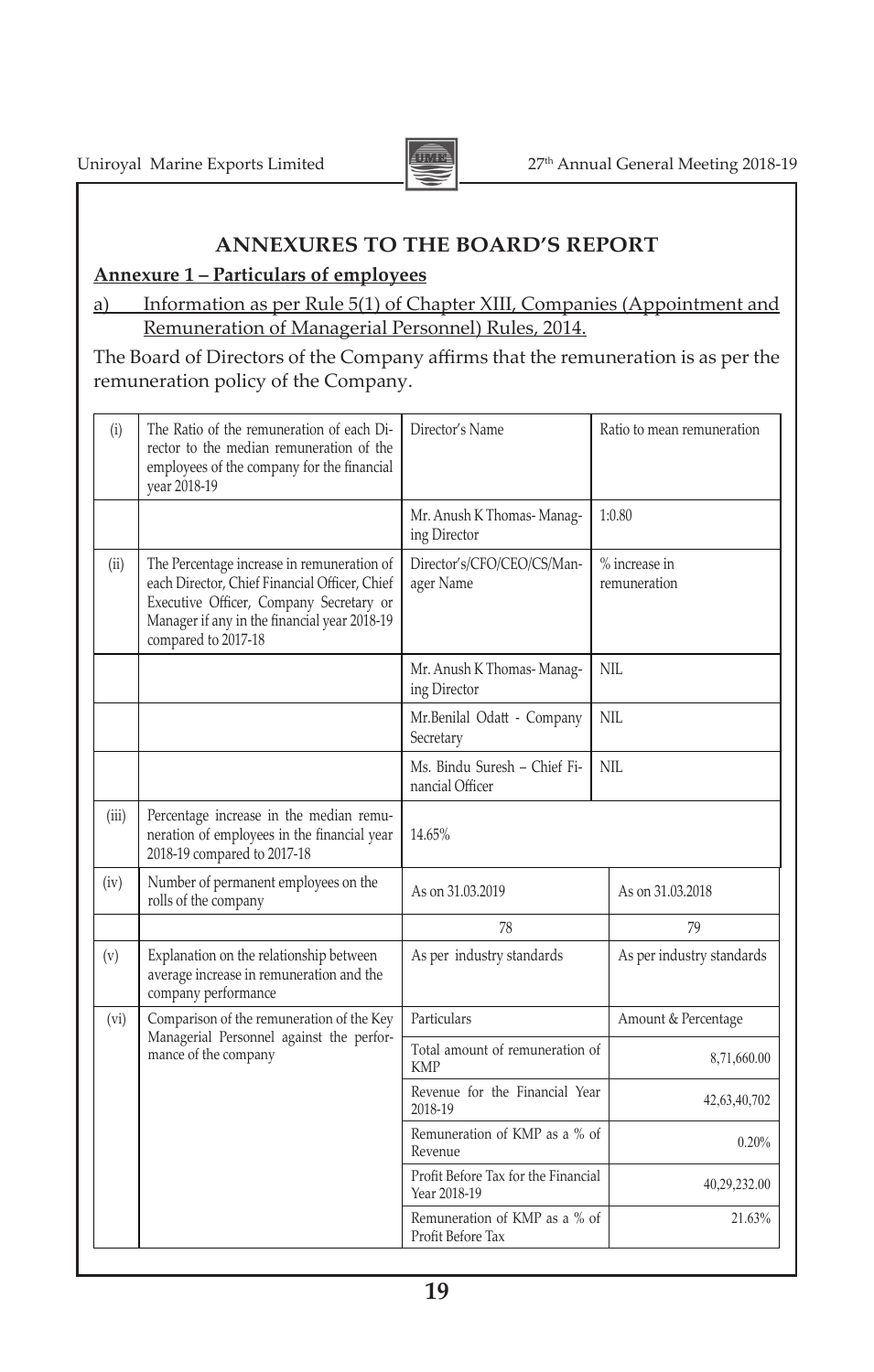

| (vii)  | Variation in                                                                                                                                                                                   | Details                                                                         |                | 31.03.2019                                                              |             |                         | 31.03.2018                                         |
|--------|------------------------------------------------------------------------------------------------------------------------------------------------------------------------------------------------|---------------------------------------------------------------------------------|----------------|-------------------------------------------------------------------------|-------------|-------------------------|----------------------------------------------------|
|        |                                                                                                                                                                                                | Market Capitalization-<br>10.81 / 7.28                                          |                |                                                                         | 7,00,43,395 |                         | 4,71,70,760                                        |
|        |                                                                                                                                                                                                | Price Earnings Ratio                                                            |                |                                                                         | 17.44       |                         | 42.97                                              |
|        |                                                                                                                                                                                                | Percentage Increase/<br>decrease of market<br>quotations                        |                | 8.10                                                                    |             |                         | 13.74                                              |
|        |                                                                                                                                                                                                | Net worth of the Com-<br>pany                                                   |                |                                                                         |             | 3.85 Crores             | 3.64 Crores                                        |
| (viii) | Average percentile increase in salaries<br>of Employees other than managerial<br>personnel                                                                                                     | During 2018-19                                                                  | During 2017-18 |                                                                         |             |                         |                                                    |
|        |                                                                                                                                                                                                | 8.62%                                                                           |                |                                                                         | 8.54%       |                         |                                                    |
|        |                                                                                                                                                                                                | Justification for increase with<br>reasons for any exceptional<br>circumstances |                | Normal industry stan-<br>dards applied based on<br>increase in turnover |             |                         |                                                    |
| (ix)   | Comparison of each remuneration of the Key<br>Managerial Personnel against the perfor-<br>mance of the Company                                                                                 | Name of Key<br>Managerial<br>personnel                                          | years ended    | Remuneration for the                                                    |             |                         | Reason against<br>performance<br>of the<br>Company |
|        |                                                                                                                                                                                                |                                                                                 | 31.03.19       | 31.03.18                                                                |             | $\frac{0}{0}$<br>change |                                                    |
|        |                                                                                                                                                                                                | Mr. Anush K Thomas-<br>Managing Director                                        | 252000         | 252000                                                                  |             | NIL                     | As per Normal<br>industry<br>standards             |
|        |                                                                                                                                                                                                | Mr.Sandeep Kumar P<br>Mr.Benilal Odatt*-<br>Company Secretary                   | 304500         | 300000                                                                  |             | NIL                     | As per Normal<br>industry<br>standards             |
|        |                                                                                                                                                                                                | Mrs.Bindu Suresh - Chief<br>Financial Officer                                   | 315160         | 300452                                                                  |             | 4.90%                   | As per Normal<br>industry<br>standards             |
| (x)    | Key parameter for any variable component<br>of remuneration availed by the<br><b>Directors</b>                                                                                                 | <b>NA</b>                                                                       |                |                                                                         |             |                         |                                                    |
| (xi)   | Ratio of the remuneration of the highest<br>paid Director to that of the employees who<br>are not Directors but receive remuneration<br>in excess the highest paid director during<br>the year | 1:5.69                                                                          |                |                                                                         |             |                         |                                                    |

\*- Remuneration for part of the year- CS appointed on September 2017

b) Information as per Rule 5(2) of Chapter XIII, the Companies (Appointment and Remuneration of Managerial Personnel) Rules, 2014

During the year under review, no employee of the Company was in receipt of remuneration requiring disclosure under Rule 5(2) of Chapter XIII, the Companies (Appointment and Remuneration of Managerial Personnel) Rules, 2014.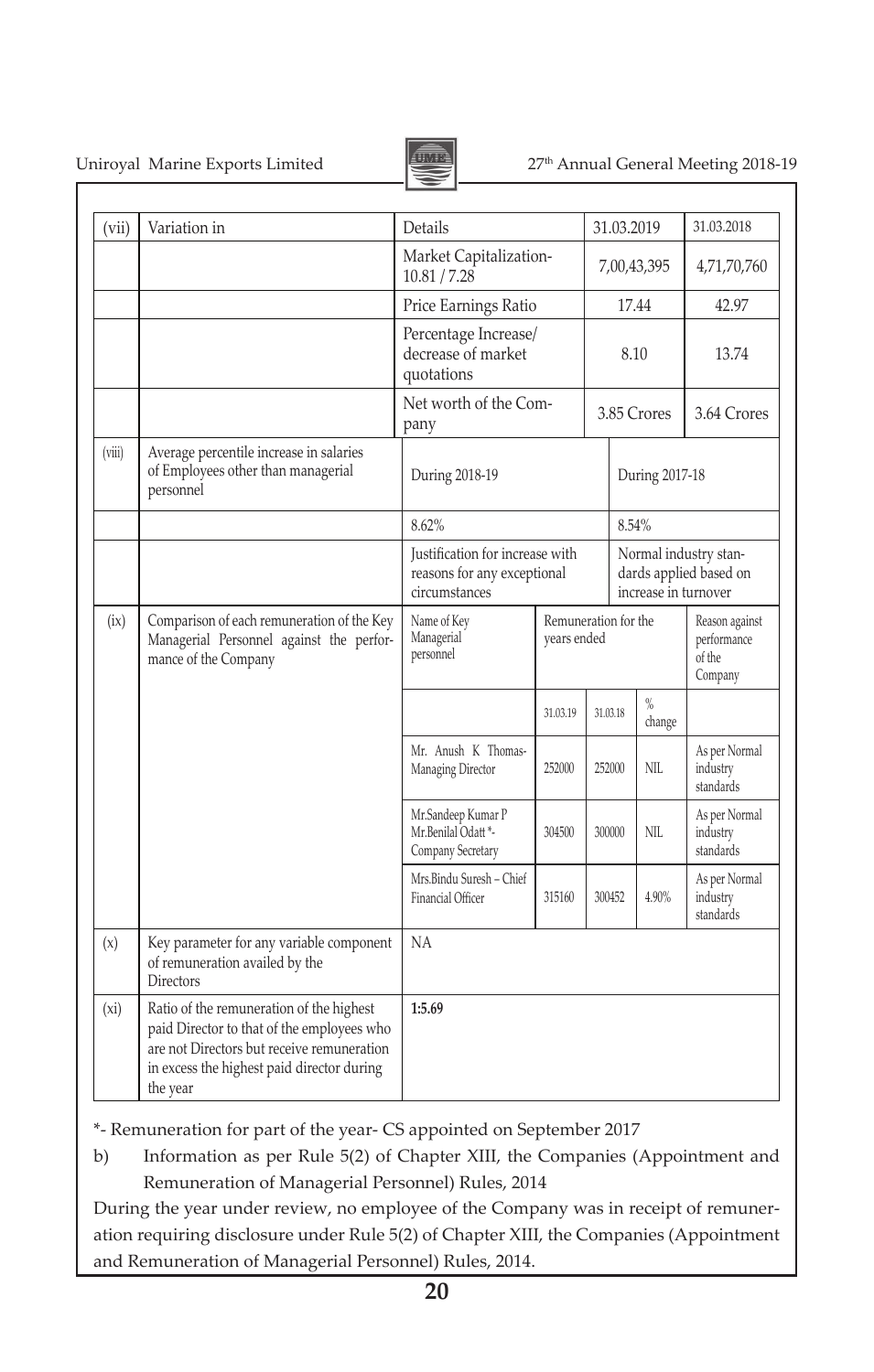

## **Annexure 2**

## **Form No. MGT-9**

**Extract of Annual Return**

as on the financial year ended on 31.03.2019

[Pursuant to section 92(3) *of the Companies Act, 2013* and rule 12(1) of the Companies (Management and Administration) Rules, 2014]

## **I. REGISTRATION AND OTHER DETAILS:**

| i)        | $CIN$ :-                                                                          | L15124KL1992PLC006674                                                                                                                                                                                   |
|-----------|-----------------------------------------------------------------------------------|---------------------------------------------------------------------------------------------------------------------------------------------------------------------------------------------------------|
| $\rm ii)$ | <b>Registration Date</b>                                                          | 21/08/1992                                                                                                                                                                                              |
| iii)      | Name of the Company                                                               | UNIROYAL MARINE EXPORTS LTD                                                                                                                                                                             |
| iv)       | Category / Sub-Category of the<br>Company                                         | Public Company / Limited by shares                                                                                                                                                                      |
| V)        | Address of the Registered office<br>and contact details                           | 11/19, Vengalam PO<br>Calicut- 673303, Kerala<br>Tel: 0496-2633781 Fax: 0496-2633783<br>E.mail: ume@uniroyalmarine.com                                                                                  |
| vi)       | Whether listed company                                                            | Yes                                                                                                                                                                                                     |
| vii)      | Name, Address and Contact de-<br>tails of Registrar and Transfer<br>Agent, if any | S K D C Consultants Limited<br>Kanapathy Towers,<br>3rd Floor, 1391/A-1,<br>Sathy Road, Ganapathy, Coimbatore<br>641006.<br>(Tel: 0422-6549995, Fax: 0422-2539837)<br>E.mail: info@skdc-consultants.com |

## **II. PRINCIPAL BUSINESS ACTIVITIES OF THE COMPANY**

All the business activities contributing 10 % or more of the total turnover of the company shall be stated:-

| Sl.<br>No. | Name and Description of main<br>products / services | NIC Code of the Prod-<br>uct/service | % to total turnover<br>of the<br>company* |
|------------|-----------------------------------------------------|--------------------------------------|-------------------------------------------|
|            | Shrimp                                              | 102                                  | 90.64%                                    |
|            | Sauid                                               | 102                                  | 9.36%                                     |

\*On the basis of gross turnover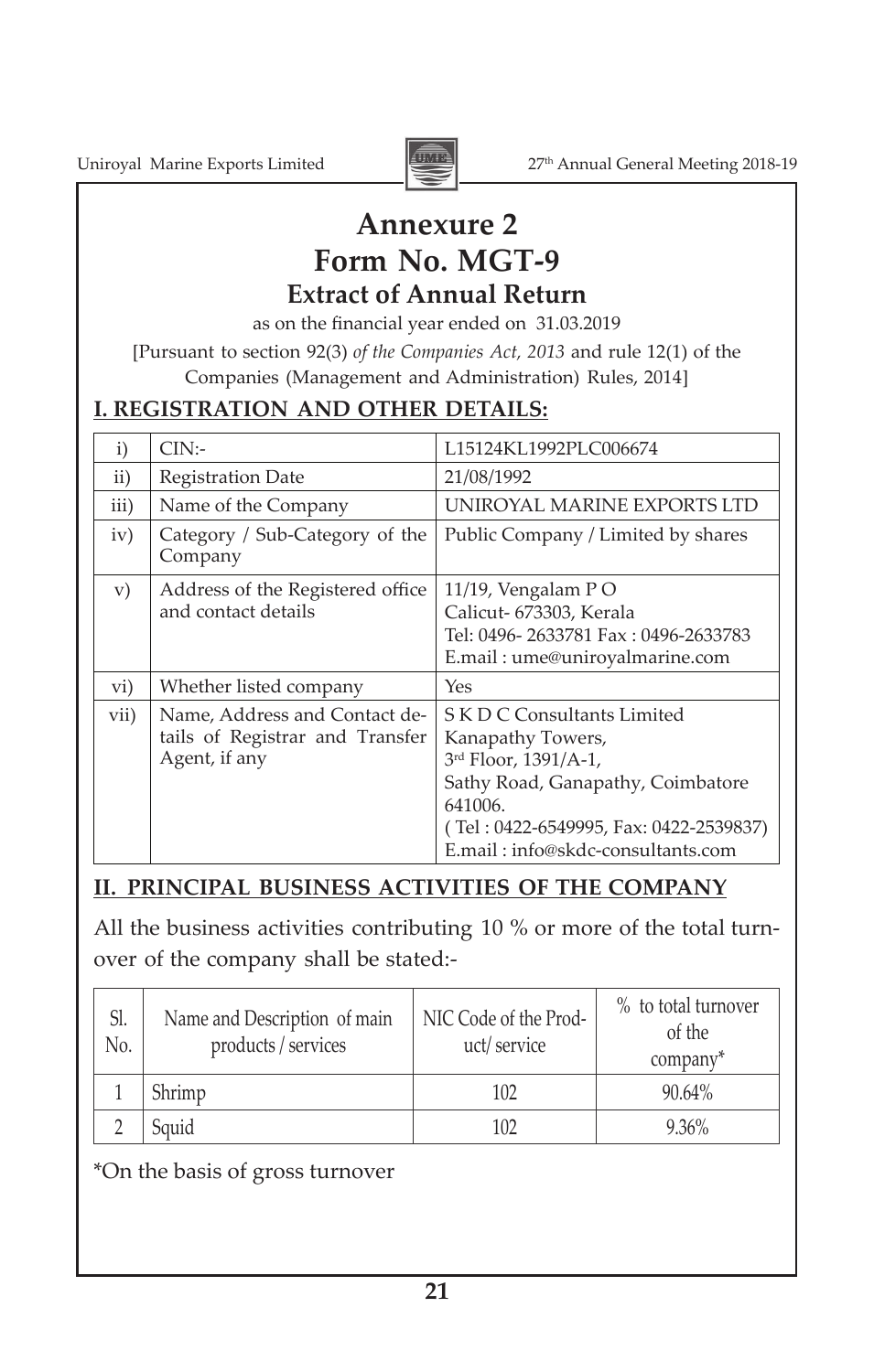

## **III. PARTICULARS OF HOLDING, SUBSIDIARY AND**

## **ASSOCIATE COMPANIES**

| Sl.<br>No. | Name And Address Of<br>The Company | CIN/GLN | Holding/<br>Subsidiary/<br>Associate | % of shares<br>held | Applicable<br>Section |  |  |  |
|------------|------------------------------------|---------|--------------------------------------|---------------------|-----------------------|--|--|--|
|            |                                    |         |                                      |                     |                       |  |  |  |

NA

## **I. SHARE HOLDING PATTERN**

## **(Equity Share Capital Breakup as percentage of Total Equity)**

## **i) Category-wise Share Holding**

| Category of Shareholders                                  | the year |          | No. of Shares held at the beginning of |                           | No. of Shares held at the end of the year |          |          |                                  | $\frac{0}{2}$<br>Change<br>during<br>the<br>year |
|-----------------------------------------------------------|----------|----------|----------------------------------------|---------------------------|-------------------------------------------|----------|----------|----------------------------------|--------------------------------------------------|
|                                                           | Demat    | Physical | Total                                  | $%$ of<br>Total<br>Shares | Demat                                     | Physical | Total    | $%$ of<br>Total<br><b>Shares</b> |                                                  |
| A Promoters<br>1. Indian                                  | 887059   | 985500   | 1872559                                | 28.900                    | 922181                                    | 916600   | 1838781  | 28.378                           | $-0.522$                                         |
| a) Individual/HUF                                         | $\theta$ | $\theta$ | $\theta$                               | 0.000                     | $\theta$                                  | $\theta$ | $\theta$ | 0.000                            | $\theta$                                         |
| b) Central Govt                                           | $\theta$ | $\theta$ | $\theta$                               | 0.000                     | $\theta$                                  | $\theta$ | $\theta$ | 0.000                            | $\theta$                                         |
| c) State Govt                                             | $\theta$ | $\theta$ | $\theta$                               | 0.000                     | $\theta$                                  | $\theta$ | $\theta$ | 0.000                            | $\theta$                                         |
| d) Bodies Corp.                                           | $\theta$ | $\theta$ | 0                                      | 0.000                     | $\theta$                                  | $\theta$ | $\theta$ | 0.000                            | $\theta$                                         |
| e) Banks / FI                                             | $\theta$ | $\theta$ | 0                                      | 0.000                     | $\theta$                                  | $\theta$ | $\theta$ | 0.000                            | $\theta$                                         |
| f) Any Other                                              | $\theta$ | $\theta$ | $\theta$                               | 0.000                     | $\theta$                                  | $\theta$ | $\theta$ | 0.000                            | $\theta$                                         |
| Sub-total (A) (1):-                                       | 887059   | 985500   | 1872559                                | 28.900                    | 922181                                    | 916600   | 1838781  | 28.378                           | $-0.522$                                         |
| A (2) Foreign                                             |          |          |                                        |                           |                                           |          |          |                                  |                                                  |
| a) Individuals (NRI)                                      | 250000   | 200      | 250200                                 | 3.861                     | 250000                                    | 200      | 250200   | 3.861                            | 0.000                                            |
| c) Bodies Corp                                            | $\theta$ | $\theta$ | $\theta$                               | 0.000                     | $\theta$                                  | $\theta$ | $\theta$ | 0.000                            | $\theta$                                         |
| d) Banks / FI                                             | $\theta$ | $\theta$ | $\theta$                               | 0.000                     | $\theta$                                  | $\theta$ | $\theta$ | 0.000                            | $\theta$                                         |
| e) Any Other                                              | $\theta$ | $\theta$ | 0                                      | 0.000                     | $\theta$                                  | $\theta$ | $\theta$ | 0.000                            | $\theta$                                         |
|                                                           | $\theta$ | $\theta$ | $\theta$                               | 0.000                     | $\theta$                                  | $\theta$ | $\theta$ | 0.000                            | $\theta$                                         |
| Sub-total $(A)(2)$ :-                                     | 250000   | 200      | 250200                                 | 3.861                     | 250000                                    | 200      | 250200   | 3.861                            | 0.000                                            |
| Total shareholding of Pro-<br>moter (A) = $(A)(1)+(A)(2)$ | 1137059  | 985700   | 2122759                                | 32.761                    | 1172181                                   | 916800   | 2088981  | 32.239                           | $-0.522$                                         |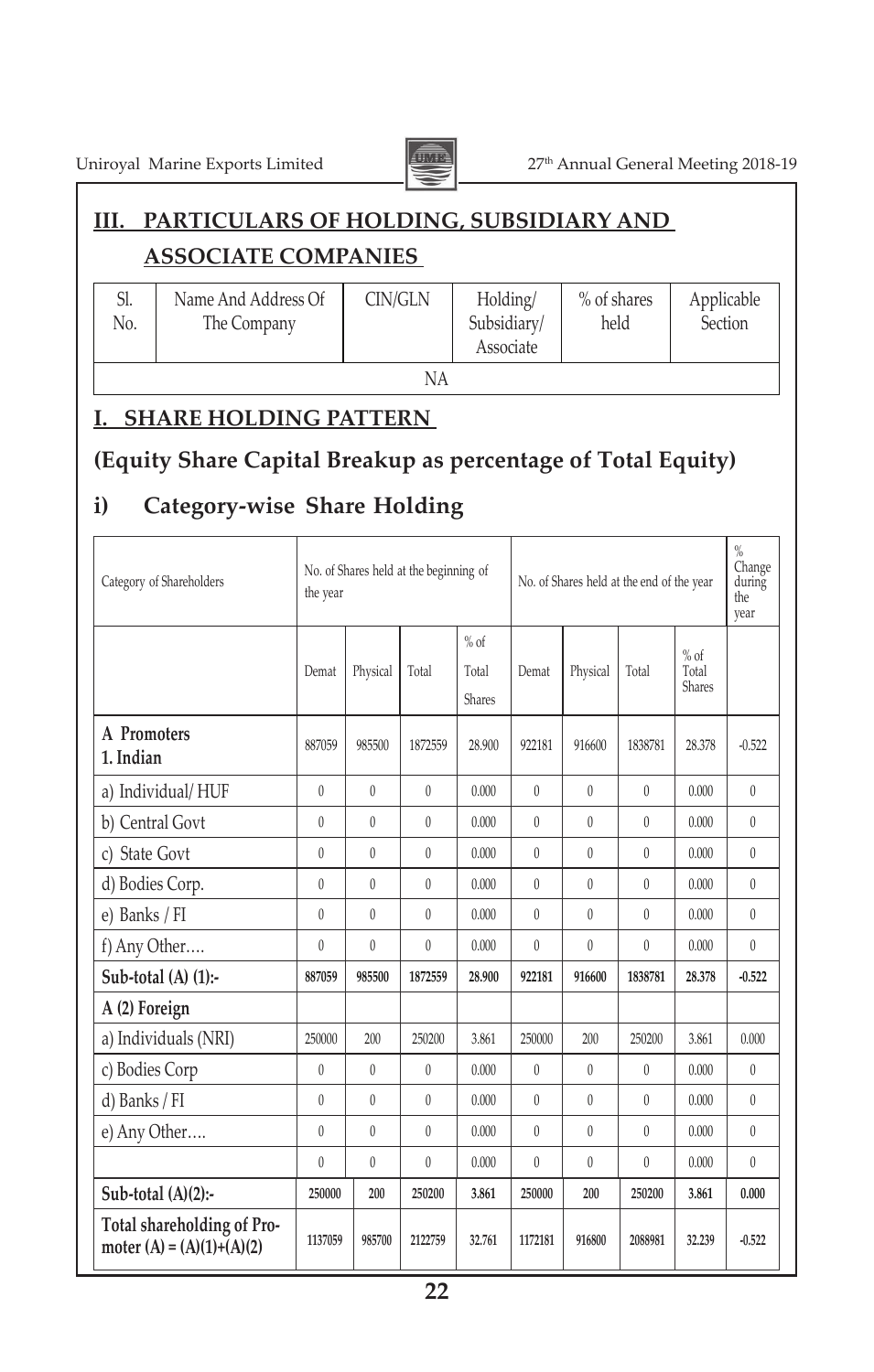

| 1. Institutions<br>a) Mutual Funds<br>$\overline{0}$<br>$\mathbf{0}$<br>$\mathbf{0}$<br>$\mathbf{0}$<br>$\mathbf{0}$<br>$\mathbf{0}$<br>$\theta$<br>$\mathbf{0}$<br>$\mathbf{0}$<br>$\overline{0}$<br>500<br>500<br>0.008<br>$\mathbf{0}$<br>500<br>500<br>0.008<br>0.000<br>c) Central Govt<br>$\boldsymbol{0}$<br>$\boldsymbol{0}$<br>$\boldsymbol{0}$<br>$\overline{0}$<br>$\mathbf{0}$<br>$\theta$<br>$\boldsymbol{0}$<br>$\mathbf{0}$<br>$\bf{0}$<br>$\overline{0}$<br>$\overline{0}$<br>$\theta$<br>$\overline{0}$<br>$\overline{0}$<br>$\theta$<br>$\overline{0}$<br>$\theta$<br>$\mathbf{0}$<br>$\overline{0}$<br>$\overline{0}$<br>$\mathbf{0}$<br>$\theta$<br>$\theta$<br>$\theta$<br>$\theta$<br>$\theta$<br>$\theta$<br>f) Insurance Companies<br>$\overline{0}$<br>$\overline{0}$<br>$\mathbf{0}$<br>$\mathbf{0}$<br>$\mathbf{0}$<br>$\theta$<br>$\theta$<br>$\theta$<br>$\theta$<br>$\overline{0}$<br>$\overline{0}$<br>$\mathbf{0}$<br>$\mathbf{0}$<br>$\mathbf{0}$<br>$\overline{0}$<br>$\mathbf{0}$<br>$\mathbf{0}$<br>$\mathbf{0}$<br>$\overline{0}$<br>$\theta$<br>$\theta$<br>$\mathbf{0}$<br>$\theta$<br>$\theta$<br>$\theta$<br>$\theta$<br>$\theta$<br>Funds<br>$\theta$<br>$\theta$<br>$\theta$<br>$\theta$<br>$\theta$<br>$\theta$<br>$\theta$<br>$\theta$<br>$\theta$<br>$\theta$<br>0.008<br>$\mathbf{0}$<br>500<br>500<br>0.008<br>0.000<br>500<br>500<br>51619<br>8000<br>59619<br>0.920<br>38147<br>6600<br>44747<br>0.691<br>$-0.229$<br>$\mathbf{0}$<br>ii) Overseas<br>$\mathbf{0}$<br>$\mathbf{0}$<br>$\theta$<br>$\mathbf{0}$<br>$\theta$<br>$\mathbf{0}$<br>$\theta$<br>$\theta$<br>$\mathbf{0}$<br>$\mathbf{0}$<br>$\mathbf{0}$<br>$\theta$<br>$\mathbf{0}$<br>$\mathbf{0}$<br>$\overline{0}$<br>$\mathbf{0}$<br>$\mathbf{0}$<br>holding nominal share capi-<br>465959<br>2373800<br>2839759<br>43.827<br>541110<br>2289300<br>2830410<br>43.683<br>$-0.144$<br>tal up to Rs. 1 lakh<br>holding nominal share capi-<br>723081<br>788703<br>854203<br>75600<br>798681<br>12.326<br>65500<br>13.183<br>0.857<br>tal in excess of Rs 1 lakh<br>$\overline{0}$<br>$\theta$<br>$\overline{0}$<br>$\theta$<br>$\theta$<br>$\theta$<br>$\theta$<br>$\overline{0}$<br>$\theta$<br>Directors & their relatives<br>540243<br>540243<br>8.338<br>540243<br>$\theta$<br>540243<br>8.338<br>$\theta$<br>0.000<br>Non Resident Indians<br>99174<br>$\mathbf{0}$<br>99174<br>100174<br>$\mathbf{0}$<br>100174<br>1.546<br>0.016<br>1.530<br>Clearing members<br>$\overline{0}$<br>4064<br>4064<br>0.063<br>1641<br>$\mathbf{0}$<br>1641<br>0.025<br>$-0.038$<br>$\overline{0}$<br>$\overline{0}$<br>14701<br>14701<br>0.227<br>18601<br>18601<br>0.287<br>0.060<br>Sub-total $(B)(2)$ :-<br>1898841<br>2361400<br>4390019<br>2457400<br>4356241<br>67.231<br>2028619<br>67.753<br>0.522<br><b>Total Public Shareholding</b><br>1898841<br>2457400<br>4356241<br>67.231<br>2028619<br>2361400<br>4390019<br>67.753<br>0.522<br>$(B)=(B)(1)+(B)(2)$<br>C. Shares held by Custodian<br>$\overline{0}$<br>$\mathbf{0}$<br>$\theta$<br>$\theta$<br>$\theta$<br>$\theta$<br>$\theta$<br>$\theta$<br>$\theta$<br>for GDRs & ADRs<br>Grand Total (A+B+C)<br>6479500<br>3035900<br>3443600<br>6479500<br>100.000<br>3200800<br>3278700<br>100.000<br>0.000 | <b>B.</b> Public Shareholding |  |  |  |  |  |
|-------------------------------------------------------------------------------------------------------------------------------------------------------------------------------------------------------------------------------------------------------------------------------------------------------------------------------------------------------------------------------------------------------------------------------------------------------------------------------------------------------------------------------------------------------------------------------------------------------------------------------------------------------------------------------------------------------------------------------------------------------------------------------------------------------------------------------------------------------------------------------------------------------------------------------------------------------------------------------------------------------------------------------------------------------------------------------------------------------------------------------------------------------------------------------------------------------------------------------------------------------------------------------------------------------------------------------------------------------------------------------------------------------------------------------------------------------------------------------------------------------------------------------------------------------------------------------------------------------------------------------------------------------------------------------------------------------------------------------------------------------------------------------------------------------------------------------------------------------------------------------------------------------------------------------------------------------------------------------------------------------------------------------------------------------------------------------------------------------------------------------------------------------------------------------------------------------------------------------------------------------------------------------------------------------------------------------------------------------------------------------------------------------------------------------------------------------------------------------------------------------------------------------------------------------------------------------------------------------------------------------------------------------------------------------------------------------------------------------------------------------------------------------------------------------------------------------------------------------------------------------------------------------------------------------------------------------------------------------------------------------------------------------------------------------------------------------------------------------------------------------------------------------------------------------------------------------------------------------------------------------------------------|-------------------------------|--|--|--|--|--|
|                                                                                                                                                                                                                                                                                                                                                                                                                                                                                                                                                                                                                                                                                                                                                                                                                                                                                                                                                                                                                                                                                                                                                                                                                                                                                                                                                                                                                                                                                                                                                                                                                                                                                                                                                                                                                                                                                                                                                                                                                                                                                                                                                                                                                                                                                                                                                                                                                                                                                                                                                                                                                                                                                                                                                                                                                                                                                                                                                                                                                                                                                                                                                                                                                                                                         |                               |  |  |  |  |  |
|                                                                                                                                                                                                                                                                                                                                                                                                                                                                                                                                                                                                                                                                                                                                                                                                                                                                                                                                                                                                                                                                                                                                                                                                                                                                                                                                                                                                                                                                                                                                                                                                                                                                                                                                                                                                                                                                                                                                                                                                                                                                                                                                                                                                                                                                                                                                                                                                                                                                                                                                                                                                                                                                                                                                                                                                                                                                                                                                                                                                                                                                                                                                                                                                                                                                         |                               |  |  |  |  |  |
|                                                                                                                                                                                                                                                                                                                                                                                                                                                                                                                                                                                                                                                                                                                                                                                                                                                                                                                                                                                                                                                                                                                                                                                                                                                                                                                                                                                                                                                                                                                                                                                                                                                                                                                                                                                                                                                                                                                                                                                                                                                                                                                                                                                                                                                                                                                                                                                                                                                                                                                                                                                                                                                                                                                                                                                                                                                                                                                                                                                                                                                                                                                                                                                                                                                                         | b) Banks / FI                 |  |  |  |  |  |
|                                                                                                                                                                                                                                                                                                                                                                                                                                                                                                                                                                                                                                                                                                                                                                                                                                                                                                                                                                                                                                                                                                                                                                                                                                                                                                                                                                                                                                                                                                                                                                                                                                                                                                                                                                                                                                                                                                                                                                                                                                                                                                                                                                                                                                                                                                                                                                                                                                                                                                                                                                                                                                                                                                                                                                                                                                                                                                                                                                                                                                                                                                                                                                                                                                                                         |                               |  |  |  |  |  |
|                                                                                                                                                                                                                                                                                                                                                                                                                                                                                                                                                                                                                                                                                                                                                                                                                                                                                                                                                                                                                                                                                                                                                                                                                                                                                                                                                                                                                                                                                                                                                                                                                                                                                                                                                                                                                                                                                                                                                                                                                                                                                                                                                                                                                                                                                                                                                                                                                                                                                                                                                                                                                                                                                                                                                                                                                                                                                                                                                                                                                                                                                                                                                                                                                                                                         | d) State Govt(s)              |  |  |  |  |  |
|                                                                                                                                                                                                                                                                                                                                                                                                                                                                                                                                                                                                                                                                                                                                                                                                                                                                                                                                                                                                                                                                                                                                                                                                                                                                                                                                                                                                                                                                                                                                                                                                                                                                                                                                                                                                                                                                                                                                                                                                                                                                                                                                                                                                                                                                                                                                                                                                                                                                                                                                                                                                                                                                                                                                                                                                                                                                                                                                                                                                                                                                                                                                                                                                                                                                         | e) Venture Capital Funds      |  |  |  |  |  |
|                                                                                                                                                                                                                                                                                                                                                                                                                                                                                                                                                                                                                                                                                                                                                                                                                                                                                                                                                                                                                                                                                                                                                                                                                                                                                                                                                                                                                                                                                                                                                                                                                                                                                                                                                                                                                                                                                                                                                                                                                                                                                                                                                                                                                                                                                                                                                                                                                                                                                                                                                                                                                                                                                                                                                                                                                                                                                                                                                                                                                                                                                                                                                                                                                                                                         |                               |  |  |  |  |  |
|                                                                                                                                                                                                                                                                                                                                                                                                                                                                                                                                                                                                                                                                                                                                                                                                                                                                                                                                                                                                                                                                                                                                                                                                                                                                                                                                                                                                                                                                                                                                                                                                                                                                                                                                                                                                                                                                                                                                                                                                                                                                                                                                                                                                                                                                                                                                                                                                                                                                                                                                                                                                                                                                                                                                                                                                                                                                                                                                                                                                                                                                                                                                                                                                                                                                         | g) FIIs                       |  |  |  |  |  |
|                                                                                                                                                                                                                                                                                                                                                                                                                                                                                                                                                                                                                                                                                                                                                                                                                                                                                                                                                                                                                                                                                                                                                                                                                                                                                                                                                                                                                                                                                                                                                                                                                                                                                                                                                                                                                                                                                                                                                                                                                                                                                                                                                                                                                                                                                                                                                                                                                                                                                                                                                                                                                                                                                                                                                                                                                                                                                                                                                                                                                                                                                                                                                                                                                                                                         | h) Foreign Venture Capital    |  |  |  |  |  |
|                                                                                                                                                                                                                                                                                                                                                                                                                                                                                                                                                                                                                                                                                                                                                                                                                                                                                                                                                                                                                                                                                                                                                                                                                                                                                                                                                                                                                                                                                                                                                                                                                                                                                                                                                                                                                                                                                                                                                                                                                                                                                                                                                                                                                                                                                                                                                                                                                                                                                                                                                                                                                                                                                                                                                                                                                                                                                                                                                                                                                                                                                                                                                                                                                                                                         | i) Others (specify)           |  |  |  |  |  |
|                                                                                                                                                                                                                                                                                                                                                                                                                                                                                                                                                                                                                                                                                                                                                                                                                                                                                                                                                                                                                                                                                                                                                                                                                                                                                                                                                                                                                                                                                                                                                                                                                                                                                                                                                                                                                                                                                                                                                                                                                                                                                                                                                                                                                                                                                                                                                                                                                                                                                                                                                                                                                                                                                                                                                                                                                                                                                                                                                                                                                                                                                                                                                                                                                                                                         | Sub-total $(B)$ $(1)$ :-      |  |  |  |  |  |
|                                                                                                                                                                                                                                                                                                                                                                                                                                                                                                                                                                                                                                                                                                                                                                                                                                                                                                                                                                                                                                                                                                                                                                                                                                                                                                                                                                                                                                                                                                                                                                                                                                                                                                                                                                                                                                                                                                                                                                                                                                                                                                                                                                                                                                                                                                                                                                                                                                                                                                                                                                                                                                                                                                                                                                                                                                                                                                                                                                                                                                                                                                                                                                                                                                                                         | 2. Non-Institutions           |  |  |  |  |  |
|                                                                                                                                                                                                                                                                                                                                                                                                                                                                                                                                                                                                                                                                                                                                                                                                                                                                                                                                                                                                                                                                                                                                                                                                                                                                                                                                                                                                                                                                                                                                                                                                                                                                                                                                                                                                                                                                                                                                                                                                                                                                                                                                                                                                                                                                                                                                                                                                                                                                                                                                                                                                                                                                                                                                                                                                                                                                                                                                                                                                                                                                                                                                                                                                                                                                         | a) Bodies Corp.               |  |  |  |  |  |
|                                                                                                                                                                                                                                                                                                                                                                                                                                                                                                                                                                                                                                                                                                                                                                                                                                                                                                                                                                                                                                                                                                                                                                                                                                                                                                                                                                                                                                                                                                                                                                                                                                                                                                                                                                                                                                                                                                                                                                                                                                                                                                                                                                                                                                                                                                                                                                                                                                                                                                                                                                                                                                                                                                                                                                                                                                                                                                                                                                                                                                                                                                                                                                                                                                                                         | i) Indian                     |  |  |  |  |  |
|                                                                                                                                                                                                                                                                                                                                                                                                                                                                                                                                                                                                                                                                                                                                                                                                                                                                                                                                                                                                                                                                                                                                                                                                                                                                                                                                                                                                                                                                                                                                                                                                                                                                                                                                                                                                                                                                                                                                                                                                                                                                                                                                                                                                                                                                                                                                                                                                                                                                                                                                                                                                                                                                                                                                                                                                                                                                                                                                                                                                                                                                                                                                                                                                                                                                         |                               |  |  |  |  |  |
|                                                                                                                                                                                                                                                                                                                                                                                                                                                                                                                                                                                                                                                                                                                                                                                                                                                                                                                                                                                                                                                                                                                                                                                                                                                                                                                                                                                                                                                                                                                                                                                                                                                                                                                                                                                                                                                                                                                                                                                                                                                                                                                                                                                                                                                                                                                                                                                                                                                                                                                                                                                                                                                                                                                                                                                                                                                                                                                                                                                                                                                                                                                                                                                                                                                                         | b) Individuals                |  |  |  |  |  |
|                                                                                                                                                                                                                                                                                                                                                                                                                                                                                                                                                                                                                                                                                                                                                                                                                                                                                                                                                                                                                                                                                                                                                                                                                                                                                                                                                                                                                                                                                                                                                                                                                                                                                                                                                                                                                                                                                                                                                                                                                                                                                                                                                                                                                                                                                                                                                                                                                                                                                                                                                                                                                                                                                                                                                                                                                                                                                                                                                                                                                                                                                                                                                                                                                                                                         | i) Individual shareholders    |  |  |  |  |  |
|                                                                                                                                                                                                                                                                                                                                                                                                                                                                                                                                                                                                                                                                                                                                                                                                                                                                                                                                                                                                                                                                                                                                                                                                                                                                                                                                                                                                                                                                                                                                                                                                                                                                                                                                                                                                                                                                                                                                                                                                                                                                                                                                                                                                                                                                                                                                                                                                                                                                                                                                                                                                                                                                                                                                                                                                                                                                                                                                                                                                                                                                                                                                                                                                                                                                         | ii) Individual shareholders   |  |  |  |  |  |
|                                                                                                                                                                                                                                                                                                                                                                                                                                                                                                                                                                                                                                                                                                                                                                                                                                                                                                                                                                                                                                                                                                                                                                                                                                                                                                                                                                                                                                                                                                                                                                                                                                                                                                                                                                                                                                                                                                                                                                                                                                                                                                                                                                                                                                                                                                                                                                                                                                                                                                                                                                                                                                                                                                                                                                                                                                                                                                                                                                                                                                                                                                                                                                                                                                                                         | c) Others (specify)           |  |  |  |  |  |
|                                                                                                                                                                                                                                                                                                                                                                                                                                                                                                                                                                                                                                                                                                                                                                                                                                                                                                                                                                                                                                                                                                                                                                                                                                                                                                                                                                                                                                                                                                                                                                                                                                                                                                                                                                                                                                                                                                                                                                                                                                                                                                                                                                                                                                                                                                                                                                                                                                                                                                                                                                                                                                                                                                                                                                                                                                                                                                                                                                                                                                                                                                                                                                                                                                                                         |                               |  |  |  |  |  |
|                                                                                                                                                                                                                                                                                                                                                                                                                                                                                                                                                                                                                                                                                                                                                                                                                                                                                                                                                                                                                                                                                                                                                                                                                                                                                                                                                                                                                                                                                                                                                                                                                                                                                                                                                                                                                                                                                                                                                                                                                                                                                                                                                                                                                                                                                                                                                                                                                                                                                                                                                                                                                                                                                                                                                                                                                                                                                                                                                                                                                                                                                                                                                                                                                                                                         |                               |  |  |  |  |  |
|                                                                                                                                                                                                                                                                                                                                                                                                                                                                                                                                                                                                                                                                                                                                                                                                                                                                                                                                                                                                                                                                                                                                                                                                                                                                                                                                                                                                                                                                                                                                                                                                                                                                                                                                                                                                                                                                                                                                                                                                                                                                                                                                                                                                                                                                                                                                                                                                                                                                                                                                                                                                                                                                                                                                                                                                                                                                                                                                                                                                                                                                                                                                                                                                                                                                         |                               |  |  |  |  |  |
|                                                                                                                                                                                                                                                                                                                                                                                                                                                                                                                                                                                                                                                                                                                                                                                                                                                                                                                                                                                                                                                                                                                                                                                                                                                                                                                                                                                                                                                                                                                                                                                                                                                                                                                                                                                                                                                                                                                                                                                                                                                                                                                                                                                                                                                                                                                                                                                                                                                                                                                                                                                                                                                                                                                                                                                                                                                                                                                                                                                                                                                                                                                                                                                                                                                                         | Hindu Undivided Families      |  |  |  |  |  |
|                                                                                                                                                                                                                                                                                                                                                                                                                                                                                                                                                                                                                                                                                                                                                                                                                                                                                                                                                                                                                                                                                                                                                                                                                                                                                                                                                                                                                                                                                                                                                                                                                                                                                                                                                                                                                                                                                                                                                                                                                                                                                                                                                                                                                                                                                                                                                                                                                                                                                                                                                                                                                                                                                                                                                                                                                                                                                                                                                                                                                                                                                                                                                                                                                                                                         |                               |  |  |  |  |  |
|                                                                                                                                                                                                                                                                                                                                                                                                                                                                                                                                                                                                                                                                                                                                                                                                                                                                                                                                                                                                                                                                                                                                                                                                                                                                                                                                                                                                                                                                                                                                                                                                                                                                                                                                                                                                                                                                                                                                                                                                                                                                                                                                                                                                                                                                                                                                                                                                                                                                                                                                                                                                                                                                                                                                                                                                                                                                                                                                                                                                                                                                                                                                                                                                                                                                         |                               |  |  |  |  |  |
|                                                                                                                                                                                                                                                                                                                                                                                                                                                                                                                                                                                                                                                                                                                                                                                                                                                                                                                                                                                                                                                                                                                                                                                                                                                                                                                                                                                                                                                                                                                                                                                                                                                                                                                                                                                                                                                                                                                                                                                                                                                                                                                                                                                                                                                                                                                                                                                                                                                                                                                                                                                                                                                                                                                                                                                                                                                                                                                                                                                                                                                                                                                                                                                                                                                                         |                               |  |  |  |  |  |
|                                                                                                                                                                                                                                                                                                                                                                                                                                                                                                                                                                                                                                                                                                                                                                                                                                                                                                                                                                                                                                                                                                                                                                                                                                                                                                                                                                                                                                                                                                                                                                                                                                                                                                                                                                                                                                                                                                                                                                                                                                                                                                                                                                                                                                                                                                                                                                                                                                                                                                                                                                                                                                                                                                                                                                                                                                                                                                                                                                                                                                                                                                                                                                                                                                                                         |                               |  |  |  |  |  |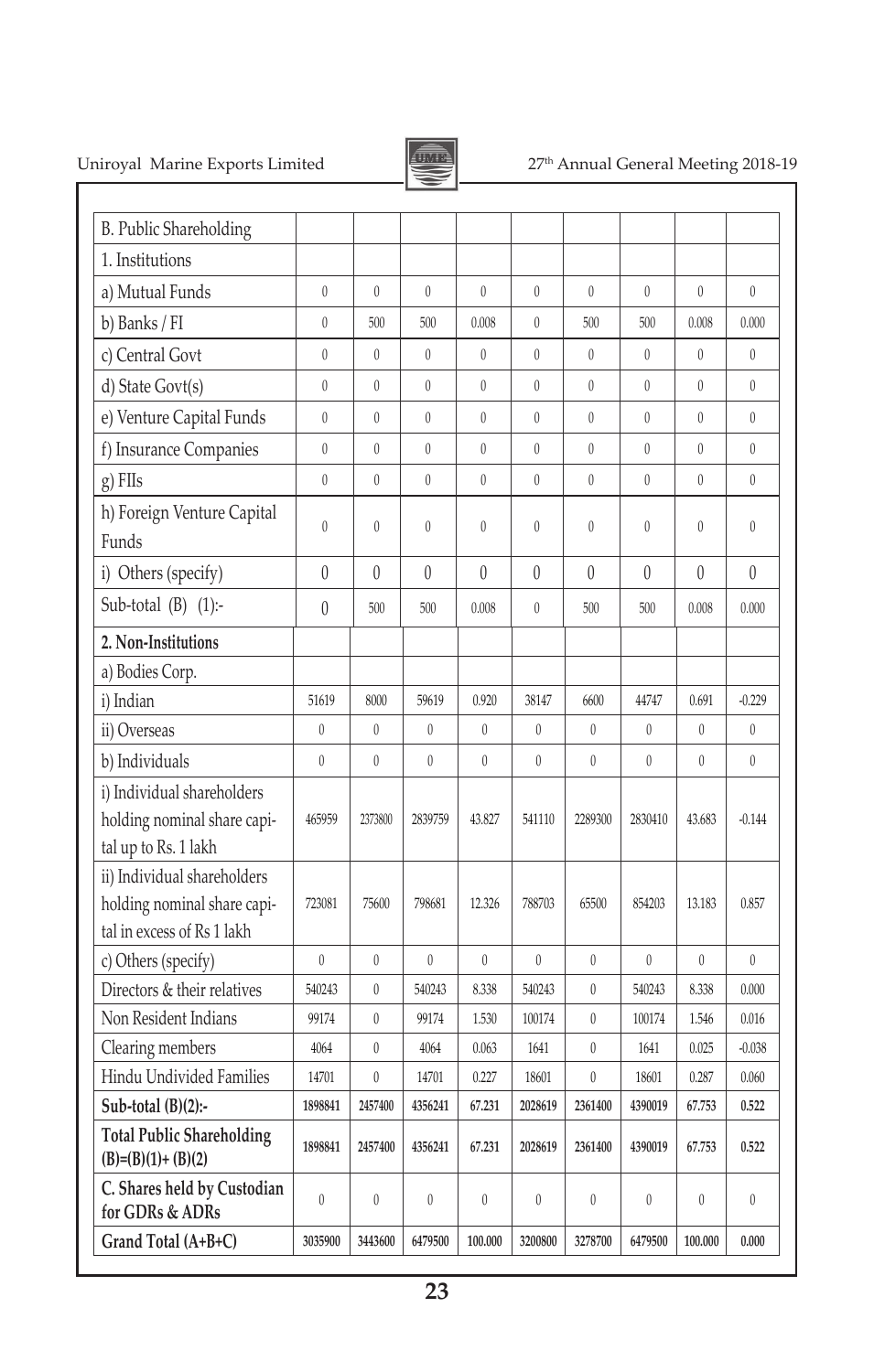

\*'Promoter Group' as defined under SEBI (Issue of Capital and Disclosure Requirements) Regulations, 2009 as amended from time to time.

## **(ii) Shareholding of Promoters**

| S1<br>N <sub>o</sub> | Shareholder's<br>Name |                         | Shareholding at the beginning<br>of the year                  |                                                                             |                         | Share holding at the end of the<br>year                |                                                                          |                                                                      |
|----------------------|-----------------------|-------------------------|---------------------------------------------------------------|-----------------------------------------------------------------------------|-------------------------|--------------------------------------------------------|--------------------------------------------------------------------------|----------------------------------------------------------------------|
|                      |                       | No. of<br><b>Shares</b> | % of total<br><b>Shares</b><br>of the<br>company<br>(6500000) | $\%of$<br><b>Shares</b><br>Pledged<br>encum-<br>bered<br>to total<br>shares | No. of<br><b>Shares</b> | % of total<br>Shares of<br>the<br>company<br>(6479500) | %of<br><b>Shares</b><br>Pledged<br>encum-<br>bered<br>to total<br>shares | $\frac{0}{0}$<br>change<br>in share<br>holding<br>during<br>the year |
| 1                    | K C Babu              | 260300                  | 4.018                                                         | 0.000                                                                       | 260300                  | 4.017                                                  | 0.000                                                                    | 0.000                                                                |
| $\overline{2}$       | K C Thomas            | 237500                  | 3.666                                                         | 0.000                                                                       | 237500                  | 3.665                                                  | 0.000                                                                    | 0.000                                                                |
| 3                    | Mohanlal              | 200100                  | 3.088                                                         | 0.000                                                                       | 200100                  | 3.088                                                  | 0.000                                                                    | 0.000                                                                |
|                      | Total                 | 697900                  | 10.770                                                        | 0.000                                                                       | 697900                  | 10.770                                                 | 0.000                                                                    | 0.000                                                                |

## **(iii) Change in Promoters' Shareholding (please specify, if there is no change)**

 There is no change in the shareholding of Mr. K C Babu, KC Thomas and Mr. Mohanlal V Nair between 01/04/2018 to 31/03/2019

## **(iv) Shareholding Pattern of top ten Shareholders (other than Directors, Promoters and Holders of GDRs and ADRs):**

| Sl.<br>N <sub>0</sub> |                      | Shareholding at the begin-<br>ning/end of the year |                                           | Date       | Increase/<br>Decrease<br>in share-<br>holding | Reason | Cumulative Shareholding<br>during the year |                                        |
|-----------------------|----------------------|----------------------------------------------------|-------------------------------------------|------------|-----------------------------------------------|--------|--------------------------------------------|----------------------------------------|
|                       | Name                 | No. of<br>shares                                   | % of total<br>shares of<br>the<br>company |            |                                               |        | No. of<br>shares                           | % of total<br>shares of the<br>company |
| 1                     | Tabita Sarah Alex    | 129372                                             | 1.997                                     | 01/04/2018 | $\theta$                                      |        | 129372                                     | 1.997                                  |
|                       |                      | 129372                                             | 1.997                                     | 31/03/2019 | $\theta$                                      | ٠      | 129372                                     | 1.997                                  |
| $\overline{2}$        | Rintu Rebecca George | 112400                                             | 1.735                                     | 01/04/2018 | $\theta$                                      | ٠      | 112400                                     | 1.735                                  |
|                       |                      | 112400                                             | 1.735                                     | 31/03/2019 | $\theta$                                      | ٠      | 112400                                     | 1.735                                  |
| 3                     | Lissy Varghese       | 207593                                             | 3.204                                     | 01/04/2018 | $\theta$                                      | ٠      | 207593                                     | 3.204                                  |
|                       |                      | 207593                                             | 3.204                                     | 31/03/2019 | $\theta$                                      | ٠      | 207593                                     | 3.204                                  |
|                       | George John          | 103796                                             | 1.602                                     | 01/04/2018 | $\theta$                                      | ٠      | 103796                                     | 1.602                                  |
| 4                     |                      | 103796                                             | 1.602                                     | 31/03/2019 | $\theta$                                      | ٠      | 103796                                     | 1.602                                  |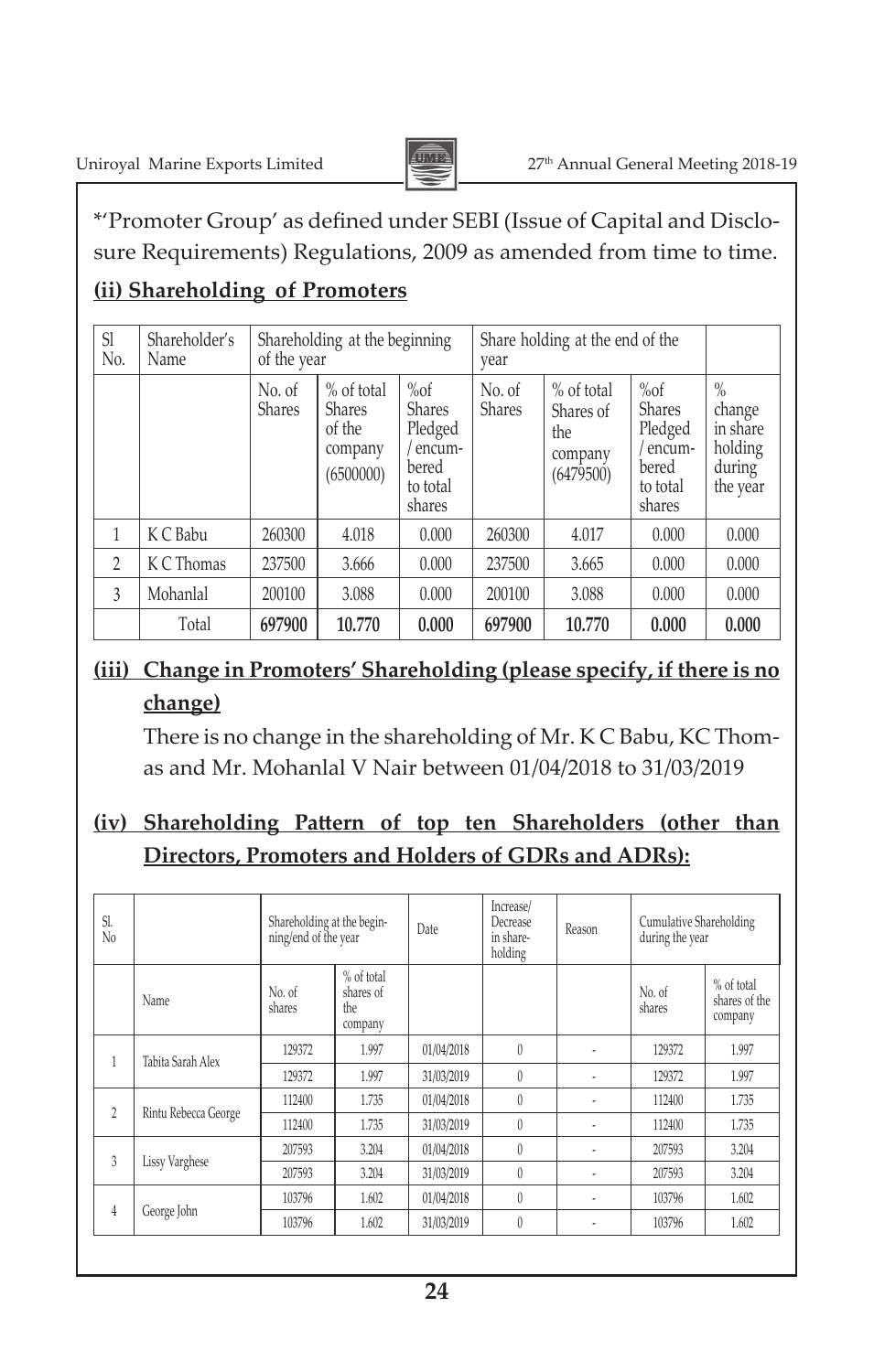

|    |                  | 103796   | 1.602    | 01/04/2018 | 0                |        | 103796       | 1.602    |
|----|------------------|----------|----------|------------|------------------|--------|--------------|----------|
| 5  | Molly George     | 103796   | 1.602    | 31/03/2019 | $\theta$         |        | 103796       | 1.602    |
|    |                  | 103796   | 1.602    | 01/04/2018 | $\mathbf{0}$     | l,     | 103796       | 1.602    |
| 6  | Meeval Mary      | 103796   | 1.602    | 31/03/2019 | $\boldsymbol{0}$ | ÷,     | 103796       | 1.602    |
| 7  | Aleyamma Thomas  | 75000    | 1.157    | 01/04/2018 | $\mathbf{0}$     | ä,     | 75000        | 1.157    |
|    |                  | 75000    | 1.157    | 31/03/2019 | $\bf{0}$         | ä,     | 75000        | 1.157    |
|    |                  | 59553    | 0.919    | 01/04/2018 | $\mathbf{0}$     |        | 59553        | 0.919    |
|    |                  | 59553    | 0.942    | 13/04/2018 | 1500             | Bought | 61053        | 0.942    |
|    |                  | 61053    | 0.960    | 27/04/2018 | 1156             | Bought | 62209        | 0.960    |
|    |                  | 62209    | 0.960    | 11/05/2018 | 1                | Sold   | 62208        | 0.960    |
|    |                  | 62208    | 0.963    | 18/05/2018 | 200              | Bought | 62408        | 0.963    |
|    |                  | 62408    | 0.965    | 25/05/2018 | 100              | Bought | 62508        | 0.965    |
|    |                  | 62508    | 0.965    | 06/07/2018 | $50\,$           | Bought | 62558        | 0.965    |
|    |                  | 62558    | 0.984    | 13/07/2018 | 1200             | Bought | 63758        | 0.984    |
|    |                  | 63758    | 0.993    | 20/07/2018 | 600              | Bought | 64358        | 0.993    |
|    | Luxmi Kant Gupta | 64358    | 0.995    | 03/08/2018 | 100              | Bought | 64458        | 0.995    |
|    |                  | 64458    | 0.996    | 24/08/2018 | 108              | Bought | 64566        | 0.996    |
|    |                  | 64566    | 1.008    | 31/08/2018 | 776              | Bought | 65342        | 1.008    |
| 8  |                  | 65342    | 1.010    | 07/09/2018 | 100              | Bought | 65442        | 1.010    |
|    |                  | 65442    | 1.012    | 14/09/2018 | 100              | Bought | 65542        | 1.012    |
|    |                  | 65542    | 1.013    | 19/10/2018 | 100              | Bought | 65642        | 1.013    |
|    |                  | 65642    | 1.019    | 14/12/2018 | 366              | Bought | 66008        | 1.019    |
|    |                  | 66008    | 1.050    | 21/12/2018 | 2000             | Bought | 68008        | 1.050    |
|    |                  | 68008    | 1.058    | 28/12/2018 | 524              | Bought | 68532        | 1.058    |
|    |                  | 68532    | 1.062    | 25/01/2019 | 300              | Bought | 68832        | 1.062    |
|    |                  | 68832    | 1.065    | 01/03/2019 | 181              | Bought | 69013        | 1.065    |
|    |                  | 69013    | 1.069    | 15/03/2019 | 255              | Bought | 69268        | 1.069    |
|    |                  | 69268    | 1.083    | 22/03/2019 | 882              | Bought | 70150        | 1.083    |
|    |                  | 70150    | 1.091    | 29/03/2019 | 550              | Bought | 70700        | 1.091    |
|    |                  | 70700    | 1.091    | 31/03/2019 | $\mathbf{0}$     |        | 70700        | 1.091    |
|    | K. Thomas        | 50000    | 0.772    | 01/04/2018 | $\bf{0}$         |        | 50000        | 0.772    |
| 9  |                  | 50000    | 0.772    | 31/03/2019 | $\boldsymbol{0}$ |        | 50000        | 0.772    |
|    |                  | $\theta$ | $\theta$ | 01/04/2018 | $\mathbf{0}$     | L      | $\mathbf{0}$ | $\theta$ |
| 10 | Philip Joseph    | 37180    | 0.574    | 07/09/2018 | 37180            | Bought | 37180        | 0.574    |
|    |                  | 37180    | 0.574    | 31/03/2019 | $\overline{a}$   |        | 37180        | 0.574    |
|    |                  |          |          |            |                  |        |              |          |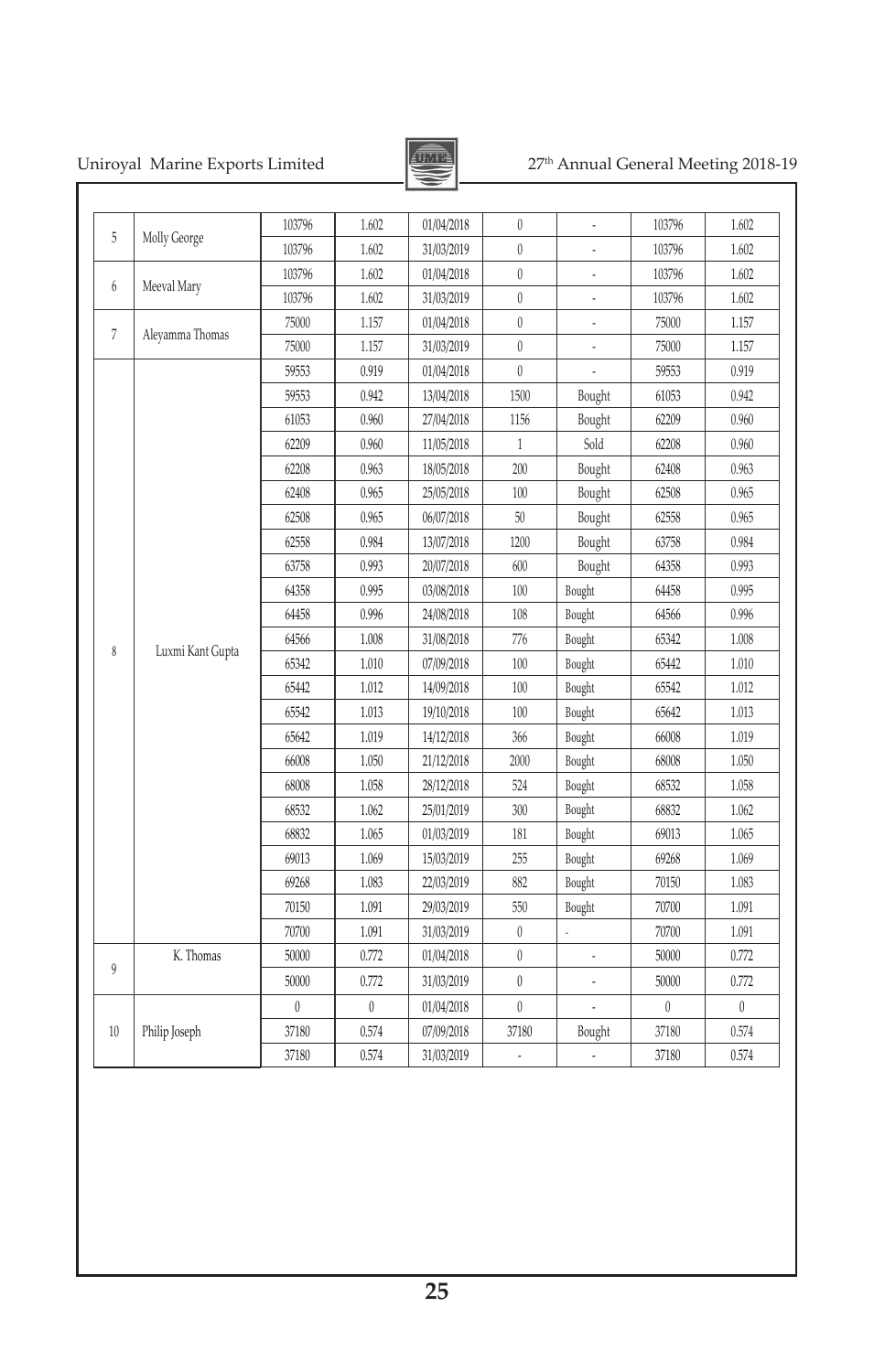

#### Sl. SI.<br>
No. Name Shareholding at the begin-<br>
ning of the year Date Increase/ Decrease in shareholding Reason Cumulative Shareholding during the year No. of Shares at The beginning (01-04-18) / end of the Year (31-03-19) % of total shares of the company No. of shares % of total shares of the company  $\begin{array}{c|c} \hline 01 \end{array}$  Mr. Anush K Thomas Managing Director  $0 \qquad 0 \qquad 01/04/2018 \qquad 0 \qquad - \qquad 0 \qquad 0$ 0 0 31/03/2019 0 - 0 0 0  $02 \int Mr.$  Iype Mathew Non-executive Director 24000 | 0.37 | 01/04/2018 | 0 | - | 24000 | 0.37  $0 \qquad 0 \qquad 31/03/2019 \qquad 0 \qquad - \qquad 0 \qquad 0$ 03 | Mr. K C Thomas<br>Non-executive Director  $237500$   $3.665$  01/04/2018 0 - 0 237500 3.665 31/03/2019 0 - 237500 3.67 <sup>04</sup> Mr. Nath Ram Non-executive Director  $0 \qquad 0 \qquad 0 \qquad 01/04/2018 \qquad 0 \qquad - \qquad 0 \qquad 0$  $0 \qquad 0 \qquad 31/03/2019 \qquad 0 \qquad - \qquad 0 \qquad 0$ <sup>05</sup> Mr. Mohanlal Non-executive Director 200100 3.09 01/04/2018 0 - 200100 3.09 200100 3.09 31/03/2019 0 - 200100 3.09 <sup>06</sup> Ms. Nithya Alex Non-executive Director 307075 4.739 01/04/2018 0 - 307075 4.739 307075 4.739 31/03/2019 0 - 307075 4.739 07 Mr. Benilal Odatt<br>Company Secretary  $0 \qquad 0 \qquad 01/04/2018 \qquad 0 \qquad - \qquad 0 \qquad 0$  $0 \qquad 0 \qquad 31/03/2019 \qquad 0 \qquad - \qquad 0 \qquad 0$ <sup>08</sup> Ms. Bindu Suresh Chief Financial Officer 200 0.003 01/04/2018 0 - 200 0.003

200 0.003 31/03/2019 0 - 200 0.003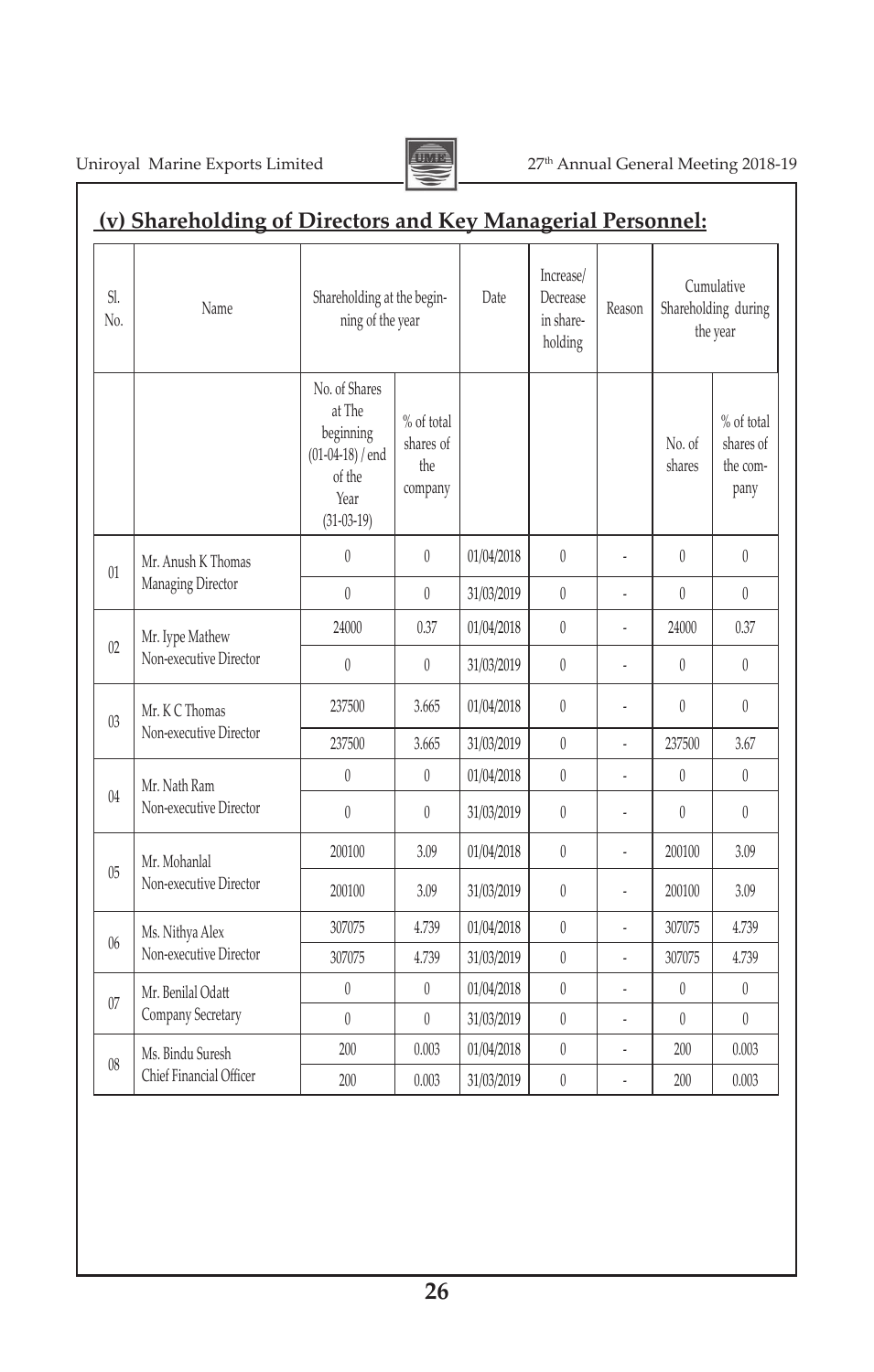

## **V. INDEBTEDNESS**

## **Indebtedness of the Company including interest outstanding/accrued but not due for payment**

|                                                          | Secured<br>Loans exclud-<br>ing deposits | Unse-<br>cured<br>Loans | Deposits | Total<br><b>Indebtedness</b> |
|----------------------------------------------------------|------------------------------------------|-------------------------|----------|------------------------------|
| Indebtedness at the begin-<br>ning of the financial year |                                          |                         |          |                              |
| i) Principal Amount                                      | 146,023,781                              | 5950395                 | NII.     | 151974176                    |
| ii) Interest due but not paid                            | NII.                                     | NII.                    | NII.     | NII.                         |
| iii) Interest accrued but not                            | NII.                                     | NII.                    | NII.     | NII.                         |
| due                                                      |                                          |                         |          |                              |
| Total (i+ii+iii)                                         | 146,023,781                              | 5950395                 | NII.     | 151974176                    |
| Change in Indebtedness<br>during the financial year      |                                          |                         |          |                              |
| Addition                                                 | 390199000                                | NII.                    | NII.     |                              |
| Reduction                                                | 399407786                                | NII.                    | NII.     |                              |
| Net Change                                               | 9208786                                  | NII.                    | NII.     |                              |
| Indebtedness at the<br>end of the financial year         |                                          |                         |          |                              |
| i) Principa Amount                                       | 136814995                                | 5950395                 | NII.     | 142765390                    |
| ii) Interest due but not paid                            | NII.                                     | NII.                    | NII.     | NII.                         |
| iii) Interest accrued but not due                        | NIL.                                     | NIL.                    | NIL.     | NIL.                         |
| Total (i+ii+iii)                                         | 136814995                                | 5950395                 | NII.     | 142765390                    |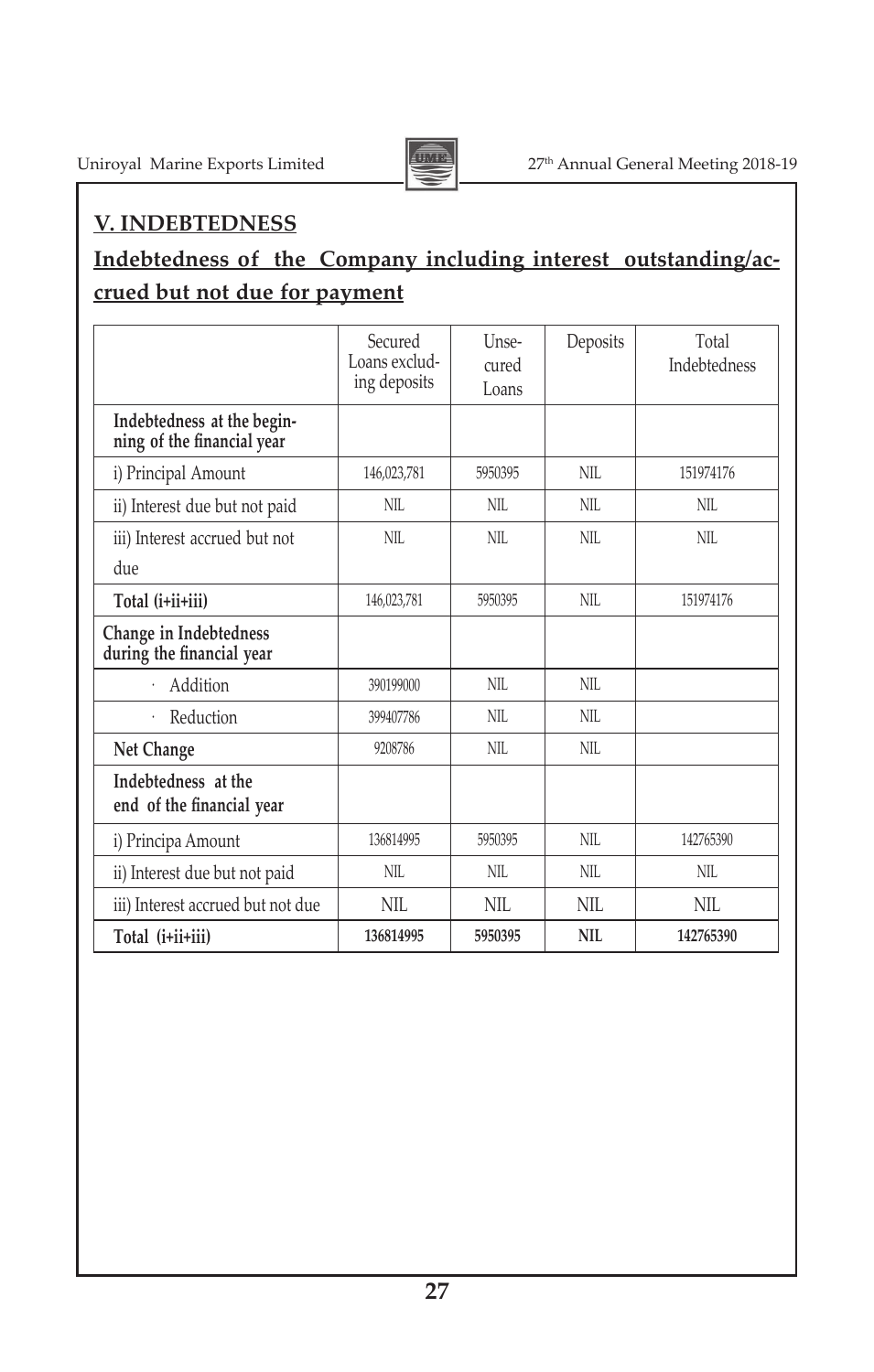

## **VI. REMUNERATION OF DIRECTORS AND KEY MANAGERIAL PERSONNEL**

## **A. Remuneration to Managing Director, Whole-time Directors and/or Manager:**

| Sl. | Particulars of Remuneration                                                                             | Name of MD/                   | Total        |
|-----|---------------------------------------------------------------------------------------------------------|-------------------------------|--------------|
| no. |                                                                                                         | WTD/Manager                   | Amount (Rs.) |
|     |                                                                                                         | Mr. Anush K                   |              |
|     |                                                                                                         | Thomas                        |              |
| 1.  | Gross salary<br>(a) Salary as per provisions contained in section 17 (1) of<br>the Income-tax Act, 1961 | 1,80,000                      | 1,80,000     |
|     | (b) Value of perquisites $u/s$ 17(2) Income-tax Act, 1961                                               | 72,000                        | 72,000       |
|     | (c) Profits in lieu of salary under section 17(3) Income-tax<br>Act, 1961                               | NA                            | NA           |
| 2.  | Stock Option                                                                                            | NA                            | NA           |
| 3.  | Sweat Equity                                                                                            | <b>NA</b>                     | NA           |
| 4.  | Commission<br>- as % of profit<br>- others, specify                                                     | <b>NA</b>                     | NA           |
| 5.  | Others, please specify                                                                                  | NА                            | NA           |
|     | Total (A)                                                                                               | 2,52,000                      | 2,52,000     |
|     | Ceiling as per the Act                                                                                  | 30,00,000 (As per schedule V) |              |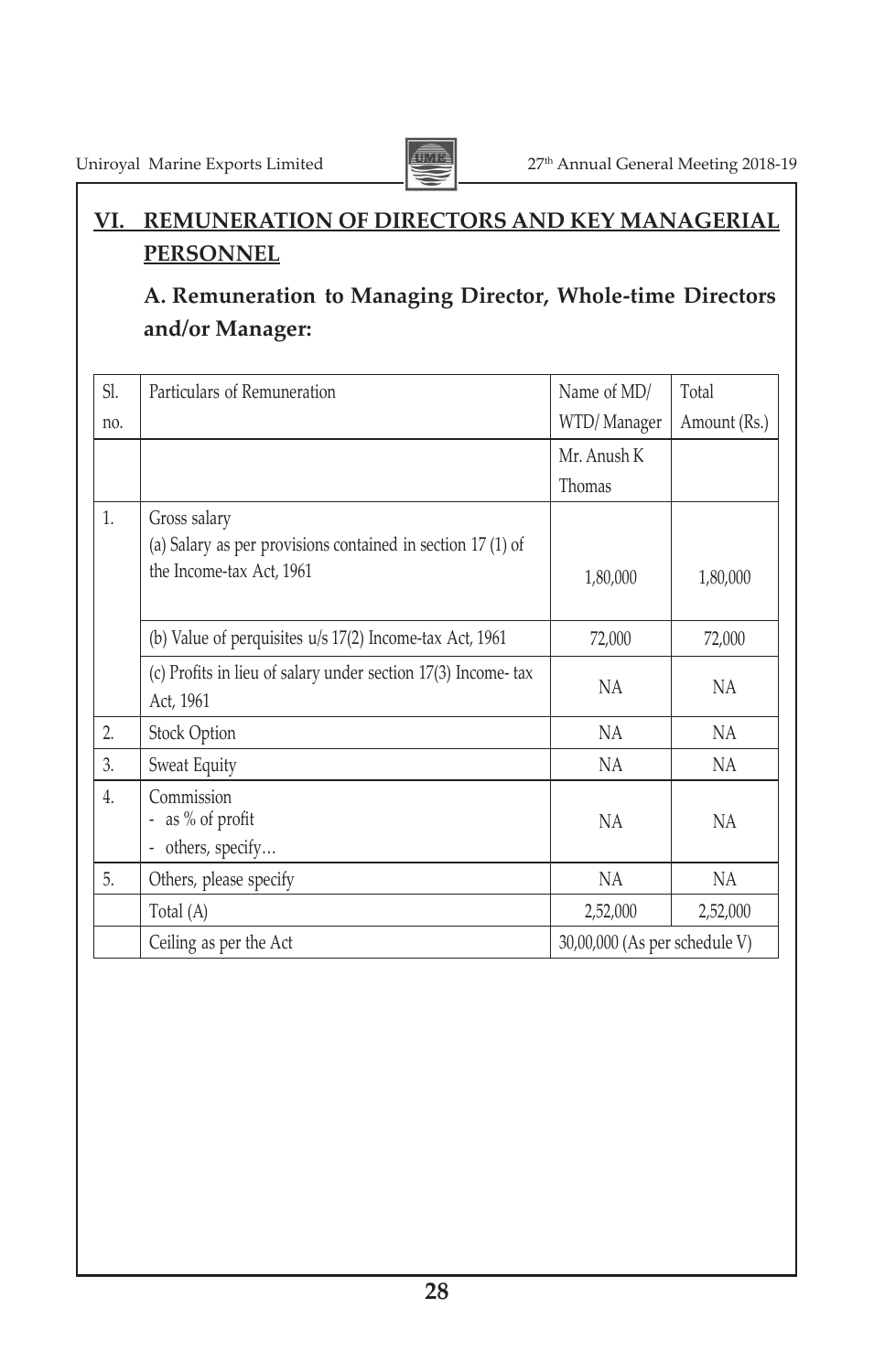

## **B. Remuneration to other directors:**

| SI.<br>No. | Particulars of<br>Remuneration                                                         |                                                                                                           | Name of Directors |              |                  | Total<br>Amount       |        |
|------------|----------------------------------------------------------------------------------------|-----------------------------------------------------------------------------------------------------------|-------------------|--------------|------------------|-----------------------|--------|
|            |                                                                                        | Mr. Iype<br>Mathew                                                                                        | Mr. Nath<br>Ram   | Mr. Mohanlal | Mr. KC<br>Thomas | Ms.<br>Nithya<br>Alex |        |
|            | 1. Independent Directors<br>· Fee for attending board<br>committee meetings            | 16000                                                                                                     | 12,000            |              |                  |                       | 28,000 |
|            | · Commission                                                                           |                                                                                                           |                   |              |                  |                       |        |
|            | ·Others, please specify                                                                |                                                                                                           | L,                |              |                  | ÷,                    |        |
|            | Total $(1)$                                                                            | 16,000                                                                                                    | 12,000            |              |                  | L.                    | 28,000 |
|            | 2. Other Non-Executive<br>Directors<br>· Fee for attending board<br>committee meetings |                                                                                                           |                   | 1,000        | 8.000            | 4,000                 | 13,000 |
|            | Commission                                                                             |                                                                                                           |                   |              |                  |                       |        |
|            | Others, please specify                                                                 |                                                                                                           |                   |              |                  |                       |        |
|            | Total (2)                                                                              | ÷,                                                                                                        | ÷,                | 1,000        | 8,000            | 4,000                 | 13,000 |
|            | Total $(B)=(1+2)$                                                                      |                                                                                                           |                   |              |                  |                       | 41,000 |
|            | <b>Total Managerial</b><br>Remuneration                                                |                                                                                                           |                   |              |                  |                       | 293000 |
|            | Overall Ceiling as per the Act                                                         | Managerial Personnel<br>: 30,00,000 p.a (As per schedule V)<br>Non Executive Directors: Sitting Fees Only |                   |              |                  |                       |        |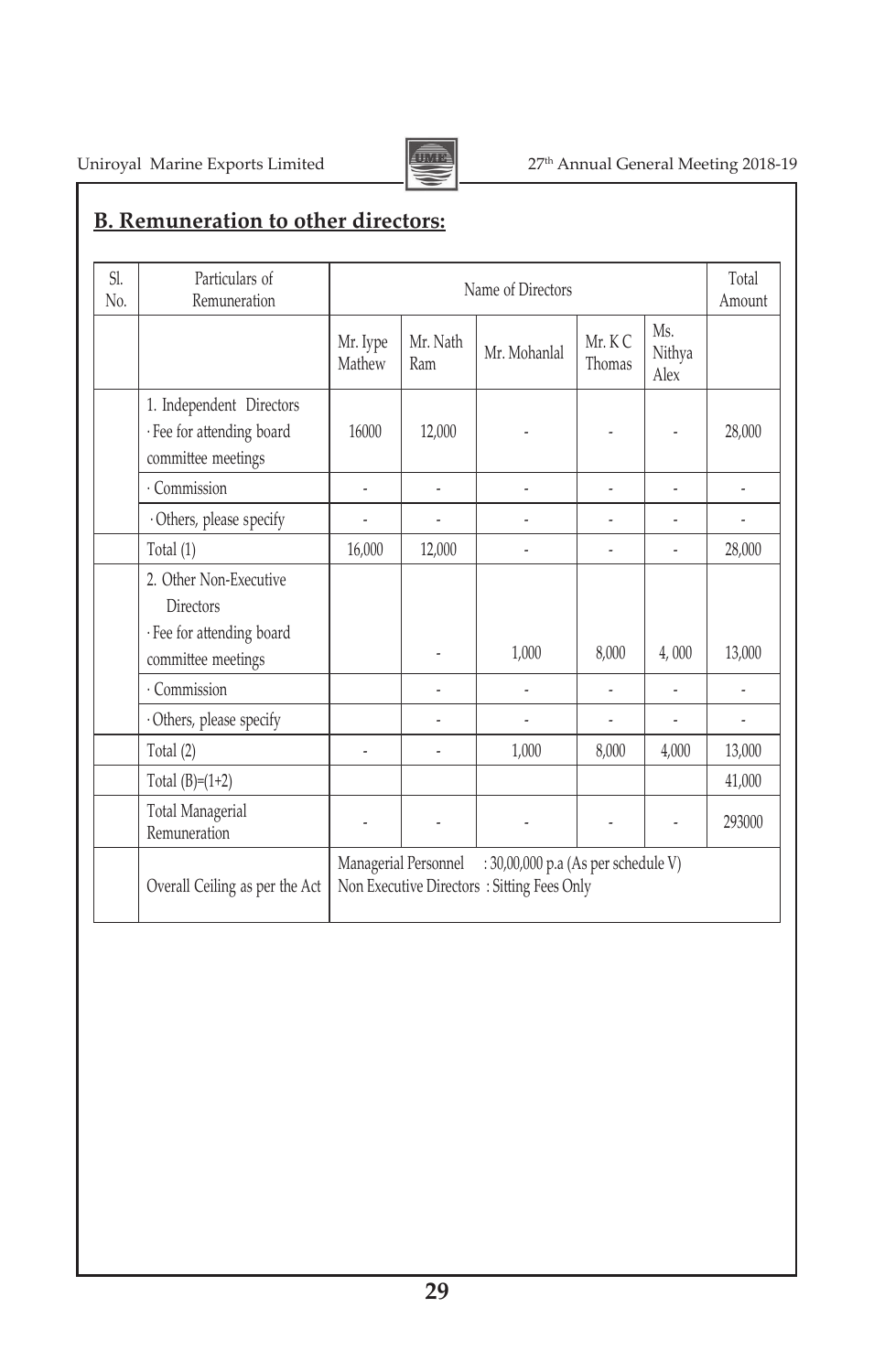

## **C. Remuneration to key managerial personnel other than MD/ Manager/ WTD**

|            |                                                                                                             | Key Managerial Personnel               |                                |        |  |  |
|------------|-------------------------------------------------------------------------------------------------------------|----------------------------------------|--------------------------------|--------|--|--|
| SI.<br>No. | Particulars of Remuneration                                                                                 | Mr.Benilal Odatt*<br>Company Secretary | Ms. Bindu Suresh<br><b>CFO</b> | Total  |  |  |
| 1.         | Gross salary<br>(a) Salary as per provisions contained<br>in section $17(1)$ of the Income-tax<br>Act, 1961 | 3,04,500                               | 315160                         | 619660 |  |  |
|            | (b) Value of perquisites u/s 17(2)<br>Income-tax Act, 1961                                                  |                                        |                                |        |  |  |
|            | (c) Profits in lieu of salary under<br>section 17(3) Income-tax Act, 1961                                   |                                        |                                |        |  |  |
| 2.         | <b>Stock Option</b>                                                                                         |                                        |                                |        |  |  |
| 3.         | Sweat Equity                                                                                                |                                        |                                |        |  |  |
| 4.         | Commission<br>- as % of profit<br>- Others, specify                                                         |                                        |                                |        |  |  |
| 5.         | Others, please specify                                                                                      |                                        |                                |        |  |  |
|            | Total                                                                                                       | 3,04,500                               | 315160                         | 619660 |  |  |

#### **VII. PENALTIES / PUNISHMENT/ COMPOUNDING OF OFFENCES:**

There were no penalties / punishment / compounding of offences for the year ending March 31, 2019.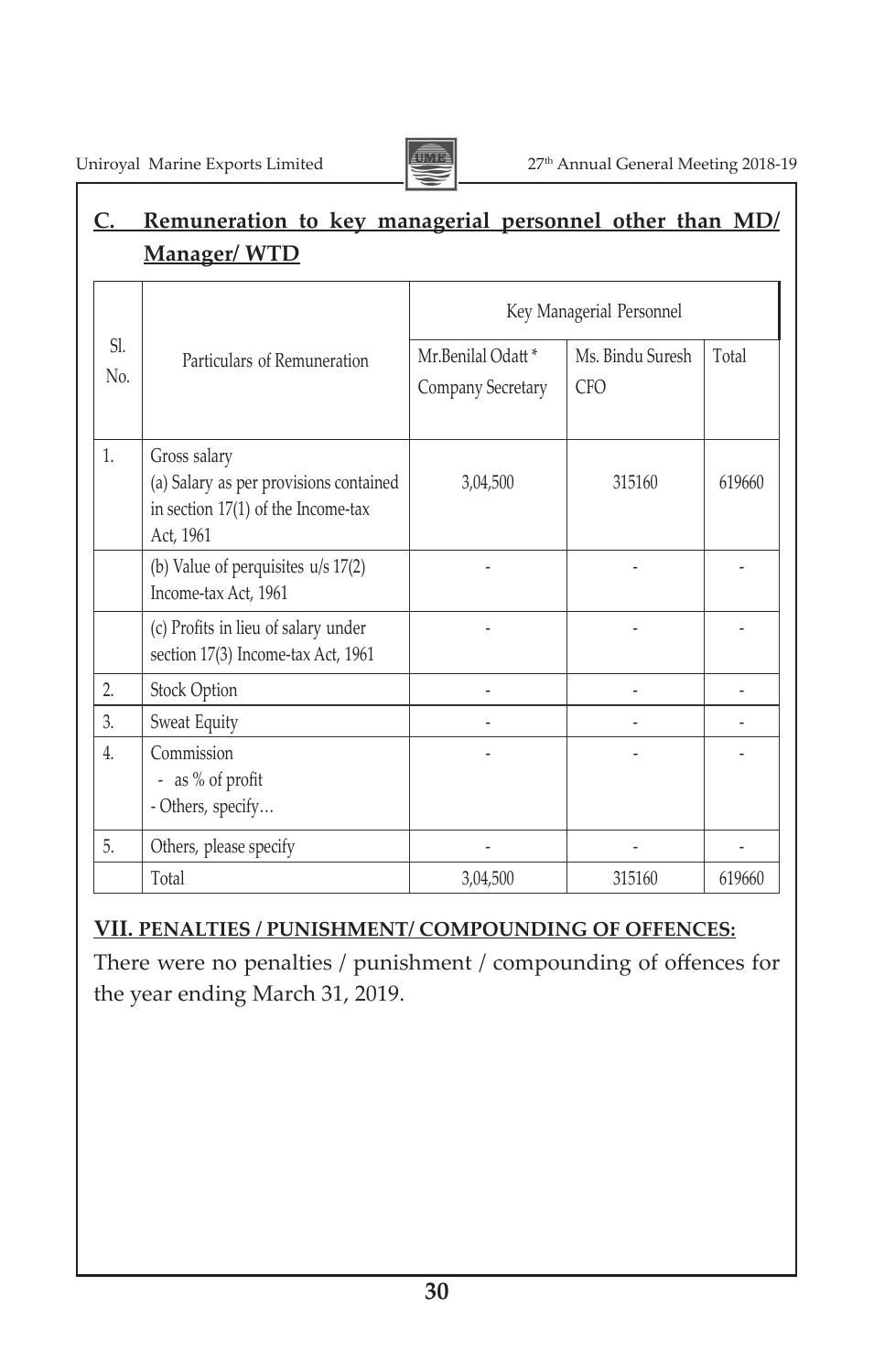

## **Annexure 3**

## **Conservation of energy, technology absorption, foreign exchange earnings and outgo**

## **Energy Conservation Measures**

The Company continues its efforts to improve methods for energy conservation and utilization by:-

- (1) More usage of electricity purchased from KSEB.
- (2) Improved efficiency of own generation by usage of diesel generator only for emergencies and as stand by.
- (3) Intensified vigil on wastage/leakage control.

Disclosure of particulars with respect to conservation of energy

| Particulars |                                    |            | <b>Energy Consumption</b><br>during |          |
|-------------|------------------------------------|------------|-------------------------------------|----------|
| (A)         | Power and Consumption              |            | 2018-19                             | 2017-18  |
|             | 1. Electricity                     |            |                                     |          |
|             | i) Purchased Units                 | <b>KWH</b> | 1538222                             | 1811568  |
|             | ii) Total Amount                   | Rs.        | 10304288                            | 11342064 |
|             | iii) Rate per unit                 | Rs.        | 6.72                                | 6.26     |
|             | 2. Own Generation through Diesel   |            |                                     |          |
|             | Generator                          |            |                                     |          |
|             | i) Unit                            | <b>KWH</b> | 43880                               | 53214    |
|             | ii) Unit/Ltr. of Diesel Oil        | <b>KWH</b> | 6.50                                | 6.36     |
|             | iii) Cost per Unit                 | Rs.        | 9.90                                | 9.80     |
| (B)         | Consumption per Unit of Production |            |                                     |          |
|             | a) Electricity                     | <b>KWH</b> | 1.84                                | 1.75     |
|             | b) Diesel                          | Ltrs.      | 0.071                               | 0.050    |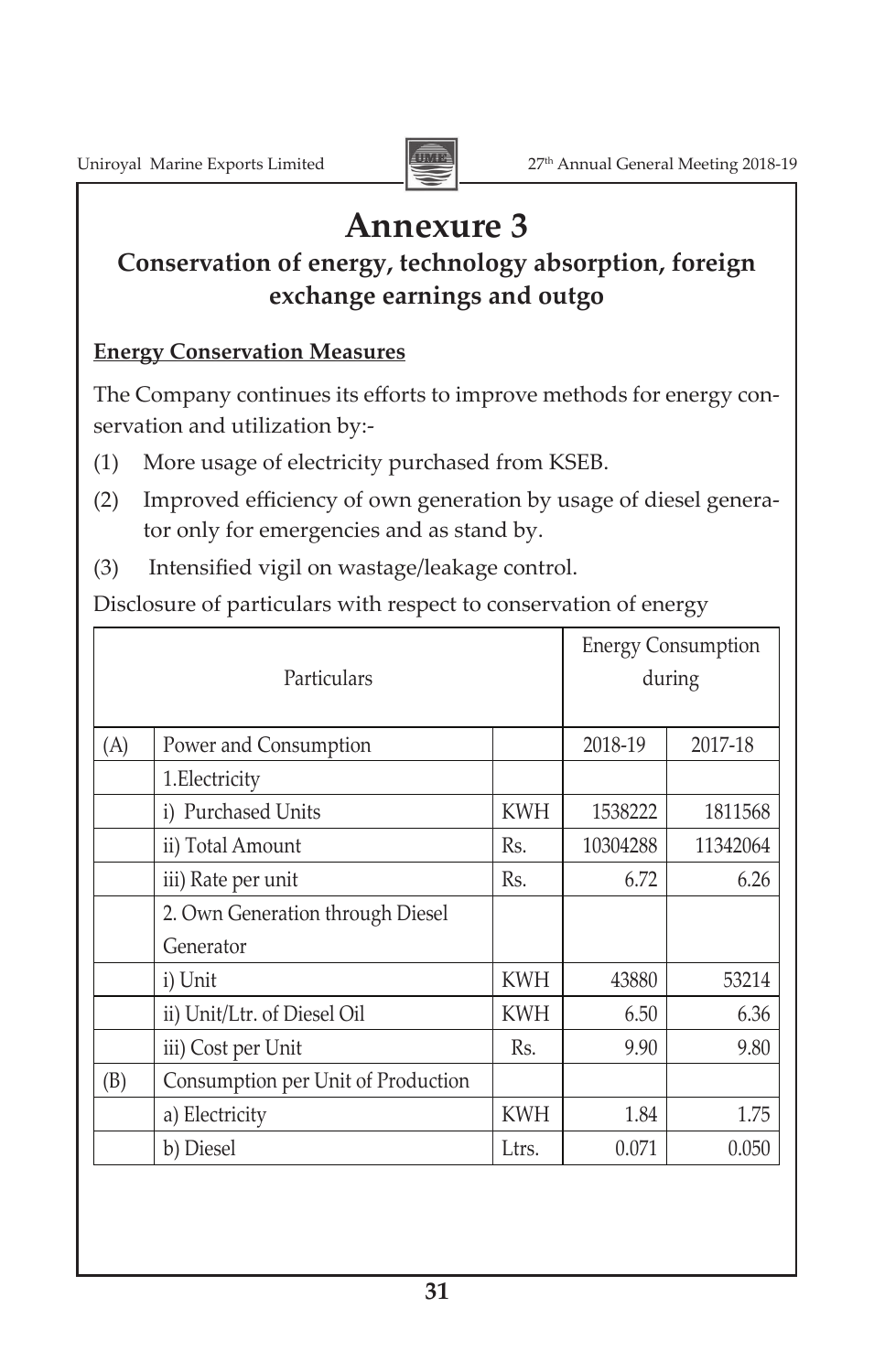

## **Technology Absorption Research & Development**

## **1. Specific areas in which R&D carried out by the company.**

- a) Ouality up-gradation
- b) Developing variety products
- c) Productivity enhancement
- d) Quality Control Management

### **2. Benefits derived as a result of the above R&D**

- a) Increase in production and capacity utilization.
- b) Repeat order from customers due to consistency in quality.

### **Foreign Exchange Earnings and Outgo**

Foreign Exchange earned during the year (On FOB basis) - Rs. 3720.82lac

i) Foreign Exchange outgo - Rs. 3.56 lac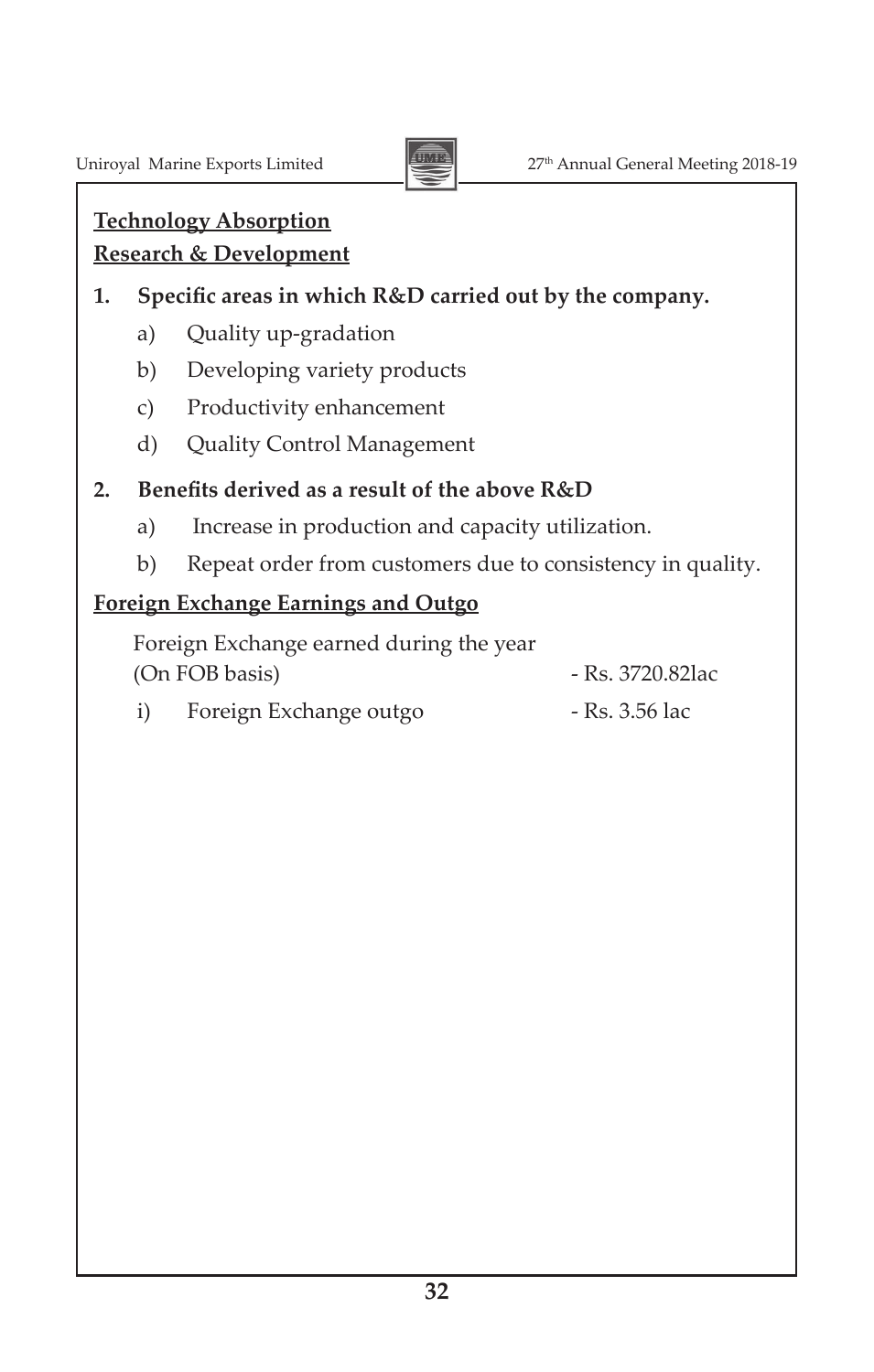

## **Annexure 4**

## **Auditors' certificate on corporate governance**

To the Shareholders of Uniroyal Marine Exports Limited. 

I have examined the compliance of conditions of Corporate Governance by **Uniroyal Marine Exports Limited,** for the year ended March 31, 2019 as stipulated in SEBI (LODR) Regulations 2015 and Listing Agreement of the Company with Stock Exchanges.

The compliance of conditions of Corporate Governance is the responsibility of the Management. My examination was limited to the procedures and implementation thereof, adopted by the Company for ensuring the compliance of the conditions for the Corporate Governance. It is neither an audit nor an expression of opinion on the financial statements of the Company.

In my opinion and to the best of my information and according to the explanations given to us, I certify that the Company has complied with the conditions of Corporate Governance as stipulated in the above mentioned SEBI (LODR) Regulations 2015 and Listing Agreement of the Company with Stock Exchanges.

I state that such compliance is neither an assurance as to the future viability of the Company nor the efficiency or effectiveness with which the management has conducted the affairs of the Company.

-Sd/-

SABU PHILIP Place: Kozhikode Chartered Accountant Date: 25-05-2019 Membership.No. 031708

.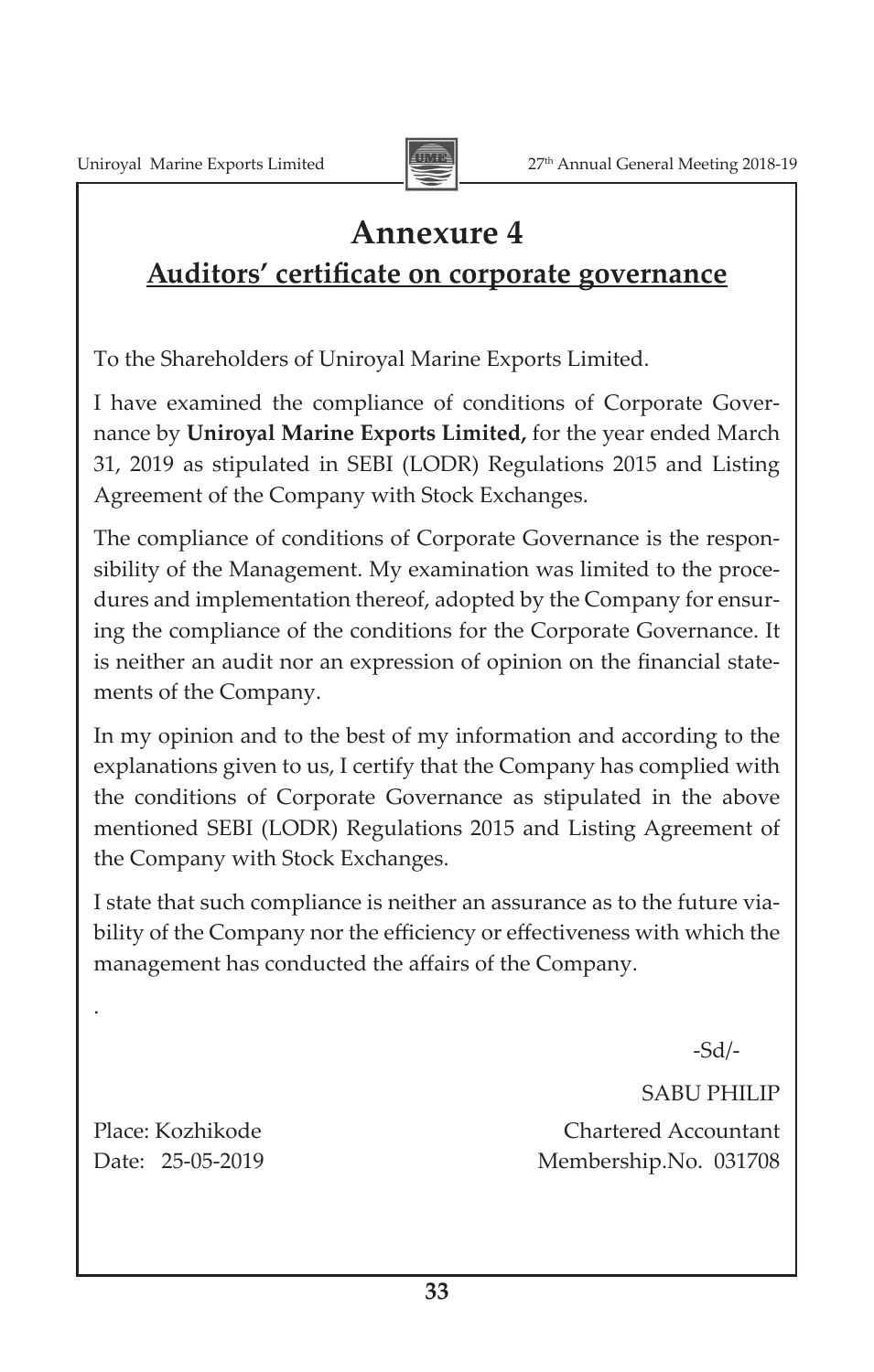

## **Annexure 5**

## **Secretarial audit report for the financial year ended March 31, 2019 FORM NO. MR-3 SECRETARIAL AUDIT REPORT**

[Pursuant to section 204(1) of the Companies Act, 2013 and Rule No.9 of the Companies (Appointment and Remuneration of Managerial Personnel) Rules, 2014]

To,

The Members,

Uniroyal Marine Exports Limited 11/19, Vengalam, PO Calicut-673303

We have conducted the secretarial audit of the compliance of applicable statutory provisions and the adherence to good corporate practices by M/s. Uniroyal Marine Exports Limited (hereinafter called the company). Secretarial Audit was conducted in a manner that provided us a reasonable basis for evaluating the corporate conducts/ statutory compliances and expressing our opinion thereon.

Based on our limited verification of the Company's Books, Papers, Minute Books, Forms and Returns filed with regulatory authorities and other records maintained by the company and also the information provided by the Company, its officers, agents and authorized representatives during the conduct of secretarial audit, we hereby report that in our opinion, the company has, during the financial year ended on March 31, 2019 ('Audit Period') not fully complied with the statutory provisions listed hereunder and also that the Company has to improve compliance mechanism in place to the extent, in the manner and subject to reporting made hereinafter:

We further report that maintenance of proper and updated Books, Papers, Minutes Books, filing of Forms and Returns with applicable regulatory authorities and maintaining other records is responsibility of management and of the Company, our responsibility is to verify the content of the documents produced before us, make objective evaluation of the content in respect of compliance and report thereon. We have examined on test check basis, the books, papers, minute books, forms and returns filed and other records maintained by the Company and produced before us for the financial year ended March 31, 2019, as per the provisions of:

- 1. The Companies Act, 2013 (the Act) and the Rules made there under;
- 2. Provisions of the Reserve Bank of India Act, 1934 to the extent the same is applicable to the Company.
- 3. Foreign Exchange Management Act, 1999 and the rules and regulations made there under to the extent of compliance by the Indian company receiving amount of consideration for issue of shares under company's stock option scheme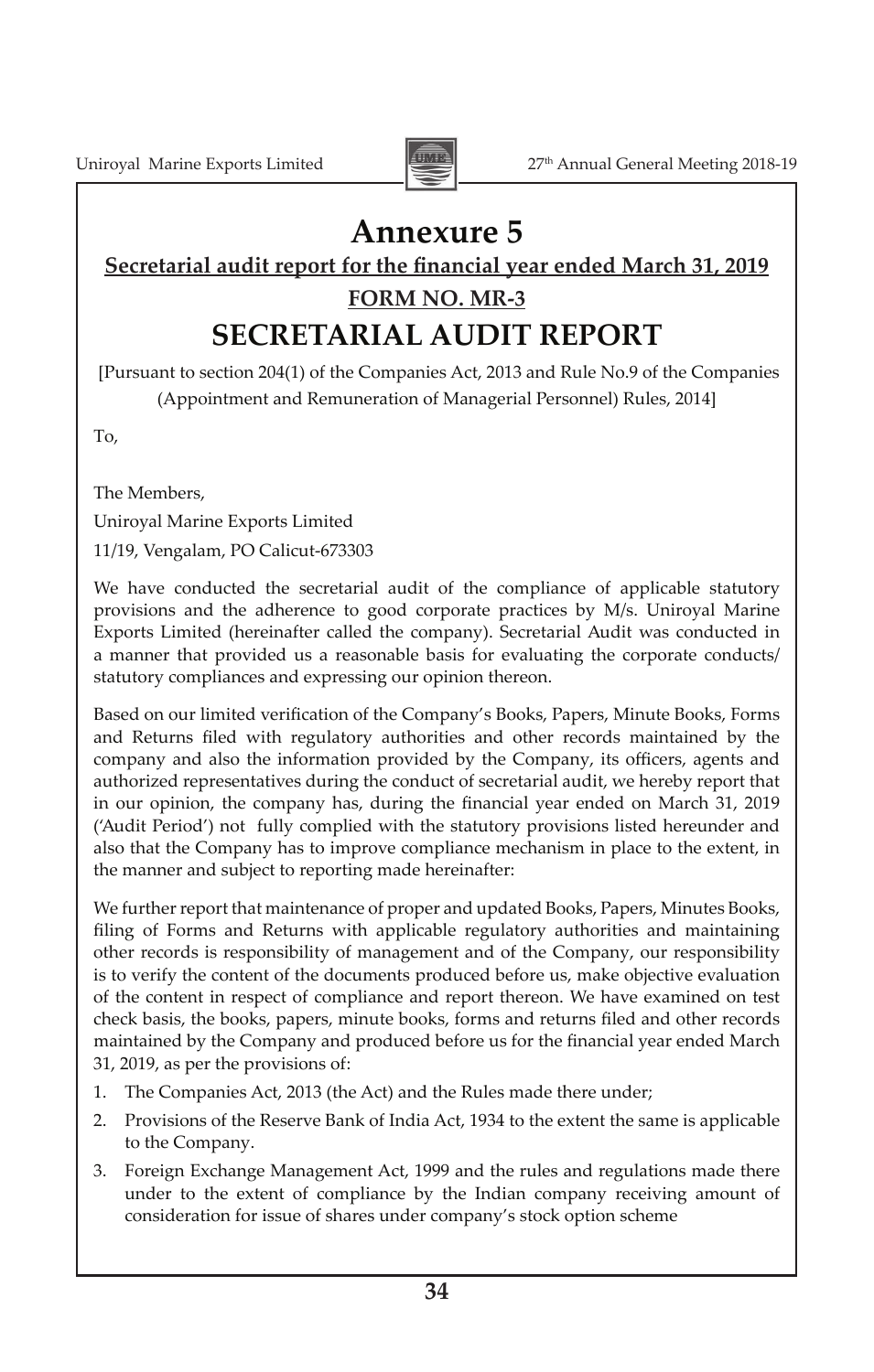

We further states that as the Company is a listed Company and the following acts, rules, regulations are applicable to the Company

- a. The Securities Contracts (Regulation) Act, 1956 ('SCRA') and the Rules made there under;
- b. The Securities and Exchange Board of India (Substantial Acquisition of Shares and Takeovers) Regulations, 2011;
- c. The Securities and Exchange Board of India (Prohibition of Insider Trading) Regulations, 2015;
- d. The Securities and Exchange Board of India (Issue of Capital and Disclosure Requirements) Regulations, 2009 ;
- e. The Securities and Exchange Board of India (Registrars to an Issue and Share Transfer Agents) Regulations, 1993 regarding the Companies Act and dealing with client;
- f. The Securities and Exchange Board of India (Delisting of Equity Shares) Regulations, 2009;
- g. The Securities and Exchange Board of India (Buyback of Securities) Regulations, 1998;
- h. The Depositories Act, 1996 and the Regulations and Bye-laws framed there under and
- i. The Securities and Exchange Board of India (Share Based Employee Benefits) Regulations,2014

We have also examined compliance with the applicable clauses of the following:

- (i) Secretarial Standards issued by The Institute of Company Secretaries of India.
- (ii) The Listing Agreements entered into by the Company with BSE Limited;

We further report that, based on the representation made by the Company and its Officers in respect of systems and mechanism formed / followed by the Company and on examination of the relevant documents and records in pursuance thereof, on test check basis, the following laws, regulations, directions, orders are applicable specifically to the Company:

- 1. Factories Act 1948.
- 2. Industrial Dispute Act 1947.
- 3. Employee's State Insurance Act 1948.
- 4. Employee's Provident funds and Miscellaneous Provisions Act 1952.
- 5. Payment of Gratuity Act 1972.
- 6. Child Labour (Prohibition and Regulation) Act 1986.
- 7. Sexual Harassment of Women at work place (Prevention, Prohibition and Redressal) Act 2013

Based on the aforesaid information provided by the Company, we report that during the financial year under report, the Company has generally complied with the provisions of the above mentioned Acts, Rules, Regulations, Guidelines, Standards etc. mentioned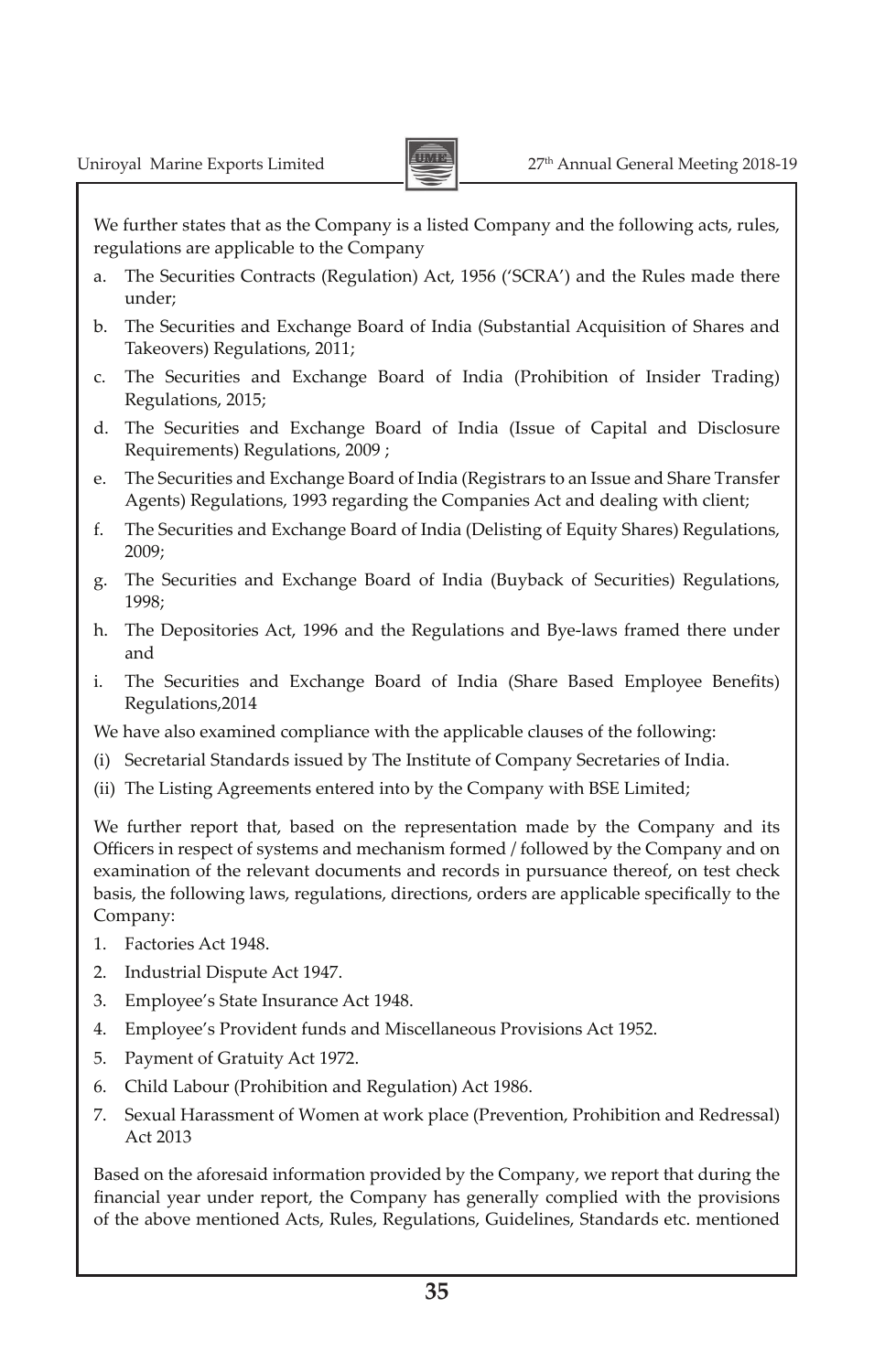

above and we have following material observation or instances of non Compliance in respect of the same:

*Regarding the laws specifically applicable to the Company, the company has to update its records and registers to be maintained under the respective Acts and provisions. Similarly the company has no documentary proof of sending of notice of annual general meeting to the entire share holders and the company has paid additional fee for delay in filing of statutory forms/ returns with Registrar of Companies.*

We further report that the Board of Directors of the Company is duly constituted with proper balance of Executive Directors, Non- Executive Directors and Independent Directors. The changes in the composition of the Board of Directors that took place during the period under review were carried out in compliance with the provisions of the Act.

Adequate notice was given to all Directors to schedule the Board Meetings, agenda and detailed notes on agenda were sent at least seven days in advance except in few cases, and a reasonable system exists for seeking and obtaining further information and clarifications on the agenda items before the meeting and for meaningful participation at the meeting. Majority decision is carried through and proper system is in place which facilitates / ensure to capture and record, the dissenting member's views, if any, as part of the Minutes. Based on the representation made by the Company and its Officers explaining us in respect of internal systems and mechanism established by the Company which ensures compliances of other Acts, Laws and Regulations applicable to the Company, We report that there are adequate systems and processes in the Company commensurate with the size and operations of the Company to monitor and ensure compliance with applicable laws, rules, regulations and guidelines.

We further report that during the audit period, there are no specific events  $/$  actions having a major bearing on the Company's affairs in pursuance of the laws, rules, regulations, guidelines, etc, referred to above.

## For **Satheesh and Remesh, Company Secretaries**

**Sd/- N.Satheesh Kumar N** Kochi CP No. 6607

Date: 26.08.2019

*Note: This report is to be read with our letter of even date which is annexed as 'Annexure A' and forms an integral part of this report.*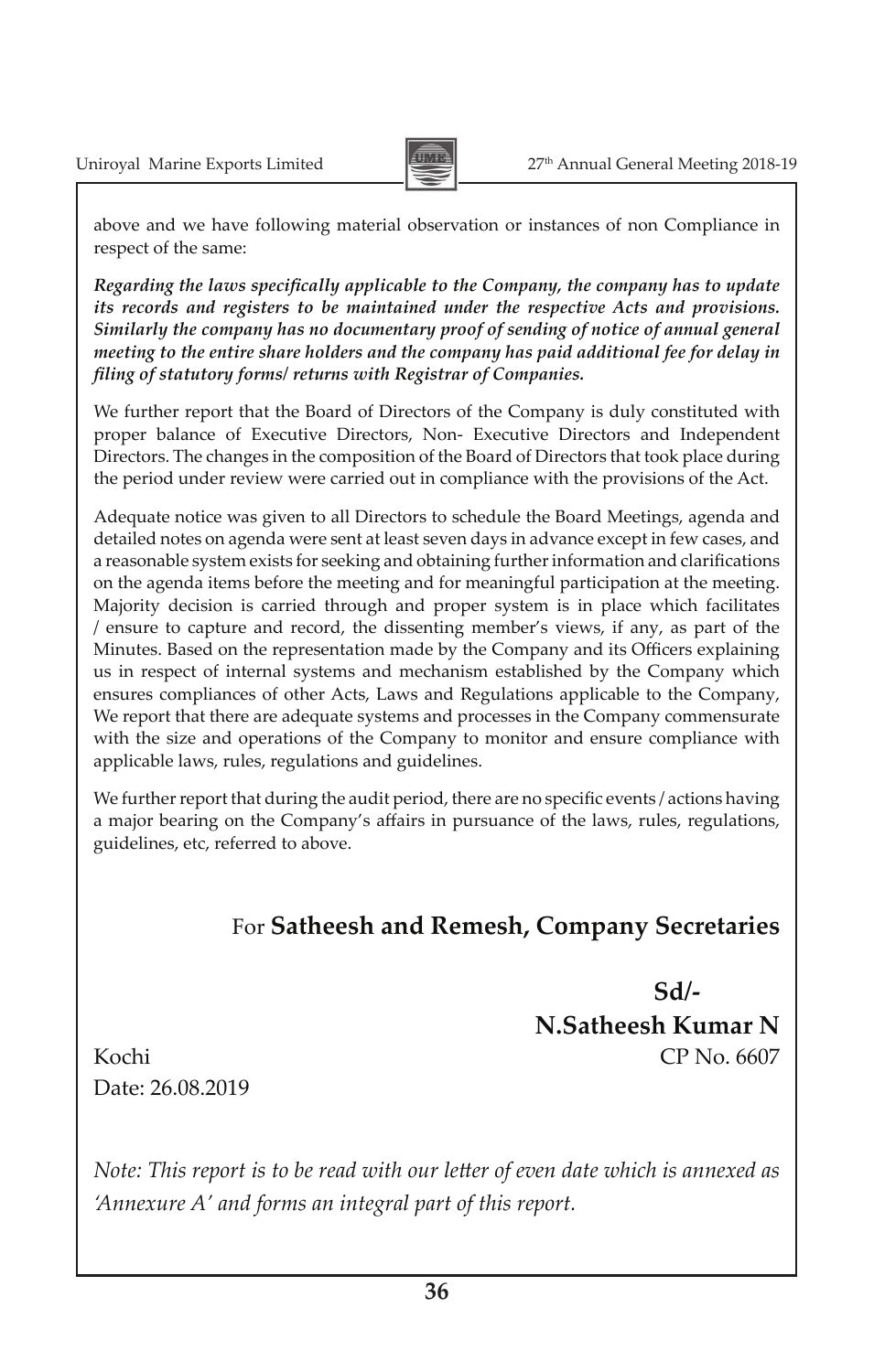

# **Annexure A**

To, The Members, Uniroyal Marine Exports Limited 11/19, Vengalam, PO Calicut-673303

# **Our report of even date is to be read along with this letter.**

- 1. Maintenance of Secretarial record is the responsibility of the management of the Company. Our responsibility is to express as opinion on these secretarial records based on our audit.
- 2. We have followed the audit practices and process as were appropriate to obtain reasonable assurance about the correctness of the contents of the Secretarial records. The verification was done on test-check basis to ensure that correct facts are reflected in secretarial records. We believe that the processes and practices, we followed provide a reasonable basis for our opinion.
- 3. We have not verified the correctness and appropriateness of financial records and Books of Accounts of the Company.
- 4. Where ever required, we have obtained the Management representation about the compliance of laws, rules and regulations and happening of events etc.
- 5. The compliance of the provisions of Corporate and other applicable laws, Rules, Regulations, standards is the responsibility of management. Our examination was limited to the verification of procedures on test-check basis.
- 6. The SecretarialAudit Report is neither an assurance as to the future viability of the Company nor of the efficacy or effectiveness with which the management has conducted the affairs of the Company.

# **For Satheesh and Remesh,Company Secretaries**

**CS** Satheesh Kumar N Date: 26/08/2019 *CP No. 6607*

**Sd/-**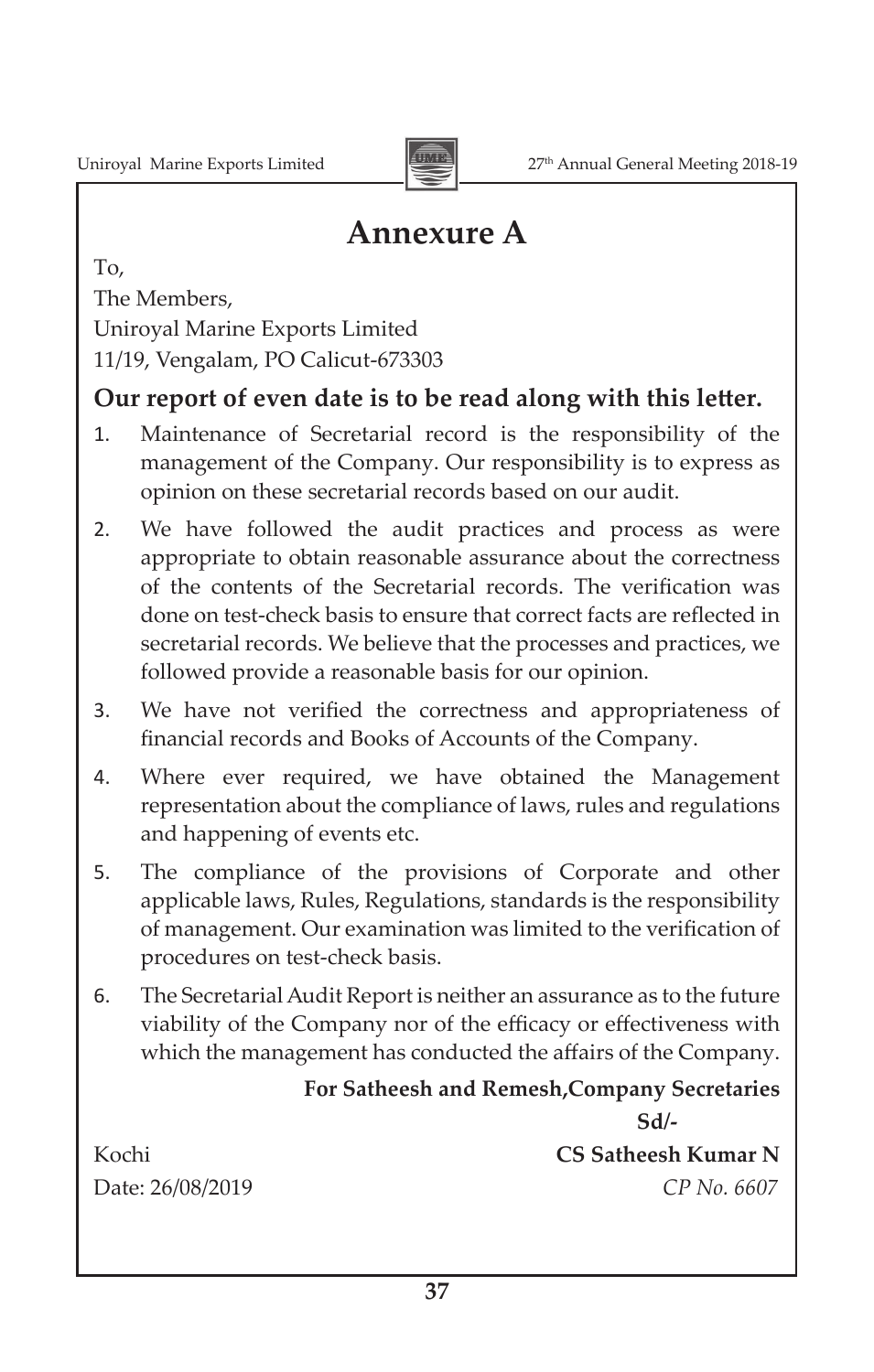

## **MANAGEMENT DISCUSSION AND ANALYSIS**

## **Industry structure and development**

India's seafood industry has become one of the leading suppliers of quality seafood to all the major markets of the world. India has world class seafood processing plants that follow quality control regimes compliant to stringent international regulatory requirements.

The substantial growth of aqua culture farming in northern coastal areas is considered to be the main reason for the growth of Indian seafood exports. However due to the heavy competition from Vietnam, Indonesia, Thailand etc…, the profit margin is very less. The Kerala region had a bad year due to the excess cost involved in transportation of aqua culture products and the non availability of sea caught material. In Kerala the Aqua culture opportunities are still underutilized.

HACCP has helped the Indian seafood industry in becoming more organized and process-oriented. The international trade scenario is changing fast and the importers are insisting on stringent quality standards. Indian Seafood growth has been supplemented by the growth of shipment connectivity. India can ship to most of the destinations in the world. (Source: International Journal of Fisheries and Aquatic Studies)

With the growing demand for Indian seafood products across the world, the dynamics of the seafood business in India is changing fast. Though Kerala region had affected due to the excess cost involved in transportation of aqua culture products. In Kerala the Aqua culture opportunities are still underutilized. Countries to which a major portion of seafood is destined are becoming increasingly discerning and quality conscious. Our company was conscious about maintenance of quality. We had already taken steps to upgrade the hygienic and sanitary conditions of the workers, plant and machinery so as to ensure quality of the finished product. We have set up a new Quality Control office with ELISA screening kit giving priority to antibiotic free final products.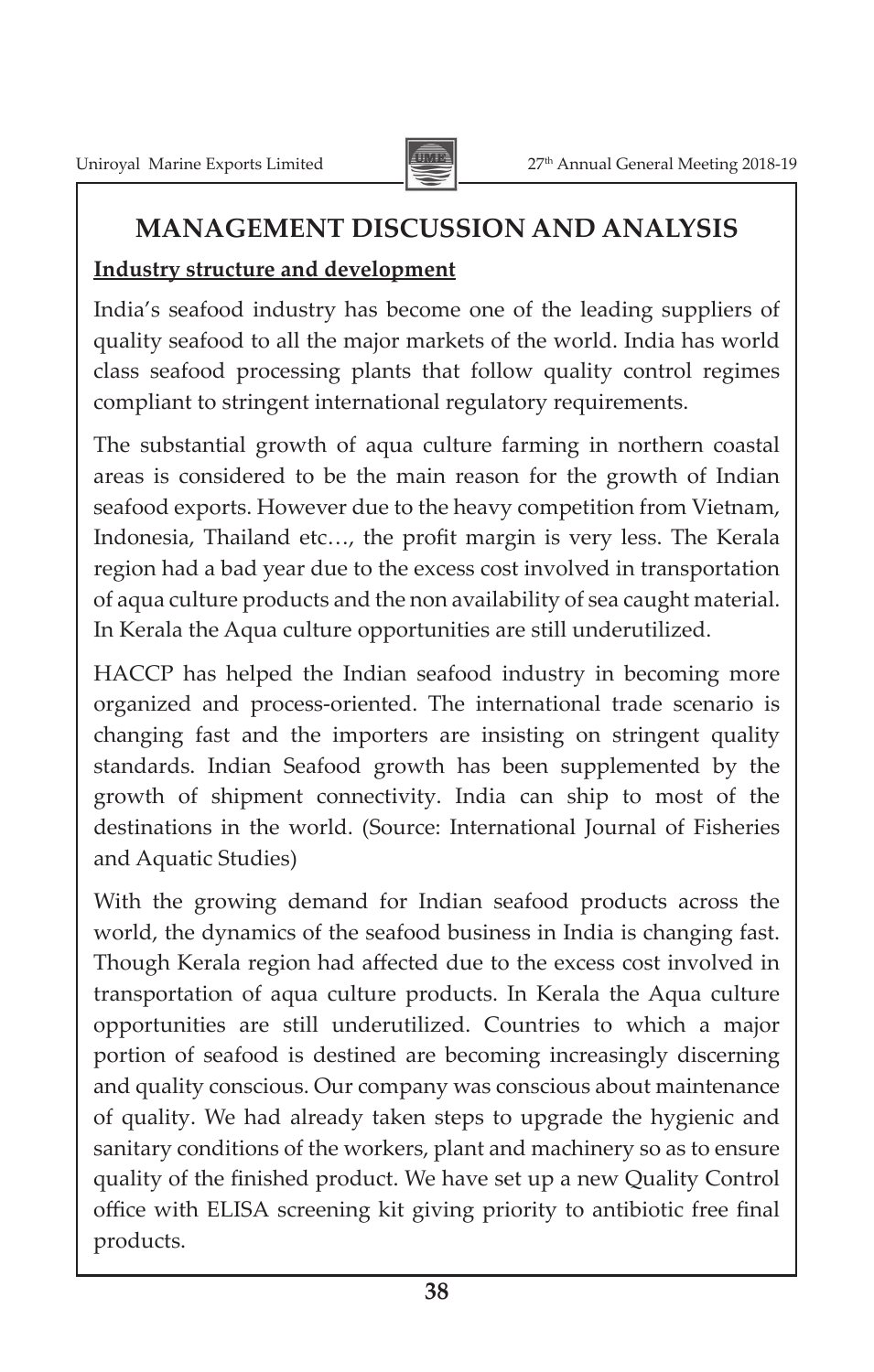

# **Opportunities/Risks Opportunities**

- 1. Our Company enjoys the Green Channel Status for export of cooked product to USA and also approval for export of IQF and Block fishery products to the European Union.
- 2. Presence of major R&D Institutes like MPEDA, CMFRI, CIFT, NIFPHATT, CIFNET, KUFOS & CUSAT.
- 3. Aquaculture potential in reservoirs, lakes, back waters, bays and estuaries for fish, bivalves etc.
- 4. Sea port connectivity through Cochin and upcoming seaports like Vizhinjam & Colachel.
- 5. Increased freshwater fish production will help to expand the fish processing units to inland areas.
- 6. The increasing demand for sea food all over the world.

## **Risks/Threats**

- 1. Risk of dealing with perishable goods
- 2. Availability of raw material would depend upon the seasons; Company is largely dependent on natural sea caught material.
- 3. Selling prices are governed by demand of goods in international market.
- 4. Export realization is affected by changes in Rupee Dollar exchange rate.
- 5. There is a possibility of the shrimps getting affected by virus and diseases which may affect the availability of cultured shrimp.

## **Internal Control System and their adequacy**

Company has been maintaining adequate internal control systems commensurate with the size and volume of the business with respect to the purchase of stocks, raw materials (including components), plant and machinery, other assets and sale of goods. It also ensures that all the assets of the company are adequately protected against loss and all the transactions are properly authorized, recorded and reported. The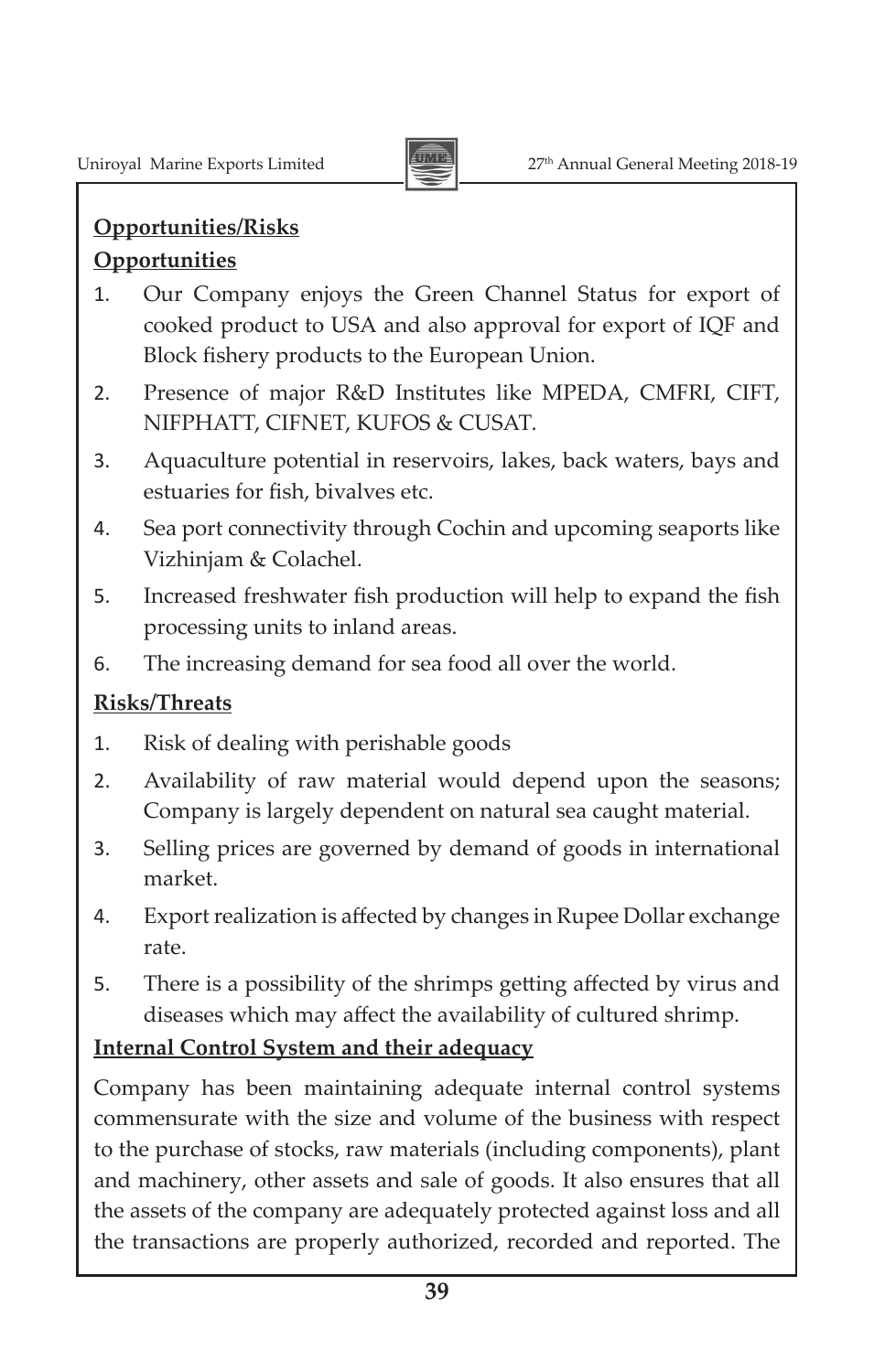

Internal Control System is supplemented by Internal Audit conducted by an independent Chartered Accountant.

#### **Financial Performance**

As the company is engaged in manufacture of marine products only, segment wise analysis is not significant.

#### **Industrial relation and human resource management**

Your Management firmly believes that success of any organization comes from good Human resources. Employees are considered as important and valuable assets of the organization and key to its success. Total number of employees directly employed by the company was 78.

#### **Cautionary Statement**

Statement given in this section describing the company's objectives, projection, estimates, and expectations may be "forward looking statements" based on the present environment, rules and regulations. The actual result could differ materially from those expressed or implied. The important factors that could make a difference among others are economic situation affecting demand and supply, price fluctuation both in domestic and international markets in which the company operates, changes in Govt. regulations, consumer taste, tax laws and other statues and other incidental factors. The company assumes no responsibility to publicly amend, modify or revise any of the forward-looking statements on the basis of any subsequent developments or events.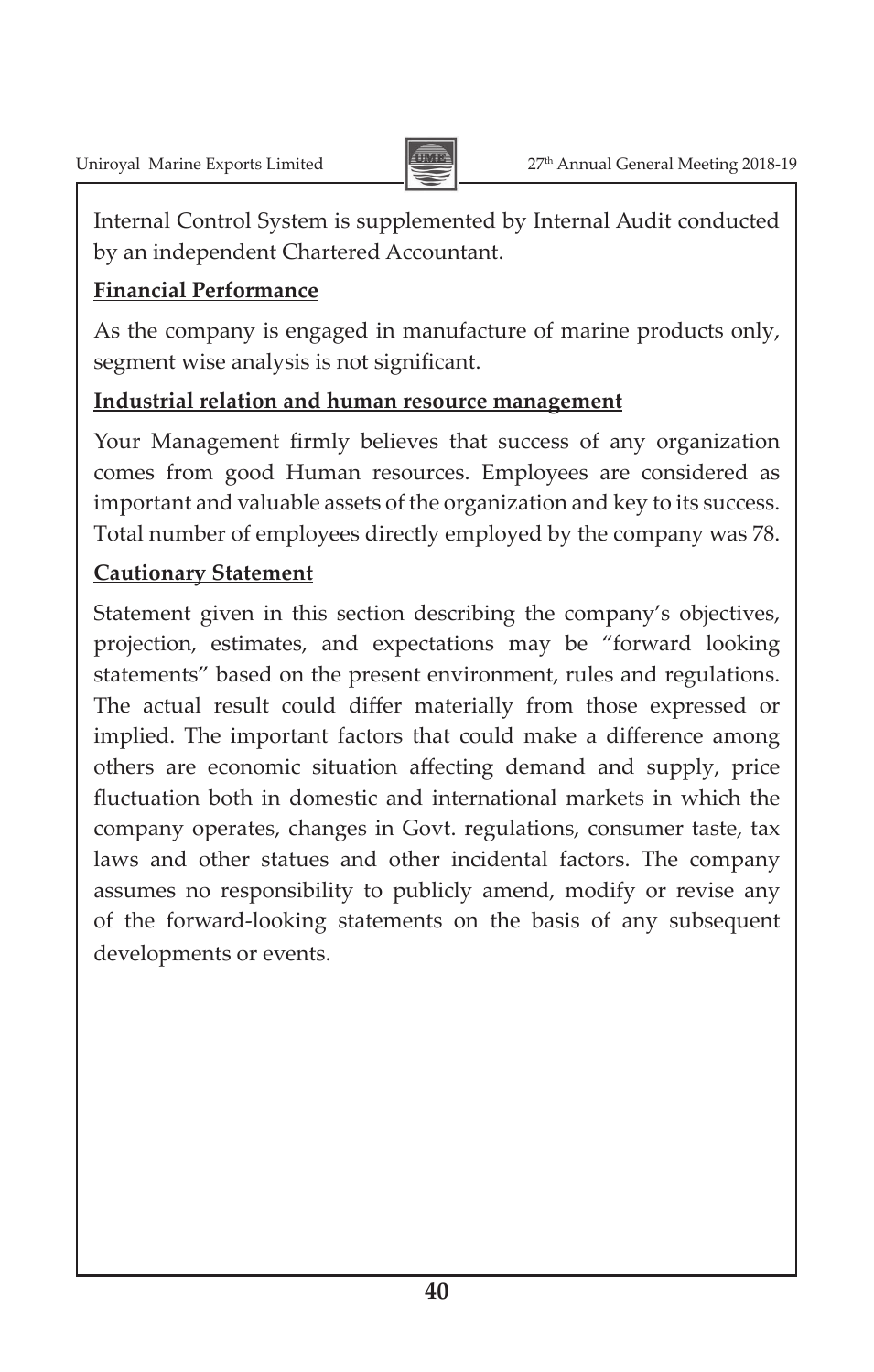

# **REPORT ON CORPORATE GOVERNANCE**

**The Company's report on Corporate Governance for the year ended 31.03.2019 as requiredunderSEBI(Listing Obligations and Disclosure Requirements) Regulations, 2015; a Report on Corporate Governance is presented as under:**

## **I. Philosophy:**

The Company believes that good Corporate Governance is an intrinsic part of its fiduciary responsibility as a responsible corporate citizen. Corporate Governance is about commitment to values and ethical business conduct. The importance of Corporate Governance has always been recognized by your Directors. The Company's philosophy on Corporate Governance strives for attaining the optimum level of transparency and accountability in all facets of its operations and all dealings with its shareholders, employees, lenders, creditors, customers and the government.

The Company is in compliance with the mandatory requirements stipulated under SEBI (LODR) of the Listing Agreements entered into with the Stock Exchanges with regard to corporate governance. The Company has implemented systems complying with BRC Global Standard for food.

## **II. Board of Directors:**

The Board consists of 6 Directors. Mr. Iype Mathew is the Non-executive Chairman and Mr. Anush K Thomas is the Managing Director of the company. All the other Directors are non-executive Directors.

## **Composition of the Board**

As on 31st March, 2019, the Board of the Company consists of six Directors. The composition of the Board is in compliance with the requirements of SEBI (LODR) of the Listing Agreement executed with the Stock Exchanges.

The Board periodically reviews the Compliance report pertaining to all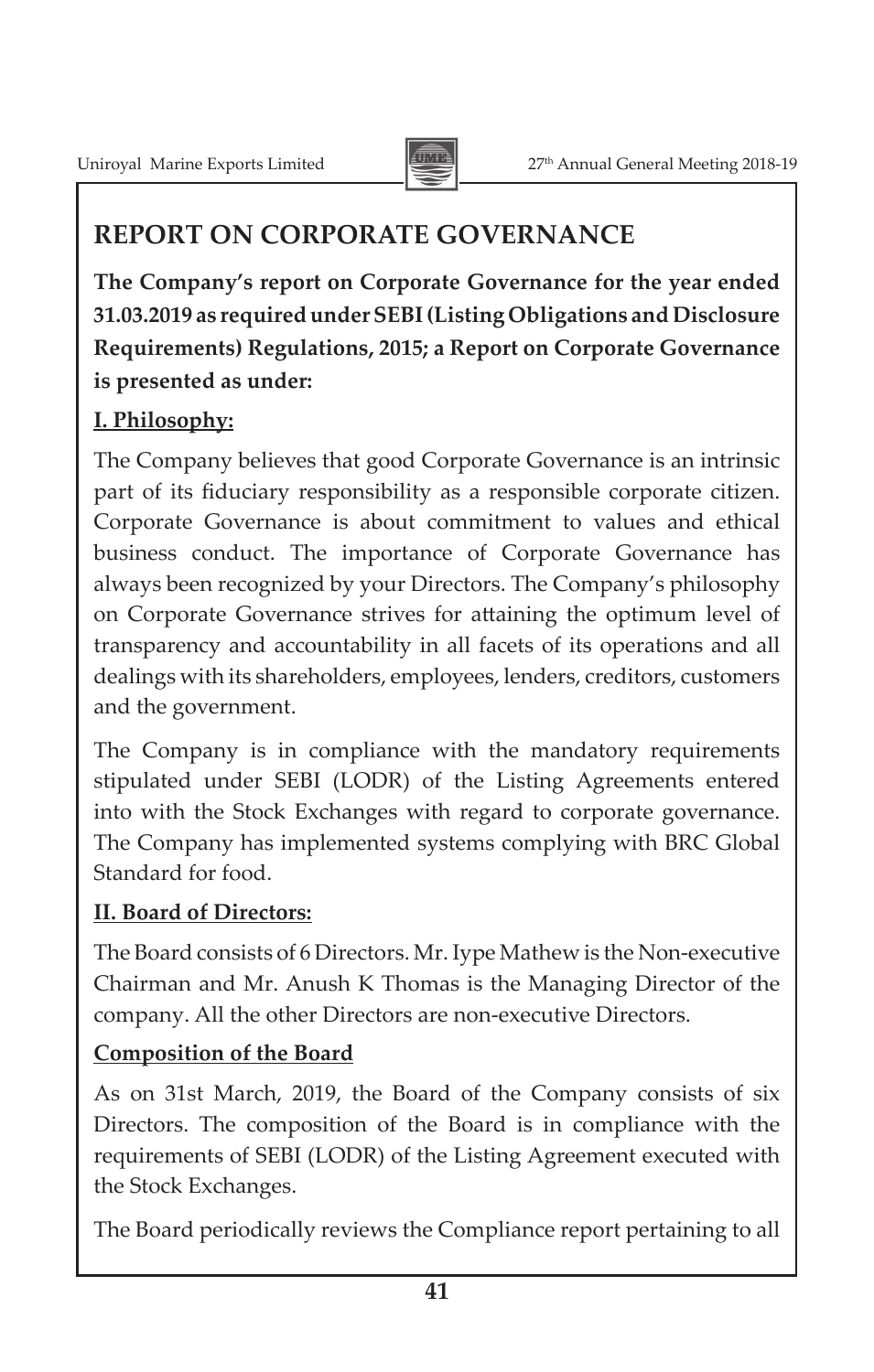

laws applicable to the Company.

# **Meeting and Attendance of each Director at the Board and the last Annual General Meeting**

During the period 2018-19 your Board met 4 times. They were on –

- 1. 29-05-2018
- 2. 13-08-2018
- 3. 10-11-2018
- 4. 09-02-2019

Details of the attendance of the Directors in their meeting and in the last AGM with category details are given below:

| S1<br>No. | <u>Name of</u><br><b>Directors</b> | <b>Category</b>                           | <u>Attendance</u>       |                | <b>Other Director-</b><br>ship / Committee<br>membership |                                        |
|-----------|------------------------------------|-------------------------------------------|-------------------------|----------------|----------------------------------------------------------|----------------------------------------|
|           |                                    |                                           | <b>Board</b><br>Meeting | <b>AGM</b>     | Direc-<br>torship                                        | Com-<br>mittee<br>Mem-<br>ber-<br>ship |
| 1.        | Iype Mathew                        | Independent<br>Non-executive-<br>Chairman | 4                       | N <sub>0</sub> | Nil                                                      | Nil                                    |
| 2.        | Anush.<br>K.Thomas                 | Executive-<br>Managing<br>Director        | $\overline{4}$          | Yes            | $\mathbf{1}$                                             | Nil                                    |
| 3.        | K.C Thomas                         | Non-executive                             | $\mathfrak{D}$          | N <sub>0</sub> | Nil                                                      | Nil                                    |
| 4.        | V. Mohanlal                        | Non-executive                             | $\mathbf{1}$            | N <sub>0</sub> | Nil                                                      | Nil                                    |
| 5.        | V.S.Nath<br>Ram                    | Independent<br>Non-executive              | 3                       | N <sub>0</sub> | Nil                                                      | Nil                                    |
| 6.        | Nithya Alex                        | Non-executive                             | 4                       | Yes            | 3                                                        | Nil                                    |

Note: Other directorships and committee memberships are exclusive of that held in private limited companies.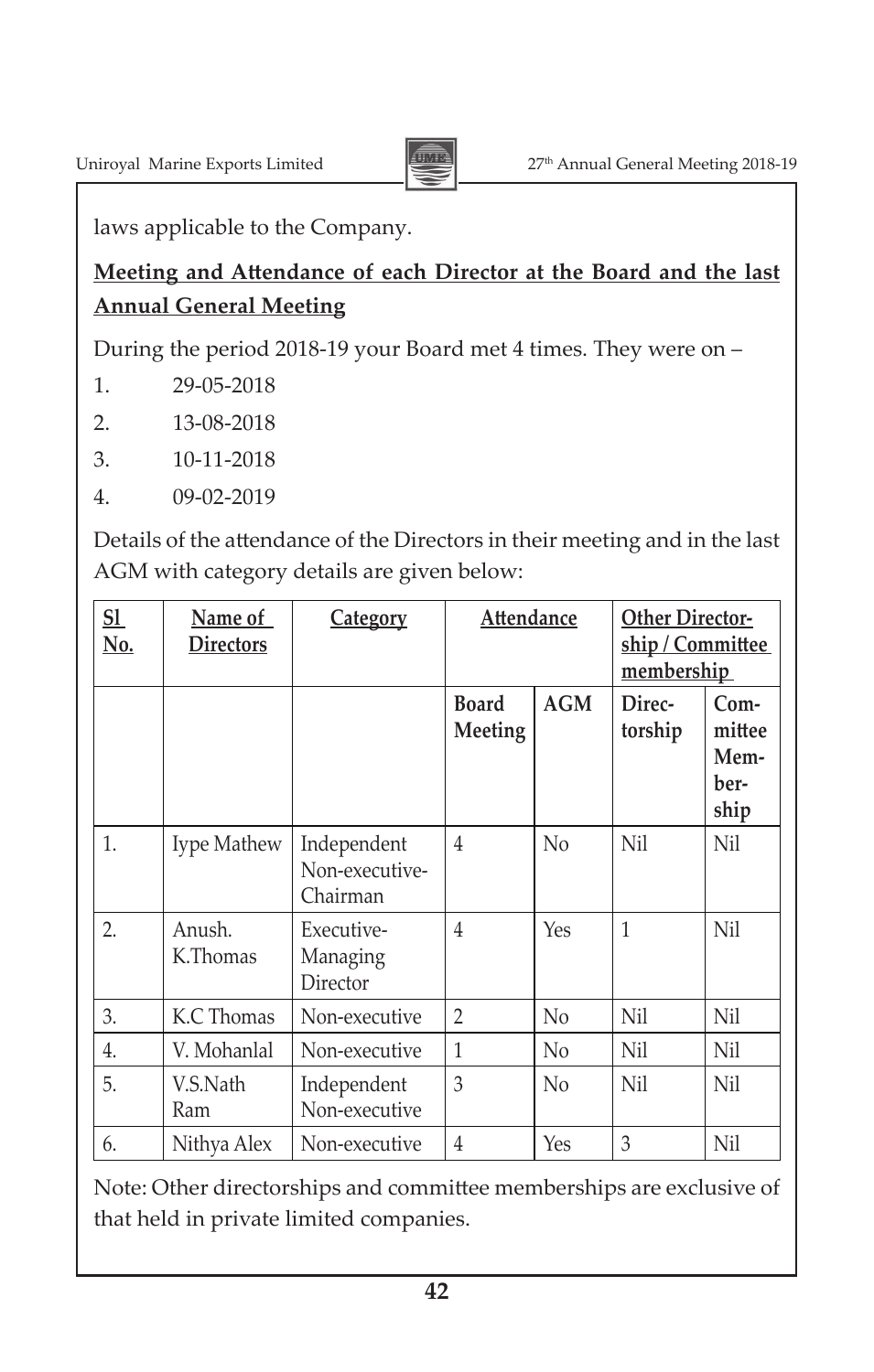

## **III. Committees of the Board**

The Board has constituted three sub-committees, which are Audit Committee, Stakeholders Relationship Committee and Nomination and Remuneration Committee. Each Committee of the Board functions according to the terms of reference as approved by the Board. Meeting of each sub-committee is convened by the respective committee Chairman. The composition and terms of reference of these subcommittees including the number of meetings held during the financial year and the related attendance are given below:

## **A. Audit Committee:**

Our Audit Committee consists of three Directors as its members. They are Mr. Iype Mathew, Mr. K C Thomas and Mr. V.S.Nath Ram. All the members of the Committee are non-executive Directors. Shri. Iype Mathew, Chairman, is a Chartered Accountant. The Committee assists the Board in ensuring correctness of the Company's financial reporting and disclosure processes, internal controls, risk management policies and processes, appointment and / or reappointment of Statutory and Internal Auditors and associated matters. The meetings of the Committee and attendance of the members during 2018-19 are as follows:

| $S1$ .<br>No. | Name of Members | Date of Meetings |            |               |            |  |
|---------------|-----------------|------------------|------------|---------------|------------|--|
|               |                 | 29-05-2018       | 13-08-2018 | 10-11-2018    | 09-02-2019 |  |
| Ι.            | Iype Mathew     |                  |            |               |            |  |
|               | K.C. Thomas     |                  |            | $\mathfrak a$ | а          |  |
| 3.            | V.S.Nath Ram    |                  | а          |               |            |  |

*p – Present, a – Absent*

The role and powers of the Audit Committee are as laid down under the Regulation 18 read with Part C of Schedule II to the SEBI LODR and Section 177 of the Companies Act, 2013.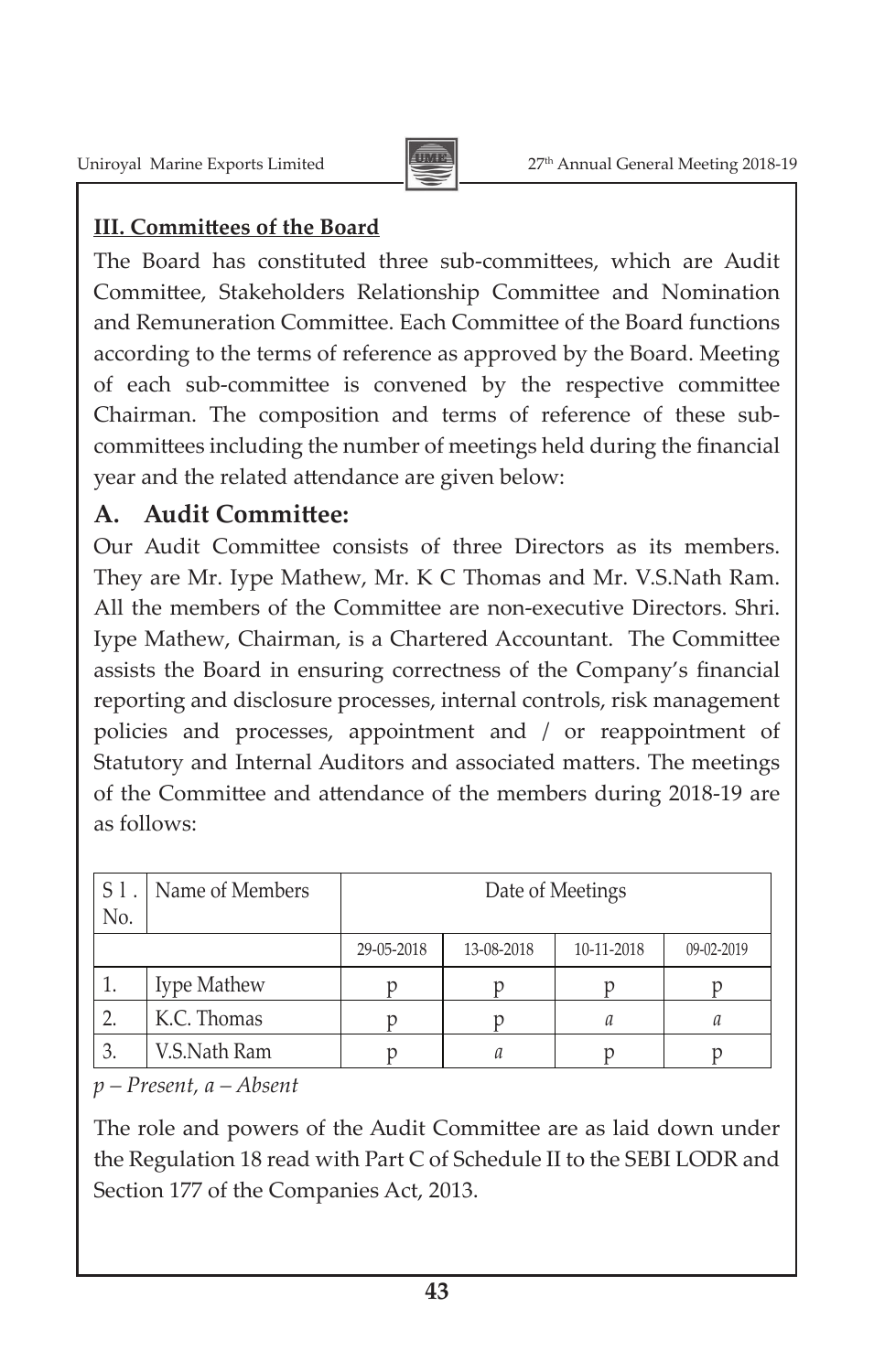

## **B. Nomination and Remuneration Committee**

Our Nomination and Remuneration Committee consists of three Directors as its members. They are Mr. Iype Mathew, Mr. K C Thomas and Mr. V.S.Nath Ram. All the members of the Committee are nonexecutive Directors. Mr. Nath Ram is the Chairman of the committee w.e.f 08.11.2014. The Nomination and Remuneration Committee reviews the remuneration payable to the Managing Director and Senior Management officials of the Company and advising the Board over the general remuneration policies of the Company.

The meetings of the Committee and attendance of the members during 2018-19 are as follows:

| No. | Name of Members | Date of Meetings |                                                   |  |  |
|-----|-----------------|------------------|---------------------------------------------------|--|--|
|     |                 |                  | 29-05-2018   13-08-2018   10-11-2018   09-02-2019 |  |  |
|     | V.S.Nath Ram    |                  | а                                                 |  |  |
|     | K.C. Thomas     |                  |                                                   |  |  |
| 3.  | Iype Mathew     |                  |                                                   |  |  |

*p – Present, a – Absent*

#### **Remuneration to Directors**

No Director, except the Managing Director, draws any remuneration from the Company. As per the terms and conditions approved by the Shareholders, remuneration of the Managing Director is Rs. 2,52,000 p.a (including perks).

The sitting fee payable to the Directors during the year 2018-19 is as follows:-

|    | Name of Director | Amount payable<br>Rs. |
|----|------------------|-----------------------|
| 1. | Mr. Iype Mathew  | 16,000.00             |
| 2. | Mr.K.C. Thomas   | 8,000.00              |
| 3. | Mr.V.S.Nath Ram  | 12,000.00             |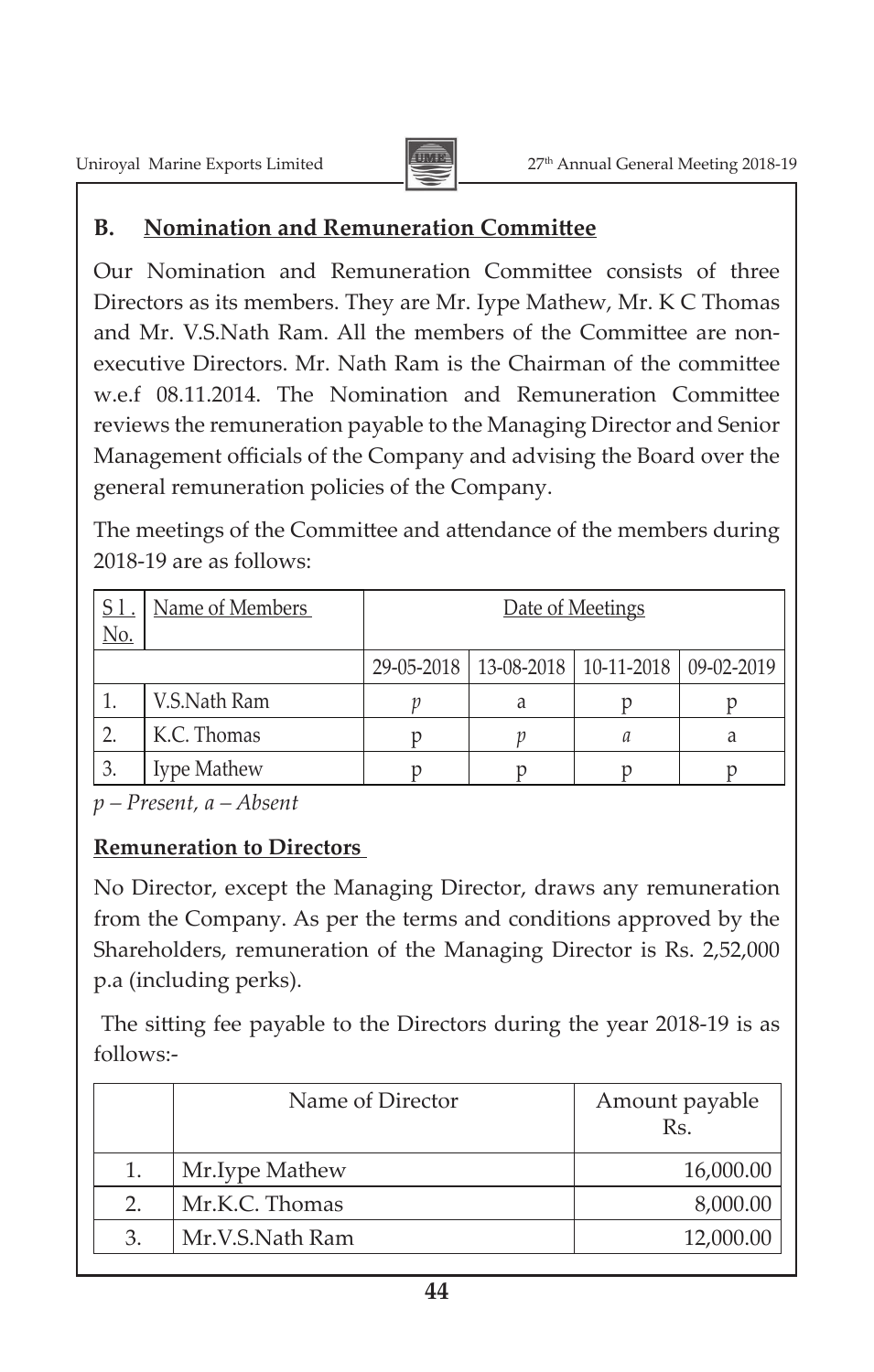

| 4.                                             | Mr.V.Mohanlal                     |                  |  | 1,000.00  |
|------------------------------------------------|-----------------------------------|------------------|--|-----------|
| 5                                              | Ms.Nithya Alex                    |                  |  | 4,000.00  |
|                                                |                                   |                  |  | 41,000.00 |
| <b>Non-executive Director's share holding:</b> |                                   |                  |  |           |
| Mr. K C Thomas                                 |                                   | 2, 37,500 shares |  |           |
| Nil<br>Mr. Iype Mathew                         |                                   |                  |  |           |
|                                                | Mr. V Mohanlal<br>2,00,100 shares |                  |  |           |
|                                                | Mr. V.S.Nath Ram<br>Nil           |                  |  |           |
| 307075 shares<br>Ms. Nithya Alex               |                                   |                  |  |           |

## **C. Stakeholders Relationship Committee**

The Company has constituted Stakeholders Relationship Committee to look into the redressal of complaints of investors such as transfer or credit of shares, non-receipt of dividend / notices / annual reports etc., and to approve the share transfer, issue of duplicate share certificates, transmission and dematerialization of equity shares. The Stakeholders Relationship Committee consists of three Directors. They are Mr. Iype Mathew, Mr. K C Thomas and Mr. V.S.Nath Ram. Mr. Iype Mathew is the Chairman

Total number of letters and complaints received and replied to the satisfaction of shareholders during the year under review was NIL as on March 31, 2019 there are NIL complaints pending with the Company. The Company has also adopted code of internal procedures and code for prevention of insider trading in the shares of the Company, pursuant to Securities & Exchange Board of India (Prohibition of Insider Trading) Regulations, 1992, as amended. The Board has designated Company Secretary as the Compliance Officer of the Company.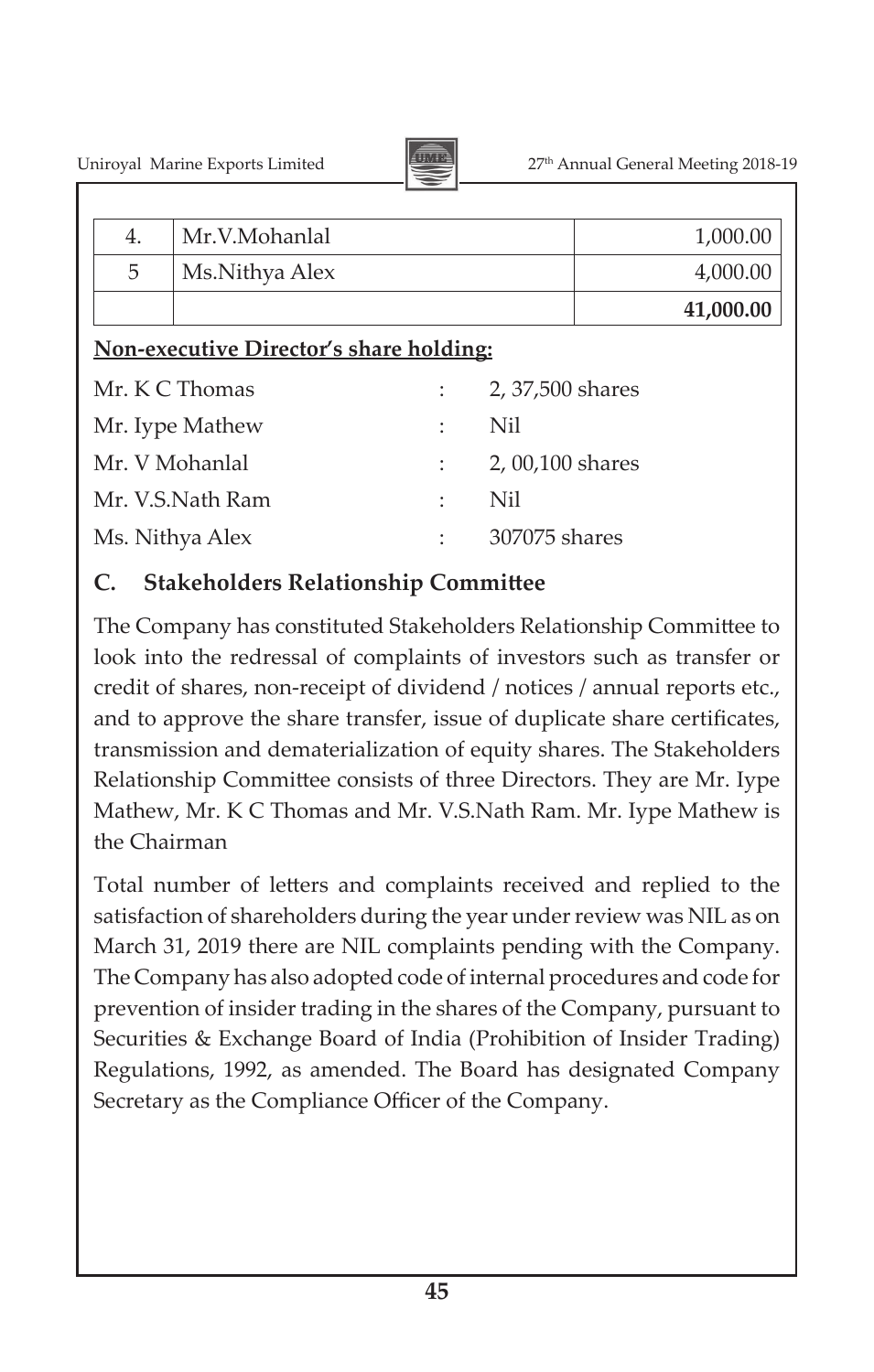

| S 1<br>No. | Name of Members | Date of Meetings |            |            |            |
|------------|-----------------|------------------|------------|------------|------------|
|            |                 | 29-05-2018       | 13-08-2018 | 10-11-2018 | 09-02-2019 |
|            | V.S.Nath Ram    |                  | а          |            |            |
|            | K.C. Thomas     |                  |            | а          | a          |
| 3.         | Iype Mathew     |                  |            |            |            |

#### *p – Present, a – Absent*

Number of complaints pending as on 31.03.2019 - NIL

**Name and Designation of the Compliance Officer(s):** Mr. Benilal Odatt, Company Secretary is the Compliance Officer of the company.

#### **D. SEPARATE MEETINGS OF INDEPENDENT DIRECTORS**

As required by SEBI (LODR), Regulations, 2015 the Independent Directors held 01 meeting during the year on 09/02/2019. All two Independent Directors attended the same. The Independent Directors discussed / review the matters specified in Regulation 25 of SEBI (LODR), Regulations, 2015.

#### **IV. Annual General Meetings:**

The details of A G M held during the last 3 years are as follows:

| A G M/<br>Year | Venue                                            | Date & Time                        | Special resolution<br>passed                                                                                |
|----------------|--------------------------------------------------|------------------------------------|-------------------------------------------------------------------------------------------------------------|
| 2016           | 11/19, Vengalam P.O<br>Kozhikode, Kerala- 673303 | 17th September 2016,<br>at 2.30 pm | Nil                                                                                                         |
| 2017           | 11/19, Vengalam P.O<br>Kozhikode, Kerala- 673303 | 09th September 2017,<br>at 2.30 pm | Appointment of Mr.<br>Anush K Thomas as<br>Managing Director.                                               |
| 2018           | 11/19, Vengalam P.O<br>Kozhikode, Kerala- 673303 | 29th September 2018,<br>at 2.30 pm | Delegation of power<br>s to the board to<br>ensure holding of<br>promoters shares in<br>dematerializedform. |

During the year 2018-19, no resolution was passed by postal ballot. No special resolution is proposed to be conducted through postal ballot.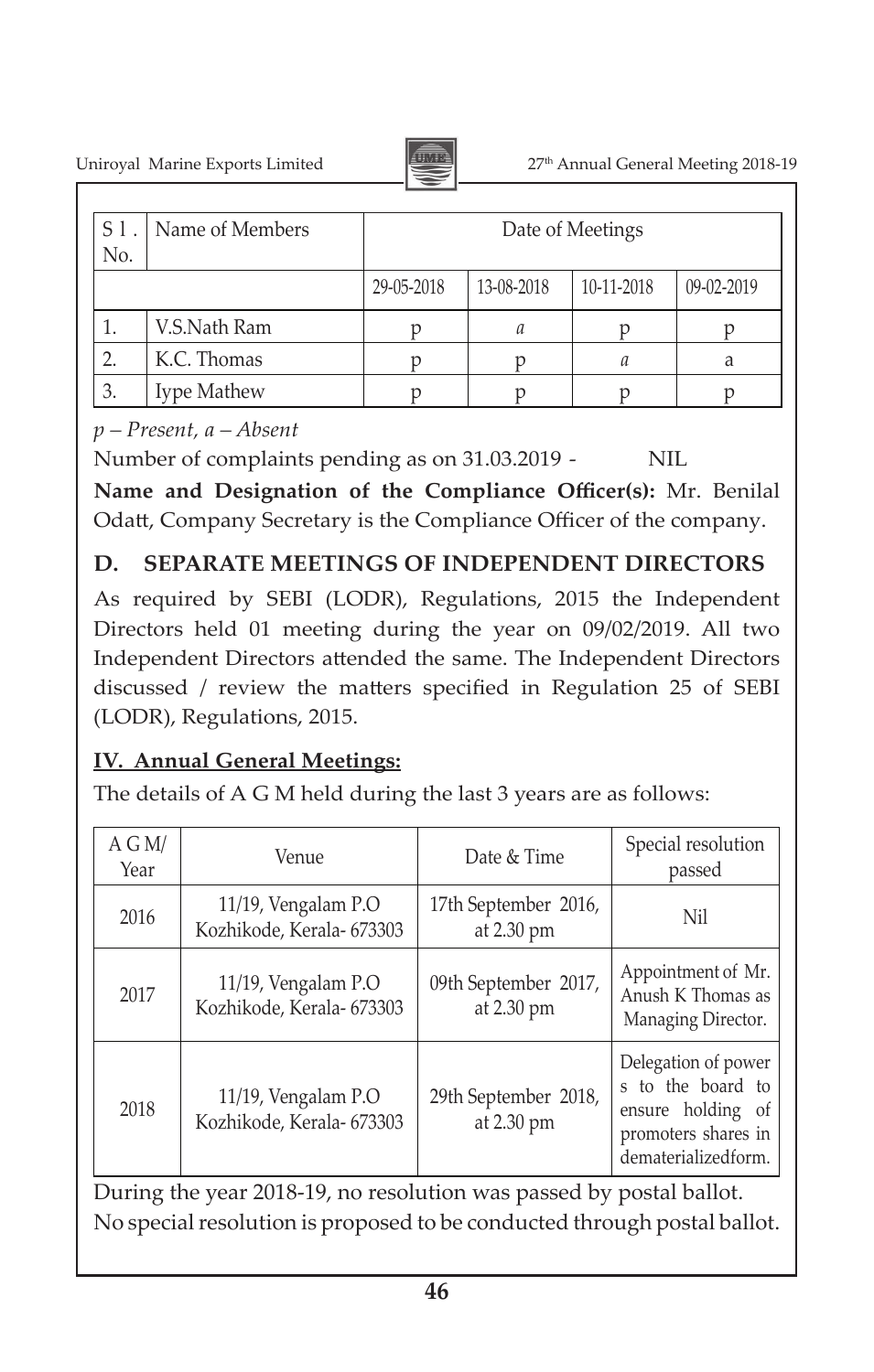

#### **V. Disclosures:**

- (i) During the year under review, there were no significant transactions by the company with its Promoters, Directors, Relatives etc. that would have potential conflict with the interest of the company.
- (i) No penalty or restrictions were imposed on the company by any Stock Exchanges, SEBI or any statutory bodies on any matter related to Capital Market during the last three years.

## **VI. Communication:**

The Company regularly intimates information like the quarterly / half yearly / annual financial results and media releases on significant developments in the Company from time to time and have also been submitted to the Stock Exchanges in which the shares of the Company are listed, to enable them to post it into their websites. The results are also published in the 'The Financial Express' and in 'Deepika'. The Company's website (www.uniroyalmarine.com) contains a separate dedicated section 'Investor Relations' where shareholders' information is available.

The Management Discussion and Analysis forms part of this annual report.

## **VII. General Shareholders information:**

Date of Board meeting in which Accounts for the year 2018-19 were approved: 25 May 2019.

| (i) | Date of AGM | : 28 September 2019     |
|-----|-------------|-------------------------|
|     | Venue       | Regd. Office            |
|     |             | 11/19, Vengalam PO      |
|     |             | Chemancherry Panchayath |
|     |             | Kozhikode ,673 303.     |
|     | Time        | : 3.00 p m              |
|     |             |                         |

- (ii) The financial year of the Company starts from 01st April of a year and ends on 31st March of the following year.
- (iii) Particulars of Dividend paid : Nil
- (iv) Book Closure: : **23/09/19 to 28/09/19**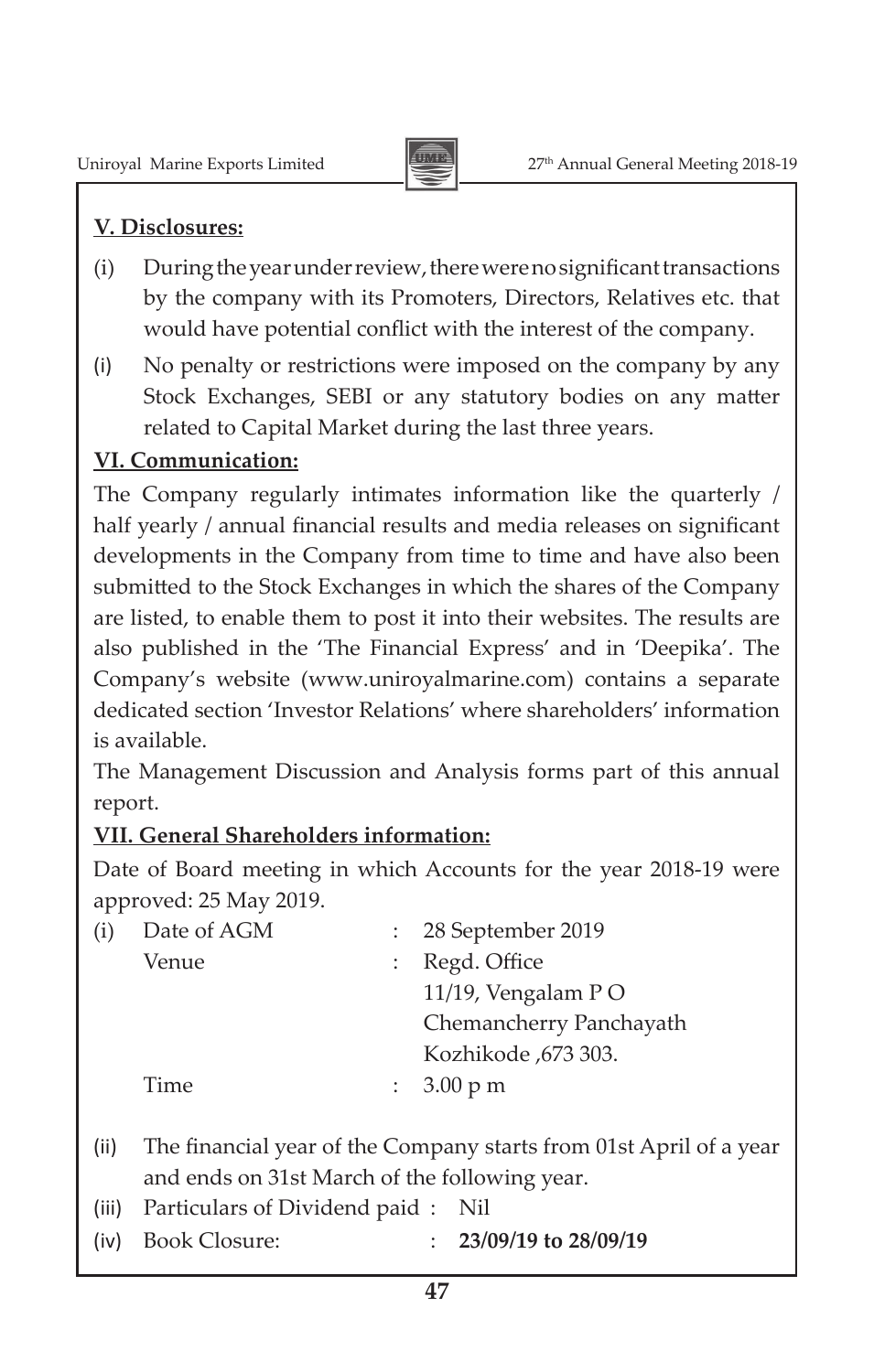

(v) Shares are listed at <br>
Stock code

 (both days inclusive)

1. Bombay Stock Exchange limited 526113

During the year under review, the Company has paid the Annual Listing fees payable to Bombay Stock Exchange Ltd.

(vi) Market Price data:

Monthly high and low prices of each month during the last financial year 2018-19 as well as the volume of shares traded at the BSE Limited are as follows:

|          | Bombay Stock Exchange |          |                  |                         |  |
|----------|-----------------------|----------|------------------|-------------------------|--|
| Month    | High(Rs.)             | Low(Rs.) | No. of<br>Trades | Deliverable<br>Quantity |  |
|          |                       |          |                  |                         |  |
| Apr-18   | 14.02                 | 10.00    | 50               | 15025                   |  |
| May-18   | 11.2                  | 9.08     | 25               | 4130                    |  |
| $Jun-18$ | 11.1                  | 9.00     | 31               | 7306                    |  |
| $Jul-18$ | 11.55                 | 9.06     | 49               | 8026                    |  |
| Aug-18   | 11                    | 9.50     | 27               | 6937                    |  |
| Sep-18   | 10.5                  | 9.08     | 8                | 890                     |  |
| $Oct-18$ | 10                    | 7.20     | 24               | 4258                    |  |
| $Nov-18$ | 10.09                 | 7.56     | 16               | 2079                    |  |
| $Dec-18$ | 10.5                  | 7.90     | 44               | 7146                    |  |
| $Jan-19$ | 7.9                   | 6.60     | 10               | 1279                    |  |
| Feb-19   | 7.6                   | 6.15     | 24               | 3743                    |  |
| Mar-19   | 10.81                 | 7.22     | 57               | 5212                    |  |

(vii) Registrar & Share Transfer/Demat Agents

 Company's Share Transfer work and dematerialization are done by SKDC Consultants Limited. Their office is functioning at Kanapathy Towers, 3rd Floor, 1391/A-1, Sathy Road, Ganapathy, Coimbatore-641006. (Phone: 0422-6549995, Fax: 0422-2539837 and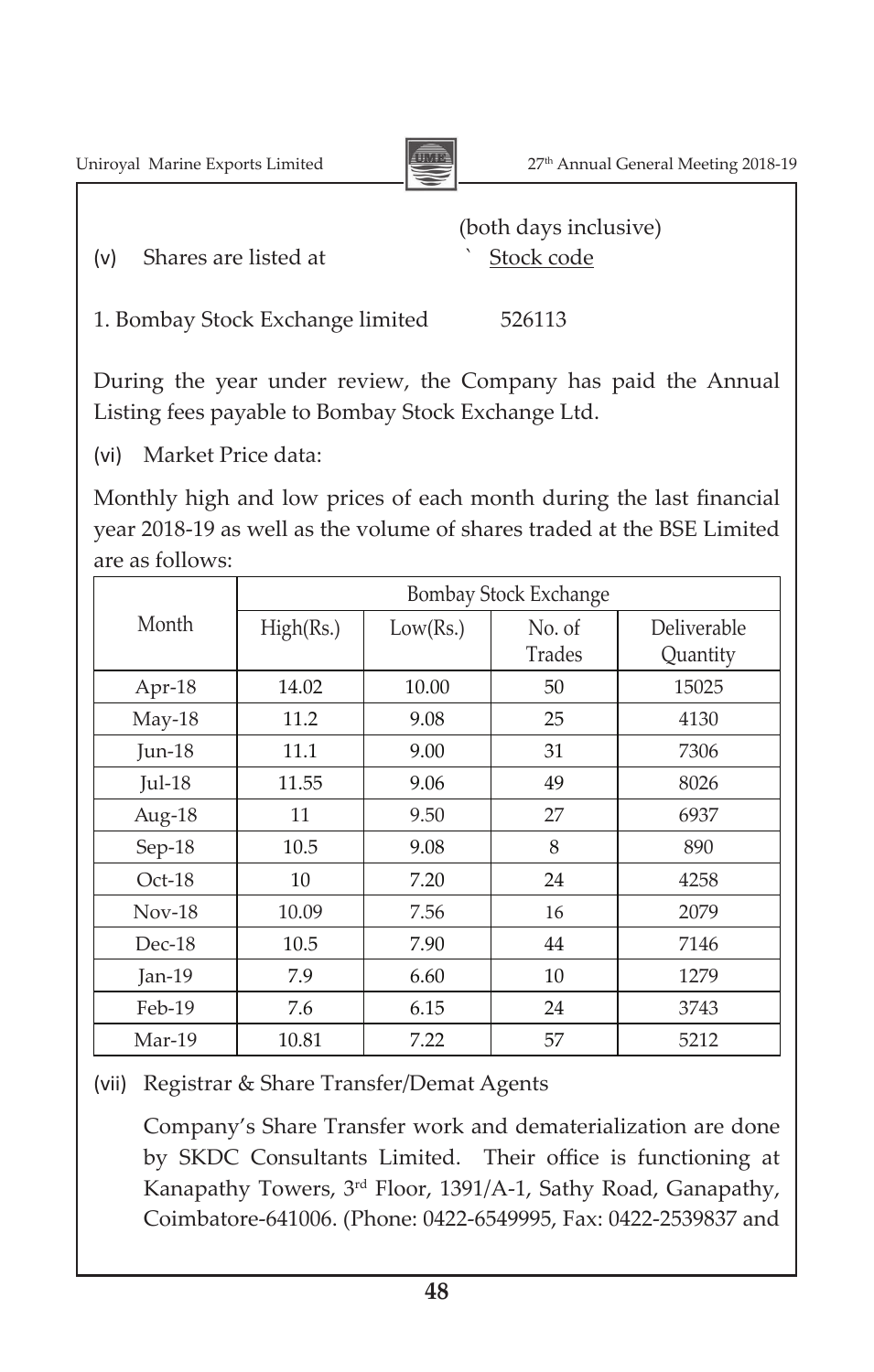

email: info@skdc-consultants.com). The Shareholders can contact them for all matters related to their shareholdings.

(viii) Share transfer system and liquidity: -

 During the year the share transfers which were received in physical form and for which documents were valid and complete in all respects, were processed and the share certificates were returned within the prescribed time from the date of receipt.

 The company has arranged agreements with National Securities Depositories Limited (NSDL) and Central Depository Services Limited (CDSL) for Dematerialisation of shares through SKDC Consultants Limited.

#### (ix) Share holding pattern as on March 31, 2019

| Physical holdings   | $\overline{\phantom{0}}$ | 3278700 (50.60%) |
|---------------------|--------------------------|------------------|
| Dematerialised mode | $\overline{\phantom{0}}$ | 3200800 (49.40%) |

#### **Distribution of share holding as on March 31, 2018**

| No. of Equity<br><b>Shares</b>           | No. of<br><b>Members</b> | % to Total<br><b>Members</b> | Amount  | % to Total<br><b>Shares</b> |
|------------------------------------------|--------------------------|------------------------------|---------|-----------------------------|
| 500<br>$1 -$                             | 16196                    | 95.70                        | 2063846 | 31.85                       |
| 1000<br>501<br>$\overline{\phantom{a}}$  | 390                      | 2.30                         | 317821  | 4.91                        |
| 1001<br>$-2000$                          | 123                      | 0.73                         | 181360  | 2.80                        |
| 2001<br>3000<br>$\frac{1}{2}$            | 42                       | 0.25                         | 107055  | 1.65                        |
| 3001<br>4000<br>$\overline{\phantom{a}}$ | 7                        | 0.04                         | 23858   | 0.37                        |
| 4001<br>5000<br>$\overline{\phantom{a}}$ | 90                       | 0.53                         | 447410  | 6.91                        |
| $5001 - 10000$                           | 33                       | 0.20                         | 255355  | 3.94                        |
| 10001<br><b>AND ABOVE</b>                | 42                       | 0.25                         | 3082795 | 47.57                       |
| Total                                    | 16923                    | 100.00                       | 6479500 | 100.00                      |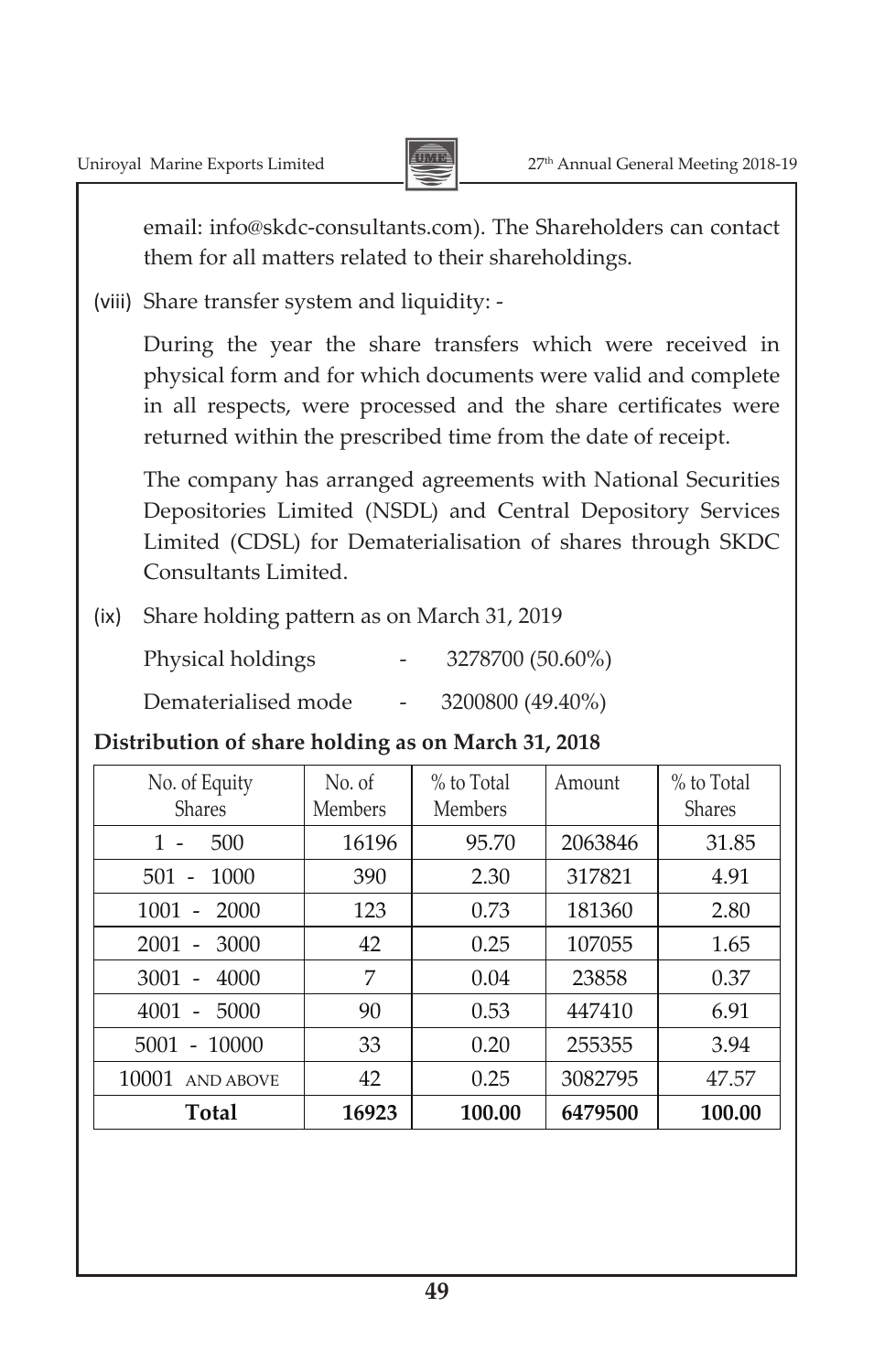

| (x) |  |  | Categories of shareholders as on 31/03/2019 |
|-----|--|--|---------------------------------------------|
|-----|--|--|---------------------------------------------|

| Category                | No. of shares | % of holding |
|-------------------------|---------------|--------------|
| Promoters and           | 1838781       | 28.38        |
| Promoter Group          |               |              |
| NRI (Promoters)         | 250200        | 3.86         |
| <b>FII</b>              | Nil           | Nil          |
| <b>OCB</b>              | Nil           | Nil          |
| <b>IFI</b>              | Nil           | Nil          |
| <b>IMF</b>              | Nil           | Nil          |
| Bank                    | 500           | 0.01         |
| <b>Bodies Corporate</b> | 44747         | 0.69         |
| Public                  | 4326671       | 66.77        |
| Trust                   | Nil           | Nil          |
| <b>HUF</b>              | 18601         | 0.29         |
| <b>Total</b>            | 6479500       | 100.00       |

(xi) Outstanding GDR/ADR -The Company has not issued any GDR/ ADR

 The company has not accepted any fixed deposits.

(xii) Location of plant: -

 Uniroyal Marine Exports Limited

 11/19, Vengalam P O, Calicut- 673 303, Kerala

(xiii) Address for correspondence: –

 Uniroyal Marine Exports Limited

 11/19, Vengalam P O, Calicut- 673 303, Kerala

E-mail - ume@uniroyalmarine.com

Website - www.uniroyalmarine.com

## **VIII. CEO/CFO Certification**

Mr. Anush Kalluvila Thomas, Managing Director and Mrs. Bindu Suresh, Chief Financial Officer has given CEO/CFO Certificate to the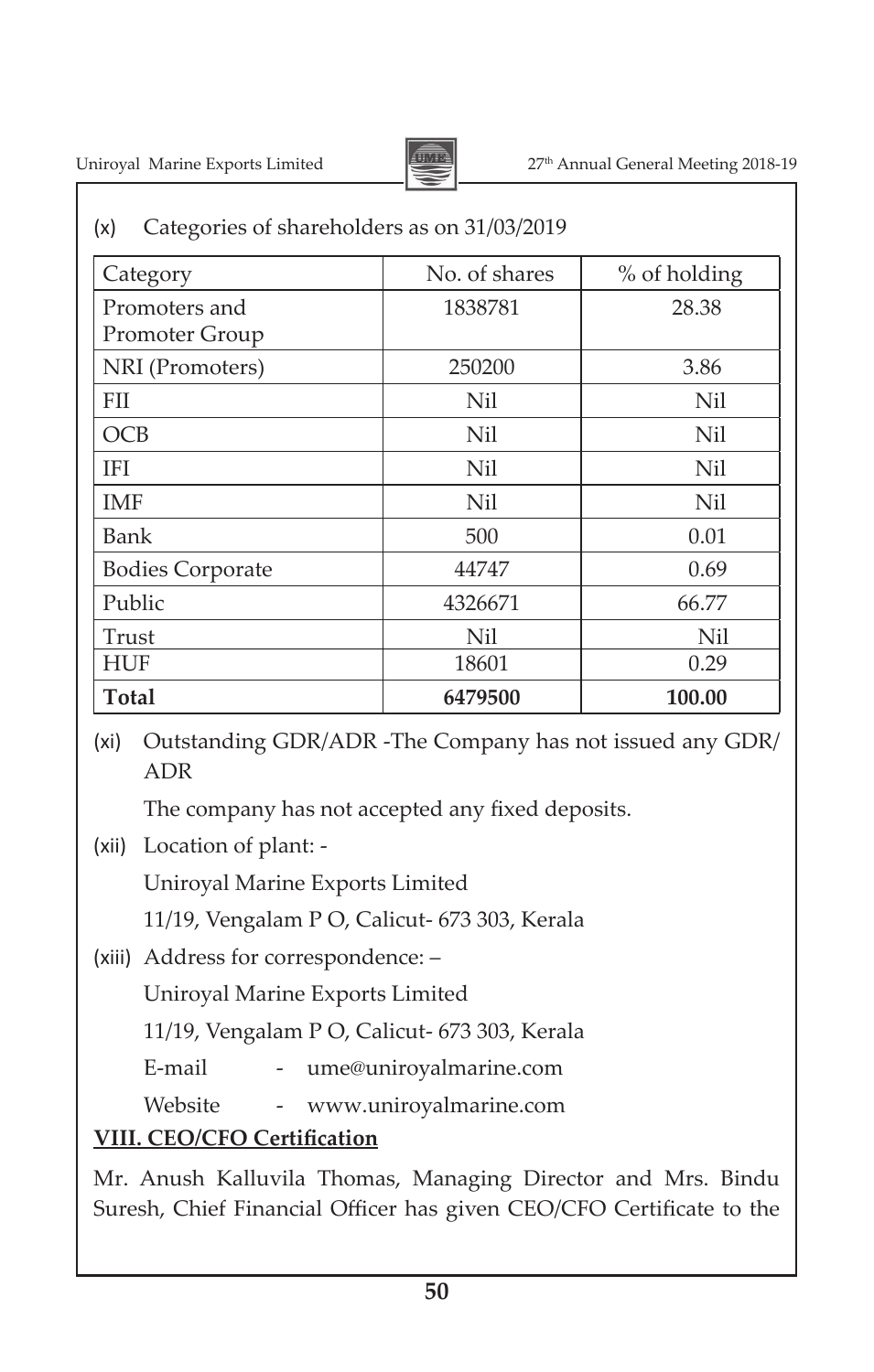

Board. The Board has taken on record the CEO/CFO Certificate as per the format given under LODR at its meeting held on on 26<sup>th</sup> August 2019.

## **IX. Chairman's Certificate on Code of conduct**

The Board had adopted a code of conduct for the Board members and Senior Management personnel of the Company. The requisite certificate affirming the compliance with the Code of conduct has also been obtained from the Board members and Senior Management personnel to whom this Code of conduct is applicable.

For and on behalf of the Board of Directors

-Sd/-

Kochi **Anush K Thomas** 26/08/2019 Managing Director (DIN – 01254212)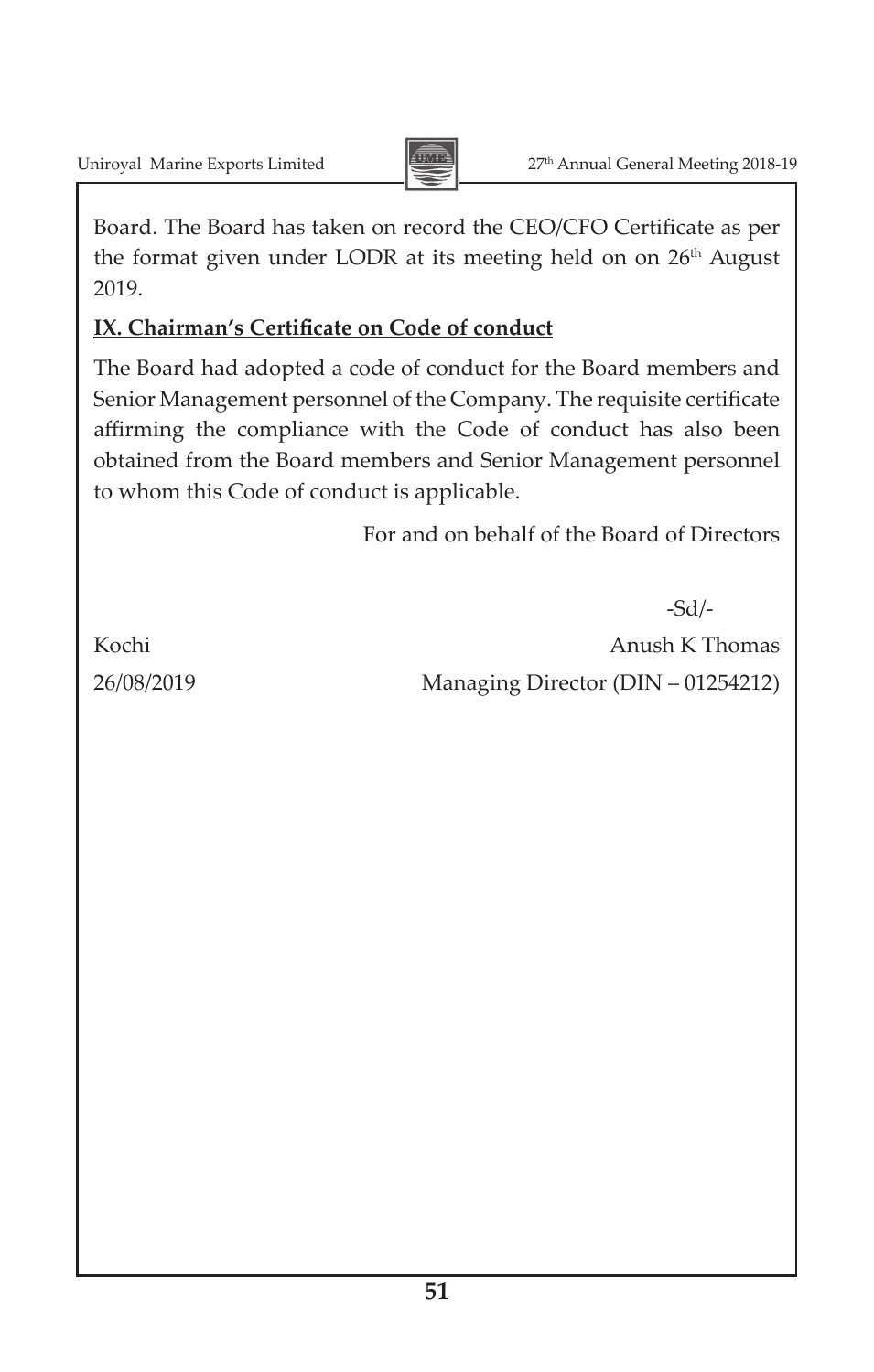

# **INDEPENDENT AUDITOR'S REPORT ON THE STANDALONE FINANCIAL STATEMENTS**

#### **TO THE MEMBERS OF UNIROYAL MARINE EXPORTS LIMITED**

#### **Report on the Audit of the Standalone Financial Statements**

## **Opinion**

I have audited the accompanying Standalone Financial Statements of Uniroyal Marine Exports Limited ("the Company"), which comprise the Standalone Balance Sheet as at March 31, 2019, the Standalone Statement of Profit and Loss (including Other Comprehensive Income), the Standalone Statement of Changes in Equity and the Standalone Cash Flow Statement for the year then ended and notes to financial statements, including a summary of significant accounting policies and other explanatory information (hereinafter referred to as "the Standalone Financial Statements"). In my opinion and to the best of my information and according to the explanations given to me, the aforesaid Standalone Financial Statements give the information required by the Companies Act, 2013 (the 'Act'), in the manner so required and give a true and fair view in conformity with the accounting principles generally accepted in India, of the state of the affairs of the Company as at 31 March 2019, and its total comprehensive income (comprising of profit and other comprehensive income), the changes in equity and its cash flow for the year ended on that date.

#### **Basis for Opinion**

I conducted my audit in accordance with the Standards on Auditing specified under Section 143(10) of the Act. My responsibilities under those standards are further described in the Auditor's Responsibilities for the Audit of Standalone Financial Statements section of my report. I am independent of the Company in accordance with the Code of Ethics issued by the Institute of Chartered Accountants of India ('ICAI') together with ethical requirements that are relevant to my audit of financial statements under the provisions of the Act and the rules there under, and I have fulfilled my other ethical responsibilities in accordance with these requirements and Code of Ethics. I believe that the audit evidence that I have obtained is sufficient and appropriate to provide a basis for my opinion.

#### **Key Audit Matters**

Key audit matters are those matters that, in my professional judgment, were of most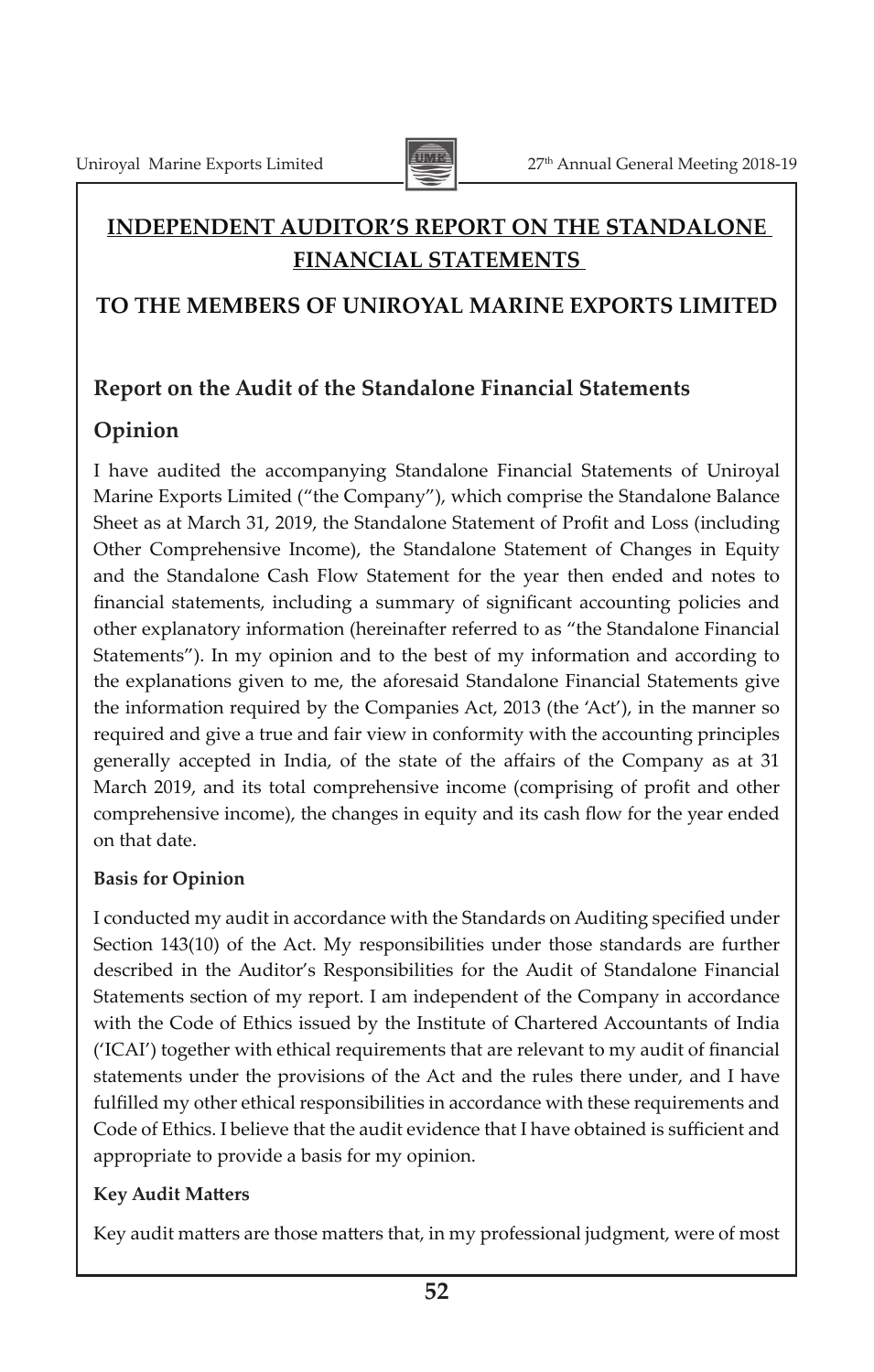

significance in my audit of the standalone financial statements of the current period. These matters were addressed in the context of my audit of the standalone financial statements as a whole, and in forming my opinion thereon, and I do not provide a separate opinion on these matters. I have determined that there are no key audit matters to be communicated in my report.

#### **Information other than the Standalone Financial Statements and Auditor's Report thereon**

The Company's Board of Directors is responsible for the other information. The other information comprises the information included in the Annual Report but does not include the standalone financial statements and my auditor's report thereon. My opinion on the standalone financial statements does not cover the other information and I do not express any form of assurance conclusion thereon. In connection with my audit of the standalone financial statements, my responsibility is to read the other information and, in doing so, consider whether the other information is materially inconsistent with the standalone financial statements. If, based on the work I have performed, I conclude that there is a material misstatement of this other information, I am required to report that fact. I have nothing to report in this regard.

#### **Management's Responsibility for the Standalone Financial Statements**

The Company's Board of Directors is responsible for the matters stated in Section 134(5) of the Act with respect to the preparation of these Standalone Financial Statements that give a true and fair view of the financial position, financial performance (including other comprehensive income), changes in equity and cash flow of the Company in accordance with the accounting principles generally accepted in India, including the Indian Accounting Standards (Ind AS) prescribed under Section 133 of the Act. This responsibility also includes maintenance of adequate accounting records in accordance with the provisions of the Act for safeguarding of the assets of the Company and for preventing and detecting frauds and other irregularities; selection and application of appropriate accounting policies; making judgments and estimates that are reasonable and prudent; and design, implementation and maintenance of adequate internal financial controls, that were operating effectively for ensuring the accuracy and completeness of the accounting records, relevant to the preparation and presentation of the Standalone Financial Statements that give a true and fair view and are free from material misstatement, whether due to fraud or error. In preparing the standalone financial statements, the Board of Directors is responsible for assessing the Company's ability to continue as a going concern, disclosing, as applicable, matters related to going concern and using the going concern basis of accounting unless the Board of Directors either intends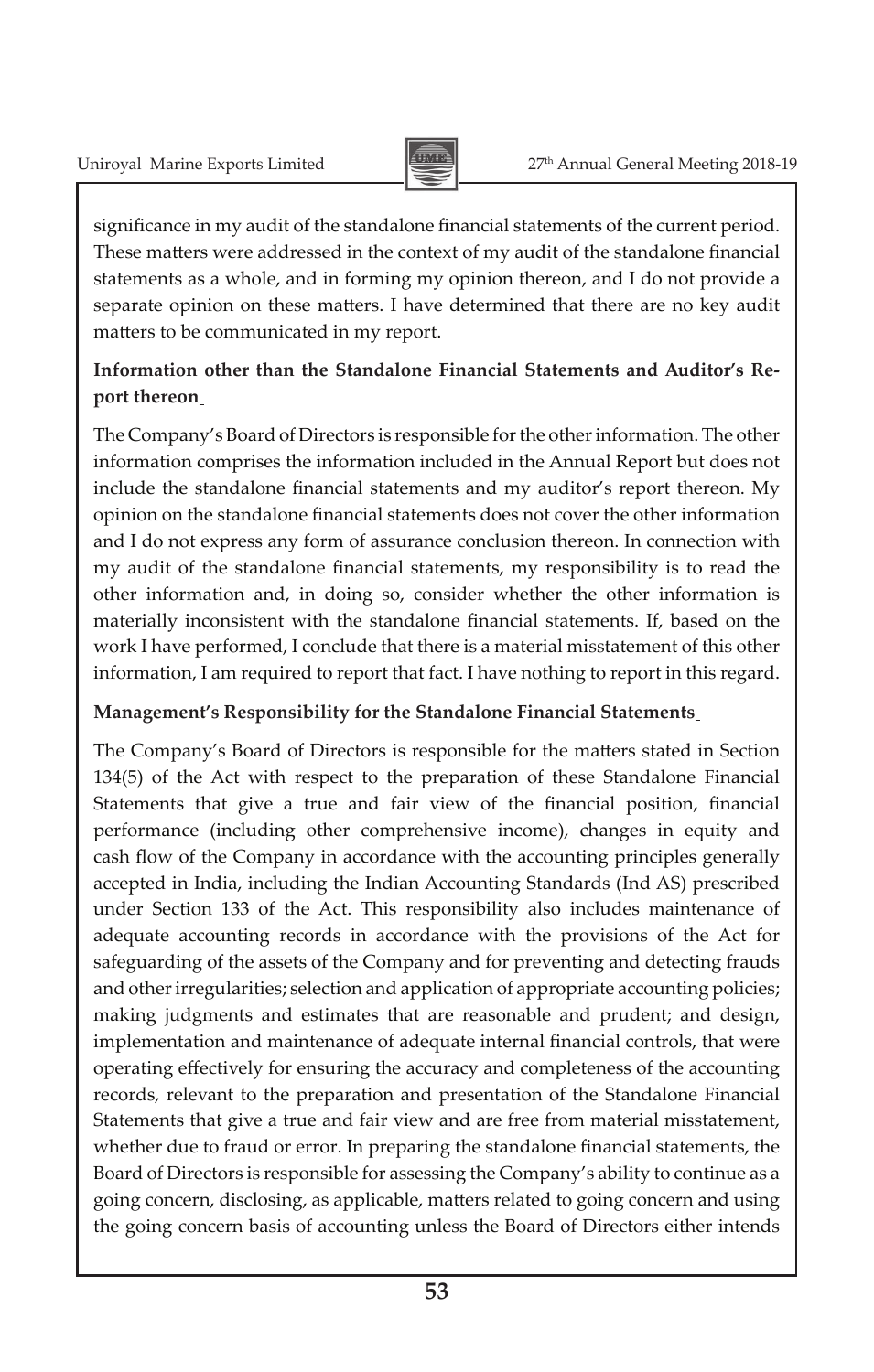

to liquidate the Company or to cease operations, or has no realistic alternative but to do so. The Board of Directors is also responsible for overseeing the Company's financial reporting process.

#### **Auditor's Responsibilities for the Audit of the Standalone Financial Statements**

My objectives are to obtain reasonable assurance about whether the Standalone Financial Statements as a whole are free from material misstatement, whether due to fraud or error, and to issue an auditor's report that includes my opinion. Reasonable assurance is a high level of assurance but is not a guarantee that an audit conducted in accordance with SAs will always detect a material misstatement when it exists. Misstatements can arise from fraud or error and are considered material if, individually or in the aggregate, they could reasonably be expected to influence the economic decisions of users taken on the basis of these Standalone Financial Statements. As part of an audit in accordance with Standards on Auditing, I exercise professional judgment and maintain professional skepticism throughout the audit. I also:

- Identify and assess the risks of material misstatement of the standalone financial statements, whether due to fraud or error, design and perform audit procedures responsive to those risks, and obtain audit evidence that is sufficient and appropriate to provide a basis for my opinion. The risk of not detecting a material misstatement resulting from fraud is higher than for one resulting from error, as fraud may involve collusion, forgery, intentional omissions, misrepresentations, or the override of internal control.
- Obtain an understanding of internal control relevant to the audit in order to design audit procedures that are appropriate in the circumstances. Under Section 143(3) (i) of the Act, I am also responsible for explaining my opinion on whether the Company has adequate internal financial controls system in place and the operating effectiveness of such controls.
- Evaluate the appropriateness of accounting policies used and the reasonableness of accounting estimates and related disclosures made by the management.
- Conclude on the appropriateness of management's use of the going concern basis of accounting and, basedon the audit evidence obtained, whether a material uncertainty exists related to events or conditions that may cast significant doubt on the Company's ability to continue as a going concern. If I conclude that a material uncertainty exists, I am required to draw attention in my auditor's report to the related disclosures in the standalone financial statements or, if such disclosures are inadequate, to modify my opinion. My conclusions are based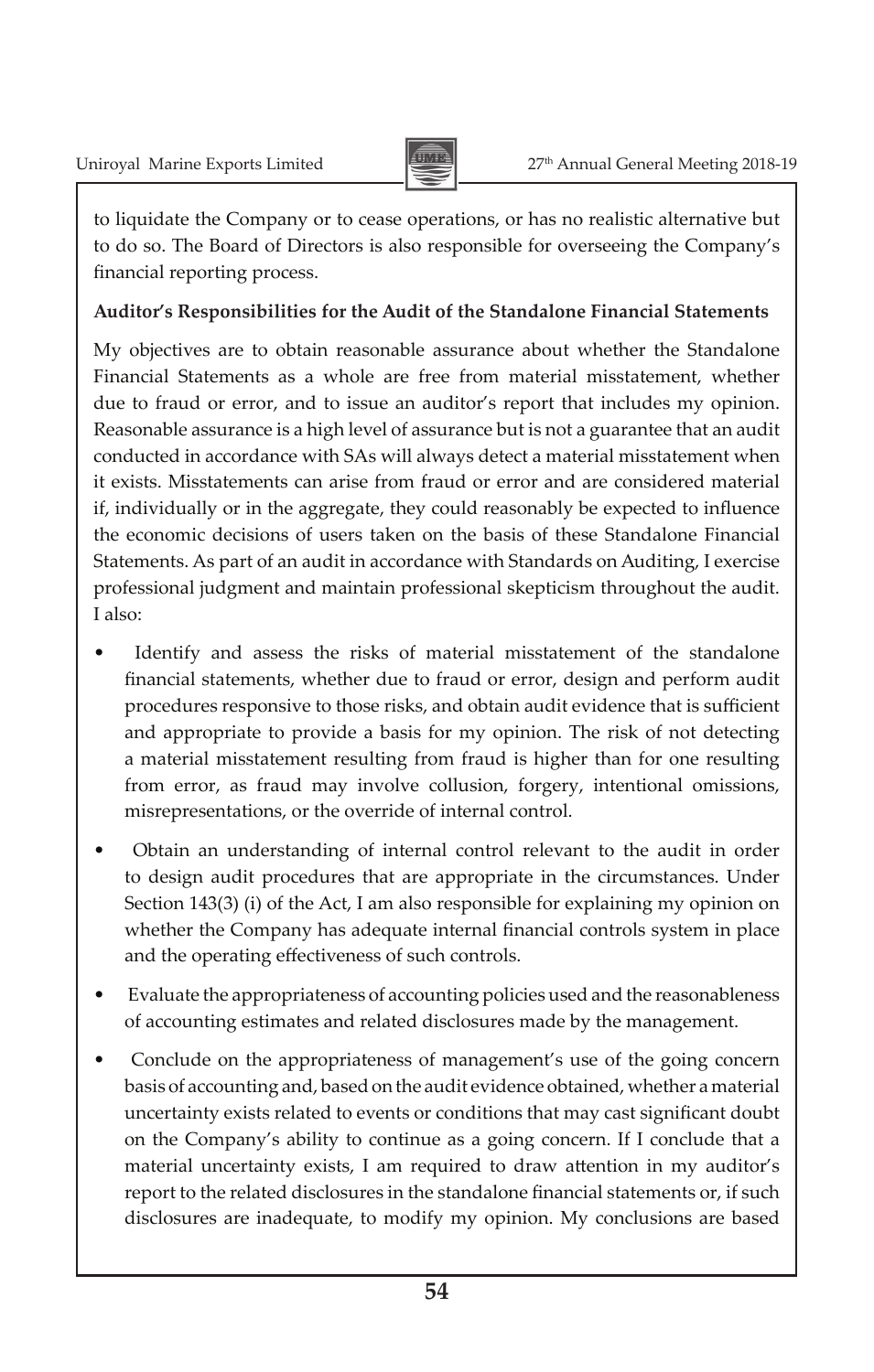

on the audit evidence obtained up to the date of my auditor's report. However, future events or conditions may cause the Company to cease to continue as a going concern.

Evaluate the overall presentation, structure and content of the standalone financial statements, including the disclosures, and whether the standalone financial statements represent the underlying transactions and events in a manner that achieves fair presentation.

I communicate with those charged with governance regarding, among other matters, the planned scope and timing of the audit and significant audit findings, including any significant deficiencies in internal control that I identify during my audit.

I also provide those charged with governance with a statement that I have complied with relevant ethical requirements regarding independence, and to communicate with them all relationships and other matters that may reasonably be thought to bear on my independence, and where applicable, related safeguards.

From the matters communicated with those charged with governance, I determine those matters that were of most significance in the audit of the standalone financial statements of the current period and are therefore the key audit matters. I describe these matters in my auditor's report unless law or regulation precludes public disclosure about the matter or when, in extremely rare circumstances, I determine that a matter should not be communicated in my report because the adverse consequences of doing so would reasonably be expected to outweigh the public interest benefits of such communication.

#### **Report on Other Legal and Regulatory Requirements**

- 1. As required by the Companies (Auditors' Report) Order, 2016 (the "Order"), issued by the Central Government of India in terms of sub-section (11) of Section 143 of the Act, I give in the Annexure 'A' statement on the matters specified in the paragraphs 3 and 4 of the Order, to the extent applicable.
- 2. As required by Section 143 (3) of the Act, I report that:
	- a. I have sought and obtained all the information and explanations which to the best of my knowledge and belief were necessary for the purpose of my audit;
	- b. In my opinion proper books of account as required by law have been kept by the Company so far as it appears from my examination of those books;
	- c. The Balance Sheet, Statement of Profit and Loss (including other comprehensive income), the Statement of Changes in Equity and the Cash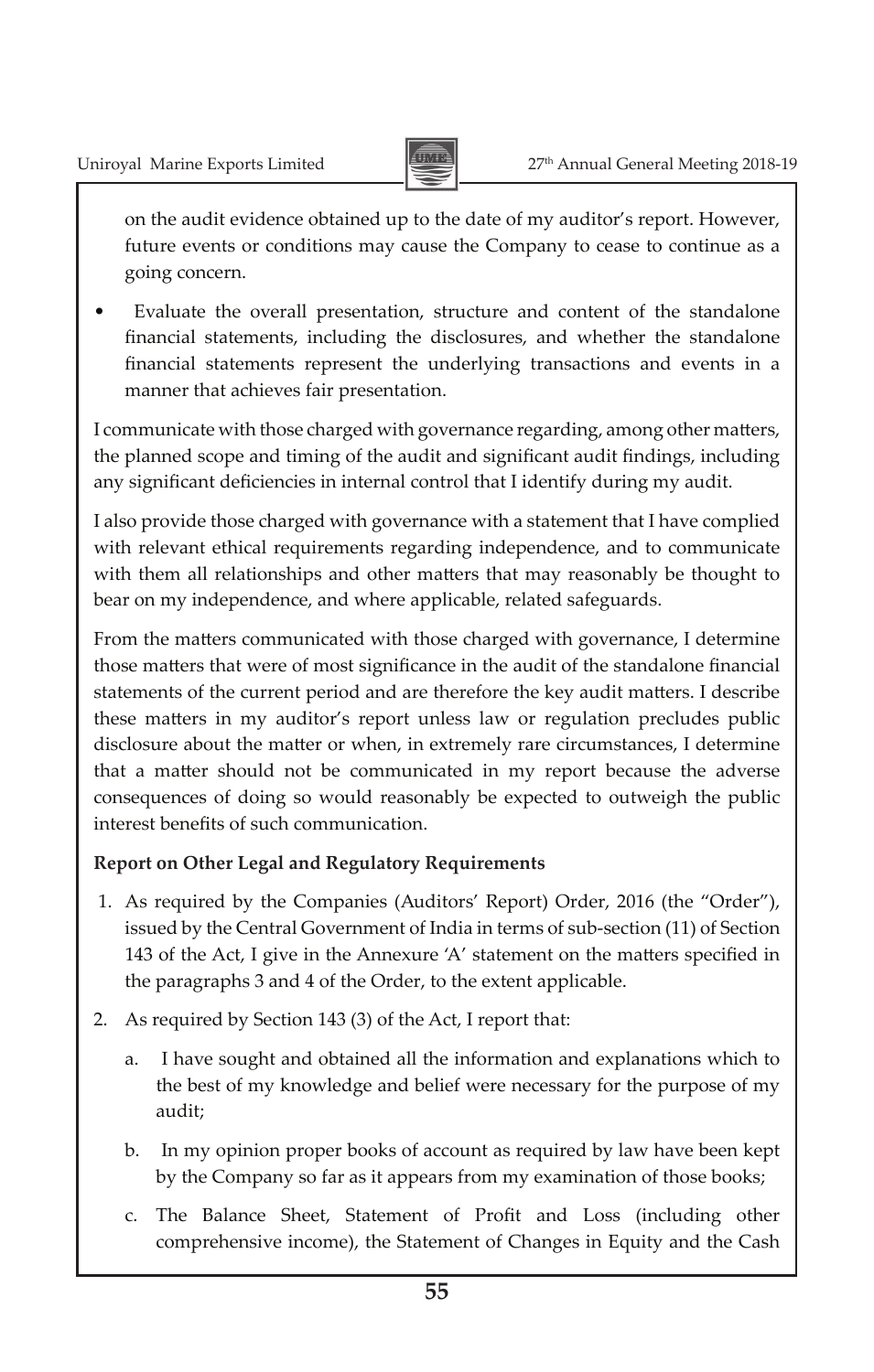

Flow Statement dealt with by this Report are in agreement with the books of account;

- d. In my opinion, the aforesaid standalone financial statements comply with the Indian Accounting Standards (Ind AS) specified under Section 133 of the Act;
- e. On the basis of the written representations received from the directors as on March 31, 2019 taken on record by the Board of Directors, none of the directors are disqualified as on March 31, 2019 from being appointed as a director in terms of Section 164(2) of the Act;
- f. With respect to the adequacy of the internal financial controls over financial reporting of the Company and the operating effectiveness of such controls, refers to my separate report in Annexure 'B';
- g. With respect to the other matters to be included in the Auditor's Report in accordance with Rule 11 of the Companies (Audit and Auditors) Rules, 2014, in my opinion and to the best of my information and according to the explanations given to me;
- i. The Company has disclosed the impact of pending litigation as at March 31, 2019 on its financial position in its standalone financial statements - Refer Note 29 to the standalone financial statements;
- ii. The Company did not have any long-term contracts including derivative contracts for which there were any material foreseeable losses; and
- iii. There were no amounts which were required to be transferred to the Investor Education and Protection Fund by the Company during the year ended March 31, 2019.

 -Sd/-

Place: Kochi **Mr. SABU PHILIP** Date: 25 May 2019 Chartered Accountant *(ICAI M No 031708)*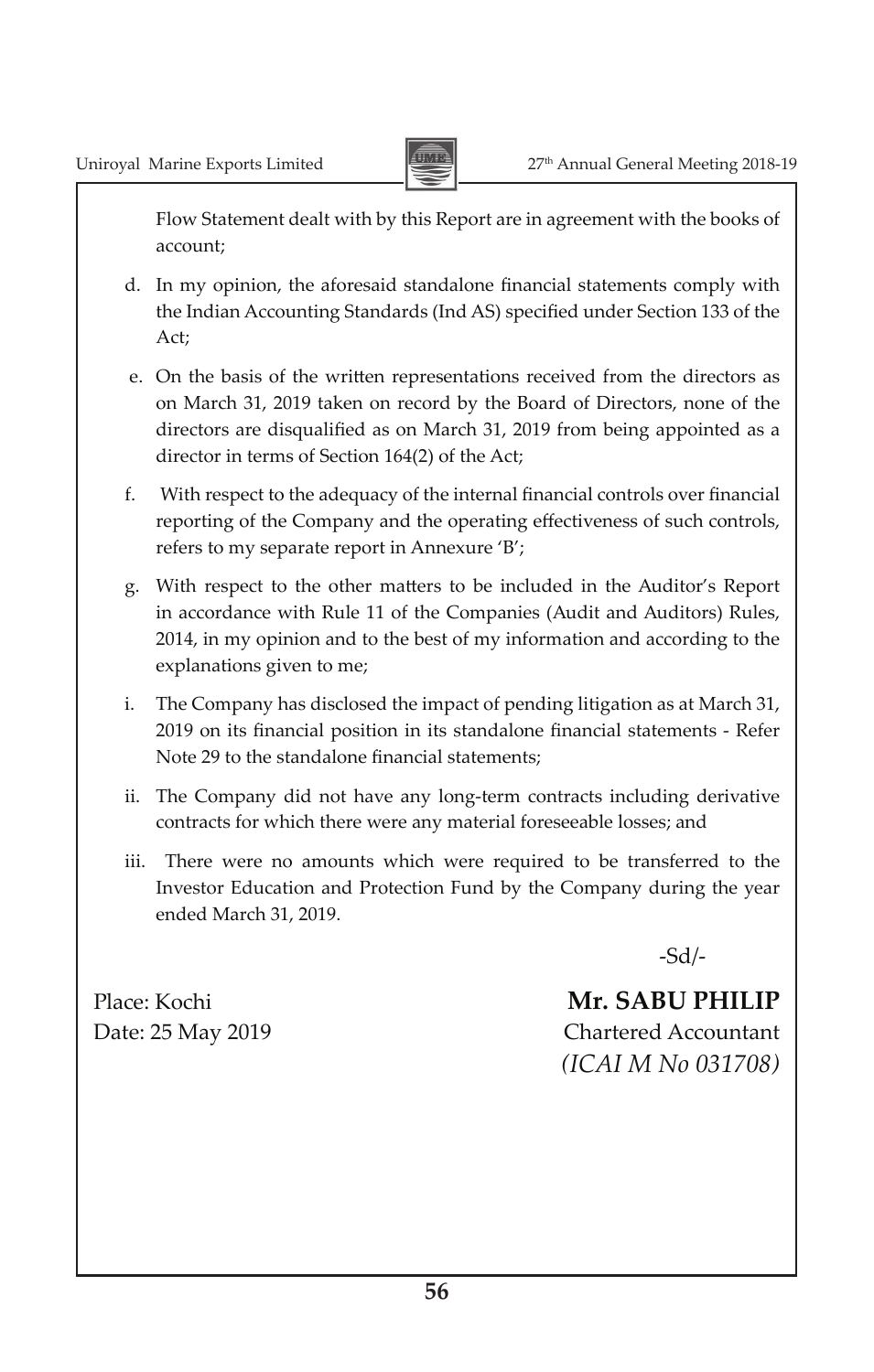

# **UNIROYAL MARINE EXPORTS LTD. Annexure A to the Independent Auditors' Report**

Annexure referred to in paragraph 1 under 'Report on Other Legal and Regulatory Requirements' section of my report of even date on the accounts of the company for the year ended 31st March 2019.

1. (a) The Company has maintained proper records showing full particulars, including quantitative details and situation of fixed assets. (b) The fixed assets of the company have been physically verified by the

management during the year and no material discrepancies between the book records and the physical inventory have been noticed. In my opinion, the frequency of verification is reasonable.

 (c) In my opinion and according to the information and explanations given to me, the title deeds of immovable properties are held in the name of the Company

2. (a) I am informed that the inventory has been physically verified by the management during the year. In my opinion, the frequency of such verification is reasonable.

 (b) The discrepancies noticed on the aforesaid verification between the physical stocks and book records were not material.

- 3. According to the information and explanations given to me, the Company has not granted any loan, secured or unsecured to companies, firms, limited liability partnerships or other parties covered in the register required under section 189 of the Companies Act, 2013. Accordingly, paragraph 3 (iii) of the Order is not applicable
- 4. In my opinion and according to the information and explanations given to me, the Company has not given any loans, made any investments, provided any guarantees, and given any security to which the provisions of section 185 and 186 of the Companies Act, 2013 are applicable
- 5. In my opinion and according to the information and explanations given to me, the Company has not accepted any deposits and accordingly paragraph 3 (v) of the Order is not applicable.
- 6. The Central Government of India has not prescribed the maintenance of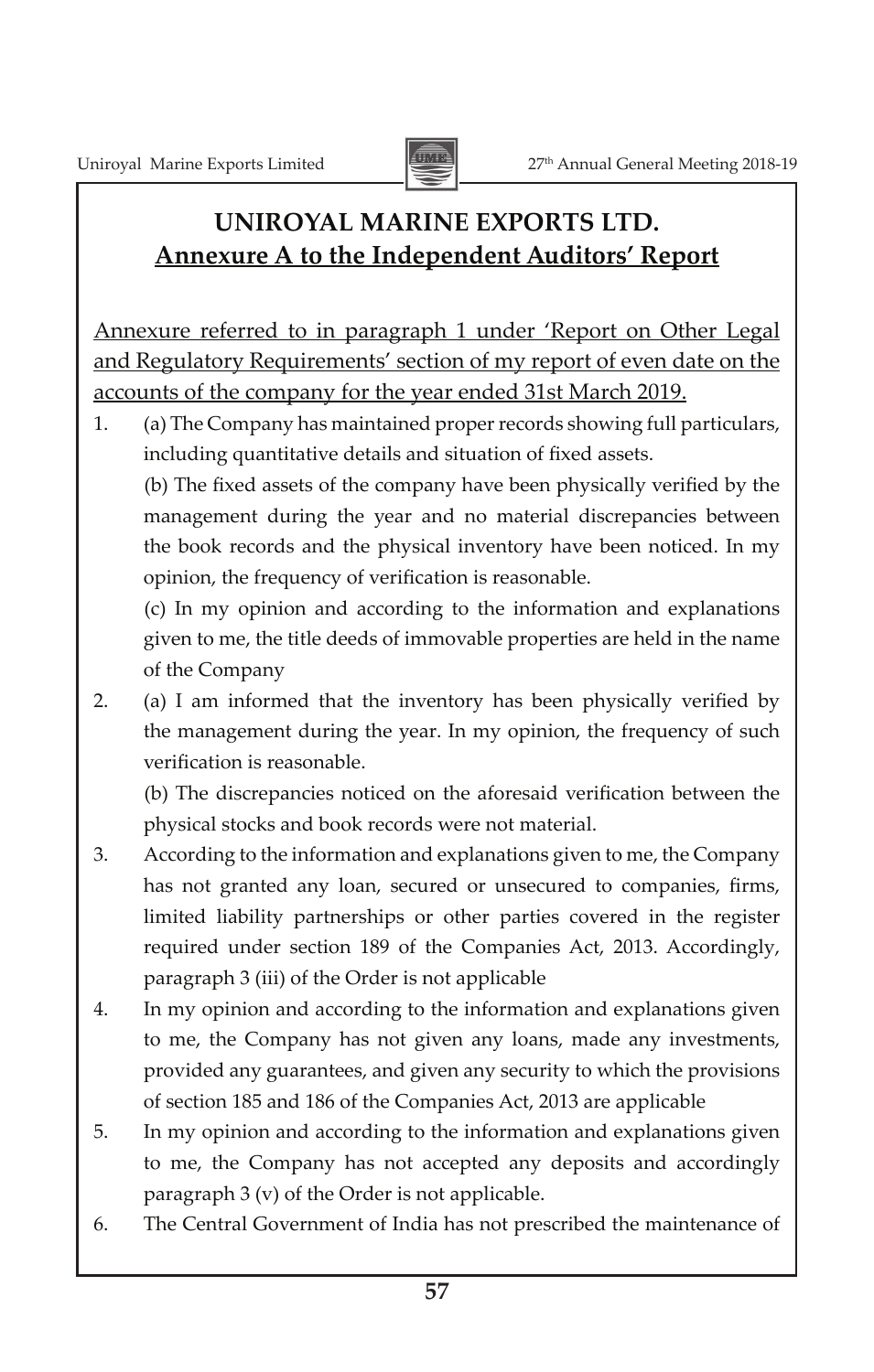

cost records under sub-section (1) of section 148 of the Act for any of the activities of the Company.

7. (a) The company is generally regular in depositing undisputed statutory dues including provident fund, employees state insurance, income tax, sales tax, service tax, goods and service tax, customs duty, excise duty, value added tax, cess and other material statutory dues applicable to it to the appropriate authorities.

(b) According to the information and explanations given to me, no undisputed amounts payable in respect of provident fund, employees' state insurance, income-tax, sales tax, goods and service tax, service tax, duty of customs, duty of excise, value added tax, cess and other material statutory dues were in arrears as at March 31, 2019 for a period of more than six months from the date they became payable.

 (c) According to the information and explanations given to me and the records of the company examined by me, there are no dues of income-tax, sales tax, service tax, duty of customs, duty of excise and value added tax which have not been deposited on account of any dispute.

- 8. In my opinion and according to the information and explanations given to me, the Company has not defaulted in repayment of dues to any financial institutions, bankers, government or debenture holders during the year.
- 9. The company has not obtained any term loans or raised any moneys by way of initial public offer or further public offer (including debt instruments) during the year.
- 10. During the course of my examination of the books and records of the Company, carried out in accordance with the generally accepted auditing practices in India, and according to the information and explanations given to me, I have neither come across any instance of material fraud by the Company or on the Company by its officers or employees, noticed or reported during the year, nor have I been informed of any such case by the management.
- 11. According to the information and explanations given to me, managerial remuneration has been paid or provided in accordance with the requisite approvals mandated by the provisions of section 197 read with schedule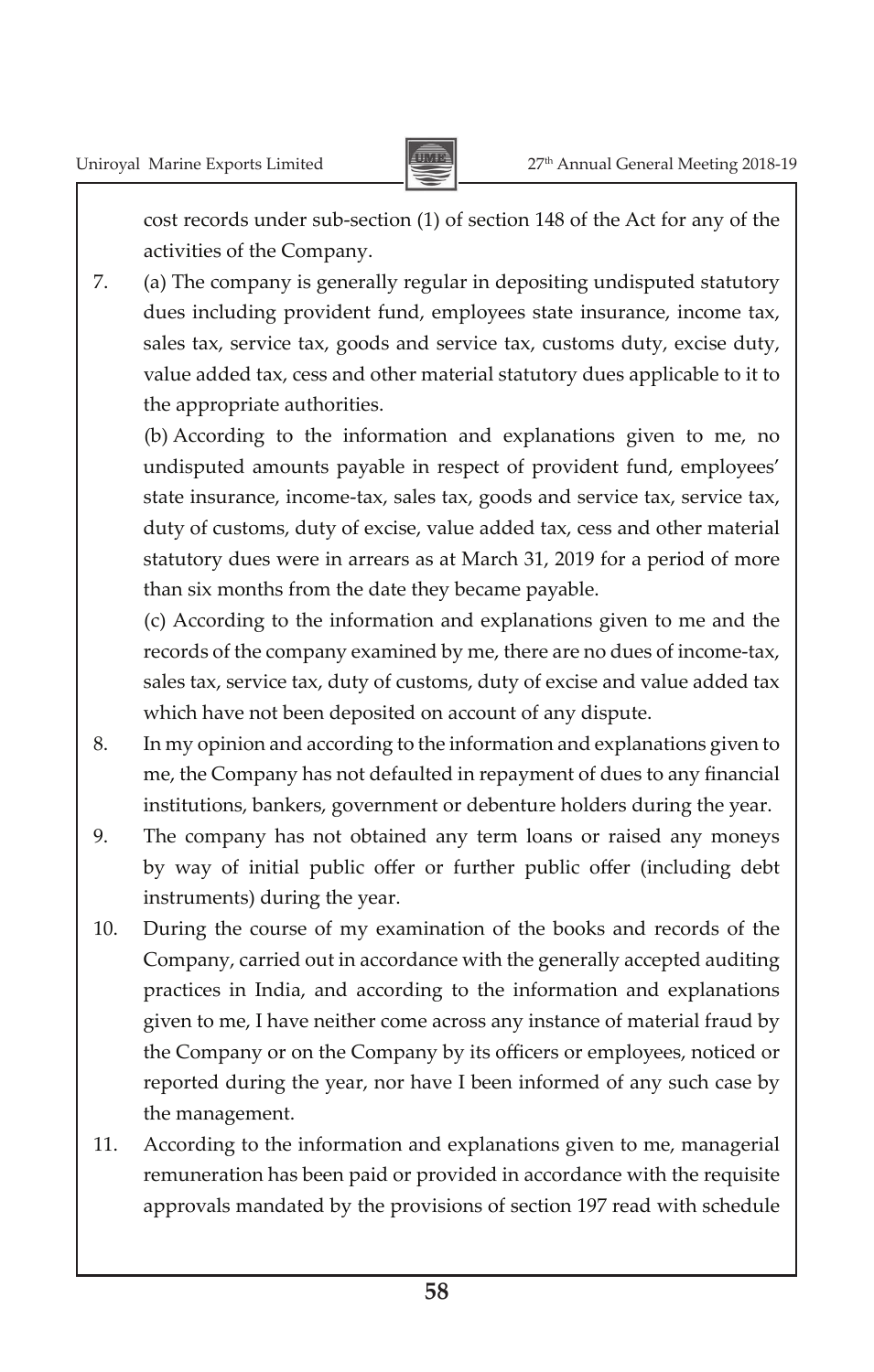

V to the Companies Act.

- 12. In my opinion and according to the information and explanations given to me, the Company is not a Nidhi Company. Accordingly, paragraph (xii) of the Order is not applicable.
- 13. According to the information and explanations given to me and based on my examination of the records of the Company, transactions with the related parties are in compliance with section 188 of the Companies Act, 2013 and the details of such transactions have been disclosed in the standalone financial statements of the Company as required by the applicable Indian accounting standards.
- 14. According to the information and explanations given to me and based on my examination of the records of the Company, the Company has not made any preferential allotment or private placement of shares or fully or partly convertible debentures during the year. Accordingly, paragraph (xiv) of the Order is not applicable.
- 15. According to the information and explanations given to me and based on my examination of the records of the Company, the Company has not entered into non-cash transactions with directors or persons connected with them. Accordingly paragraph (xv) of the Order is not applicable.
- 16. According to the information and explanations given to me and based on my examination of the records of the Company, the Company is not required to be registered under section 45-IA of the Reserve Bank of India Act, 1934. Accordingly, paragraph (xvi) of the Order is not applicable to the Company.

 -Sd/- Place: Kochi **Mr. SABU PHILIP** Date: 25 May 2019 **Chartered Accountant** (ICAI M No 031708)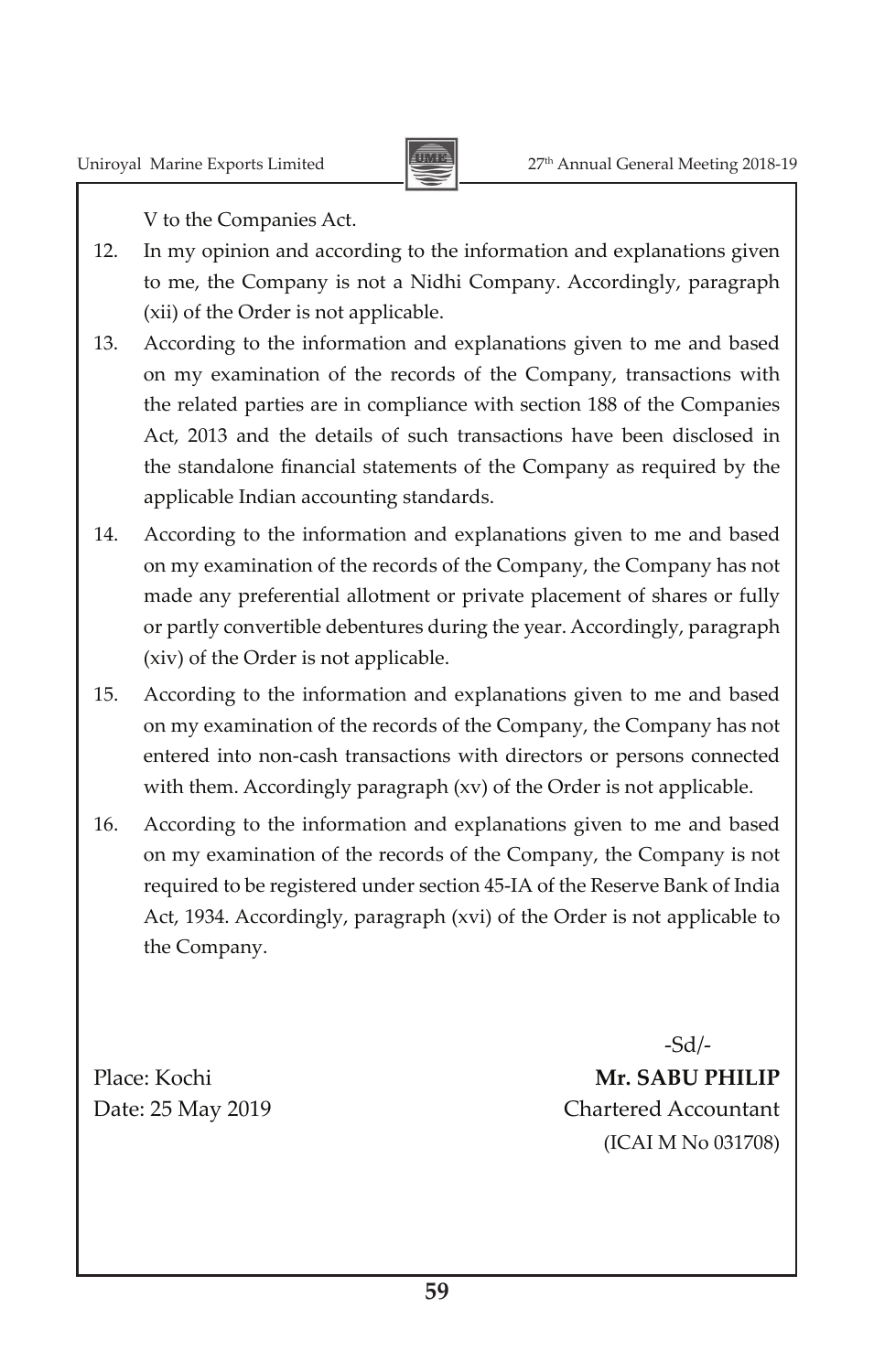

# **UNIROYAL MARINE EXPORTS LTD. Annexure B to the Independent Auditors' Report For the year ended March 31, 2019 (referred to in paragraph 2(f) under Report on other legal and regulatory requirement section of my report of even date)**

## **Report on the Internal Financial Control under Clause (i) of Sub- section 3 of Section 143 of the Companies Act, 2013 ("the Act")**

I have audited the internal financial control over financial reporting of Uniroyal Marine Exports Ltd ("the Company") as of March 31, 2019 in conjunction with my audit of the standalone IND AS financial statements of the Company for the year ended on that date.

## **Management's Responsibility for Internal Financial Controls**

The Company's management is responsible for establishing and maintaining internal financial control based on the internal control over financial reporting criteria established by the Company considering the essential components of internal control stated in the guidance note on audit of internal financial controls over financial reporting issued by the Institute of Chartered Accountants of India ('ICAI'). These responsibilities include the design, implementation and maintenance of adequate internal financial controls that were operating effectively for ensuring the orderly and efficient conduct of its business, including adherence to company's policies, the safeguarding of its assets, the prevention and detection of frauds and errors, the accuracy and completeness of the accounting records, and the timely preparation of reliable financial information, as required under the Companies Act, 2013.

## **Auditors' Responsibility**

My responsibility is to express an opinion on the Company's internal financial controls over financial reporting based on my audit. I conducted my audit in accordance with the guidance note on audit of internal financial controls over financial reporting (the 'Guidance Note') and the standards on auditing (the 'Standards') issued by ICAI and deemed to be prescribed under section 143 (10) of the Companies Act, 2013, to the extent applicable to an audit of internal financial controls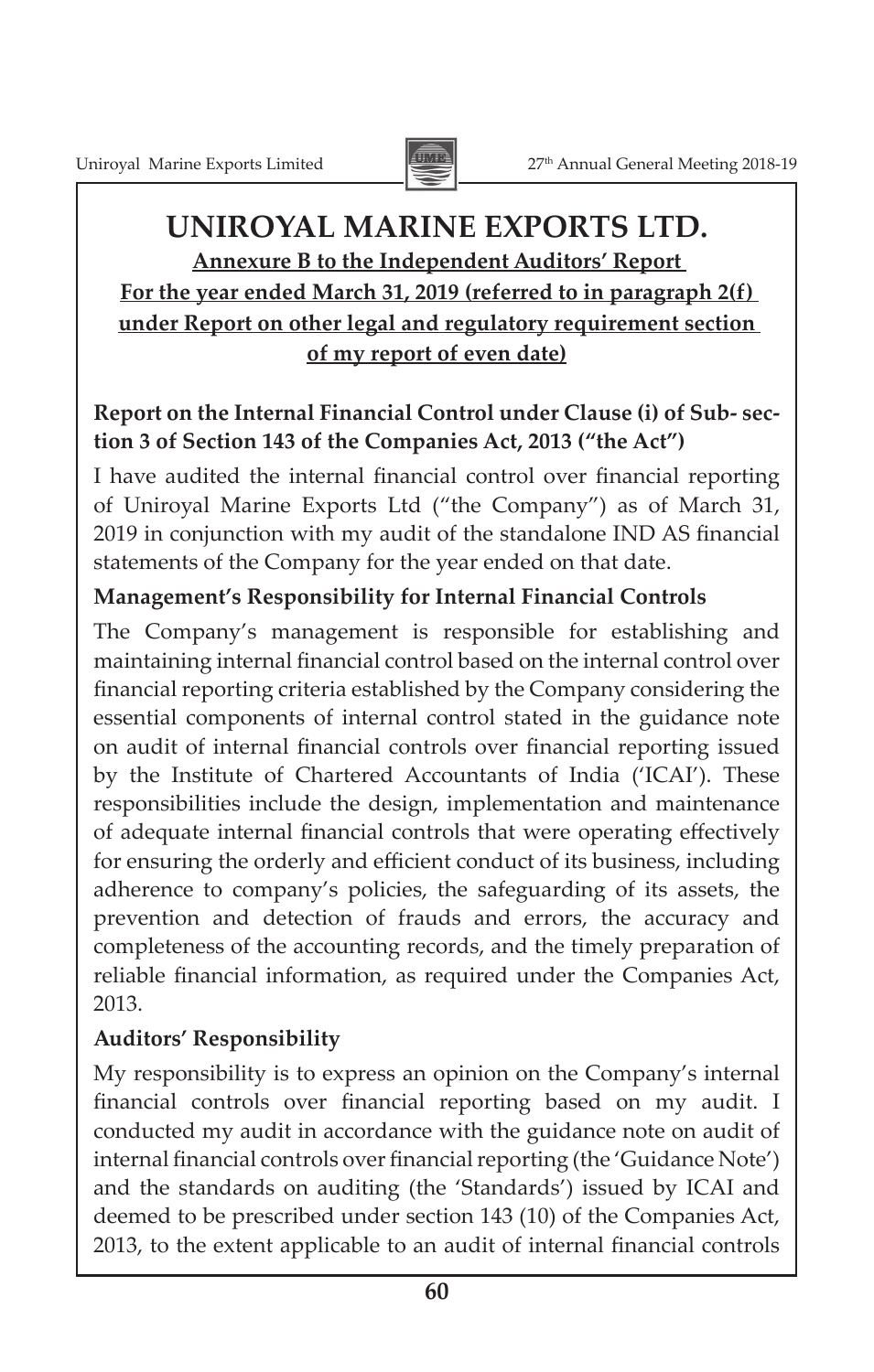

both applicable to an audit of internal financial controls and both issued by the ICAI. Those Standards and the Guidance Note require that I comply with ethical requirements and plan and perform the audit to obtain reasonable assurance about whether adequate internal financial controls over financial reporting was established and maintained and if such controls operated effectively in all material respects.

My audit involves performing procedures to obtain audit evidence about the adequacy of the internal financial control system over financial reporting and their operating effectiveness. My audit of internal financial control over financial reporting included, obtaining an understanding of internal financial control over financial reporting, assessing the risk that a material weakness exists, and testing and evaluating the design and operating effectiveness of internal control based on the assessed risk. The procedures selected depend on the auditor's judgment, including the assessment of the risks of material misstatement of the standalone financial statements, whether due to fraud or error.

I believe that the audit evidence I have obtained is sufficient and appropriate to provide a basis for my audit opinion on the Company's internal financial controls over financial reporting.

#### **Meaning of Internal Financial Controls over financial reporting**

A company's internal financial control over financial reporting is a process designed to provide reasonable assurance regarding the reliability of financial reporting and the preparation of financial statements for external purposes in accordance with generally accepted accounting principles. A company's internal financial control over financial reporting includes those policies and procedures that

- (i) pertain to the maintenance of records that, in reasonable detail, accurately and fairly reflect the transactions and dispositions of the assets of the company;
- (ii) provide reasonable assurance that transactions are recorded as necessary to permit preparation of financial statements in accordance with generally accepted accounting principles, and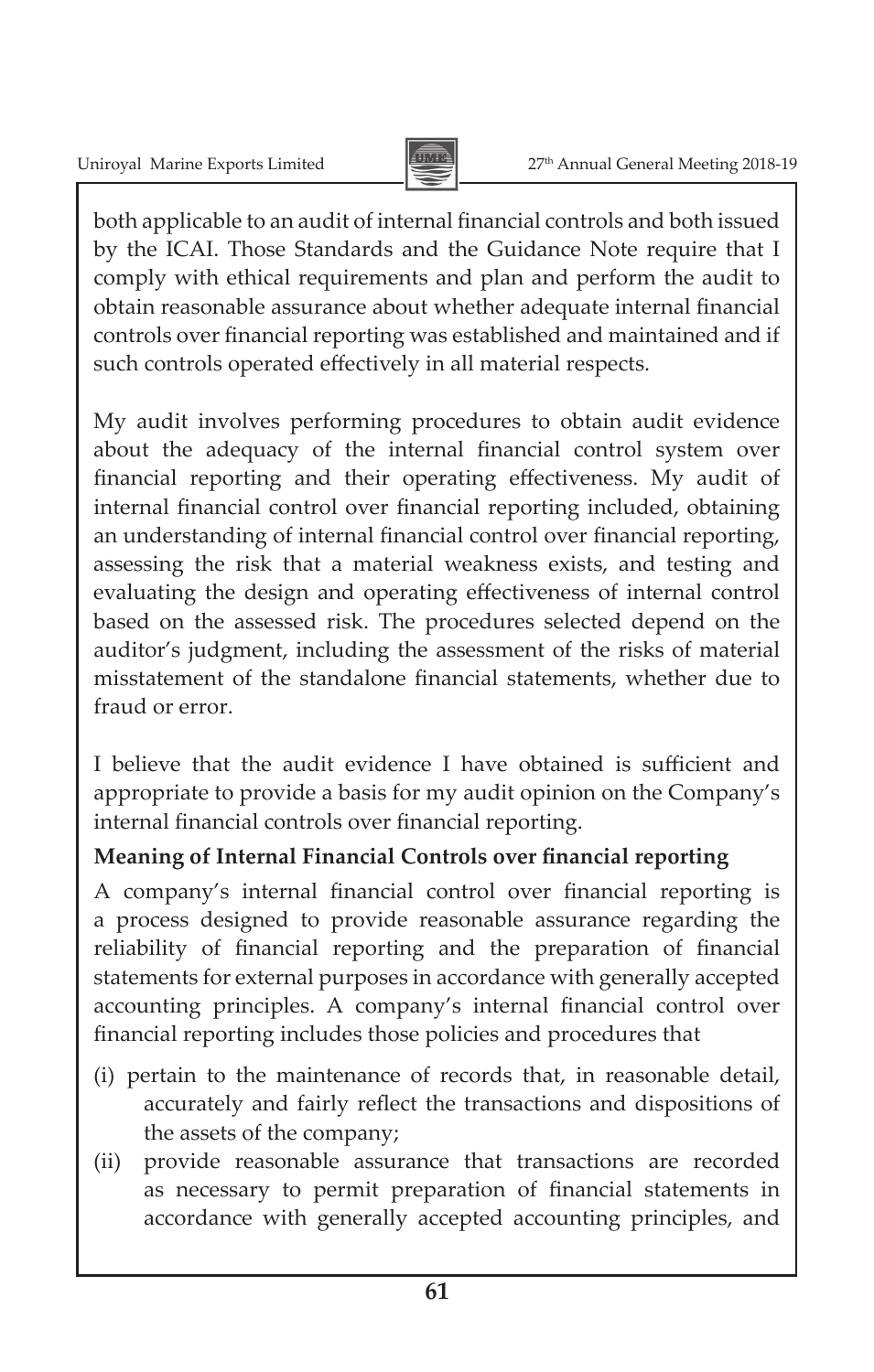

that receipts and expenditures of the company are being made only in accordance with authorizations of management and directors of the company; and

(iii) provide reasonable assurance regarding prevention or timely detection of unauthorized acquisition, use, or disposition of the company's assets that could have a material effect on the financial statements.

## **Inherent Limitations of Internal Financial Controls over financial reporting**

Because of the inherent limitations of internal financial controls over financial reporting, including the possibility of conclusion or improper management override of control, material misstatements due to error or fraud may occur and not be detected. Also, projections of any evaluation of the internal financial control over financial reporting to future periods are subject to the risk that the internal financial control over financial reporting may become inadequate because of changes in conditions, or that the degree of compliance with the policies or procedures may deteriorate.

## **Opinion**

In my opinion, the Company has, in all material respects, an adequate internal financial control system over financial reporting and such internal financial controls over financial reporting were operating effectively as at March 31, 2019, based on the internal control over financial reporting criteria established by the Company considering the essential components of internal control stated in the guidance note issued by the ICAI.

-Sd/-

Place: Kochi **Mr. SABU PHILIP** Date: 25 May 2019 Chartered Accountant (ICAI M No 031708)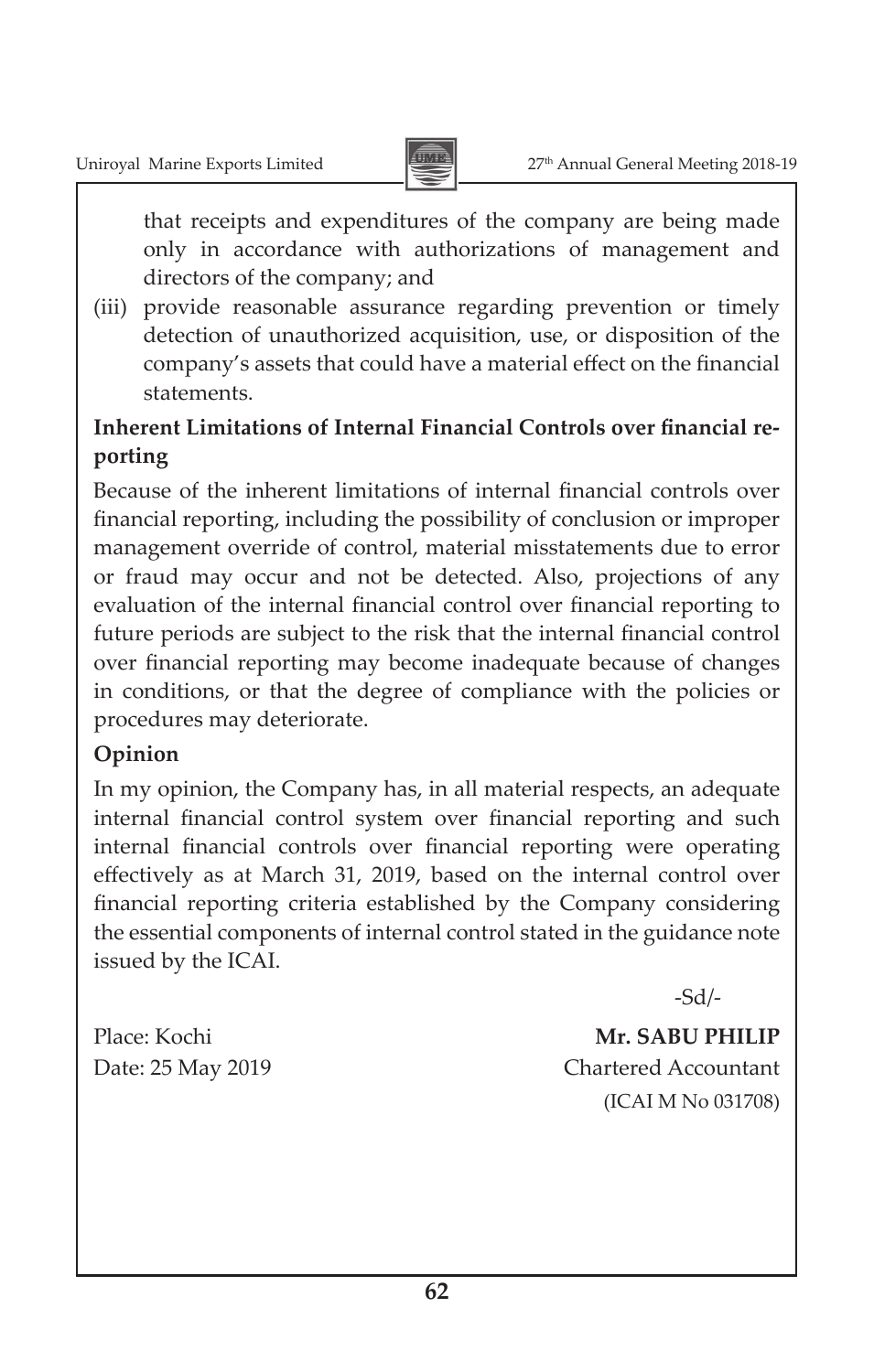

# **UNIROYAL MARINE EXPORTS LIMITED BALANCE SHEET AS AT 31ST MARCH, 2019**

|             | Particular                             | <b>Notes</b>   | AS ON<br>31-03-2019      | AS ON<br>31-03-2018 |
|-------------|----------------------------------------|----------------|--------------------------|---------------------|
| I.          | <b>ASSETS</b>                          |                |                          |                     |
| (1)         | <b>Noncurrent</b> asset                |                |                          |                     |
|             | (a) Property plant and Equipment       | 1              | 37,238,746               | 39,959,045          |
|             | (b) Capital work in progress           |                |                          | 438,772             |
|             | (c) Investment Property                |                | ٠                        |                     |
|             | (d) Goodwill                           |                |                          |                     |
|             | (e) Other intangible assets            |                | $\overline{\phantom{a}}$ |                     |
|             | (f) Intangible asset under development | -              | $\overline{\phantom{a}}$ |                     |
|             | (h) Financial asset                    |                |                          |                     |
|             | 1. Investments                         |                | ÷                        |                     |
|             | 2. Trade receivables                   |                |                          |                     |
|             | 3. Loans                               | $\overline{2}$ | 1,240,583                | 1,240,583           |
|             | 4. Others                              |                |                          |                     |
|             | (i) Deferred tax asset (Net)           |                | 489,519                  | 489,519             |
|             | (i) Other noncurrent asset             |                |                          |                     |
|             | <b>Total Non-Current Assets</b>        |                | 38,968,848               | 42,127,919          |
| (2)         | <b>Current</b> asset                   |                |                          |                     |
|             | (a) Inventories                        | 3              | 173,650,847              | 184,766,364         |
|             | (b) Financial asset                    |                |                          |                     |
|             | 1. Investments                         |                |                          |                     |
|             | 2. Trade receivables                   | 4              | 14,508,234               | 21,052,601          |
|             | 3. Cash and cash equivalents           | 5              | 5,212,748                | 1,019,041           |
|             | 4. Bank balance other than (3) above   |                |                          |                     |
|             | 5. Loans                               | 6              | 7,935,248                | 5,586,588           |
|             | 6. Others( to be specified)            |                |                          |                     |
|             | (c) Current tax assets (net)           |                |                          |                     |
|             | (d) Other current asset                | 7              | 2,170,772                | 5,186,368           |
|             | <b>Total Current Assets</b>            |                | 203,477,848              | 217,610,962         |
|             | <b>Total asset</b>                     |                | 242,446,697              | 259,738,881         |
| $_{\rm II}$ | <b>EQUITY AND LIABILITIES</b>          |                |                          |                     |
| (1)         | Equity                                 |                |                          |                     |
|             | (a) Equity share capital               | 8              | 64,795,000               | 64,795,000          |
|             | (b) Other equity                       |                | (26, 284, 919)           | (28, 296, 351)      |
|             | <b>Total Equity</b>                    |                | 38,510,081               | 36,498,649          |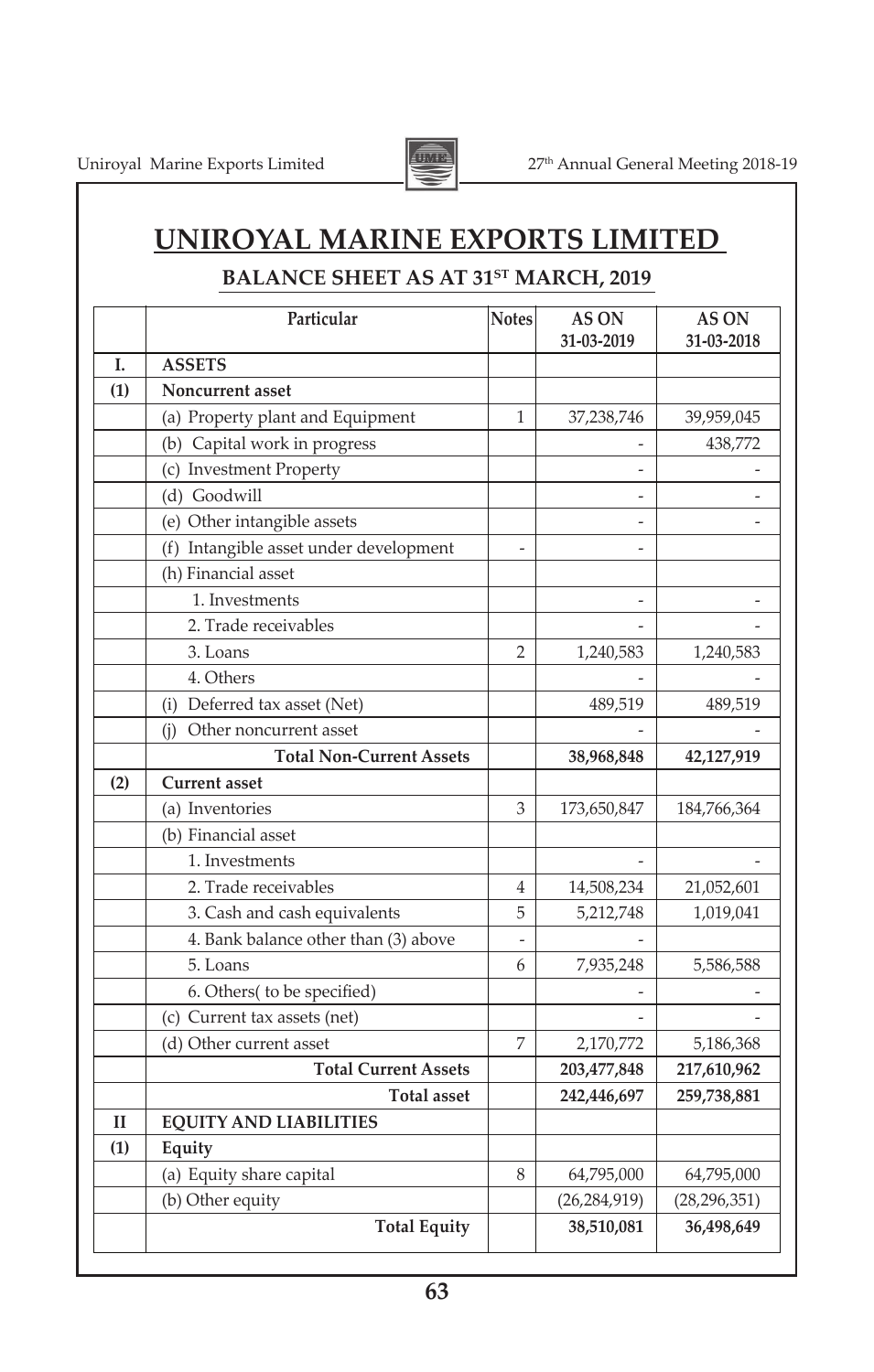

|     | Particular                              | <b>Notes</b> | AS ON<br>31-03-2019 | AS ON<br>31-03-2018 |
|-----|-----------------------------------------|--------------|---------------------|---------------------|
|     | <b>LIABILITIES</b>                      |              |                     |                     |
| (2) | Non current liabilities                 |              |                     |                     |
|     | (a) Financial liabilities               |              |                     |                     |
|     | 1. Borrowings                           | 9            | 5,950,395           | 5,950,395           |
|     | 2. Trade payables                       |              |                     |                     |
|     | 3. Other financial liabilities          |              |                     |                     |
|     | (other than those specified in item (b) | ٠            |                     |                     |
|     | (b) Provision                           | 10           | 5,755,532           | 4,042,601           |
|     | (c) Deferred tax liability (Net)        |              |                     |                     |
|     | <b>Total Non-Current Liabilities</b>    |              | 11,705,927          | 9,992,996           |
| (3) | <b>Current liabilities</b>              |              |                     |                     |
|     | (a) Financial liabilities               |              |                     |                     |
|     | 1. Borrowings                           | 11           | 136,814,995         | 146,023,781         |
|     | 2. Trade payables                       | 12           | 54,980,863          | 66,953,906          |
|     | 3. Other financial liabilities          |              |                     |                     |
|     | (other than those specified in item (c) |              |                     |                     |
|     | (b) Other current liabilities           | 13           | 434,831             | 269,549             |
|     | Provision<br>(c)                        | 14           | Nil                 | Nil                 |
|     | (d) Current tax asset (Net)             |              |                     |                     |
|     | <b>Total Current Liabilities</b>        |              | 192,230,689         | 213,247,236         |
|     | <b>Total Equity and Liabilities</b>     |              | 242,446,697         | 259,738,881         |

#### **Significant Accounting Policies**

Anush K. Thomas Mathew Sd (Separation of School of School of School of School of Sabu Philip Sabu Philip Sabu Philip Sabu Philip Sabu Philip Sabu Philip Sabu Philip Sabu Philip Sabu Philip Sabu Philip Sabu Philip Sabu Phil Managing Director

Thomas P Koshy<br>Chief Executive

Sd Sd Chartered Accountant<br>
Is P Koshy Bindu Suresh Chartered Accountant Chief Financial Officer

Place: Kochi BenilalOdatt<br>
Date: 25 May 2019 Company Secret

<u>Sdeed and the Sdeed and Sdeed and Sdeed and Sdeed and Sdeed and Sdeed and Sdeed and Sdeed and Sdeed and Sdeed </u> Company Secretary

Sd Sd As per my report of even date

(ICAI Mem No. 031708)<br>Sd Chartered Accountant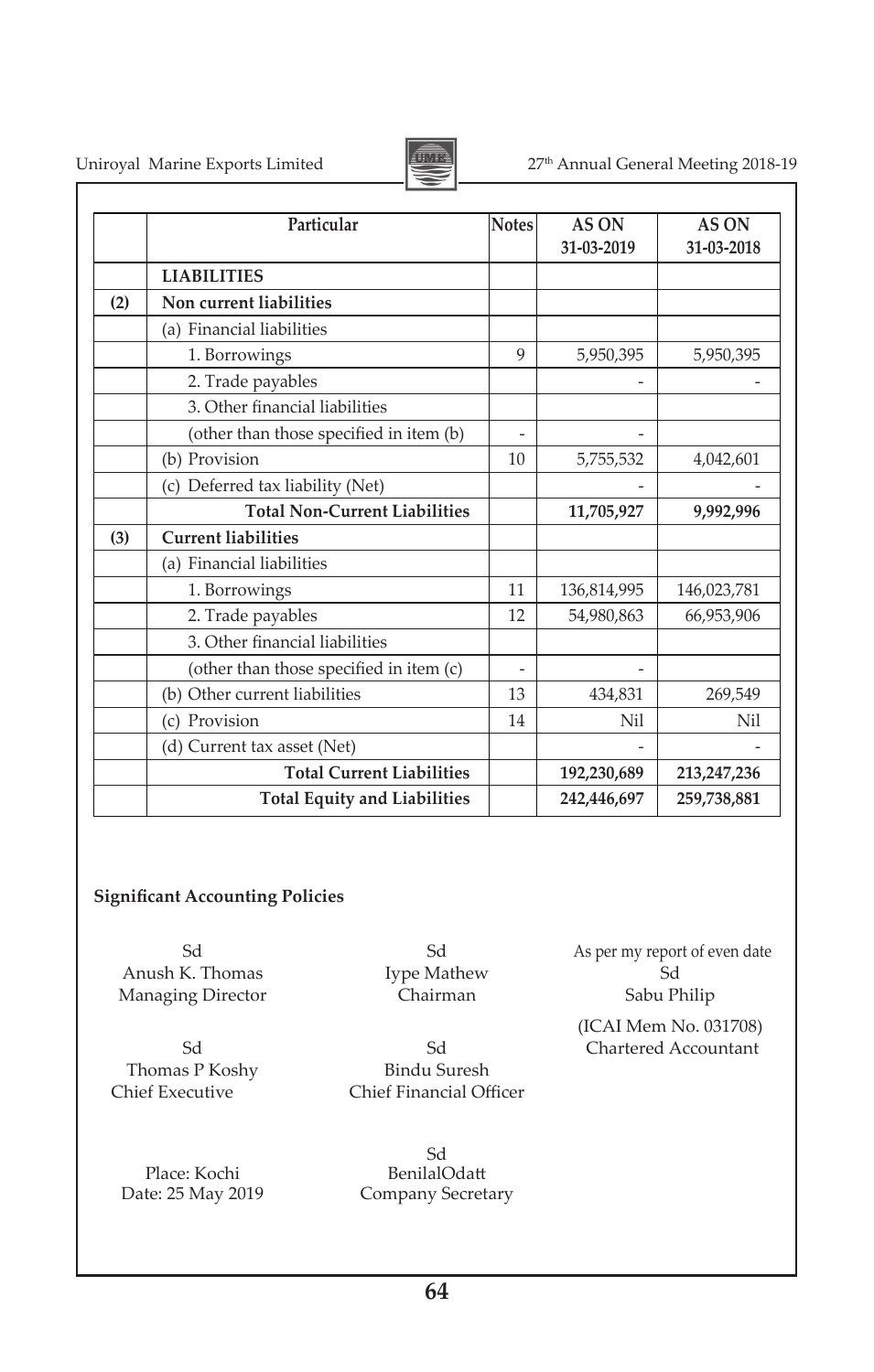

#### **UNIROYAL MARINE EXPORTS LIMITED STATEMENT OF PROFIT AND LOSS FOR THE YEAR ENDED 31ST MARCH, 2019**

|      | Particular                                                    | <b>Notes</b> | <b>FOR THE</b><br>YEAR ENDED<br>31-03-2019 | <b>FOR THE</b><br>YEAR ENDED<br>31-03-2018 |
|------|---------------------------------------------------------------|--------------|--------------------------------------------|--------------------------------------------|
| I.   | Revenue From Operation                                        | 15           | 426,088,082                                | 437,323,539                                |
| П.   | Other Income                                                  | 16           | 252,620                                    | 513,107                                    |
| III. | Total Income (I+II)                                           |              | 426,340,702                                | 437,836,646                                |
| IV.  | <b>EXPENSES</b>                                               |              |                                            |                                            |
|      | Cost of materials consumed                                    | 17           | 297,349,660                                | 321,374,403                                |
|      | Purchase of stock-in-Trade                                    |              |                                            |                                            |
|      | Changes in inventories of finished goods Stock-in             |              |                                            |                                            |
|      | Trade and Work-in-Progress                                    | 18           | 10,879,303                                 | 3,470,464                                  |
|      | Employee benefit Expenses                                     | 19           | 27,453,080                                 | 25,952,021                                 |
|      | Finance Cost                                                  | 20           | 13,620,909                                 | 13,933,254                                 |
|      | Depreciation and Amortization expense                         | $\mathbf{1}$ | 5,436,329                                  | 5,433,982                                  |
|      | Other Expenses                                                | 21           | 67,571,989                                 | 65,226,554                                 |
|      | Total Expense (IV)                                            |              | 422,311,270                                | 435,390,678                                |
| V.   | Profit/Loss before exceptional item and tax (III-IV)          |              | 4,029,432                                  | 2,445,968                                  |
| VI.  | Exceptional item                                              |              |                                            |                                            |
| VII  | Profit/Loss before tax (V-VI)                                 |              | 4,029,432                                  | 2,445,968                                  |
| VIII | Tax expense                                                   |              |                                            |                                            |
|      | (a) Current Tax                                               |              | l,                                         |                                            |
|      | (b) Deferred Tax                                              |              | L,                                         |                                            |
| IX.  | Profit/Loss for the period continuing                         |              |                                            |                                            |
|      | operations (VII-VIII)                                         |              | 4.029.432                                  | 2,445,968                                  |
| X    | Profit / Loss from discontinued operation                     |              | L,                                         |                                            |
| XI.  | Tax expense of discontinued operation                         |              | L,                                         |                                            |
| XII  | Profit / Loss from discontinued operation                     |              |                                            |                                            |
|      | (after tax) $(X-XI)$                                          |              |                                            |                                            |
| XIII | Profit / Loss for the period (IX+XII)                         |              | 4,029,432                                  | 2,445,968                                  |
| XIV  | Other comprehensive Income                                    |              |                                            |                                            |
|      | (a) Item that will not be reclassified to profit or loss<br>А |              | (2,018,000)                                |                                            |
|      | (b) Income tax relating to items that will not be             |              |                                            |                                            |
|      | reclassified to profit or loss'                               |              | Ĭ.                                         | ٠                                          |
|      | (a) Item that will be reclassifide to profit or loss<br>B     |              |                                            |                                            |
|      | (b) Income tax relating to items that will be                 |              |                                            |                                            |
|      | reclassified to profit or loss'                               |              |                                            |                                            |
| XV.  | Total comprehensive income for the period (XIII+XIV)          |              | 2,011,432                                  | 2,445,968                                  |
|      | (Comprising Profit/Loss and Other Comprehensive               |              |                                            |                                            |
|      | Income for the period)                                        |              |                                            |                                            |
| XVI. | Earnings per Equity share                                     |              |                                            |                                            |
|      | (a) Basic                                                     |              | 0.62                                       | 0.38                                       |
|      | (b) Diluted                                                   |              | 0.62                                       | 0.38                                       |

#### **Significant Accounting Policies**

 Anush K. Thomas Iype Mathew Sd Managing Director Chairman Sabu Philip Sd Sd (ICAI Mem No. 031708) Thomas P Koshy Bindu Suresh Chartered Accountant Chief Executive Chief Financial Officer 

Sd Place: Kochi BenilalOdatt Date: 25 May 2019 Company Secretary

Sd Sd As per my report of even date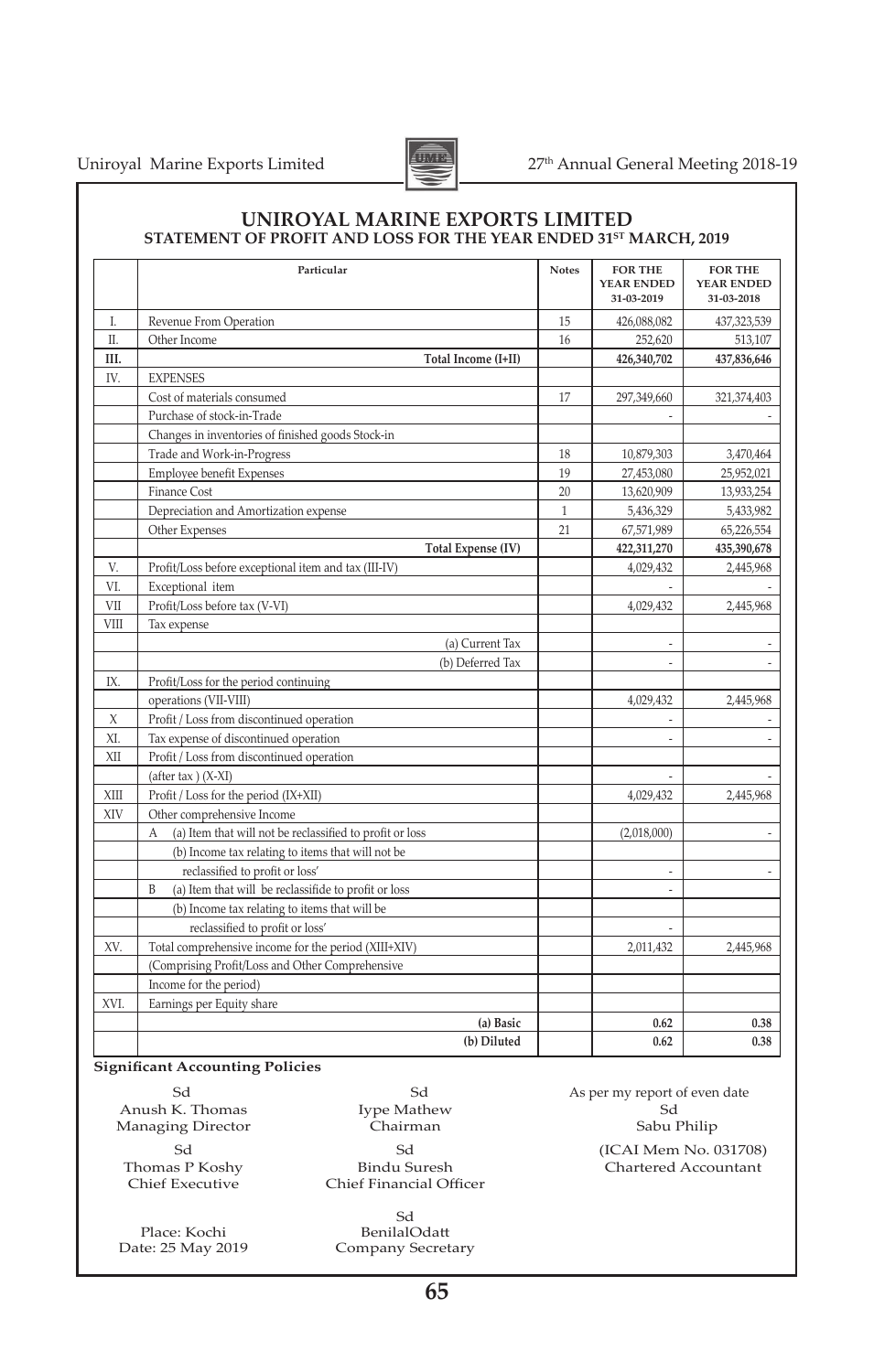

# **UNIROYAL MARINE EXPORTS LIMITED STATEMENT OF CHANGES IN EQUITY**

|                                                                               |                  |                                   |                                    | <b>Other Equity</b>  |                    |                         | Items of Other                                       | <b>Total equity</b>                 |
|-------------------------------------------------------------------------------|------------------|-----------------------------------|------------------------------------|----------------------|--------------------|-------------------------|------------------------------------------------------|-------------------------------------|
|                                                                               | Equity           |                                   |                                    | Reserves and Surplus |                    |                         | Comprehensive<br>Income                              | attributable<br>to equity           |
|                                                                               | Share<br>Capital | Securities<br>premium<br>Reserve  | Debenture<br>redemption<br>reserve | General<br>Reserve   | Capital<br>Reserve | Retained<br>Earnings    | Remeasurements<br>of net<br>defined benefit<br>plans | sharehold-<br>ers of the<br>Company |
| Balance at 1 April 2017                                                       | 6,47,95,000      |                                   | ż                                  |                      | 2,530,342          | (3,32,72,661)           |                                                      | 3,40,52,681                         |
| Profit for the year                                                           | J.               | $\ddot{\phantom{0}}$              | J.                                 | ä,                   | ï                  | 24,45,968               | J.                                                   | 24,45,968                           |
| Other Comprehensive income                                                    | L                | $\overline{a}$                    | l,                                 | l,                   |                    |                         |                                                      |                                     |
| Total Comprehensive Income for the year                                       |                  | ï                                 | l,                                 | ï                    |                    | 24,45,968               |                                                      | 24,45,968                           |
| Deferred Hedging gains/losses and cost of hedging<br>transferred to inventory |                  | ï                                 | J                                  | l                    | ï                  | J                       | J                                                    |                                     |
| Transfer to retained earnings on acquisition of<br>subsidiary                 | l,               | l,                                | í.                                 | ä,                   | ł.                 | í.                      | ż                                                    | í,                                  |
| Transaction with owners in their capacity as<br>owners                        |                  |                                   |                                    |                      |                    |                         |                                                      |                                     |
| Dividend paid                                                                 | ï                | $\ddot{\phantom{0}}$              | J                                  | ï                    | ï                  | í                       | J                                                    | J                                   |
| Employee Stock Option expense                                                 | ï                | ï                                 | l,                                 | Ĭ.                   | ł.                 | í.                      | ż                                                    | ż                                   |
| Issue of equity share                                                         |                  | l,                                | ż                                  | l,                   |                    |                         | Ì,                                                   |                                     |
| Balance at 31 March 2018                                                      | 6,47,95,000      |                                   |                                    |                      | 25,30,342          | (3,08,26,693)           |                                                      | 3,64,98,649                         |
|                                                                               |                  |                                   |                                    | <b>Other Equity</b>  |                    |                         | Items of Other                                       | Total equity                        |
|                                                                               | Equity           |                                   | Reserves and Surplus               |                      |                    | Comprehensive<br>Income | attributable<br>to equity                            |                                     |
|                                                                               | Share<br>Capital | Securities<br>premium<br>Reserves | Debenture<br>redemption<br>reserve | General<br>Reserve   | Capital<br>Reserve | Retained<br>Earnings    | Remeasurements<br>of net<br>defined benefit<br>plans | shareholders<br>of the<br>Company   |
| Balance at 1 April 2018                                                       | 64,795,000       | ï                                 |                                    | ä,                   | 2,530,342          | (3,08,26,693)           |                                                      | 3,64,98,649                         |
| Profit for the year                                                           | ï                | ï                                 | í,                                 | l,                   | 40,29,432          |                         |                                                      | 40,29,432                           |
| Other Comprehensive income                                                    | l                | ï                                 |                                    | ï                    |                    | 20,18,000               |                                                      | 20,18,000                           |
| Total Comprehensive Income for the year                                       | í.               | í.                                | í.                                 | J.                   | 40,29,432          | 20,18,000               |                                                      | 20,11,432                           |
| Deferred Hedging gains/losses and cost of<br>hedging transferred to inventory | ï                | ï                                 | ä,                                 | ä,                   | ł.                 |                         |                                                      | ż                                   |
| Transfer to retained earnings on acquisition of<br>subsidiary                 | l                | l,                                |                                    | ä,                   | ï                  | í                       |                                                      | í,                                  |
| Transaction with owners in their capacity<br>as owners                        |                  |                                   |                                    |                      |                    |                         |                                                      |                                     |
| Dividend paid                                                                 |                  | $\ddot{\phantom{0}}$              | l,                                 | ÷,                   | ï                  | $\ddot{\phantom{0}}$    |                                                      | l,                                  |
| Employee Stock Option expense                                                 | ï                | ï                                 | í,                                 | í,                   | ä,                 | ï                       |                                                      | ä,                                  |
| Issue of equity share                                                         | í.               | í.                                | ä,                                 | ä,                   |                    |                         |                                                      |                                     |
| Balance at 31 March 2019                                                      | 64,795,000       | ï                                 | l,                                 | 25,30,342            | 2,67,97,261        | (20, 18, 000)           |                                                      | 3,85,10,081                         |

As per my report of even date attached For and on behalf of the Board of Directors

 $Sd$ - $Sd$ - Mr Sabu Philip Mr Anush K Thomas Chartered Accountant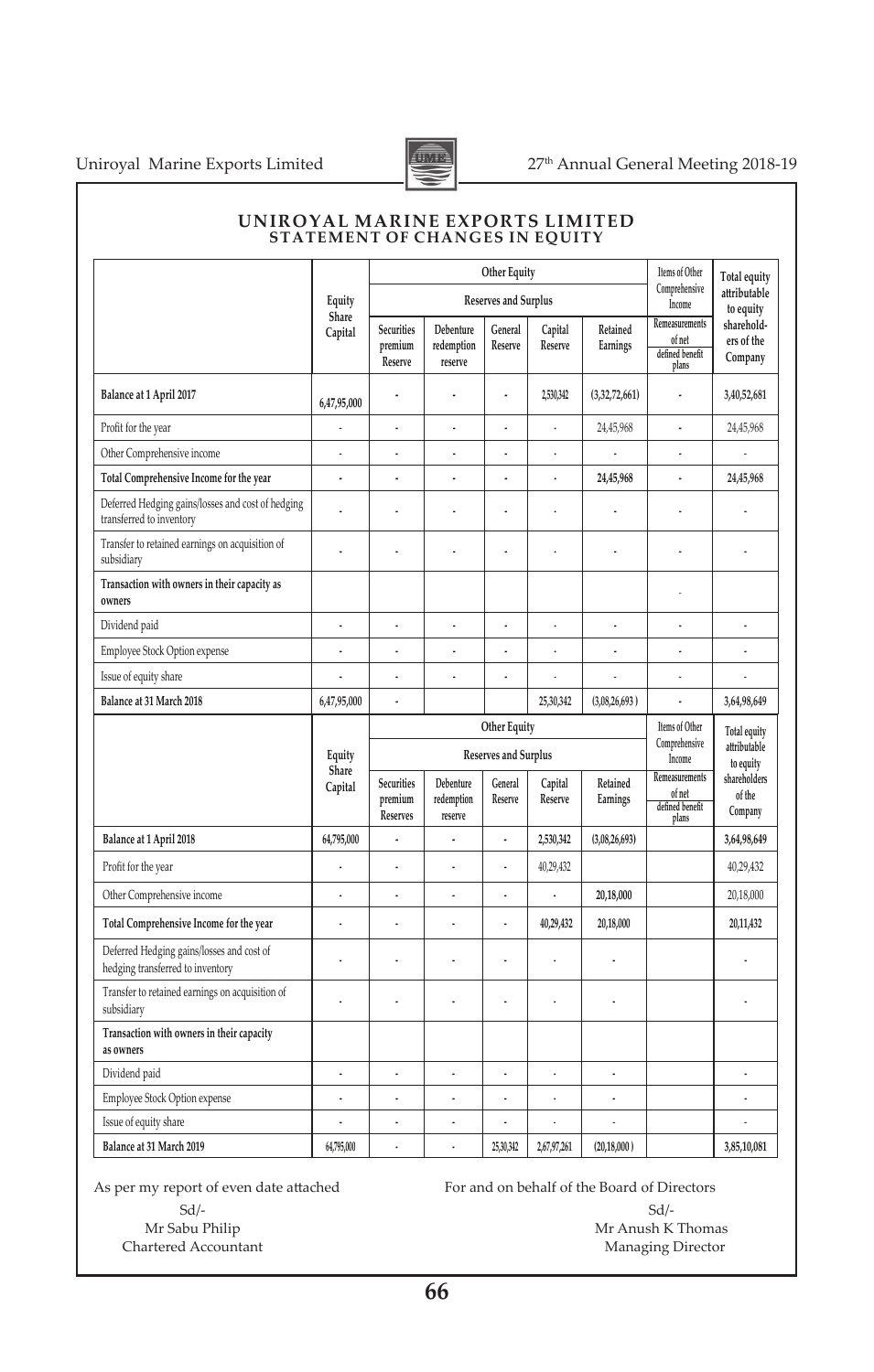| Notes forming part of accounts for the year ended 31st March 2019                |         |          |           |                                              | Note 1. Property, Plant and Equipment |        |                        |                                    |                           |                                           |                          |         |              |
|----------------------------------------------------------------------------------|---------|----------|-----------|----------------------------------------------|---------------------------------------|--------|------------------------|------------------------------------|---------------------------|-------------------------------------------|--------------------------|---------|--------------|
| A Property Plant and Equipment                                                   |         |          |           |                                              |                                       |        |                        |                                    |                           |                                           |                          |         |              |
|                                                                                  | Land    | Factory  | Plant and | Buildings Machinery Equipments<br>Processing | Equipments equipment<br>Laboratory    | Office | Electrical<br>Fittings | Furniture<br><b>Fixtures</b><br>md | Vehicles)<br><b>Motor</b> | Vehicles   Motor Car   Library   Computer |                          |         | Total        |
| <b>Gross Block</b>                                                               |         |          |           |                                              |                                       |        |                        |                                    |                           |                                           |                          |         |              |
| Balance as at 31 March, 2017                                                     | 2403526 | 23189908 | 119520780 | 5590920                                      | 325649                                | 810949 | 3374101                | 605432                             | 10715838                  | 2290422                                   | 5751                     | 1012939 | 17,08,56,215 |
| Additions                                                                        |         |          | 474251    | 372300                                       | 261331                                | 61,775 | 58339                  |                                    |                           |                                           |                          | 63,500  | 12,91,496    |
| Disposals                                                                        |         |          |           |                                              |                                       |        |                        |                                    |                           |                                           |                          |         |              |
| Balance as at 31 March, 2018                                                     | 2403526 | 23189908 | 119995031 | 6963220                                      | 586980                                | 872724 | 3432440                | 605432                             | 10715838                  | 2290422                                   | 15751                    | 1076439 | 17,21,47,711 |
| Additions                                                                        |         |          | 2360781   | 60344                                        | 213081                                | 25370  | 56454                  |                                    |                           |                                           |                          |         | 27,16,030    |
| Disposals                                                                        |         |          |           |                                              |                                       |        |                        |                                    |                           |                                           |                          |         |              |
| Balance as at 31 March, 2019                                                     | 2403526 | 23189908 | 122355812 | 7023564                                      | 800061                                | 898094 | 3488894                | 605432                             | 10715838                  | 2290422                                   | 15751                    | 1076439 | 17,48,63,741 |
| Accumulated Depreciation                                                         |         |          |           |                                              |                                       |        |                        |                                    |                           |                                           |                          |         |              |
| Balance as at 31 March, 2017                                                     |         | 15799468 | 89465781  | 4617222                                      | 272466                                | 799283 | 3058149                | 486757                             | 9796215                   | 1478202                                   | 15751                    | 965389  | 12,67,54,683 |
| Additions                                                                        |         | 755280   | 3895691   | 306192                                       | 27746                                 | 10340  | 61070                  | 8158                               | 177721                    | 146220                                    | $\overline{\phantom{0}}$ | 45565   | 54,33,982    |
| Disposals                                                                        |         |          |           |                                              |                                       |        |                        |                                    |                           |                                           |                          |         |              |
| Balance as at 31 March, 2018                                                     |         | 16554748 | 93361472  | 4923414                                      | 300212                                | 809623 | 3119219                | 494915                             | 9973936                   | 1624422                                   | 15751                    | 1010954 | 13,21,88,665 |
| Additions                                                                        |         | 755280   | 3896119   | 283342                                       | 48308                                 | 18787  | 68770                  | 8158                               | 168243                    | 146220                                    |                          | 43101   | 54,36,329    |
| Disposals                                                                        |         |          |           |                                              |                                       |        |                        |                                    |                           |                                           |                          |         |              |
| Balance as at 31 March, 2019                                                     | ł,      | 17310028 | 97257591  | 5206757                                      | 348520                                | 828410 | 3187989                | 503073                             | 10142179                  | 1770642                                   | 15751.00                 | 1054055 | 13,76,24,994 |
|                                                                                  |         |          |           |                                              |                                       |        |                        |                                    |                           |                                           |                          |         |              |
| Net Block                                                                        |         |          |           |                                              |                                       |        |                        |                                    |                           |                                           |                          |         |              |
| Balance as at 31 March, 2018                                                     | 2403526 | 6635160  | 26633559  | 2039806                                      | 286768                                | 63101  | 313221                 | 110517                             | 741902                    | 666000                                    | $\overline{\phantom{0}}$ | 65485   | 3,99,59,045  |
| Balance as at 31 March, 2019                                                     | 2403526 | 5879880  | 25098221  | 1816807                                      | 191341                                | 69684  | 300905                 | 102359                             | 573659                    | 519780                                    | $\overline{\phantom{0}}$ | 22384   | 3,72,38,746  |
| <b>B.Capital Work In Progress</b>                                                |         |          |           |                                              |                                       |        |                        |                                    |                           |                                           |                          |         |              |
| Capital work in progress as on 31 March 2019 is Rs. Nil . Previous year - 438772 |         |          |           |                                              |                                       |        |                        |                                    |                           |                                           |                          |         |              |
|                                                                                  |         |          |           |                                              |                                       |        |                        |                                    |                           |                                           |                          |         |              |

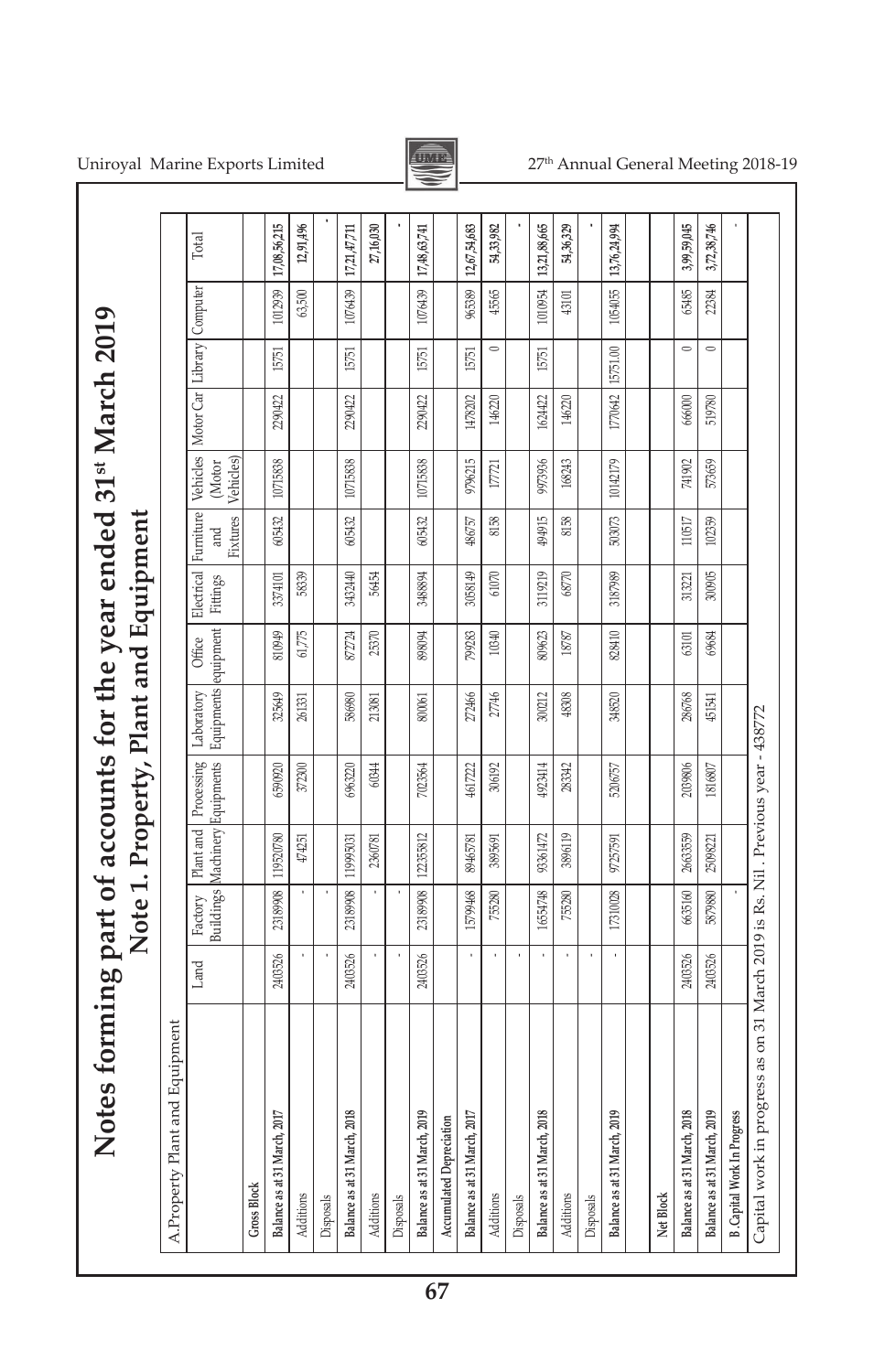

#### **Note 2: Long Term Loans & Advances**

|    | <b>Particulars</b>                    | As at 31 March<br>2019 | As at 31 March<br>2018 |
|----|---------------------------------------|------------------------|------------------------|
| a. | <b>Security Deposits</b>              |                        |                        |
|    | Unsecured, considered good            | 1,240,583              | 1,240,583              |
| b. | Loans and advances to related parties | Nil                    | Nil                    |
| c. | Other loans and advances              | Nil                    | Nil                    |
|    | Total                                 | 1,240,583              | 1,240,583              |

#### **Note 3: Inventories**

| a. | Raw Materials and components | 890,905     | 904,390     |
|----|------------------------------|-------------|-------------|
| b. | Finished goods               | 170,993,923 | 181,873,226 |
| c. | Stores and spares            | 485,531     | 556,004     |
| d. | Consumables                  | 446,600     | 575,550     |
| e. | Packing Material             | 833,888     | 857,194     |
|    | Total                        | 173,650,847 | 184,766,364 |

*\* Mode of Valuation: inventories have been valued at lower of cost or net realisable value as taken valued and certified by the Management*

*\* Stores and spares have been valued at cost*

#### **Note 4: Trade Receivables**

|    | <b>Particulars</b>         | As at 31 March<br>2019 | As at 31 March<br>2018 |
|----|----------------------------|------------------------|------------------------|
| a. | Secured, considered good   | ٠                      |                        |
| b. | Unsecured, considered good | 14,508,234             | 21,052,601             |
| c. | Doubtful                   | -                      | $\sim$                 |
|    | Total                      | 14,508,234             | 21,052,601             |

Note 1: Bill discounted with Federal Bank Rs. 7,91,86,116/- under FDBP limit with them, has been deducted from the trade receivable to arrive at the net amount realizable. (Pl Ref. Note11) Note 2: Trade receivables Rs.18,53,291 represent amount due from concerns in which the directors or their relatives are interested.

#### **Note 5: Cash & Cash equivalents**

|   | Particulars             | As at 31 March<br>2019 | As at 31 March<br>2018 |
|---|-------------------------|------------------------|------------------------|
| a | Balances with banks     |                        |                        |
|   | i) Bank deposits        | 2,513,360              | 1,901,254              |
|   | ii) in current accounts | 1,703,670              | (1,844,773)            |
| b | Cash on hand            | 995,717                | 962,560                |
|   | Total                   | 5,212,748              | 1,019,041              |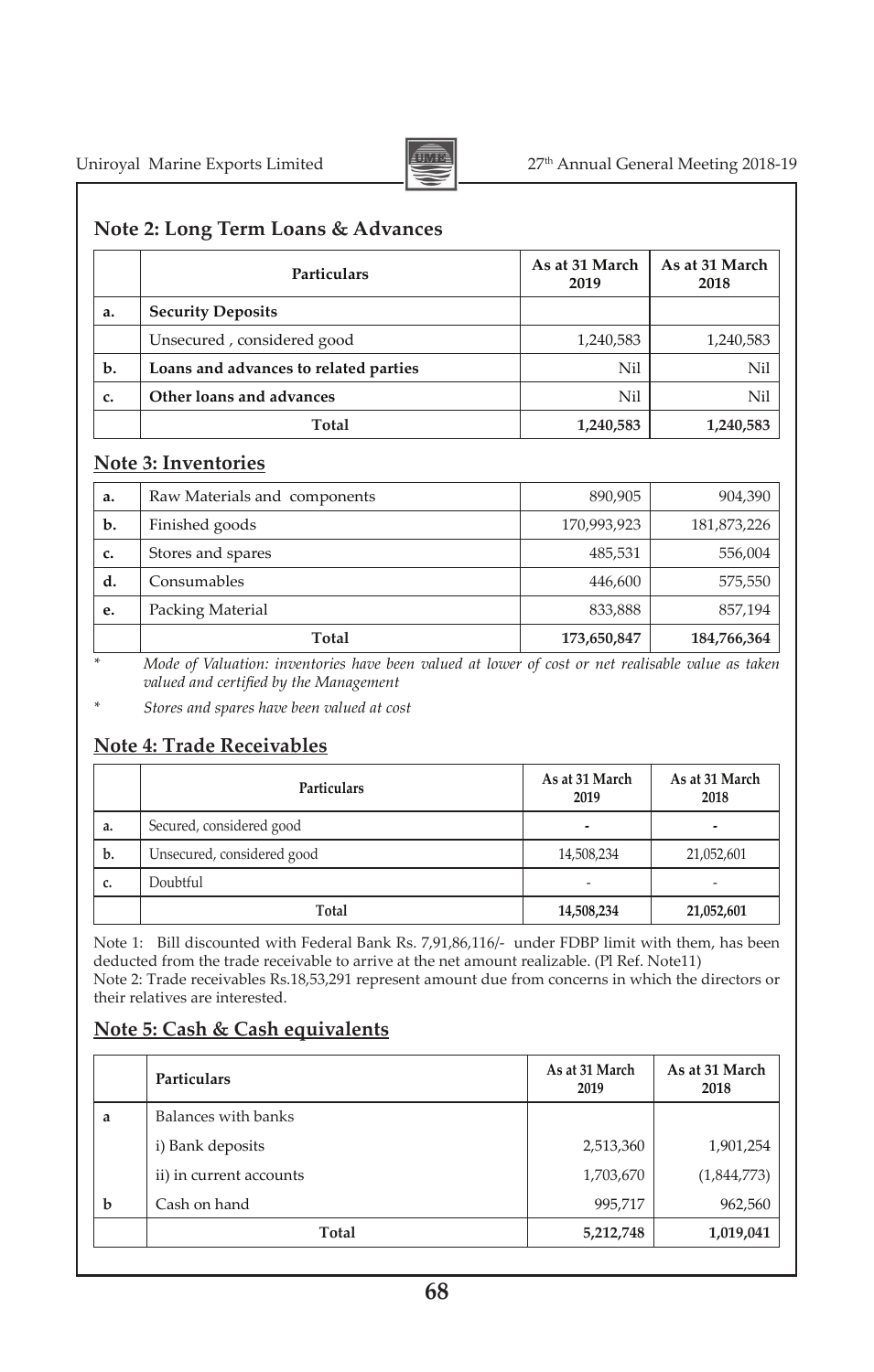

#### **Note 6: Loans**

| a.             | <b>Security Deposits</b>                     |           |           |
|----------------|----------------------------------------------|-----------|-----------|
|                | Unsecured, considered good                   | Nil       | Nil       |
| $\mathbf{b}$ . | Loans and advances to related parties        |           |           |
|                | Unsecured, considered good                   | Nil       | Nil       |
| c.             | Others                                       |           |           |
|                | UNSECURED, CONSIDERED GOOD                   |           |           |
|                | i) VAT /GST Receivable                       | 6,860,211 | 4,187,802 |
|                | ii) Mat Credit Receivable                    | 184,526   | 184,526   |
|                | iii) Advances recoverable in cash or in kind | 890,511   | 1,214,260 |
|                | Total                                        | 7,935,248 | 5,586,588 |

#### **\*Loan and advances to related parties**

| Directors <sup>*</sup>                        | Nil | Nil |
|-----------------------------------------------|-----|-----|
| Other officers of the Company *               | Nil | Nil |
| Firm in which director is a partner *         | Nil | Nil |
| Private Company in which director is a member | Nil | Nil |
| Total                                         | Nil | Nil |

#### **Note 7: Other Current Assets**

| Unsecured, considered good          |           |           |
|-------------------------------------|-----------|-----------|
| Duty Draw Back Receivable           | 1,652,521 | 1,125,997 |
| Licence Receivable                  |           | 3,498,745 |
| Prepaid Expenses                    | 504,945   | 542,271   |
| Income Tax Deducted at source (TDS) | 13,306    | 19,355    |
| Total                               | 2,170,772 | 5,186,368 |

#### **Note 8: Share Capital**

|              | <b>Particulars</b>                        | As at 31 March 2019 |            | As at 31 March 2018 |            |
|--------------|-------------------------------------------|---------------------|------------|---------------------|------------|
|              |                                           | Number              | Amount     | Number              | Amount     |
| a)           | Authorised                                |                     |            |                     |            |
|              | 8000000 Equity Shares of Rs.10/- Each     | 8,000,000           | 80,000,000 | 8,000,000           | 80,000,000 |
| $\mathbf{b}$ | Issued, Subscribed & Paid Up              |                     |            |                     |            |
|              | Subscribed and fully paid up Equityshares |                     |            |                     |            |
|              | 64,79,500 Equity Shares of Rs.10/- Each   | 6,479,500           | 64,795,000 | 6,479,500           | 64,795,000 |
| $\mathbf{c}$ | Subscribed but not fully Paid up          |                     |            |                     |            |
|              | Partly paid up Equity shares              |                     |            |                     |            |
|              |                                           | 6,479,500           | 64,795,000 | 6,479,500           | 64,795,000 |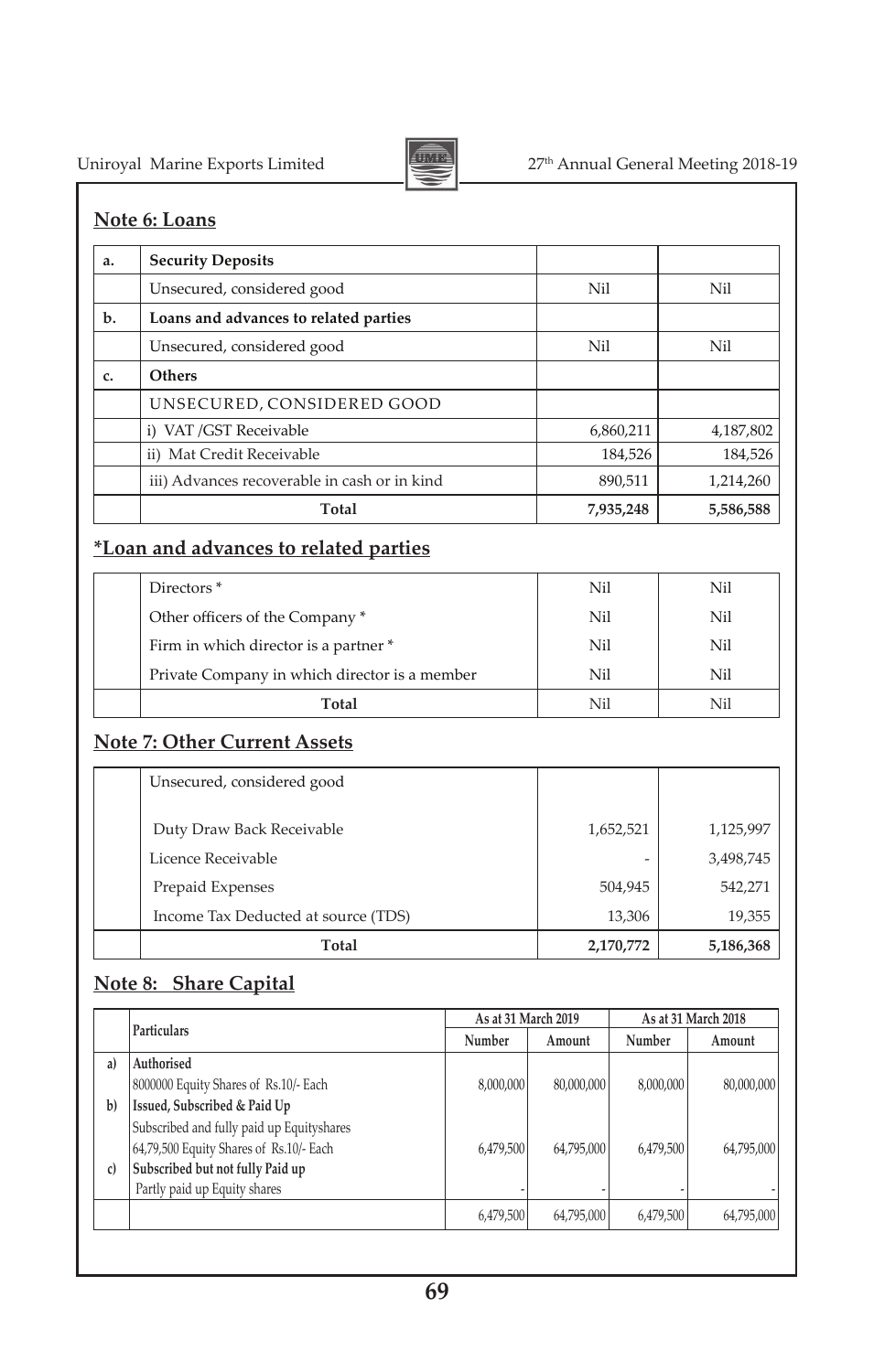

| Particulars                                                                                                     | <b>Equity Shares</b> |            | <b>Equity Shares</b> |            |
|-----------------------------------------------------------------------------------------------------------------|----------------------|------------|----------------------|------------|
|                                                                                                                 | Number               | Amount     | Number               | Amount     |
| Fully paid Shares outstanding at the beginning of the year                                                      | 6,479,500            | 64,795,000 | 6,479,500            | 64,795,000 |
| Partly paid Shares converted in to fullly paid shares during the<br>year upon receipt of cash from shareholders | Nil                  | Nil        | Nil                  | Nil        |
| Shares bought back during the year                                                                              | Nil                  | Nil        | Nil                  | Nil        |
| Balance of fully paid shares at the end of the year                                                             | 6,479,500            | 64,795,000 | 6,479,500            | 64,795,000 |
| Partly paid Shares outstanding at the beginning of the year                                                     | Nil                  | Nil        | Nil                  | Nil        |
| Partly paid Shares converted in to fullly paid shares during<br>the year                                        | Nil                  | Nil        | Nil                  | Nil        |
| Partly paid shares forefieted during the year                                                                   | Nil                  | Nil        | Nil                  | Nil        |
| Balance of partly paid shares at the end of the year                                                            | NIL                  | NIL        | NIL                  | <b>NIL</b> |
| Shares outstanding at the end of the year                                                                       | 6,479,500            | 64,795,000 | 6,479,500            | 64,795,000 |

#### **e) Shareholding more than 5% of the total share holding**

|                |                     | As at 31 March 2019             |                   | As at 31 March 2018             |                   |
|----------------|---------------------|---------------------------------|-------------------|---------------------------------|-------------------|
|                | Name of Shareholder | No. of<br><b>Shares</b><br>held | $%$ of<br>Holding | No. of<br><b>Shares</b><br>held | $%$ of<br>Holding |
| Not Applicable |                     |                                 |                   |                                 |                   |

#### **f) Shares held by holding company/subsidiary/associates**

|                 | As at 31 March<br>2019 | As at 31 March<br>2018 |  |
|-----------------|------------------------|------------------------|--|
| Name of Company | Nil                    | Nil                    |  |

#### **g) Calls Unpaid**

|              | As at 31 March<br>2019 |     | As at 31 March<br>2018 |     |
|--------------|------------------------|-----|------------------------|-----|
| By Directors | Nil                    | Nil | Nil                    | Nil |
| By Officers  | Nil                    | Nil | Nil                    | Nil |
| By others    | Nil                    | Nil | Nil                    | Nil |

Notes:

1 The company has issued only one class of shares referred to as Equity shares having a par value of Rs.10 per share. Each holder of equity share is entittled to one vote per share.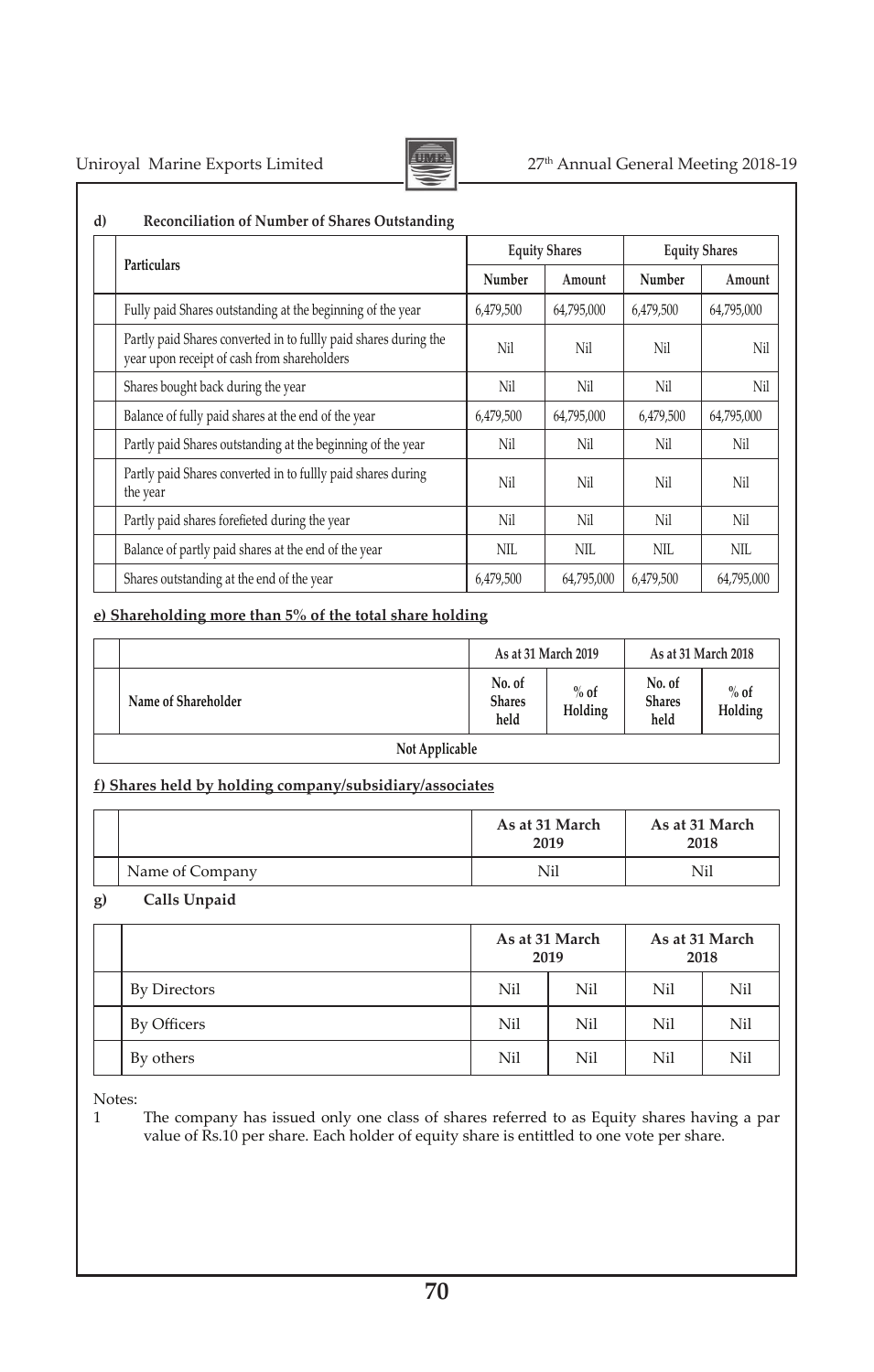

#### **Note 9: Long Term Borrowings**

|    | Particulars       | As at 31 March<br>2019 | As at 31 March<br>2018 |
|----|-------------------|------------------------|------------------------|
|    | Secured           |                        |                        |
| a) | <b>Term loans</b> |                        |                        |
|    | From Banks        | Nil                    | Nil                    |
|    | From others       | Nil                    | Nil                    |

|    | Unsecured                                         |           |           |
|----|---------------------------------------------------|-----------|-----------|
| a) | Loans and advances from related parties           |           |           |
|    | Loan From Directors                               | Nil       | Nil       |
| b) | Long term maturities of finance lease obligations | Nil       | Nil       |
| c) | Other Long Term Liabilities                       | Nil       | Nil       |
|    | Loan from/Liability to Others <sup>**</sup>       | 5,950,395 | 5,950,395 |
|    |                                                   | 5,950,395 | 5,950,395 |

\*\* Loan from/ Liability to others represent amount payable to Erstwhile Director of the company incurred at the time when he was a Director of the company. As per clause 2(1)( C ) (viii) of Companies (Acceptance of Deposits) Rules, 2014, the said amout is outside the purview of definition of "Deposits" and therefore provisions of Section 74 of Companies Act 2013 is not applicable.

#### **Note 10: Long Term Provisions**

|    | Particulars                                                                                                                                                                      | As at 31 March<br>2019 | As at 31 March<br>2018 |
|----|----------------------------------------------------------------------------------------------------------------------------------------------------------------------------------|------------------------|------------------------|
| a) | Provision for employee benefits                                                                                                                                                  |                        |                        |
|    | - Gratuity                                                                                                                                                                       | 5,755,532              | 4,042,601              |
|    | Note: The Company is paying customary bonus<br>during Onam festival every year and therfore no<br>provision has been made for bonus applying the<br>provisions of the Bonus Act. |                        |                        |
|    | Total                                                                                                                                                                            | 5,755,532              | 4,042,601              |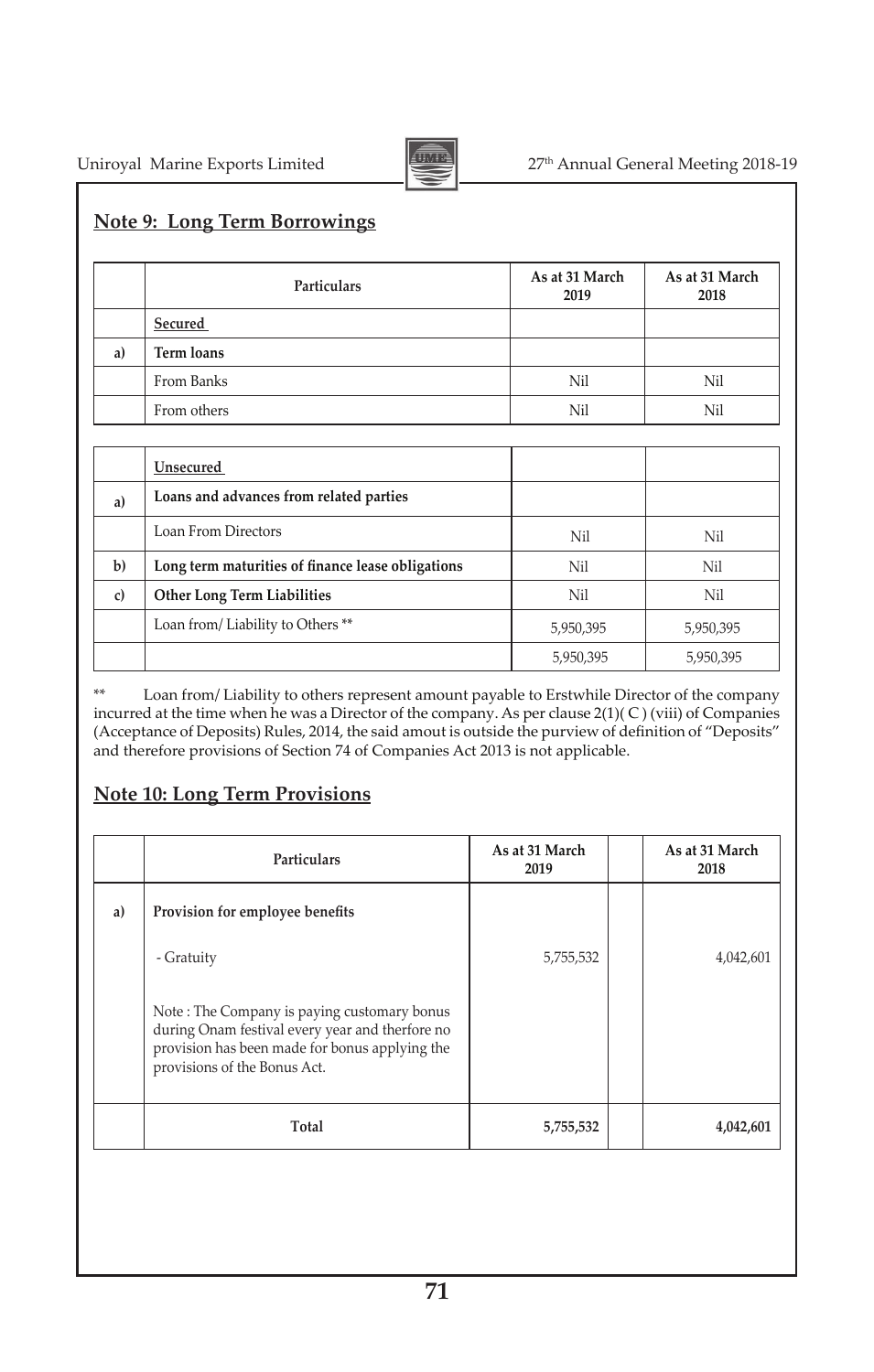Uniroyal Marine Exports Limited 2018-19 27<sup>th</sup> Annual General Meeting 2018-19



#### **NOTE 11: Short Term Borrowings**

|    | Secured                                        |             |             |
|----|------------------------------------------------|-------------|-------------|
| a) | Loan Repayable on demand                       |             |             |
|    | i) Federal Bank Ltd. EXPORT- PCL <sup>**</sup> | 136,814,995 | 146,023,781 |
|    | Total                                          | 136,814,995 | 146,023,781 |

Export packing credit limit of Rs. 15 Crores secured by first charge on all the goods to be exported and the whole of the company's stock of marine products and also charge by way of hypothecation on land, building, machineries and equipments, and also personal guarantee of Mr. K C Babu. Repayable on demand

FDBP discounted as on 31.3.2019 amounting to Rs.7,91,86,116/- under FUBP/FDBP has been secured against document of title to goods, evidencing export against LC and also by way of hypothecation of land, building, machineries and equipments, and also personal guarantee of Mr. K C Babu. Repayable on demand .This amount has been deducted from trade receivable to arrive at the net realisable amount . (Please ref Note: 4)

#### **Note 12: Trade Payables**

|    | Particulars                                             | As at 31 March 2019 | As at 31 March 2018 |
|----|---------------------------------------------------------|---------------------|---------------------|
| a) | <b>Trade Payables</b>                                   |                     |                     |
|    | Due to Micro and Small<br>$\overline{a}$<br>enterprises | -                   | 1,183,897           |
|    | - Others**                                              | 54,980,863          | 65,770,009          |
|    | Total                                                   | 54,980,863          | 66,953,906          |

\*\* Others includes an amount of Rs. Nil (Previous year Rs. 1,01,09,205/-) payable to a firm in which the Directors or their relatives are interested, on account of purchase of raw material during the year in the ordinary course of business

Others also includes an amount of Rs. 2,24,000/- (Previous year Rs2,08,000) payable to a Director for sitting fees / professional services provided by him

#### **Note 13: Other Current Liabilities**

| a)           | Current Maturities of Long Term Debt              |         |         |
|--------------|---------------------------------------------------|---------|---------|
|              | - Foreign currency Term Loan due within 12 months |         |         |
| $\mathbf{b}$ | Other Payables                                    |         |         |
|              | For Employees Benefits                            |         |         |
|              | - Contribution to PF                              | 246,519 | 185,205 |
|              | - ESI payable                                     | 78,801  | 65,484  |
|              | - TDS Payable                                     | 109,511 | 18,860  |
|              | Total                                             | 434,831 | 269,549 |
|              |                                                   |         |         |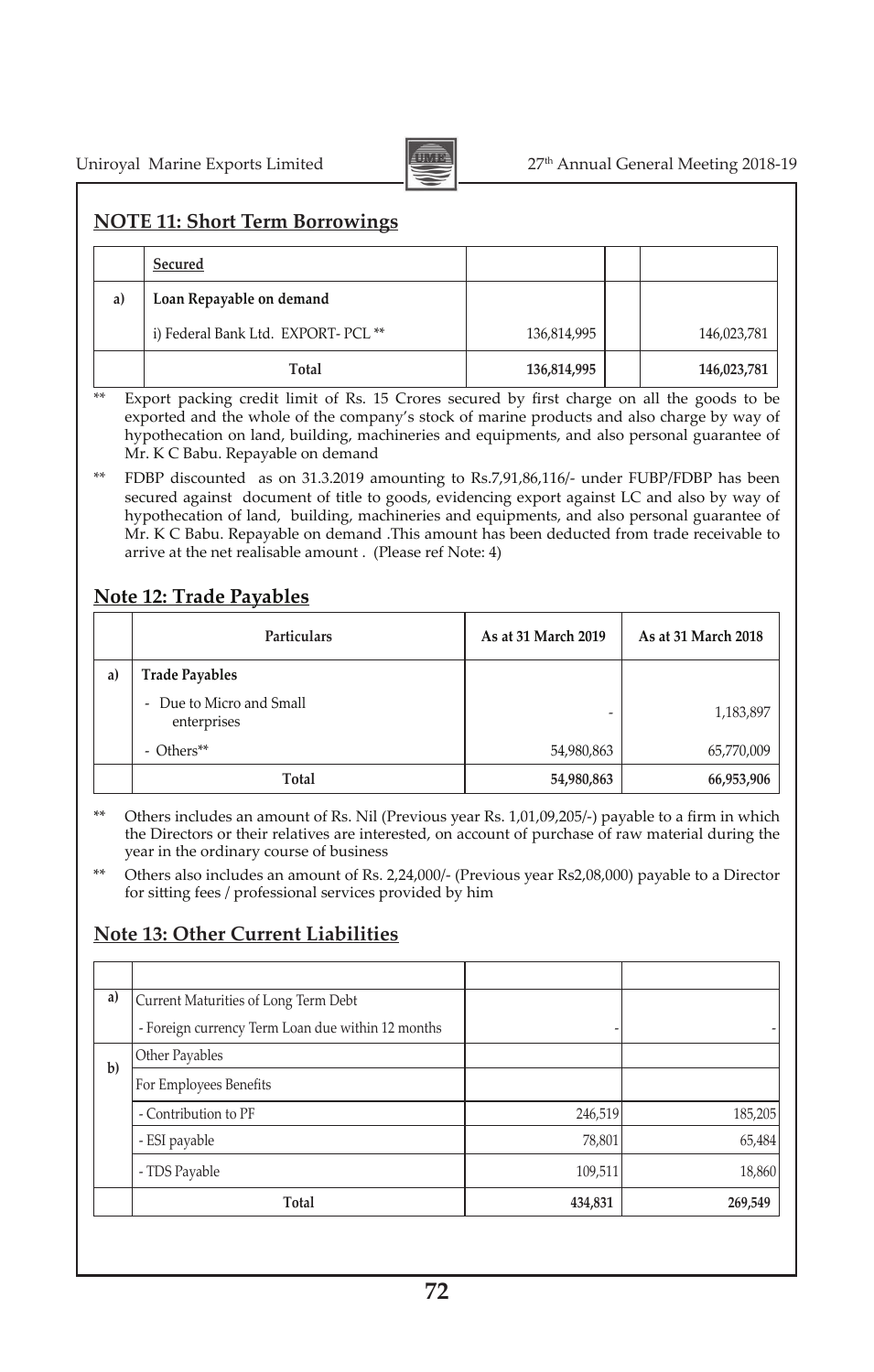

# Uniroyal Marine Exports Limited  $27<sup>th</sup>$  Annual General Meeting 2018-19

## **Note 14: Short Term Provisions**

| a) | Provision for employee benefits | Nil | Nil |
|----|---------------------------------|-----|-----|
| b) | <b>Others</b>                   |     |     |
|    | - Proposed Dividend             | Nil | Nil |
|    | - Tax on Dividend               | Nil | Nil |
|    | Total                           | Nil | Nil |

## **Note 15: Revenue from operations**

| <b>Particulars</b>                          | For the year<br>ended 31 March<br>2019 | For the year<br>ended 31 March<br>2018 |
|---------------------------------------------|----------------------------------------|----------------------------------------|
| Sale of products(Export Sales at C&F rates) | 391,887,029                            | 402,476,921                            |
| Less : Sales Return (Export)                | Nil                                    | Nil                                    |
| Domestic Sales                              |                                        |                                        |
| Other operating revenues                    | 34,201,053                             | 34,846,618                             |
| Total                                       | 426,088,082                            | 437,323,539                            |

#### **Note 16: Other Income**

| Surplus on Sale of Fixed Assets | -       | 250,000 |
|---------------------------------|---------|---------|
| Other non-operating income      | 252.620 | 263,107 |
| Total                           | 252,620 | 513,107 |

## **Note 17: Cost of Material Consumed**

| Opening Stock                  |             |             |
|--------------------------------|-------------|-------------|
| Raw Materials                  | 904,390     | 278,450     |
| Packing Materials              | 857,194     | 656,483     |
| Consumables                    | 575,550     | 596,950     |
|                                | 2,337,134   | 1,531,883   |
| Add: Purchases during the year |             |             |
| Raw Materials                  | 286,737,550 | 311,091,485 |
| Packing Materials              | 6,895,111   | 7,285,931   |
| Consumables                    | 3,551,258   | 3,802,238   |
|                                | 297,183,919 | 322,179,654 |
| Less: Closing Stock            |             |             |
| Raw Materials                  | 890,905     | 904,390     |
| <b>Packing Materials</b>       | 833,888     | 857,194     |
| Consumables                    | 446,600     | 575,550     |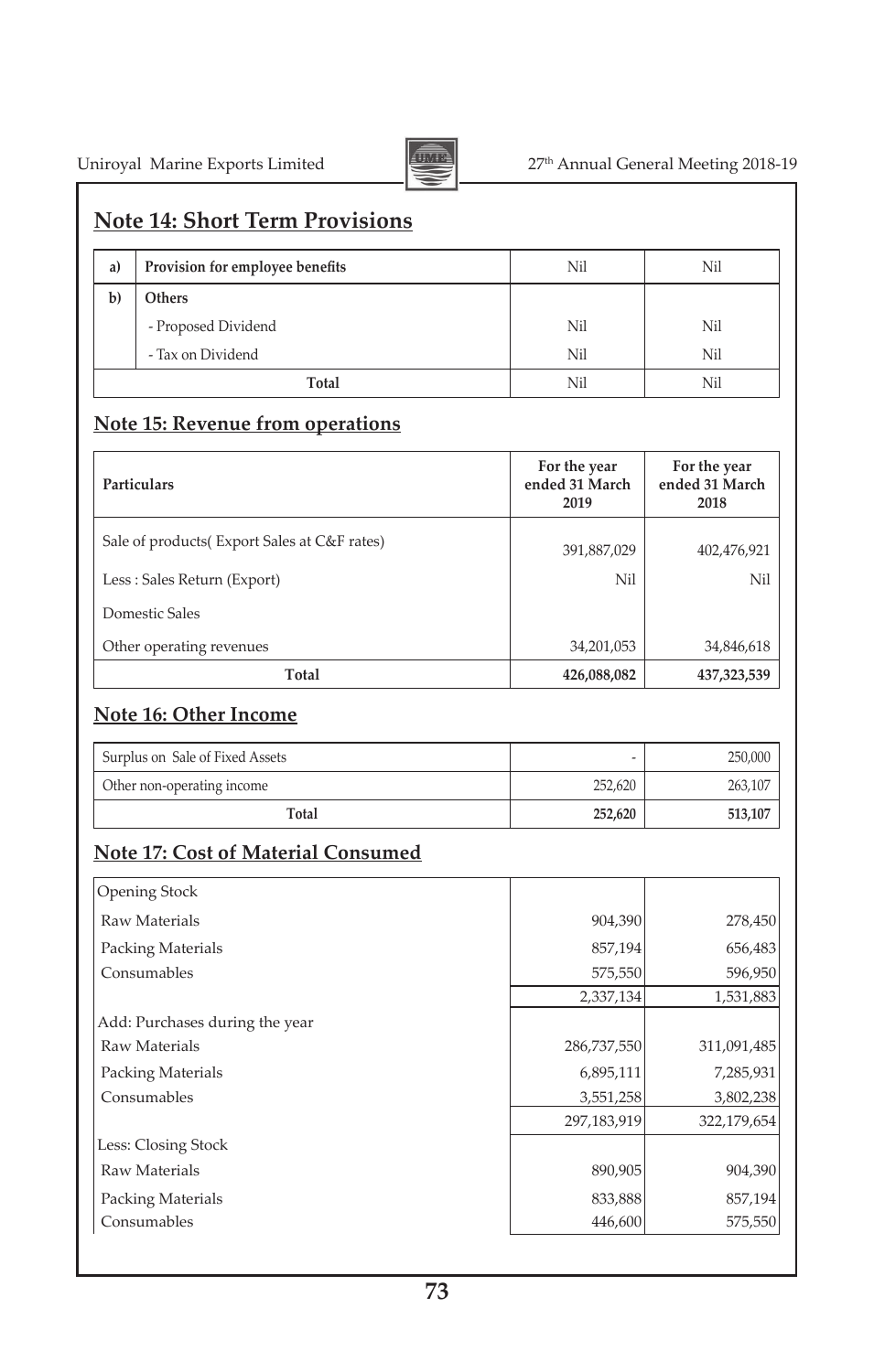| Uniroyal Marine Exports Limited |  |  | 27 <sup>th</sup> Annual General Meeting 2018-19 |
|---------------------------------|--|--|-------------------------------------------------|
|---------------------------------|--|--|-------------------------------------------------|



|       | 2,171,393   | 2,337,134   |
|-------|-------------|-------------|
| Total | 297,349,660 | 321,374,403 |

#### **Note 18: Changes in inventories**

| <b>Opening Stock</b> |                       |                 |                 |
|----------------------|-----------------------|-----------------|-----------------|
|                      | <b>Finished Goods</b> | 181,873,226     | 185,343,690     |
| Closing Stock        |                       |                 |                 |
|                      | <b>Finished Goods</b> | (170, 993, 923) | (181, 873, 226) |
|                      | Total                 | 10,879,303      | 3,470,464       |

#### **Note 19: Employee Benefits Expense**

| Particulars                              | For the year ended<br>31 March 2019 | For the year ended<br>31 March 2018 |
|------------------------------------------|-------------------------------------|-------------------------------------|
| Salaries and Wages                       | 24,143,837                          | 22,782,254                          |
| Contribution to provident and other fund | 1,292,567.00                        | 1,141,153                           |
| Gratuity                                 | 651,000                             | 816,923                             |
| Staff welfare expenses                   | 1,365,676.48                        | 1,211,691                           |
| Total                                    | 27,453,080                          | 25,952,021                          |

## **Note 20: Finance Cost**

| Interest expense      | 12,658,177 | 13,024,163 |
|-----------------------|------------|------------|
| Other borrowing costs | 962.732    | 909,091    |
| Total                 | 13,620,909 | 13,933,254 |

#### **Note 21: Other Expenses**

| Shipping Freight & Expenses |     |           | 20,631,475 |         | 19,367,803 |
|-----------------------------|-----|-----------|------------|---------|------------|
| <b>Factory Expenses</b>     |     |           | 867,648    |         | 754,492    |
| Power & Fuel                |     |           | 17,828,178 |         | 18,030,571 |
| Repairs & Maintenance       |     |           |            |         |            |
| Building                    |     | 561,716   |            | 298,595 |            |
| Plant & Machinery           |     | 1,895,517 |            | 871,808 |            |
| <b>Others</b>               |     | 655,581   | 3,112,814  | 788,257 | 1,958,660  |
| Purchase Expenses           |     |           | 17,428,288 |         | 17,723,798 |
| Audit Fee                   | 22a |           | 198,545    |         | 200,146    |
| Commission & Brokerage      |     |           | 2,603,853  |         | 1,780,035  |
| Insurance                   |     |           | 471,568    |         | 618,598    |
| <b>ECGC Premium</b>         |     |           | 554,336    |         | 1,327,506  |
| Printing & Stationery       |     |           | 93,106     |         | 43,448     |
| Rates & Taxes               |     |           | 675,116    |         | 741,359    |
| Rent                        |     |           | 370,946    |         | 351,488    |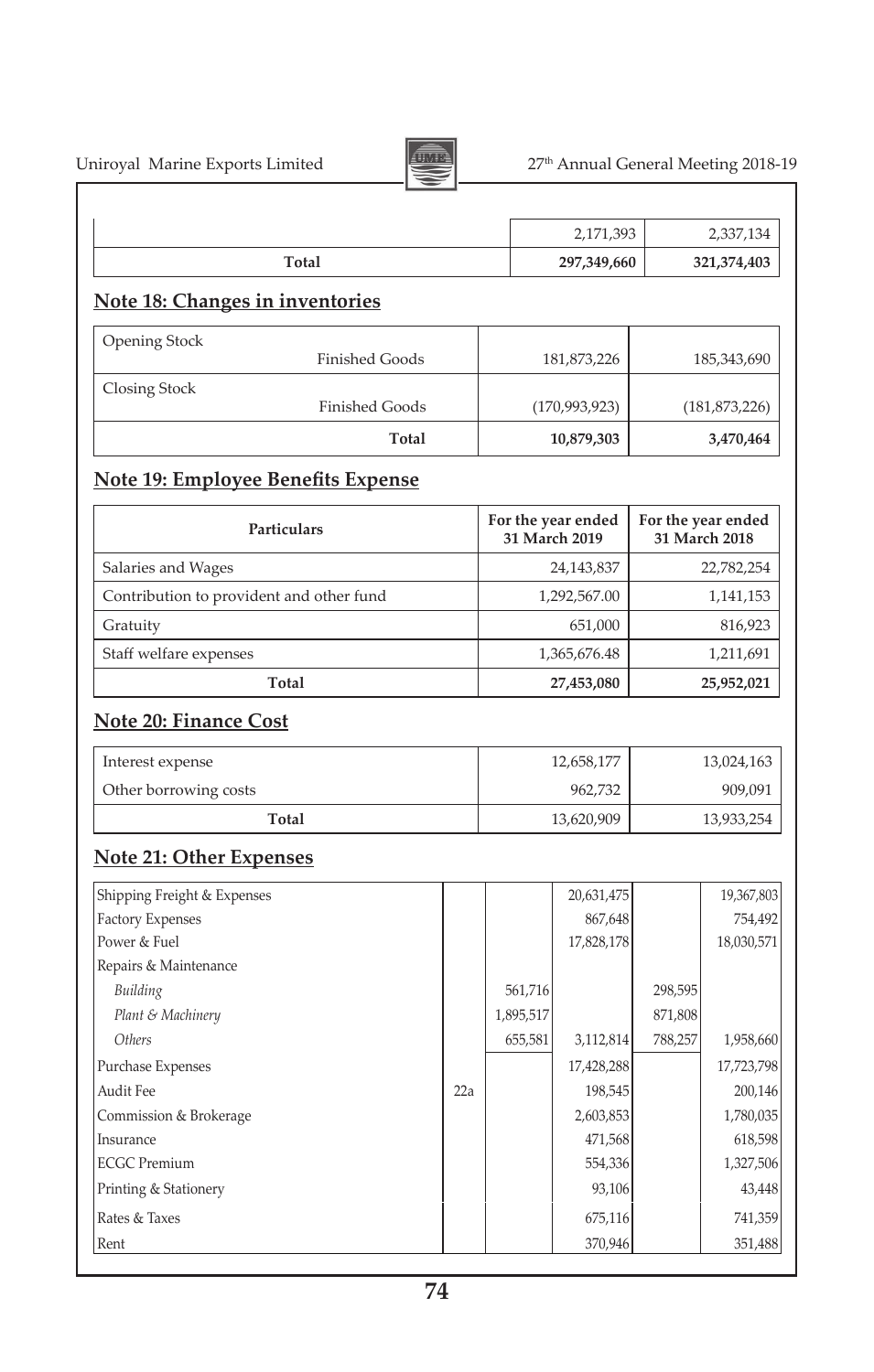27<sup>th</sup> Annual General Meeting 2018-19

| Uniroyal Marine Exports Limited |  |  |
|---------------------------------|--|--|
|                                 |  |  |

| Travelling & Conveyance       |  | 781,385    | 901,885    |
|-------------------------------|--|------------|------------|
| Advertisement Expenses        |  | 58,703     | 64,846     |
| Foreign Tour Expenses         |  |            | 50,000     |
| Professional & Legal Expenses |  | 1,036,808  | 356,153    |
| Security Charges              |  | 206,000    | 195,000    |
| Telephone Telex Fax Charges   |  | 65,063     | 85,228     |
| Other Administrative Expenses |  | 588,157    | 675,539    |
| Total                         |  | 67,571,989 | 65,226,554 |

## **Note 21a: Payment to Auditors**

| Audit Fee                  | 100,000 | 100,000 |
|----------------------------|---------|---------|
| Tax Audit & Internal Audit | 50,000  | 40,000  |
| Certifications             | 15,000  | 15,000  |
| Reimbursement of Expenses  | 33,545  | 45,146  |
| Total                      | 198,545 | 200,146 |

## **Note 22: Earning per share**

|              | Number of shares                                    | 6,479,500 | 6,479,500 |
|--------------|-----------------------------------------------------|-----------|-----------|
| a)           | Basic and Diluted) profit                           | 4,029,432 | 2,445,968 |
|              | Basic EPS (Rs.)                                     | 0.62      | 0.38      |
| $\mathbf{b}$ | Number of shares used in computing earing per share | 6,479,500 | 6,479,500 |
|              | Profit After Tax                                    | 4,029,432 | 2,445,968 |
|              | Basic EPS (Rs.)                                     | 0.62      | 0.38      |

## **Note 23: Imported/Indigenous value of Materials and Stores consumed**

| Particulars                                   | $\%$ | For the year<br>ended 31 March<br>2019 | $\frac{0}{0}$ | For the year<br>ended 31<br>March 2018 |  |  |
|-----------------------------------------------|------|----------------------------------------|---------------|----------------------------------------|--|--|
| Imported:                                     |      |                                        |               |                                        |  |  |
| Raw Materials                                 | Nil  | Nil                                    | Nil           | Nil                                    |  |  |
| Spares & Consumables                          | Nil  | Nil                                    | Nil           | Nil                                    |  |  |
| Indigenous:                                   |      |                                        |               |                                        |  |  |
| Raw Materials                                 | 96   | 286,751,035                            | 97            | 310,465,545                            |  |  |
| Spares & Consumables                          | 4    | 10,598,625                             | 3             | 10,908,858                             |  |  |
|                                               |      | 297,349,660                            | Nil           | 321,374,403                            |  |  |
| <b>Note 24: Value of Imports on CIF Basis</b> |      |                                        |               |                                        |  |  |

| Raw Materials              | Nil | T   |
|----------------------------|-----|-----|
| Components and Spare Parts | Nil | N11 |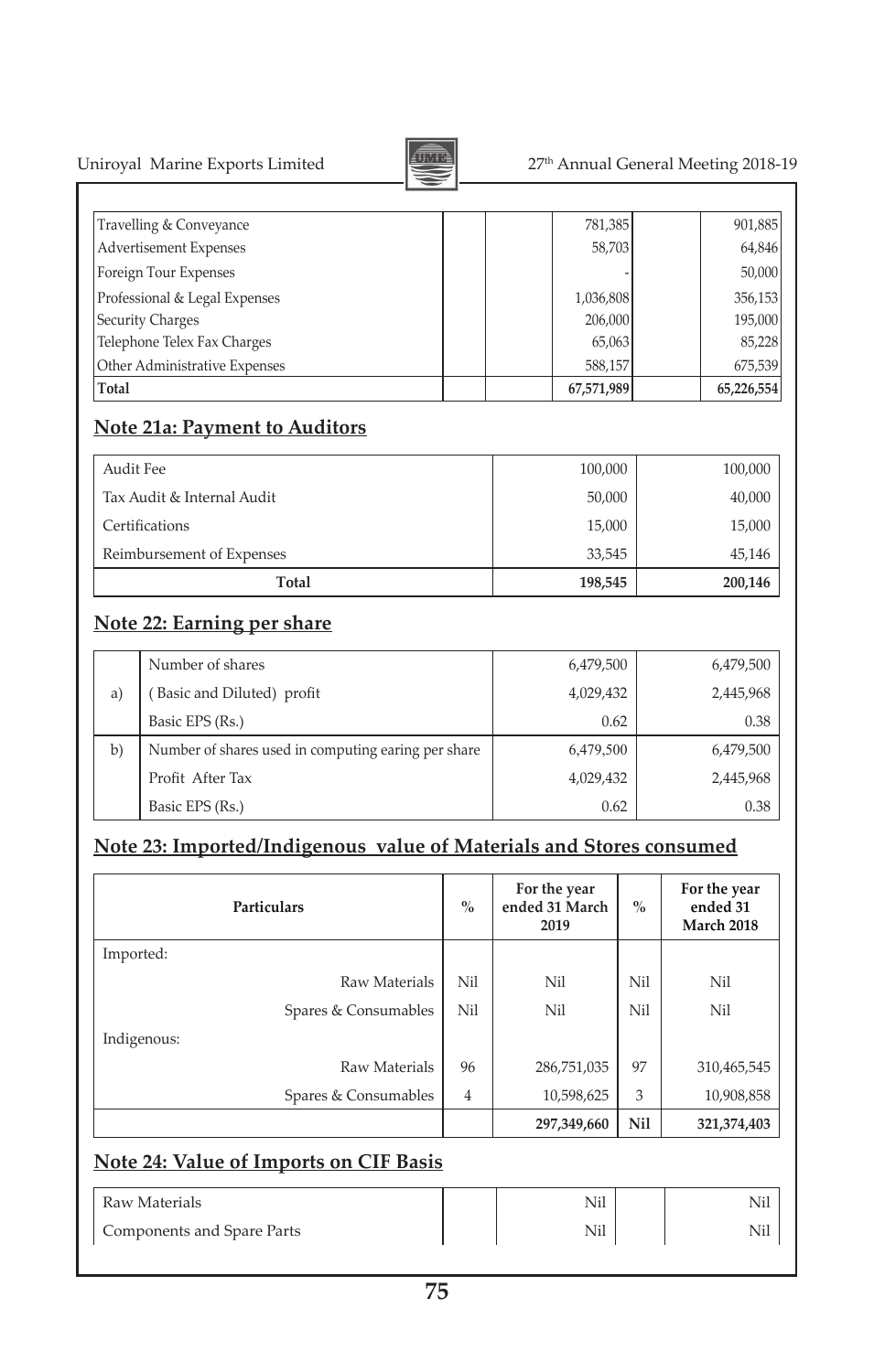| Uniroyal Marine Exports Limited         |  |     |                      | 27th Annual General Meeting 2018-19 |
|-----------------------------------------|--|-----|----------------------|-------------------------------------|
| Capital Goods                           |  | Nil |                      | Nil                                 |
|                                         |  |     |                      |                                     |
| Note 25: Expenditure in Foreign Curreny |  |     |                      |                                     |
| Royalty, Know How Fee                   |  |     | Nil                  | N <sub>i</sub>                      |
| Professional and Consultancy            |  |     | Nil                  | Nil                                 |
| Interest                                |  |     | Nil                  | Nil                                 |
| $-1$ $-1$ $-1$                          |  |     | $\sim$ $\sim$ $\sim$ | 7.711                               |

 $\sqrt{2}$ 

## Other Matters Nil Nil 1.Sales Commission 357,506 Nil 2. Foreign Tour Nil Nil **357,506 Nil**

## **Note 26: Earnings in Foreign Exchange**

| <b>Particulars</b>                      | For the year ended<br>31 March 2019 (Rs.<br>in Crores) | For the year ended<br>31 March 2018 (Rs.<br>in Crores) |
|-----------------------------------------|--------------------------------------------------------|--------------------------------------------------------|
| Exports of Goods on FOB Basis           | 37.21                                                  | 38.66                                                  |
| Royalty, Know-How, Professional Charges | Nil                                                    | Nil.                                                   |
| Interest and Dividend                   | Nil                                                    | Nil                                                    |
| Other Income                            | Nil                                                    | Nil                                                    |

#### **Note 27: Segment reporting**

The company has only one segment. The company's opertionpredominently related to processing and exporting of marine products and has disclosed exports as its primary segment. Since the income on account of other activities are only incidental to the main business of seafood export and does not individually contribute to 10% or more of the total revenue receipts as per IND AS - 108, separate segment reporting is not applicable. Local turnover is not significant in total turnover.Segment has been identified in time with IND AS 108 on Segment Reporting. Operation of the company is at present only in India within a single geographical segment.

#### **Note 28: Previous year figures**

Previous year figures have been regrouped, reclassified wherever necessary.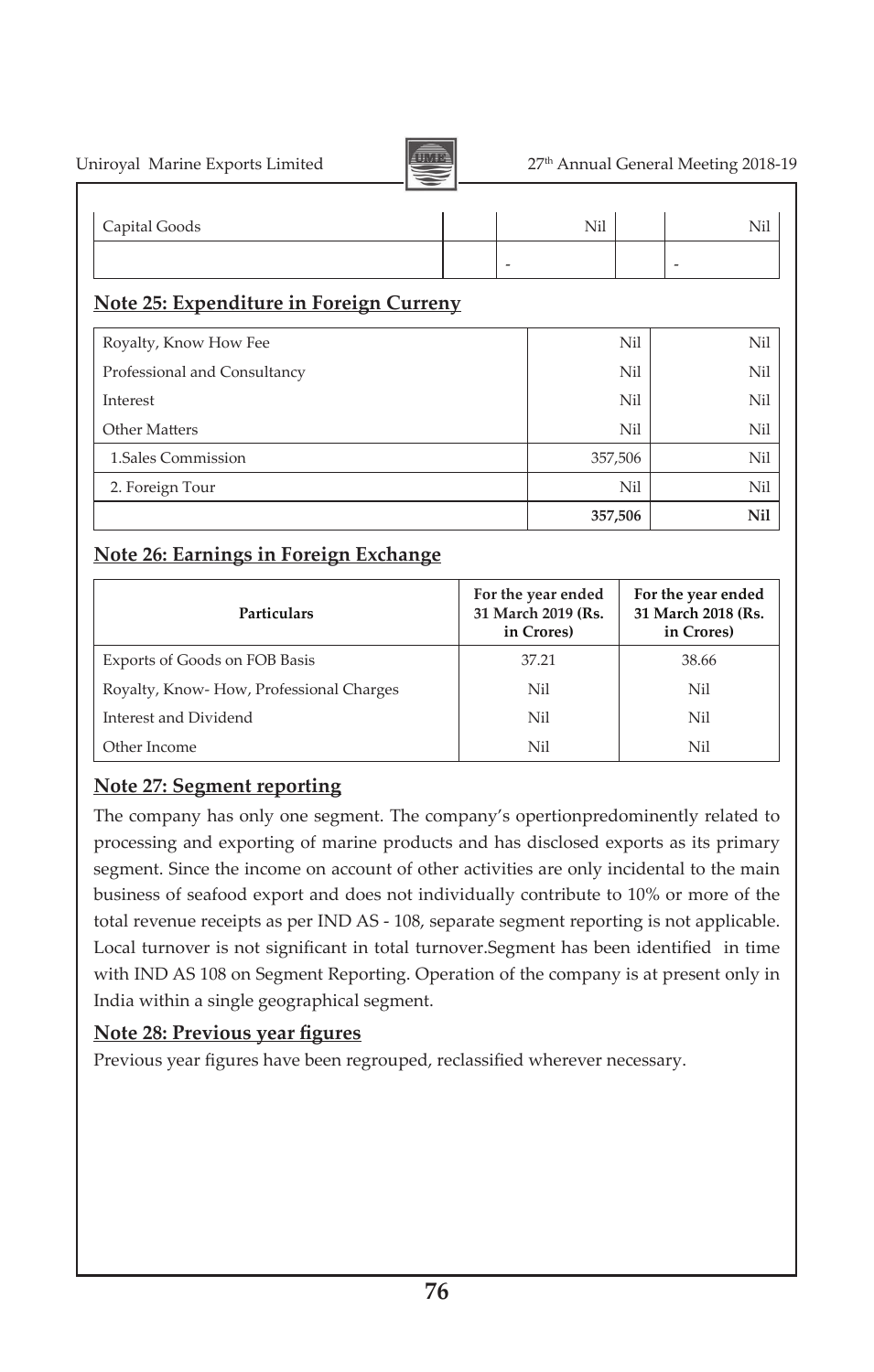

#### **Note 29: Contingent Liabilities and commitments**

| Contingent liabilities and commitments (to the extent not<br>provided for)                            | For the year end-<br>ed 31 March 2019 | For the year end-<br>ed 31 March 2018 |
|-------------------------------------------------------------------------------------------------------|---------------------------------------|---------------------------------------|
| (i) Contingent Liabilities                                                                            |                                       |                                       |
| (a) Claims against the company not acknowledged as debt                                               |                                       |                                       |
| Income Tax demand under appeal                                                                        | Nil                                   | Nil                                   |
| (b) Guarantees                                                                                        |                                       |                                       |
| 1. Infavour of Spl.Tahsildar                                                                          | 127,765                               | 127,765                               |
| 2. In favour of KSEB                                                                                  | 908,610                               | 957,230                               |
| (c) Other money for which the company is contingently<br>liable (Bills purchased by Banks)            | 79,186,116                            | 50,190,265                            |
|                                                                                                       | 80,222,491                            | 51,275,260                            |
| (ii) Commitments                                                                                      |                                       |                                       |
| (a) Estimated amount of contracts remaining to be executed<br>on capital account and not provided for | Nil                                   | Nil                                   |
| (b) Uncalled liability on shares and other investments<br>partly paid                                 | Nil                                   | Nil                                   |
| (c) Other commitments                                                                                 | Nil                                   | Nil                                   |
|                                                                                                       | Nil                                   | Nil                                   |
| TOTAL CONTINGENT LIABILITIES AND COMMITMENTS                                                          | 80222491                              | 51275260                              |

## **Note: 30 Related Parties Disclosure**

| <b>Names of Related Parties</b>           |
|-------------------------------------------|
| Mr. Anush K Thomas- Managing Director     |
| Mr. Iype Mathew-Director                  |
| Mr. K C Thomas-Director                   |
| Ms. Nithya Alex-Director                  |
| Mr. Mohanlal-Director                     |
| Mr. Nathram-Director                      |
| Mr. Thomas P Koshy- Chief Executive       |
| Mr. Benilal Odatt, Company Secretary      |
| Ms. Bindu Suresh- Chief Financial Officer |
|                                           |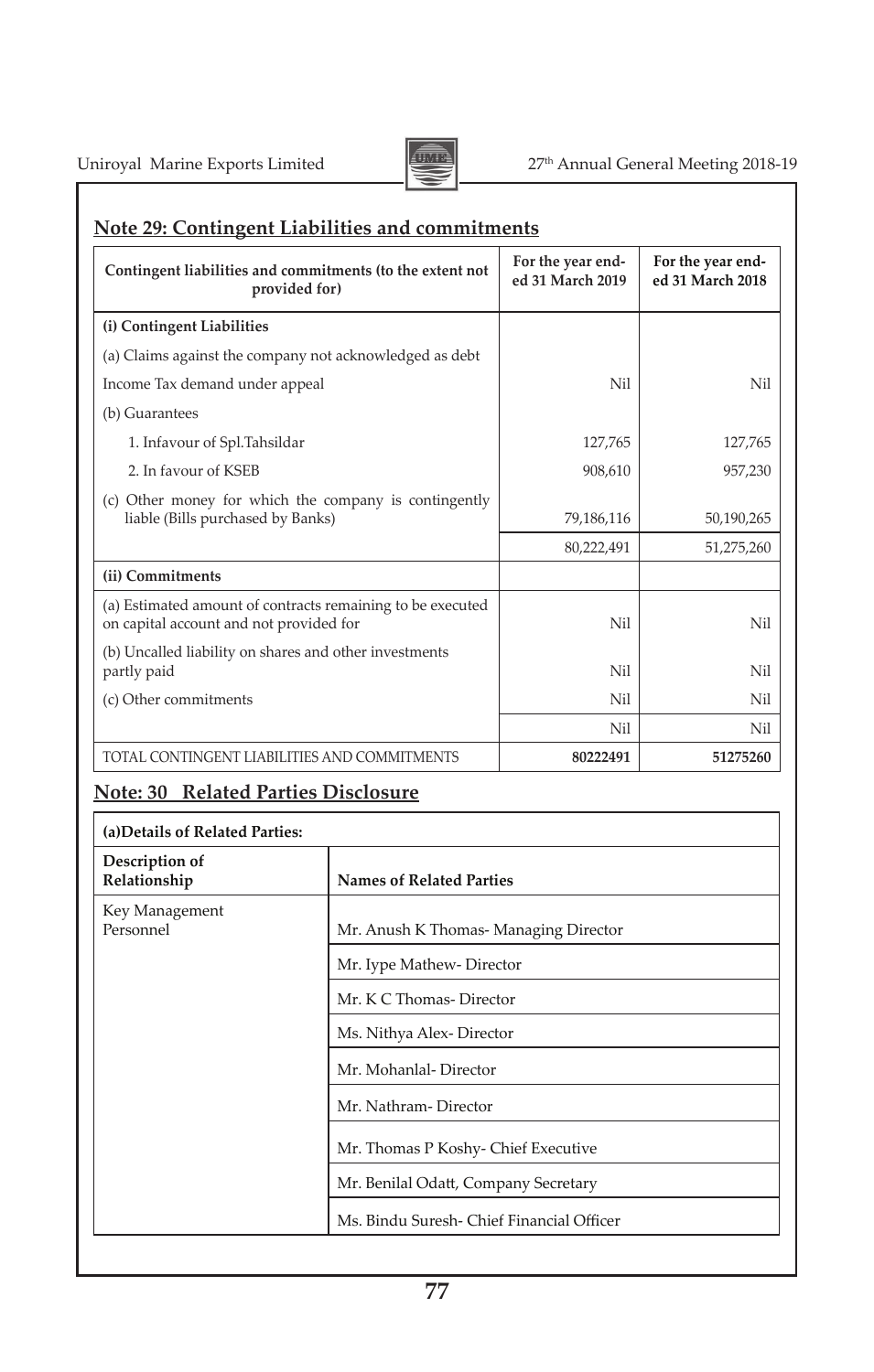

| Company in which KMP/ Relatives of KMP can exercise significant influence                                                                  |                                                        |  |
|--------------------------------------------------------------------------------------------------------------------------------------------|--------------------------------------------------------|--|
|                                                                                                                                            | M/s. Max Lab Cinemas And Entertainment Private Limited |  |
|                                                                                                                                            | M/s. Laab M Screens Private Limited                    |  |
|                                                                                                                                            | M/s. Vismayas Max Studio Complex Private Limited       |  |
|                                                                                                                                            | M/s. Anuja Property Developers Private Limited         |  |
|                                                                                                                                            | M/s. Surefire Securities Private Limited               |  |
|                                                                                                                                            | M/s. Baby Memorial Hospital Limited                    |  |
|                                                                                                                                            | M/s. Caleb Securities Private Limited                  |  |
|                                                                                                                                            | M/s. Alston Builders And Developers Private Limited    |  |
|                                                                                                                                            | M/s. Avruti Mall Management Company Private Limited    |  |
|                                                                                                                                            | M/s. Kensha Builders And Developers Private Limited    |  |
|                                                                                                                                            | M/s. Freo Rentals And Leasing Private Limited          |  |
|                                                                                                                                            | M/s. Gilgal Property Developers Private Limited        |  |
|                                                                                                                                            | M/s. Casper Securities Private Limited                 |  |
|                                                                                                                                            | M/s. Himax Builders India Private Limited              |  |
|                                                                                                                                            | M/s. Cornelian Realtors And Developers Private Limited |  |
|                                                                                                                                            | M/s. Acelin Projects Private Limited                   |  |
|                                                                                                                                            | M/s. Enso Financial Consultancy Private Limited        |  |
|                                                                                                                                            | M/s. Lexine Builders And Developers Private Limited    |  |
|                                                                                                                                            | M/s. Cordate Property Developers Private Limited       |  |
|                                                                                                                                            | M/s. Carlton Logistics Private Limited                 |  |
|                                                                                                                                            | M/s. Ganya Realtors And Developers Pvt. Ltd            |  |
|                                                                                                                                            | M/s. Niyog Consultancy Services Pvt. Ltd               |  |
|                                                                                                                                            | M/s. M/s.Gavreilla Builders & Developers Pvt. Ltd      |  |
|                                                                                                                                            | M/s. Baby Marine Eastern Exports, Mandapam             |  |
|                                                                                                                                            | M/s. Baby Marine Seafood Retail Private Limited        |  |
|                                                                                                                                            | M/s. Tharian&Iype, Chartered Accountants               |  |
|                                                                                                                                            | M/s. Ramnath& Co                                       |  |
|                                                                                                                                            | M/s. Pranavam Arts                                     |  |
|                                                                                                                                            | M/s. Lakshmi Agencies                                  |  |
| Relatives of KMP with whom<br>transactions have taken place<br>during the year (other than<br>those in the ordinary course of<br>business) | <b>NIL</b>                                             |  |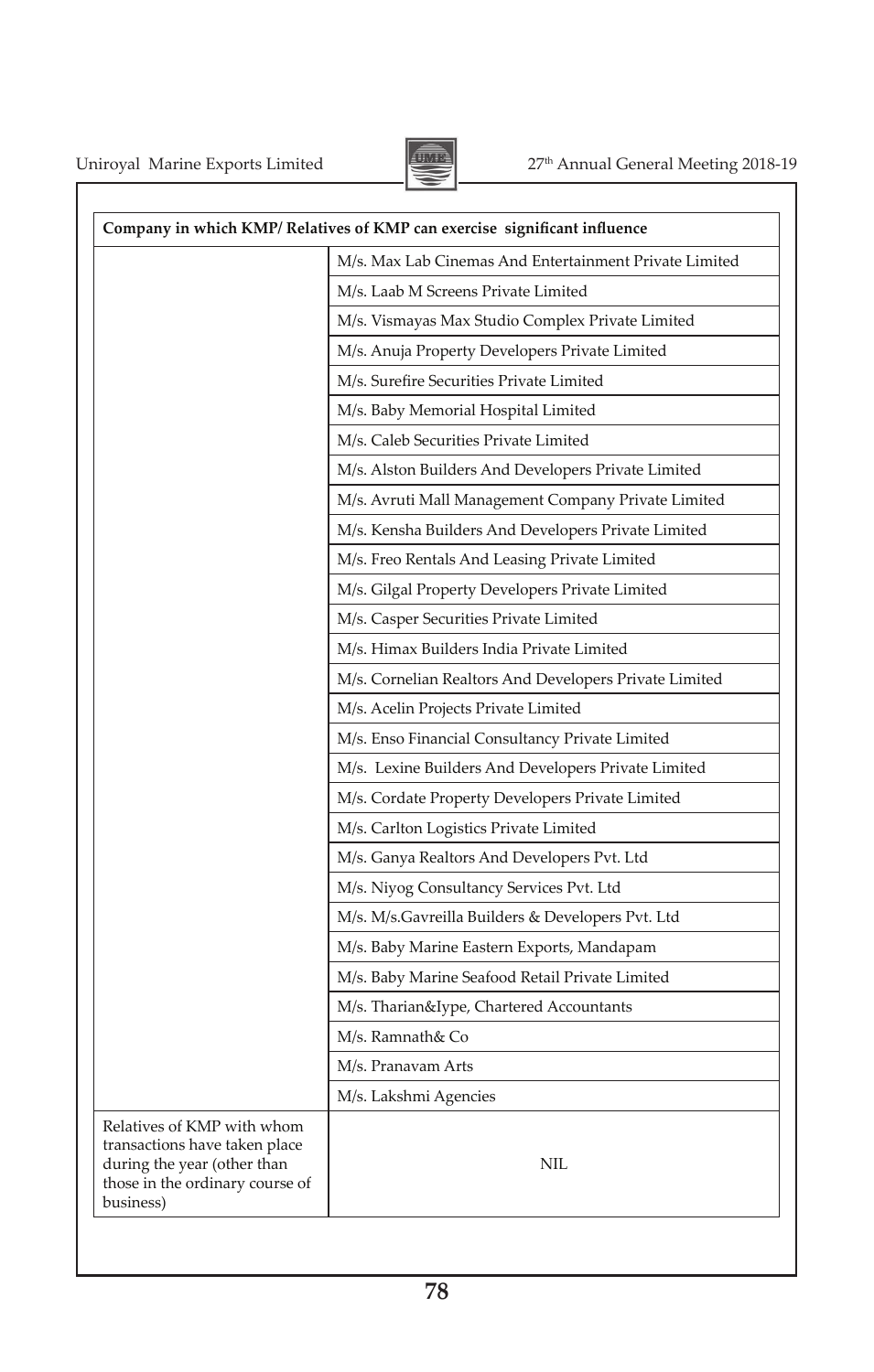

| (b) Details of Related Parties transactions during the year ended March 31, 2019: |                           |                                           |                                        |
|-----------------------------------------------------------------------------------|---------------------------|-------------------------------------------|----------------------------------------|
| Name of related party                                                             | Nature of transaction     | For the<br>vear ended<br>March<br>31,2019 | For the year<br>ended March<br>31,2018 |
| a. M/s. Baby Marine EasternExports, Mandapam                                      | Purchase of raw material  | 4,45,93,200.00                            | 4,930,200.00                           |
| b. Key Management Personnel:                                                      |                           |                                           |                                        |
| i. Anush K Thomas- Managing Director                                              | Remuneration              | 252,000.00                                | 252,000.00                             |
|                                                                                   | Sitting fee               | 16,000.00                                 | 18,000.00                              |
| ii. Iype Mathew-Director                                                          | <b>Travelling Expense</b> | 5,000                                     | 2,371                                  |
| iii. Mohanlal-Director                                                            | Sitting fee               | 1,000.00                                  | 1,000.00                               |
| iv. K.C.Thomas - Director                                                         | Sitting fee               | 8,000.00                                  | 11,000.00                              |
| v. Nath Ram - Director                                                            | Sitting fee               | 12,000.00                                 | 13,000.00                              |
| vi.Nithya Alex - Director                                                         | Sitting fee               | 4,000.00                                  | 2,000.00                               |
| vii. Thomas P Koshy -                                                             | Salaries & Allowances     | 360,000,00                                | 360,000.00                             |
| Chief Executive                                                                   | <b>Travelling Expense</b> | 3,382.00                                  | 109,764.00                             |
| viii. Sandeep Kumar.P                                                             |                           |                                           | 137,500.00                             |
| * Benilal Odatt<br>Company Secretary                                              | Salaries & Allowances     | 304,500.00                                | 162,500.00                             |
| ix. Bindu Suresh -CFO                                                             | Salaries & Allowances     | 315,160.00                                | 300,452.00                             |

#### **\*CS appointed on 14th September 2017**

**31**.In the opinion of the Board of Directors, all items of Current Assets, Loans and Advances continue to have a realisable value of at least the amounts at which they are stated in the Balance sheet unless otherwise stated.

**32**.Balances of Trade Receivables, Loans & Advances and Trade Payables are subject to confirmation and are as per books of account only. However, in the opinion of management, the reconciliation will not have any material impact on profitability of the company for the year.

#### **33: Value of imports on CIF Basis**

| Particulars           | For the year ended 31 For the year ended<br><b>March 2019</b> | 31 March 2018 |
|-----------------------|---------------------------------------------------------------|---------------|
| Raw Materials         | Nil                                                           | Nil           |
| Components and Spares | Nil                                                           | Nil           |
| Capital Goods         | Nil                                                           | Nil           |

#### **34: Expenditure in foreign currency**

| Particulars                  | For the year ended 31 For the year ended<br><b>March 2019</b> | 31 March 2018 |
|------------------------------|---------------------------------------------------------------|---------------|
| Royalty, Know How Fee        | Nil                                                           | Nil           |
| Professional and Consultancy | Nil                                                           | Nil           |
| Interest                     | Nil                                                           | Nil           |
| Other Matters                |                                                               |               |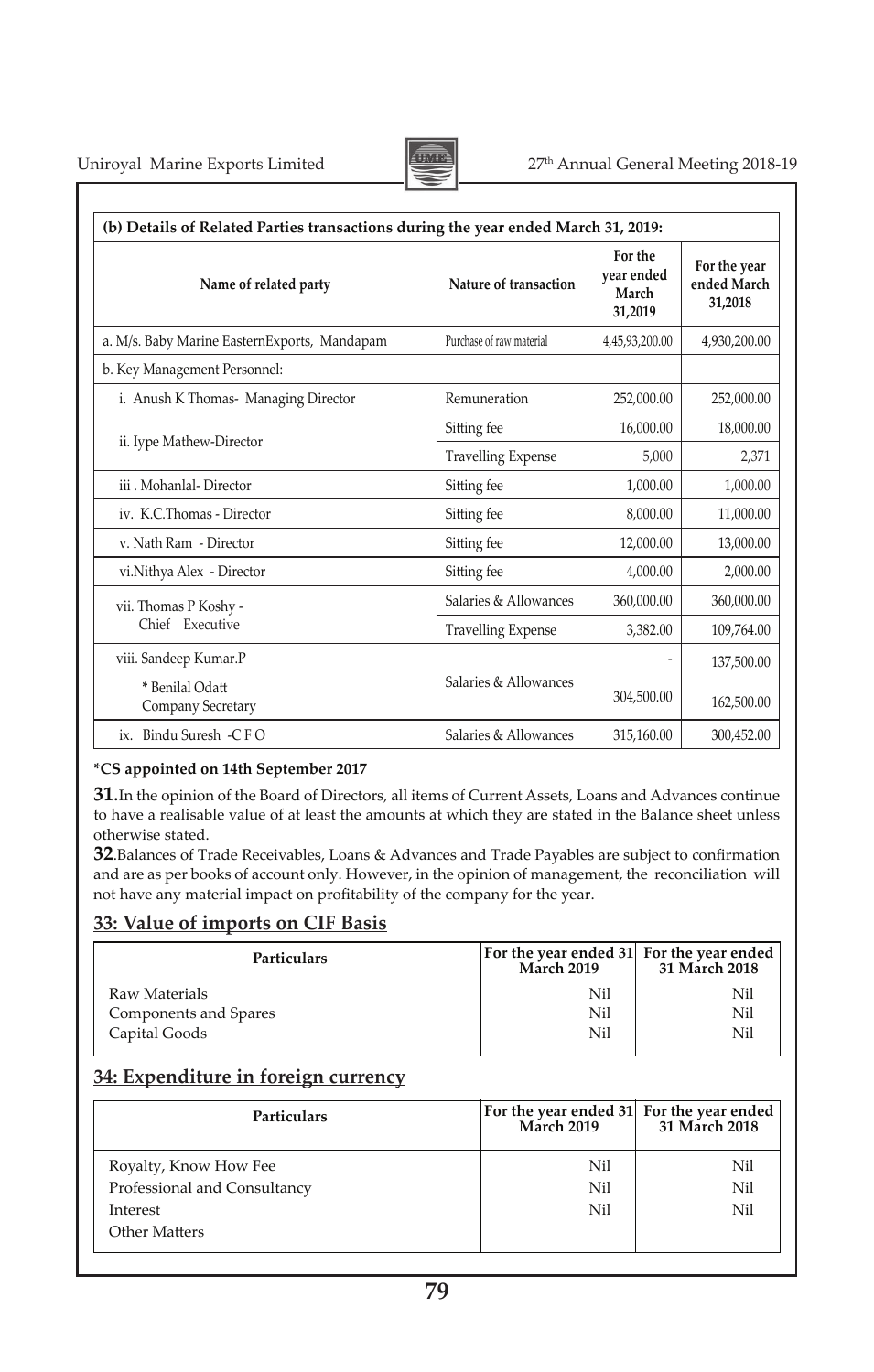

#### **NOTES ON ACCOUNTS**

#### **Note 35: Employee Benefit Obligations**

The Company provides for gratuity, a defined benefit gratuity plan covering eligible employees. Obligation with regard to the gratuity plan is determined by an independent actuarial valuation on the reporting date. The liability for the same is not funded against plan assets.

#### **a. Table showing reconciliation of Defined Benefits Obligations (DBO)**

|                                                                             | 31st March 2019 |
|-----------------------------------------------------------------------------|-----------------|
| Present value of (DBO) at start of the year                                 | 4,042,601       |
| Service Cost                                                                |                 |
| <b>Current Service Cost</b><br>a.                                           | 348,000         |
| b.<br>Past Service Cost                                                     |                 |
| Loss/(Gain) from Settlement<br>C.                                           |                 |
| <b>Interest Cost</b>                                                        | 303,000         |
| Benefits Paid                                                               | (956,069)       |
| Re-measurements                                                             |                 |
| Actuarial Loss/(Gain) from changes in demographic assumptions<br>a.         |                 |
| Actuarial Loss/(Gain) from changes in financial assumptions<br>b.           |                 |
| Actuarial Loss/(Gain) from experience over the past year<br>$\mathcal{C}$ . | 2,018,000       |
| Effect of acquisition/(divestiture)                                         |                 |
| Transfer In/(Out)                                                           |                 |
| Changes in foreign exchange rates                                           |                 |
| Present value of DBO at end of the year                                     | 5,755,532       |

#### **b. Table showing reconciliation of Fair Value of Plan Assets**

|                                                        | 31st March 2019 |
|--------------------------------------------------------|-----------------|
| Fair Value of Plan Assets at start of the year         |                 |
| Transfer In/(Out)                                      |                 |
| Contributions by Employer                              | 956,069         |
| Benefits Paid                                          | (956,069)       |
| Interest Income on Plan Assets                         |                 |
| Re-measurements on Plan Assets                         |                 |
| Return on plan assets excluding amount included in net |                 |
| interest on the net defined benefit liability/(asset)  |                 |
| Effect of acquisition/(divestiture)                    |                 |
| Changes in foreign exchange rates                      |                 |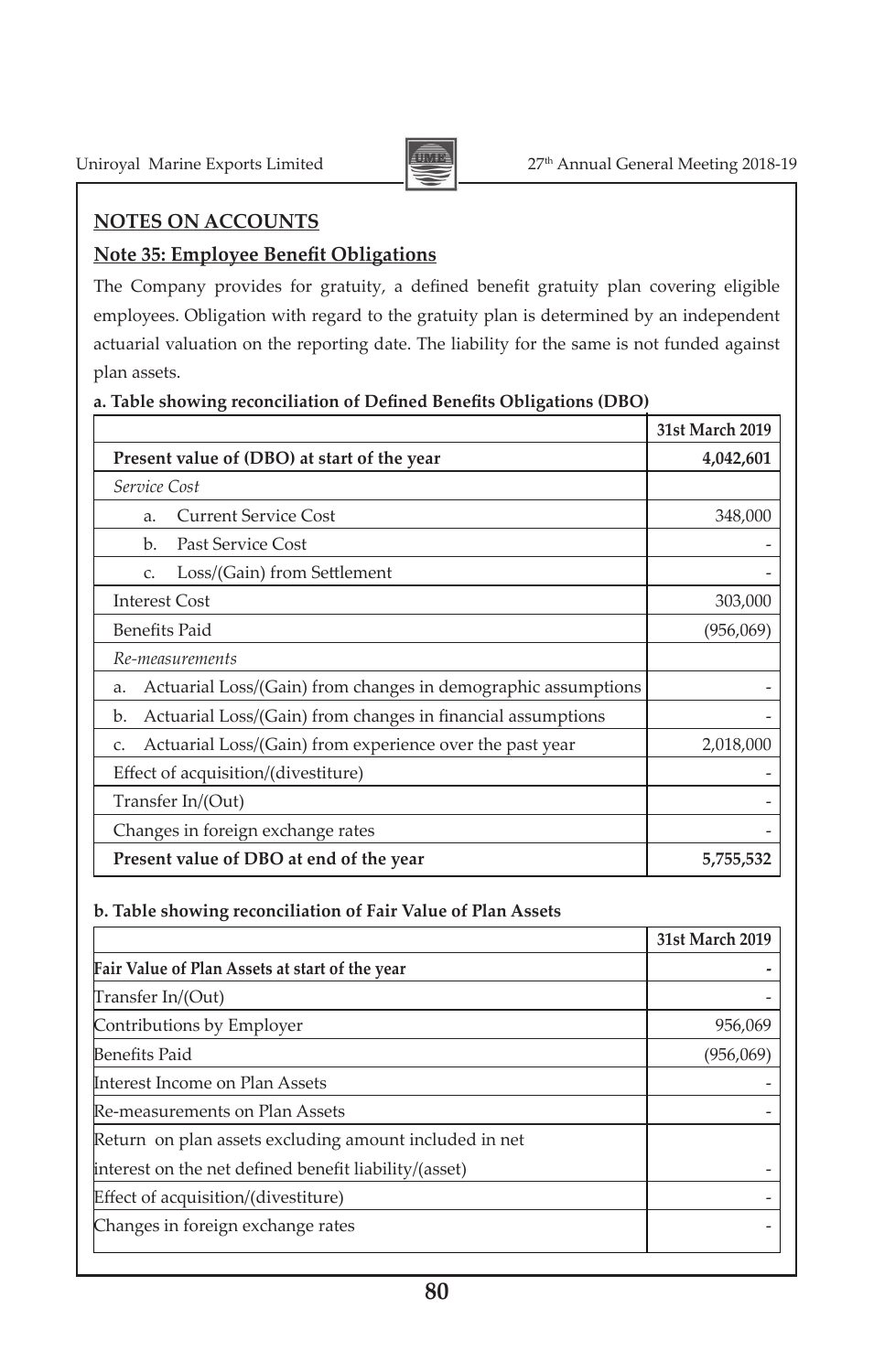

| Fair Value of Plan Assets at end of the year        |  |
|-----------------------------------------------------|--|
| Actual Return on Plan Assets                        |  |
| Expected Employer Contributions for the coming year |  |

#### **c. Table showing expenses recognised in the Profit and Loss Account**

|                                                       | 31st March 2019 |
|-------------------------------------------------------|-----------------|
| Service Cost                                          |                 |
| <b>Current Service Cost</b><br>a.                     | 348,000         |
| Past Service Cost<br>b.                               |                 |
| Loss/(Gain) from Settlement<br>C.                     |                 |
| Net Interest on net defined benefit liability/(asset) | 303,000         |
| <b>Employer Expenses</b>                              | 651,000         |

#### **d. Table showing Net Liability/(Asset) recognised in the Balance Sheet**

|                                                         | 31st March 2019 |
|---------------------------------------------------------|-----------------|
| Present Value of DBO                                    | 5,755,532       |
| Fair Value of Plan Assets                               |                 |
| Liability/(Asset) recognised in the Balance Sheet       | 5,755,532       |
| Funded Status [Surplus/(Deficit)]                       | (5,755,532)     |
| Experience Adjustment on Plan Liabilities : (Gain)/Loss | 2,018,000       |

#### **e. Table showing percentage Break-down of Total Plan Assets**

|                                        | 31st March 2019 |
|----------------------------------------|-----------------|
| Equity instruments                     | $0\%$           |
| Debt instruments                       | 0%              |
| Real estate                            | 0%              |
| Derivatives                            | 0%              |
| Investment Fund with Insurance Company | 0%              |
| Of which, Unit Linked                  | $0\%$           |
| Of which, Traditional/Non-Unit Linked  | $0\%$           |
| Asset-backed securities                | 0%              |
| Structured debt                        | 0%              |
| Cash and cash equivalents              | 0%              |
| Total                                  | 100%            |

*Note: None of the assets carry a quoted market price in an active market or represent the entity's own transferable financial instruments or are property occupied by the entity.*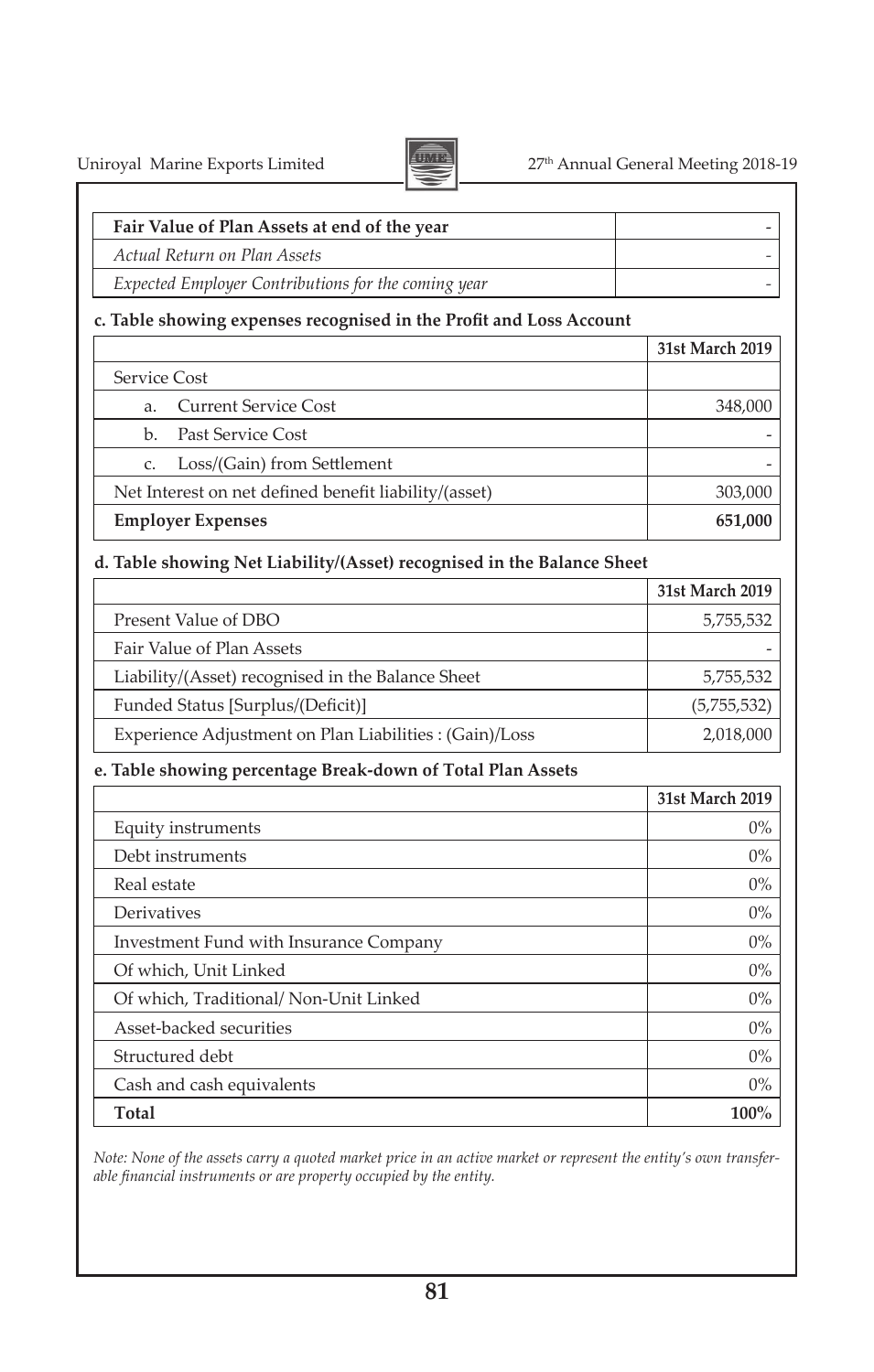

## Uniroyal Marine Exports Limited 2018-19 27<sup>th</sup> Annual General Meeting 2018-19

|                                                                                    | 31st March 2019          |
|------------------------------------------------------------------------------------|--------------------------|
| Salary Growth Rate                                                                 | 5%p.a.                   |
| Discount Rate                                                                      | 7.2%p.a.                 |
| Withdrawal Rate                                                                    | 3%p.a.                   |
| Morality                                                                           | IALM 2012-14 (Ult.)      |
| Interest rate on Net DBO                                                           | 7.5%p.a.                 |
| Expected weighted average remaining working life                                   | 7 years                  |
| g. Table showing movement in Other Comprehensive Income                            |                          |
|                                                                                    | 31st March 2019          |
| Balance at start of year (Loss)/Gain                                               |                          |
| Re-measurements on DBO                                                             |                          |
| a. Actuarial (Loss)/Gain from changes in demographic assumptions                   |                          |
| b. Actuarial (Loss)/Gain from changes in financial assumptions                     |                          |
| c. Actuarial (Loss)/Gain from experience over the past year                        | (2,018,000)              |
| Re-measurements on Plan Assets                                                     |                          |
| Return on plan assets excluding amount included in net                             |                          |
| interest on the net defined benefit liability/(asset)                              |                          |
| Re-measurement on Asset Ceiling                                                    |                          |
| Changes in the effect of limiting a net defined benefit asset to the asset ceiling |                          |
| Balance at end of year (Loss)/Gain                                                 | (2,018,000)              |
| h. Table showing Sensitivity Analysis                                              |                          |
| $T_{\text{eff}}$ = $\mu$ = $\mu$ = $\mu$ = $\sim$ 10/                              | $\mathbf{D}$ .<br>$-10/$ |

| FY ended on 31st March 2019                        | Increases $1\%$ | Decreases 1%                                      |
|----------------------------------------------------|-----------------|---------------------------------------------------|
| Salary Growth Rate                                 |                 | DBO increases by Rs. 374 DBO decreases by Rs.343  |
| Discount Rate                                      |                 | DBO decreases by Rs. 333 DBO increases by Rs. 370 |
| Withdrawal Rate                                    |                 | DBO increases by Rs. 36   DBO increases by Rs. 40 |
|                                                    |                 |                                                   |
| Morality (increase in expected lifetime by 1 year) |                 | DBO increases by Rs. 2                            |

*Note: The sensitivity is performed on the DBO at the respective valuation date by modifying one parameter whilst retaining other parameters constant.*

Morality (increase in expected lifetime by 3 year) DBO increases by Rs. 4

#### **i.Table showing movement in Surplus/(Deficit)**

|                                        | 31st March 2019 |
|----------------------------------------|-----------------|
| Surplus/(Deficit) at start of the year | (4,042,601      |
| Movement during the year               |                 |
| <b>Current Service Cost</b>            | (348,000)       |
| Past Service Cost                      |                 |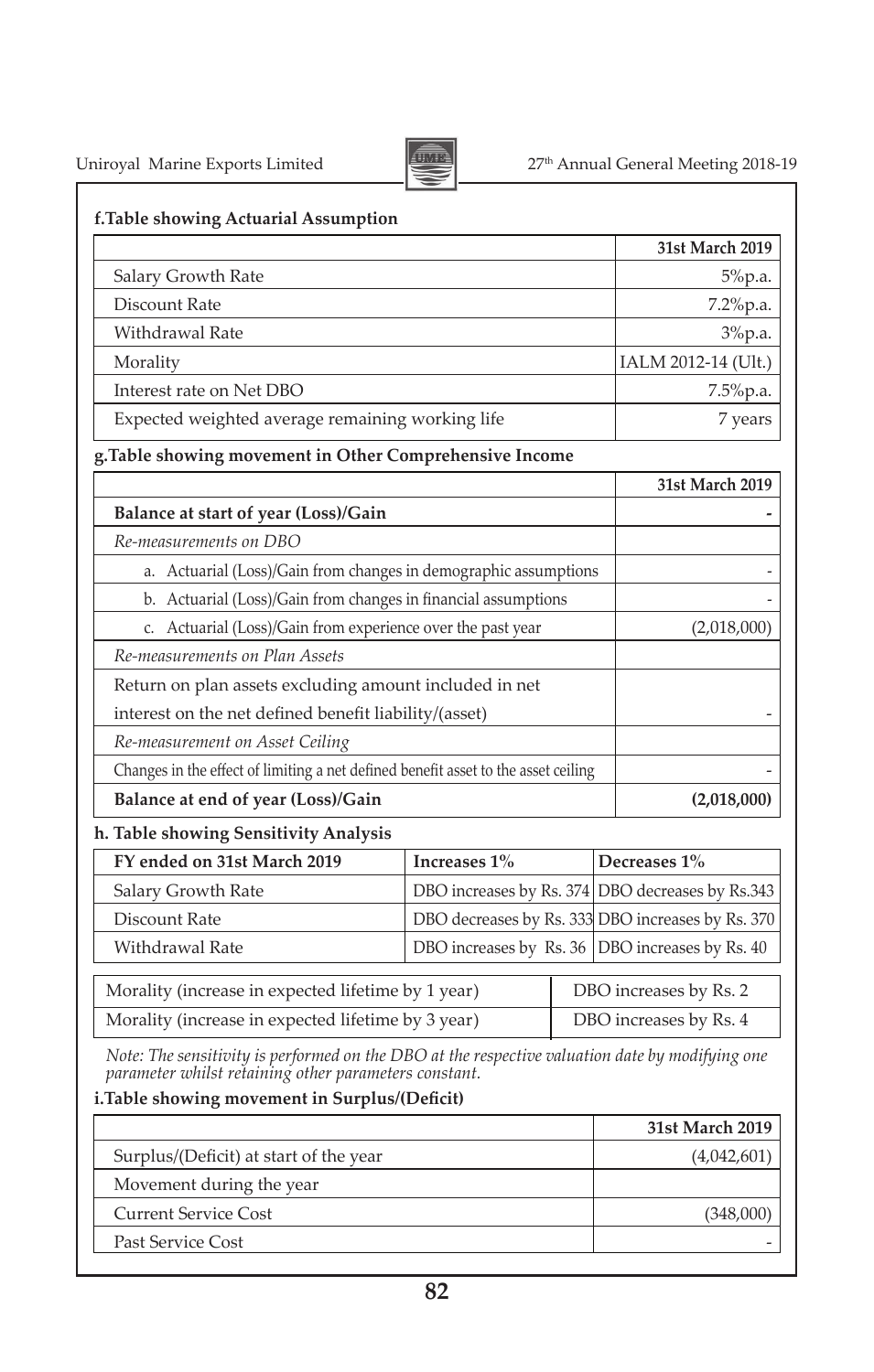Uniroyal Marine Exports Limited Annual General Meeting 2018-19



| Net Interest on net DBO              | (303,000)   |
|--------------------------------------|-------------|
| Re-measurements                      | (2,018,000) |
| Benefits Paid                        | 956,069     |
| Surplus/(Deficit) at end of the year | (5,755,532) |

#### **j. Other Disclosures**

#### **Description of Asset Liability Matching (ALM) Policy**

As the plan is unfunded, an ALM policy is not applicable.

#### **Description of funding arrangements and funding policy that affect future contributions**

The plan is unfunded and the status is unlikely to change over the next few years.

#### **Maturity profile**

The average expected remaining lifetime of the plan members is 7 years as the valuation date. This represents the weighted average the of the expected remaining lifetime of all plan participants.

Previous year figures have not been disclosed as actuarial valuation by independent actuary was taken only for the current year.

#### **36.Significant Accounting Policies**

a) Basis of preparation:-

 The financial statements of the company have financial statements have been prepared in accordance with the Indian Accounting Standards (hereinafter referred to as the 'Ind AS') as notified by Ministry of Corporate Affairs pursuant to Section 133 of the Companies Act, 2013 read with Rule 3 of the Companies (Indian Accounting Standards) Rules, 2015 and Companies (Indian Accounting Standards) Amendment Rules, 2016. The financial statements have been prepared on an accrual and going concern basis and under the historical cost convention. The accounting policies adopted in the preparation of financial statements are consistent with those of previous year. All assets and liabilities have been classified as current and non current by the Company.

b) Current and Non Current Classification

 Any asset / liability is classified as current if it satisfies any of the following conditions:

- a) it is expected to be realized / settled in the company's normal operating cycle; or
- b) it is expected to be realized / settled within twelve months after the reporting date;
- c) in the case of an asset,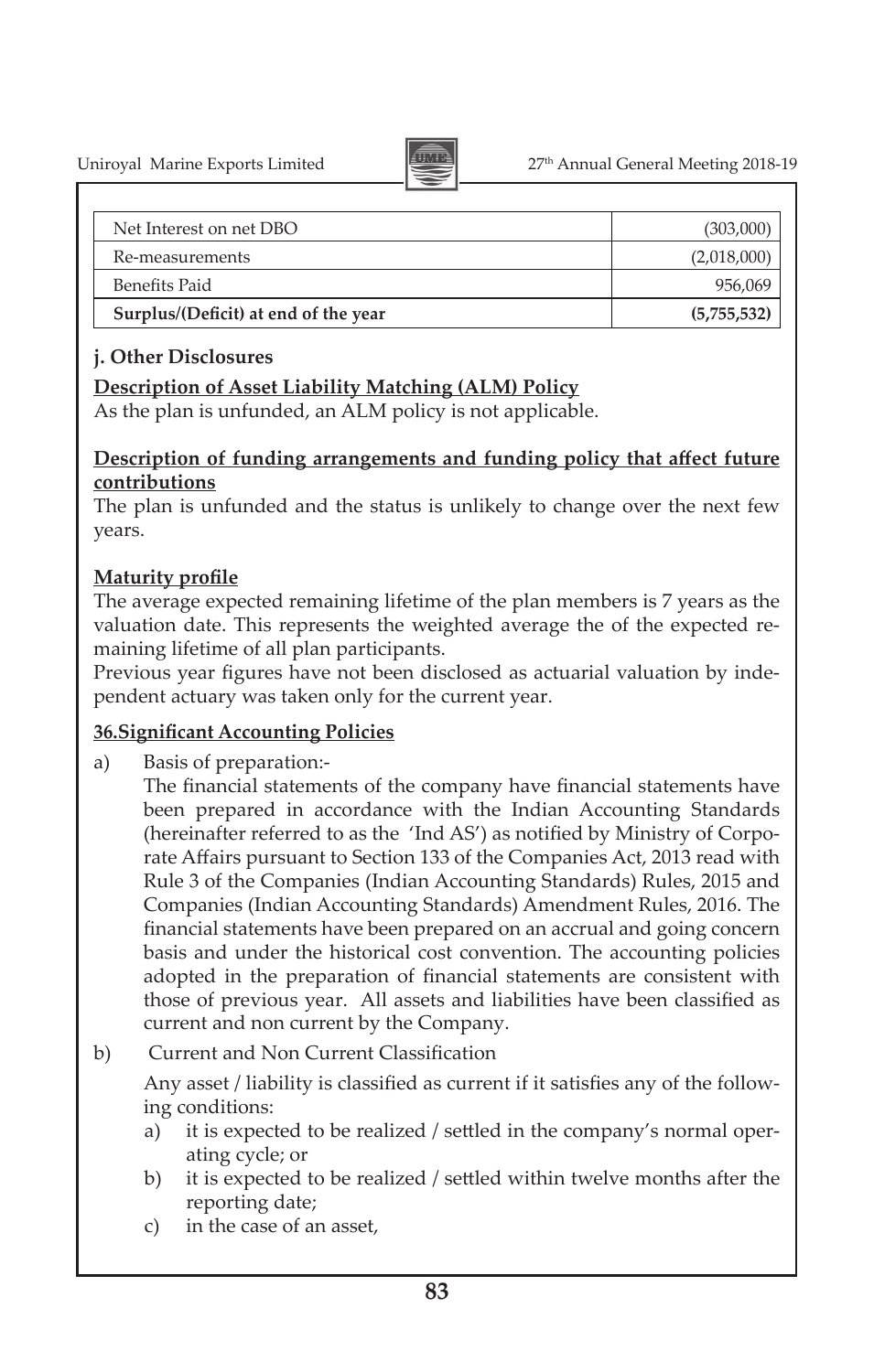

- i) it is held primarily for the purpose of being traded; or
- ii) it is cash or cash equivalent unless it is restricted from being exchanged or used to settle a liability for at least twelve months after the reporting date
- d) in the case of a liability, the company does not have an unconditional right to defer settlement of the liability for at least twelve months after the reporting date.
- c) Property, Plant and Equipment:-

 Property, plant and equipment are stated at cost of acquisition less accumulated depreciation and impairment losses. Cost comprises the purchase price and any directly attributable costs of bringing the assets to their working condition for its intended use. Subsequent costs are included in the asset's carrying amount or recognised as a separate asset, as appropriate, only when it is probable that future economic benefits associated with the item will flow to the Company and the cost of the item can be measured reliably. All other repairs and maintenance cost are charged to the Statement of Profit and Loss during the period in which they are incurred.

 Gains or losses arising on retirement or disposal of property, plant and equipment arerecognised in the Statement of Profit and Loss.

 Property, plant and equipment which are not ready for intended use as on the date of Balance Sheet are disclosed as "Capital work in-progress".

- d) Depreciation:
	- a. Depreciation on Fixed Assets is provided based on the useful life of the asset in the manner prescribed in Schedule II to the Companies Act, 2013.
	- b. Intangible Assets are recognized only when future economic benefits arising out of the assets flow to the enterprise and are amortized over their useful life ranging from 3 to 5 years.
	- c. Cash generating units / Assets are assessed for possible impairment at balance sheet dates based on external and internal sources of information. Impairment losses, if any, are recognized as an expense in the statement of Profit & Loss. No provision is made for impairment loss during the year.
- e) Inventory:
	- a. Finished goods are valued at cost or net realizable value whichever is lower and raw material is at cost as certified by the management based on FIFO method. Cost includes all charges incurred for bringing the goods to the point of sales.
	- b. Consumables, Stores and Packing Materials are valued at cost less amount written off. The cost formula used is First in First Out.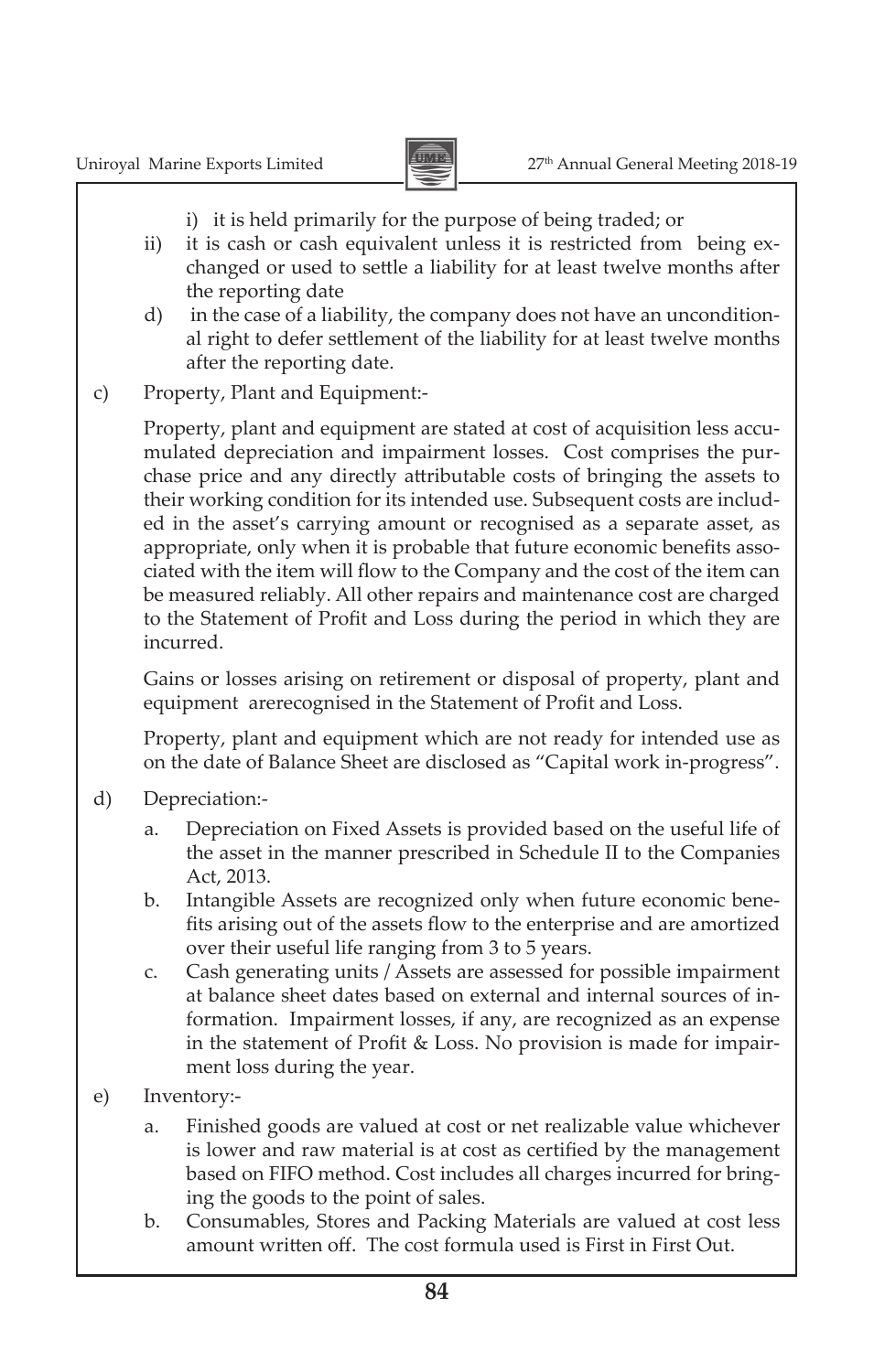

#### f) Revenue Recognition:-

 Sale of goods is recognized when significant risks and rewards of ownership of the goods are transferred to the customer, recovery of the consideration is probable and, the amount of revenue can be measured reliably and all performance obligation related to contract is satisfied.

 Other operating revenue includes export incentives and duty drawback, and is recognized when the right to receive is established.

- g) Export sales are shown at cost plus freight.
- h) Employees benefits:-

 Retirement benefits: Defined benefit plans –

 Contributions to defined contribution schemes such as Provident Fund and ESI are charged to the Profit and Loss Account as incurred. The company also provides for retirement and post-retirement benefits in the form of gratuity and leave encashment. Such defined benefits are charged to the Profit and Loss Account based on valuations, as at the balance sheet date. Provision for gratuity liability has been made on the basis of independent actuarial valuation and the same is not funded. Encashment of leave is charged off at the undiscounted amount in the year in which the related services are rendered.

i) Borrowing costs:-

 Borrowing costs that are directly attributable to the acquisition or construction of a qualifying asset were capitalized as part of the cost of that asset till such time the asset is ready for its intended use.

j) Impairment of Assets:-

 At each balance sheet date, the Company assesses whether there is any indication that an asset may be impaired. If any such indication exists, the Company estimates the recoverable amount. The recoverable amount is the greater of the asset's net selling price and value in use. No such adjustments have been made during the year under consideration. In assessing value in use, the estimated future cash flows are discounted to their present value at the weighted average cost of capital. If the carrying amount of the assets exceeds its recoverable amount, an impairment loss is recognized in the Profit and Loss Account to the extent the carrying amount exceeds the recoverable amount.

k) Depending on the facts of each case and after studying the legal implications, the Company makes a provision when there is a present obligation as a result of a past event where the outflow of economic resources is probable and a reliable estimate of the amount of obligation can be made.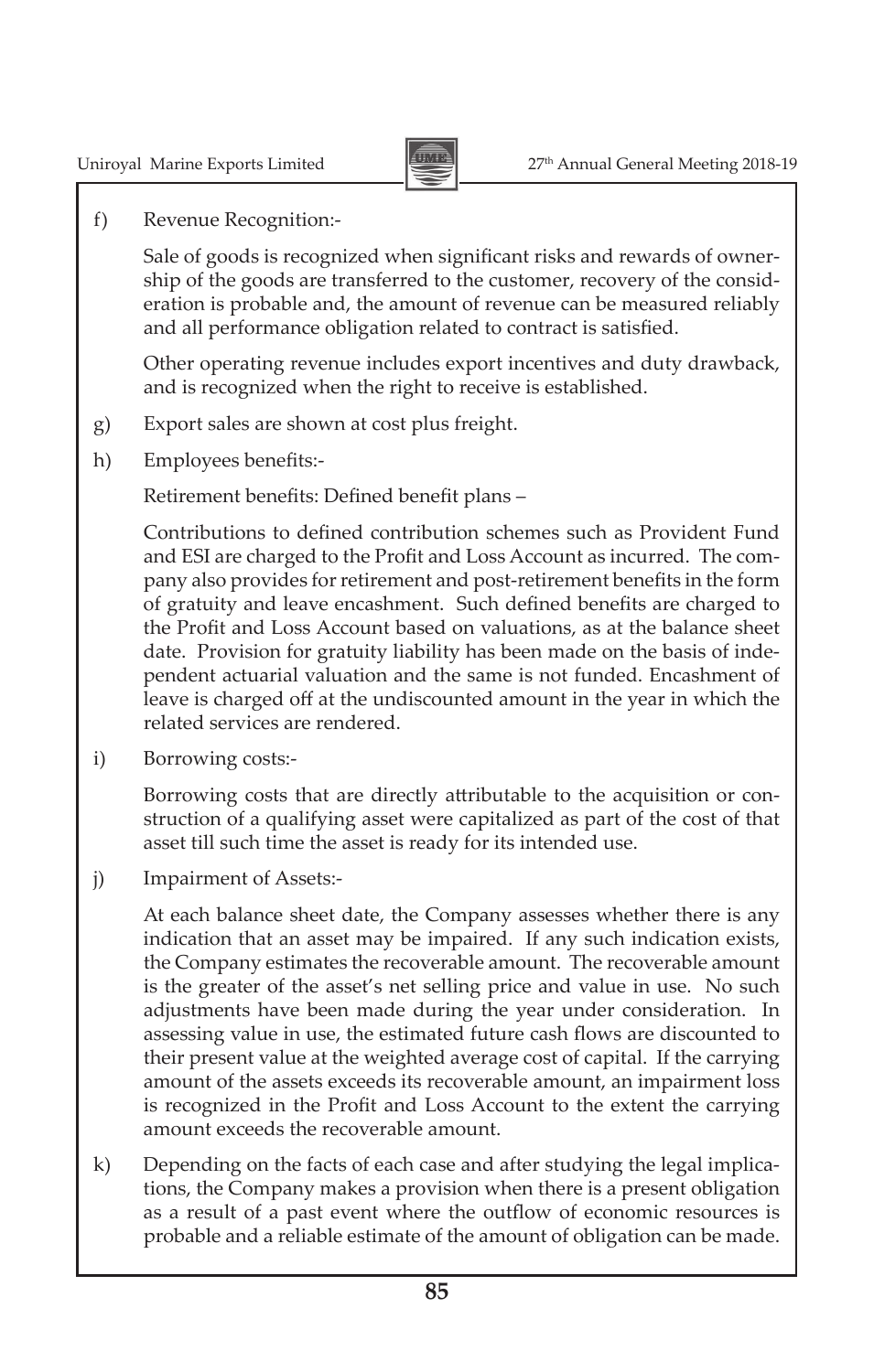

Provisions are measured at the best estimate of the expenditure required to settle the present obligation at the balance sheet date. The disclosure is made for all possible or present obligations that may but probably will not require outflow of resources as contingent liability in the financial statement.

- l) Trade Receivables:- Current year Rs. 1,45,08,234/- (Previous year :- Rs. 2,10,52,601/)-
- m) Use of Estimates:-

 The preparation of financial statements in conformity with generally accepted accounting principles, requires management to make estimates and assumptions that affect the reported amounts of assets and liabilities, disclosure of contingent liabilities at the date of the financial statements and the results of operations during the reporting year end. Although these estimates are based upon management's best knowledge of current events and actions, actual results could differ from these estimates.

n) Taxation

 Current Income Tax: – Tax on Income for current period is NIL and MAT provision applicable u/s. 115 is nil for the year.

- o) Deferred Tax Working: Deferred Tax Asset remaining in books has not been written off during the year as the management considers that it will be made good in the coming years. Based on prudence no provision has been made for the current year.
- p) Foreign currency transactions are accounted at the prevailing rates on the date of transaction and exchange rate differences on monitory assets and liability as on closing date are dealt in the Profit & Loss Account whenever material.

#### **37. Payment made to Directors**

|                                           | As on 31.3.2019 | As on 31.3.2018 |
|-------------------------------------------|-----------------|-----------------|
| Salary to Managing Director               | 1,80,000        | 1,80,000        |
| House Rent Allowance                      | 72,000          | 72,000          |
|                                           | 2,52,000        | 2,52,000        |
|                                           |                 |                 |
| Travelling Expenses incurred by Directors | 5000            | 2371            |
| Travelling Expenses - Foreign Tour        | NIL             | NIL             |
| Sitting Fee to Directors                  | 41,000          | 45,000          |

Directors are not claiming any commission and hence calculation of net profit under section 198 of the Companies Act, 2013 for computation of eligible commission to Directors are not given.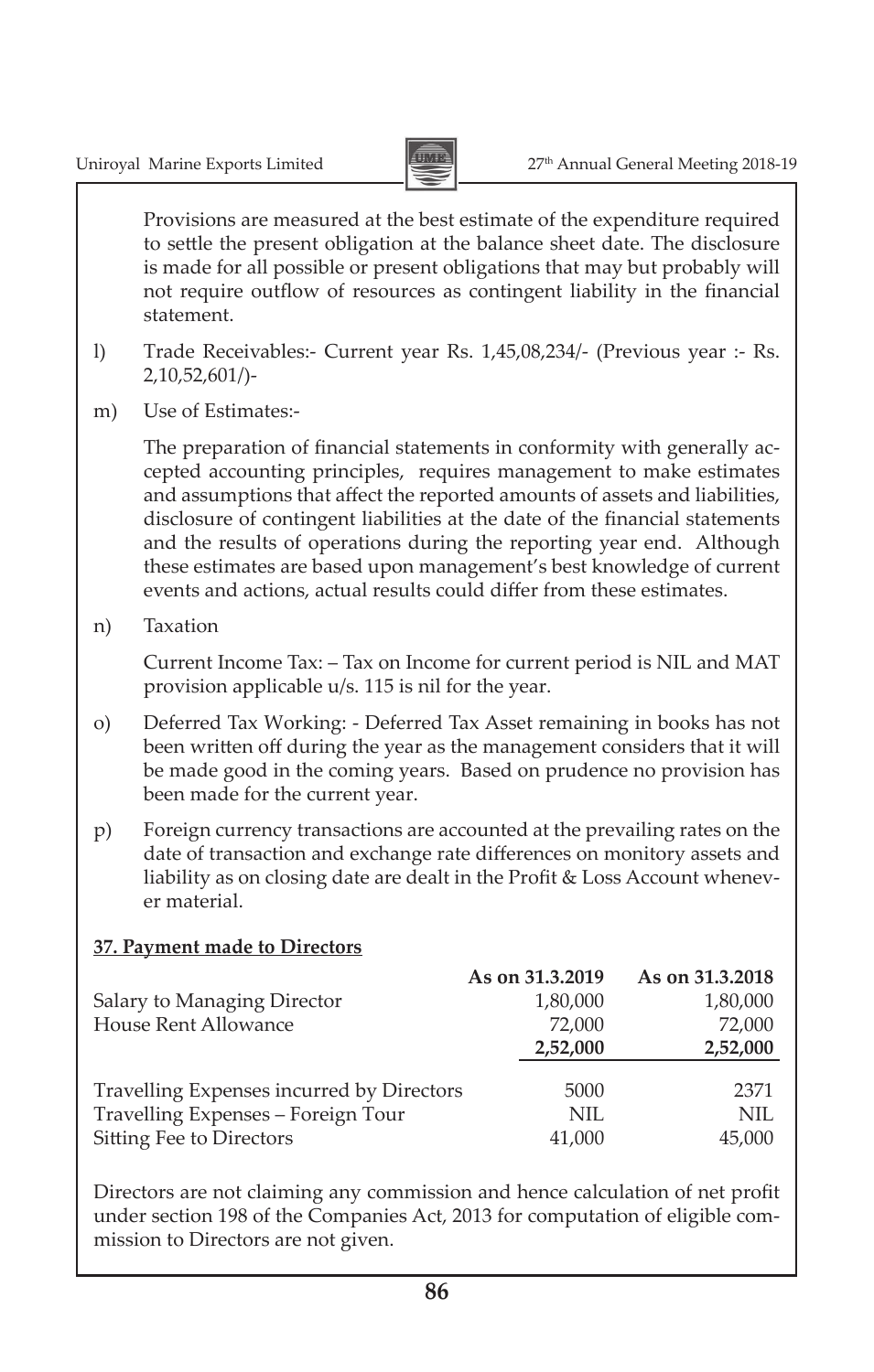

#### **38. Additional Information :**

Marine Division

|                                                                                 | Current Year | Previous Year |
|---------------------------------------------------------------------------------|--------------|---------------|
| Licensed Capacity<br>i)                                                         | N.A          | N.A           |
| <b>Installed Capacity</b><br>$\rm ii)$                                          | 17700MT      | 17700 MT      |
| iii) Actual Production                                                          | 833MT        | 925MT         |
| <b>39.</b> Name of Small Scale Industries to whom the Company owes amounts out- |              |               |

standing for more than 30 days.

| <b>Escort Packagings</b>                |             | Rs. 11,83,897 |
|-----------------------------------------|-------------|---------------|
|                                         |             |               |
|                                         |             | Rs.11,83,897  |
|                                         |             |               |
| 40. Unsecured Loan:                     |             |               |
| From Directors                          | Nil         | Nil           |
| From Others (erstwhile Director)        | 59,50,395   | 59,50,395     |
| Firms in which Directors are interested | Nil         | Nil           |
|                                         |             |               |
|                                         | 59, 50, 395 | 59,50,395     |
|                                         |             |               |

#### **41.Key Management Personnel:**

Mr. Anush K. Thomas, Managing Director and Mr. Thomas Koshy, Chief Executive.

Nature of transactions with related parties:

|                                                                            | <b>Directors</b>            | Key Management<br>Personnel | Firms/Companies<br>in which<br>Directors are<br>Interested |
|----------------------------------------------------------------------------|-----------------------------|-----------------------------|------------------------------------------------------------|
| Remuneration – MD<br>Sitting fee (Directors)<br><b>Travelling Expenses</b> | 2,52,000<br>41,000<br>5,000 | 3,60,000<br>3,382           |                                                            |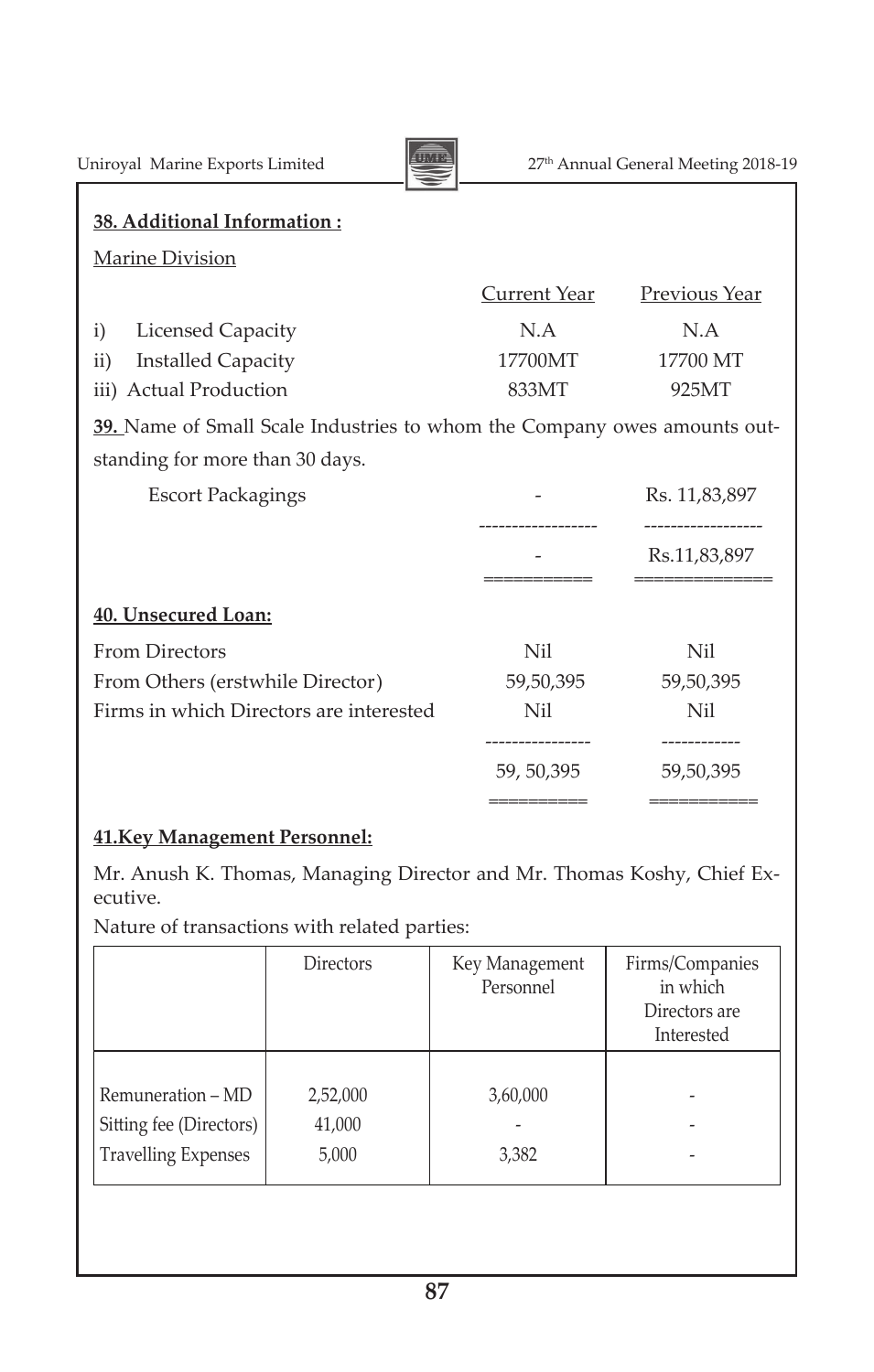

- **42**. Provision for gratuity liability has been made on the basis of independent actuarial valuation and the same is not funded. As the company was hither to carrying business loss of earlier years, and shortage in working capital, the company has not funded defined benefit plans as mandated in IND AS 19 'Employees Benefit'.
- **43.** No amount is due for transfer to Investor Education and Protection Fund in accordance with Sec.125 of the Companies Act, 2013, as at the end of the year.
- **44**. Cash Flows has been prepared under the 'Indirect Method' as set out in Ind AS 7, 'Statement of Cash Flows'.
- **45.** Quarterly financial results are published in accordance with the listing agreements.

Anush K. Thomas **Iype Mathew** Sd Managing Director **Chairman** Sabu Philip

Sd As per my report of even date

 (ICAI Mem No. 031708) Chartered Accountant

Sd Sd Thomas P Koshy Bindu Suresh 

Place: Kochi<br>
Date: 25 May 2019<br>
Company Secret

Chief Executive Chief Financial Officer 

en de la seu de la seu de la seu de la seu de la seu de la seu de la seu de la seu de la seu de la seu de la s

Company Secretary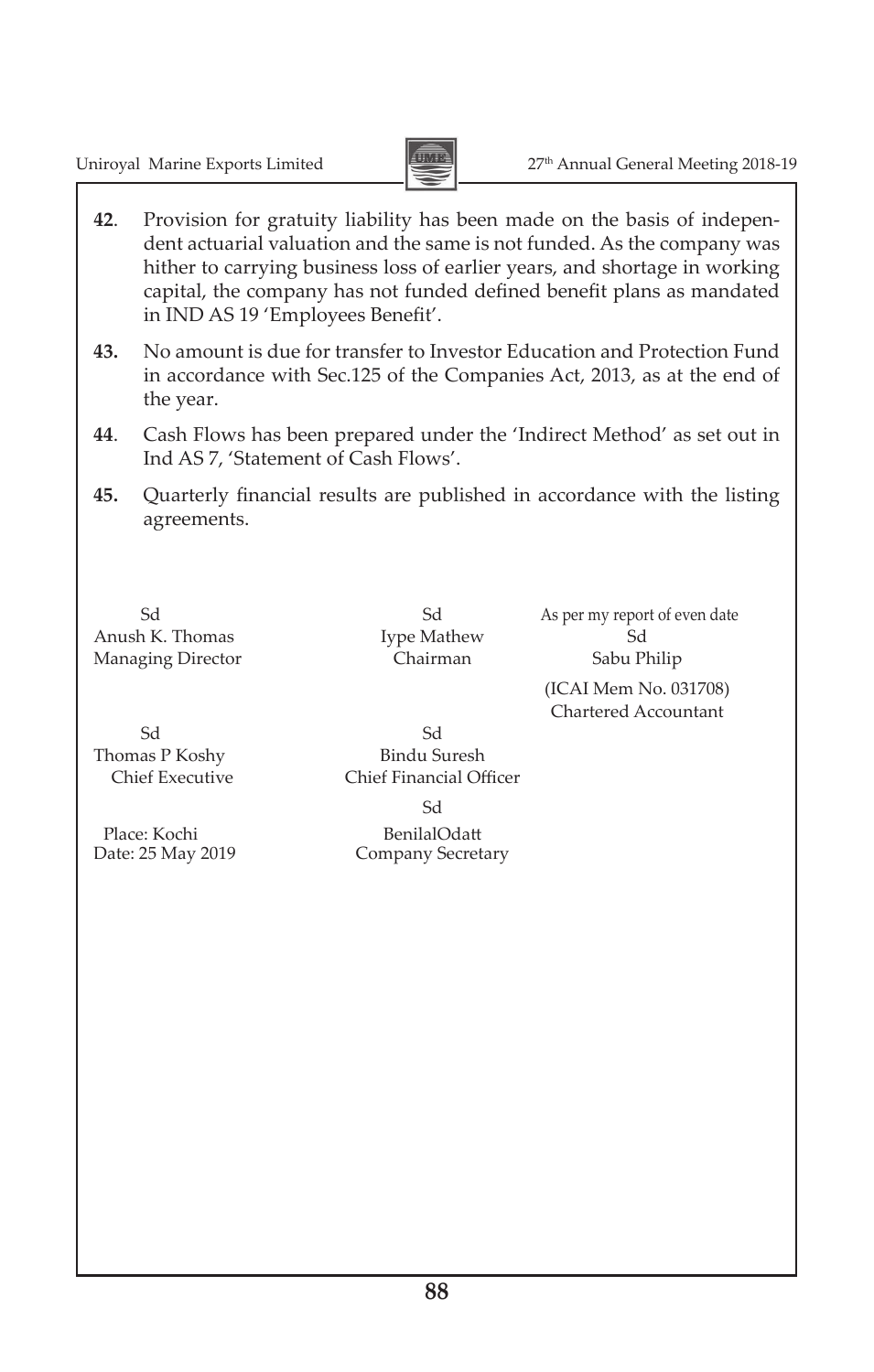Uniroyal Marine Exports Limited 27<sup>th</sup> Annual General Meeting 2018-19



#### **UNIROYAL MARINE EXPORTS LTD. CASHFLOW STATEMENT FOR THE YEAR ENDED 31ST MARCH 2019**

|              |                                                                         |                | 2018-19          |                | 2017-18    |
|--------------|-------------------------------------------------------------------------|----------------|------------------|----------------|------------|
| A.           | <b>CASH FLOW FROM OPERATING ACTIVITIES:</b>                             | Rs.            | Rs.              | Rs.            | Rs.        |
|              | Net Profit / (Loss) before tax and exceptional items                    |                | 4029432          |                | 2445968    |
|              | Adjustments for:                                                        |                |                  |                |            |
|              | Depreciation & amortisation expense                                     | 5436328.94     |                  | 5433982        |            |
|              | Other Comprehensive Income                                              | (2018000)      |                  | $\theta$       |            |
|              | <b>Interest Expense</b>                                                 | 13620909       |                  | 13933254       |            |
|              |                                                                         |                | 17039238         |                | 19367237   |
|              | Cash generated from Operations before Working<br><b>Capital Changes</b> |                | 21068670         |                | 21813204   |
|              | Adjustments for:                                                        |                |                  |                |            |
|              | (Increase)/decrease in other current asset                              | 666936         |                  | 717769         |            |
|              | (Increase)/decrease in trade receivables                                | 6544367        |                  | (19199310)     |            |
|              | (Increase)/decrease in inventories                                      | 11115517       |                  | 2647446        |            |
|              | Increase/(decrease) in trade payable                                    | (11973043)     |                  | 4720699        |            |
|              | Increase/(decrease) in non-current provision                            | 1712931        |                  | 21346          |            |
|              | Increase/(decrease) in other current liabilities                        | 165282         | 8231990          | (4394538)      | (15486588) |
|              | Cash generated from operations                                          |                | 29300660         |                | 6326616    |
|              | Taxes paid (net of refunds)                                             |                | $\theta$         |                | $\theta$   |
|              | Cash flow before exceptional items                                      |                | 29300660         |                | 6326616    |
|              | <b>Exceptional Items:</b>                                               |                |                  |                |            |
|              | Profit from discontinued operations                                     |                | $\theta$         |                | $\theta$   |
|              | Amounts paid for other restructuring activities                         |                | $\mathbf{0}$     |                | $\theta$   |
|              | Taxes paid for exceptional items                                        |                | $\boldsymbol{0}$ |                | $\theta$   |
|              | Net cash (used in)/generated from operating<br>activities-[A]           |                | 29300660         |                | 6326616    |
| B            | <b>CASH FLOW FROM INVESTING ACTIVITIES:</b>                             |                |                  |                |            |
|              | Purchase of Fixed Assets                                                | (2277258)      |                  | (1291496)      |            |
|              | Purchase of capital work in progress                                    | $\theta$       |                  | (438772)       |            |
|              | Cash flow before exceptional items                                      |                | (2277258)        |                | (1730268)  |
|              | <b>Exceptional Items:</b>                                               |                |                  |                |            |
|              | Consideration received on disposal of surplus properties                | $\theta$       |                  | $\theta$       |            |
|              | Consideration received on disposal of joint venture                     | $\overline{0}$ |                  | $\overline{0}$ |            |
|              | Taxes paid for exceptional items                                        | $\overline{0}$ |                  | $\overline{0}$ |            |
|              | Net cash (used in)/generated from investing activities-[B]              |                | (2277258)        |                | (1730268)  |
| $\mathsf{C}$ | CASH FLOW FROM FINANCING ACTIVITIES:                                    |                |                  |                |            |
|              | Working Capital Borrowings\(Repayment)                                  | (9208786)      |                  | 9305362        |            |
|              | Interest paid                                                           | (13620909)     |                  | (13933254)     |            |
|              |                                                                         |                |                  |                |            |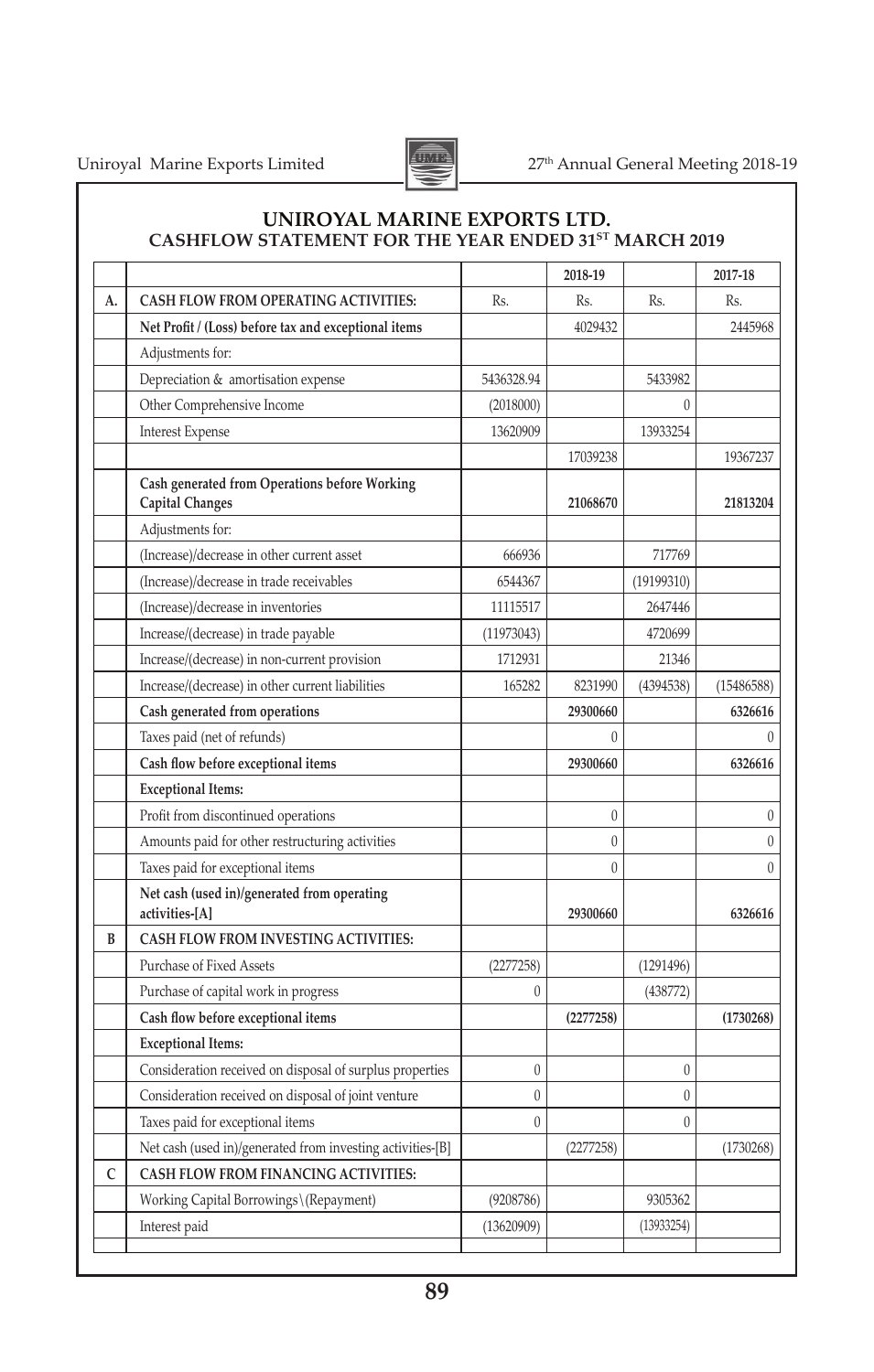

## Uniroyal Marine Exports Limited 2018-19 27<sup>th</sup> Annual General Meeting 2018-19

| Net cash (used in)/generated financing activities-[C]           | (22829695) | (4627892) |
|-----------------------------------------------------------------|------------|-----------|
| Net increase/(decrease) in cash and<br>cash equivalents-[A+B+C] | 4193707    | (31544)   |
| Add:Cash and cash equivalents at the beginning of the year      | 1019041    | 1050585   |
| Cash & cash equivalents as at the end of the year               | 52,12,748  | 10,19,041 |

#### **NOTES:**

1. The above cash flow statement has been prepared under the indirect method set out in IND AS - 7 statement of cash flows.

- 2. Figures in brackets are outflows.
- 3. Previous year figures have been regrouped wherever necessary.

Anush K. Thomas **Ivpe Mathew** Sd Managing Director **Chairman** Sabu Philip

Sd Sd As per my report of even date

Thomas P Koshy

Sd Sd Chartered Accountant<br>
Is P Koshy Bindu Suresh Chief Executive Chief Financial Officer 

Place: Kochi BenilalOdatt<br>
Date: 25 May 2019 Company Secret

<u>Sdeed</u> and the Solid Solid Solid Solid Solid Solid Solid Solid Solid Solid Solid Solid Solid Solid Solid Solid Solid Solid Solid Solid Solid Solid Solid Solid Solid Solid Solid Solid Solid Solid Solid Solid Solid Solid So Company Secretary (ICAI Mem No. 031708)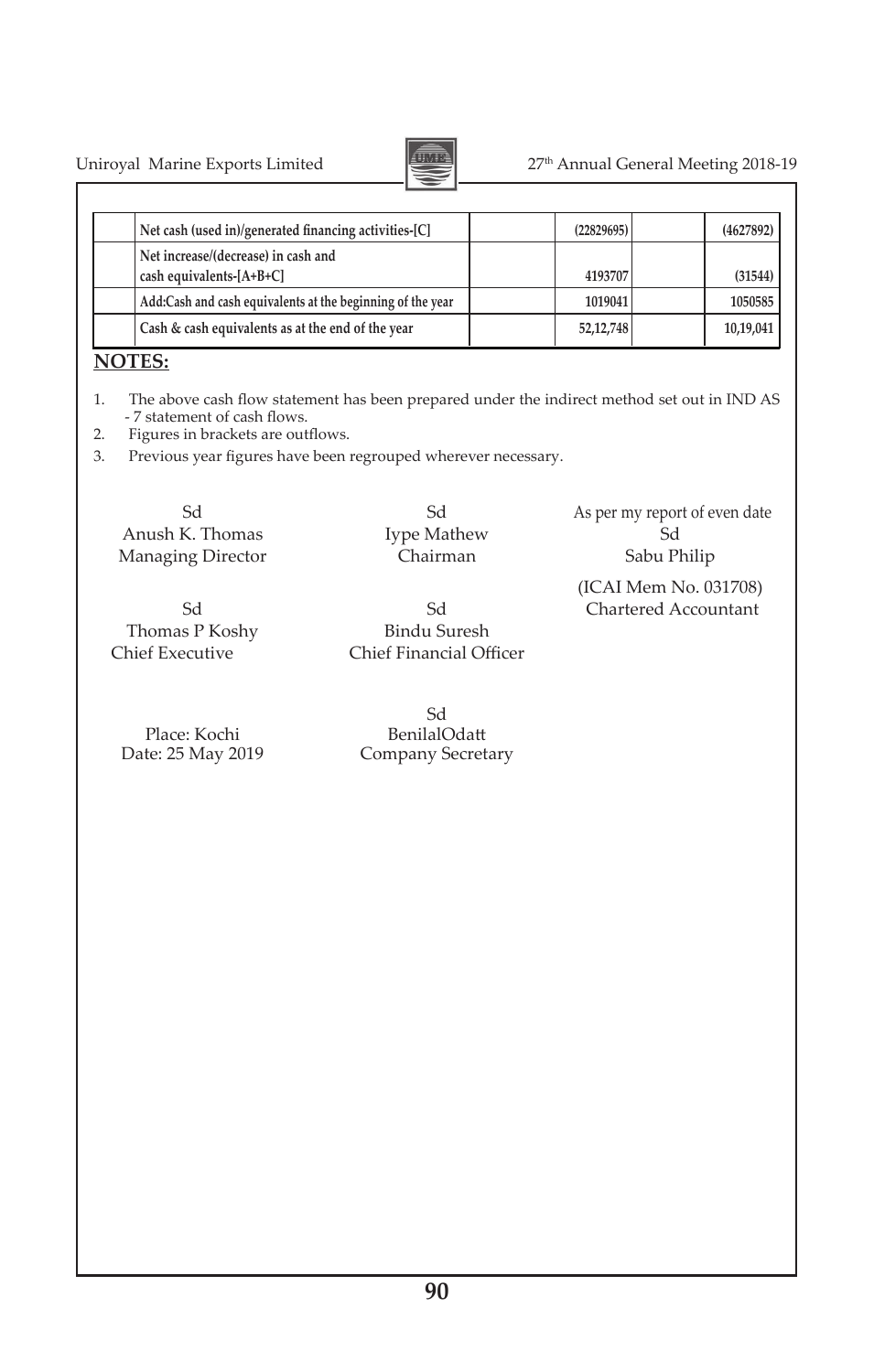Uniroyal Marine Exports Limited 27<sup>th</sup> Annual General Meeting 2018-19



| CIN - L15124KL1992PLC006674, Regd. Off: 11/19, Vengalam P O, Calicut, Kerala-673 303                                                                                                                                                                         | UNIROYAL MARINE EXPORTS LIMITED |  |         |                                   |         |  |                             |             |  |
|--------------------------------------------------------------------------------------------------------------------------------------------------------------------------------------------------------------------------------------------------------------|---------------------------------|--|---------|-----------------------------------|---------|--|-----------------------------|-------------|--|
| <b>FORM FOR FURNISHING PAN, BANK DETAILS &amp; EMAIL</b>                                                                                                                                                                                                     |                                 |  |         |                                   |         |  |                             |             |  |
| To                                                                                                                                                                                                                                                           |                                 |  |         |                                   |         |  |                             |             |  |
| S.K.D.C Consultants Limited<br>"Kanapathy Towers", 3rd Floor, 1391/A-1,<br>Sathy Road, Ganapathy Post, Coimbatore-641006                                                                                                                                     |                                 |  |         |                                   |         |  |                             |             |  |
| (Please fill in the information in capital letters in English only. Please $\sqrt{}$ whichever is applicable.)                                                                                                                                               |                                 |  |         |                                   |         |  |                             |             |  |
| I/We hereby give my /our Bank Details and PAN details.                                                                                                                                                                                                       |                                 |  |         |                                   |         |  |                             |             |  |
|                                                                                                                                                                                                                                                              |                                 |  |         |                                   |         |  |                             |             |  |
|                                                                                                                                                                                                                                                              |                                 |  |         |                                   |         |  |                             |             |  |
|                                                                                                                                                                                                                                                              |                                 |  |         |                                   |         |  |                             |             |  |
|                                                                                                                                                                                                                                                              |                                 |  |         |                                   |         |  |                             |             |  |
|                                                                                                                                                                                                                                                              |                                 |  |         |                                   |         |  |                             |             |  |
| <b>Bank Name</b>                                                                                                                                                                                                                                             |                                 |  |         |                                   |         |  |                             |             |  |
| <b>Branch Name</b>                                                                                                                                                                                                                                           |                                 |  |         |                                   |         |  |                             |             |  |
| <b>Bank Address</b>                                                                                                                                                                                                                                          |                                 |  |         |                                   |         |  |                             |             |  |
| <b>Branch Code</b>                                                                                                                                                                                                                                           |                                 |  |         |                                   |         |  |                             |             |  |
| Account Type                                                                                                                                                                                                                                                 |                                 |  | Savings |                                   | Current |  |                             | Cash Credit |  |
| $A/c$ No                                                                                                                                                                                                                                                     |                                 |  |         |                                   |         |  |                             |             |  |
|                                                                                                                                                                                                                                                              |                                 |  |         | (as appearing In the cheque book) |         |  |                             |             |  |
|                                                                                                                                                                                                                                                              |                                 |  |         |                                   |         |  |                             |             |  |
|                                                                                                                                                                                                                                                              |                                 |  |         |                                   |         |  |                             |             |  |
| I hereby declare that the particulars given are true, correct and complete. If any trans-<br>action is delayed or not effected at all for reasons of incompleteness or incorrectness of<br>information supplied as above, Bank will not be held responsible. |                                 |  |         |                                   |         |  |                             |             |  |
| Date:                                                                                                                                                                                                                                                        |                                 |  |         |                                   |         |  | (Signature of First holder) |             |  |
|                                                                                                                                                                                                                                                              |                                 |  |         |                                   |         |  |                             |             |  |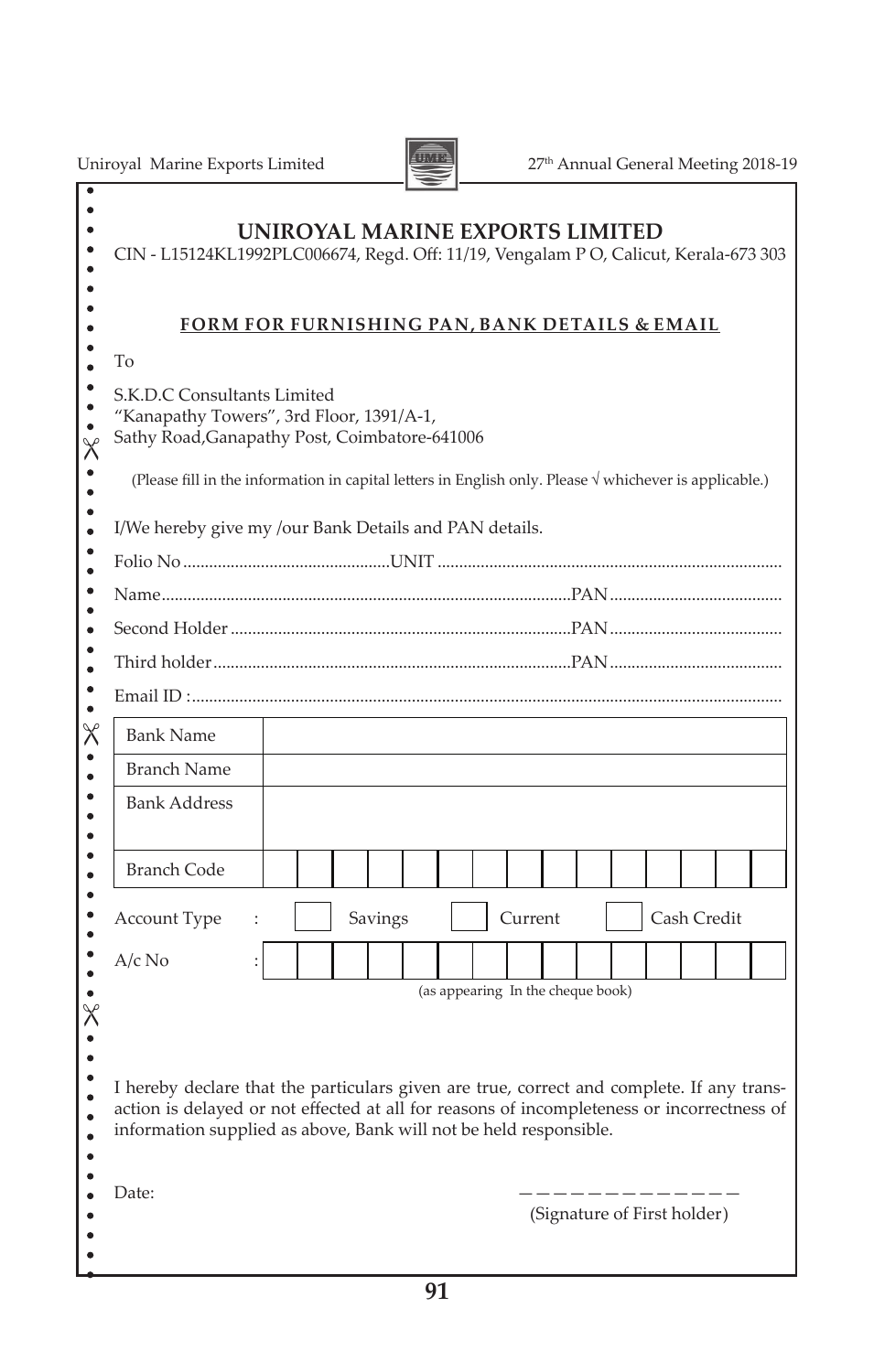

## **UNIROYAL MARINE EXPORTS LIMITED**

CIN - L15124KL1992PLC006674, Regd. Off: 11/19, Vengalam P O, Calicut, Kerala-673 303

#### **REMINDER TO SHAREHOLDERS**

Dear Shareholder,

Pursuant to SEBI/HO/MIRSD/DOP1/CIR/P/2018/73 Dated April 20, 2018, we request you to furnish the following documents along with the filled **FORM FOR FURNISHING PAN, BANK DETAILS & EMAIL** (page 91) to us within 21 days from the date of this reminder.

- Self attested copy of PAN card(s) of sole /joint holder(s) of shares,
- Bank details form along with original cancelled cheque leaf with the name of the sole/first holder printed on cheque leaf or copy of bank passbook attested by your Bank Manager.

We also request you to furnish your E-mail ID and phone/ mobile number this would facilitate the company to support the Green Initiative measure launched by Ministry of Corporate Affairs and provide speedy communication.

**Please note that w.e.f. 01.04.2019, transfer of Shares in physical mode will not be processed as per amendment to SEBI (LODR) Regulation 2015.You are advised to demat your shares**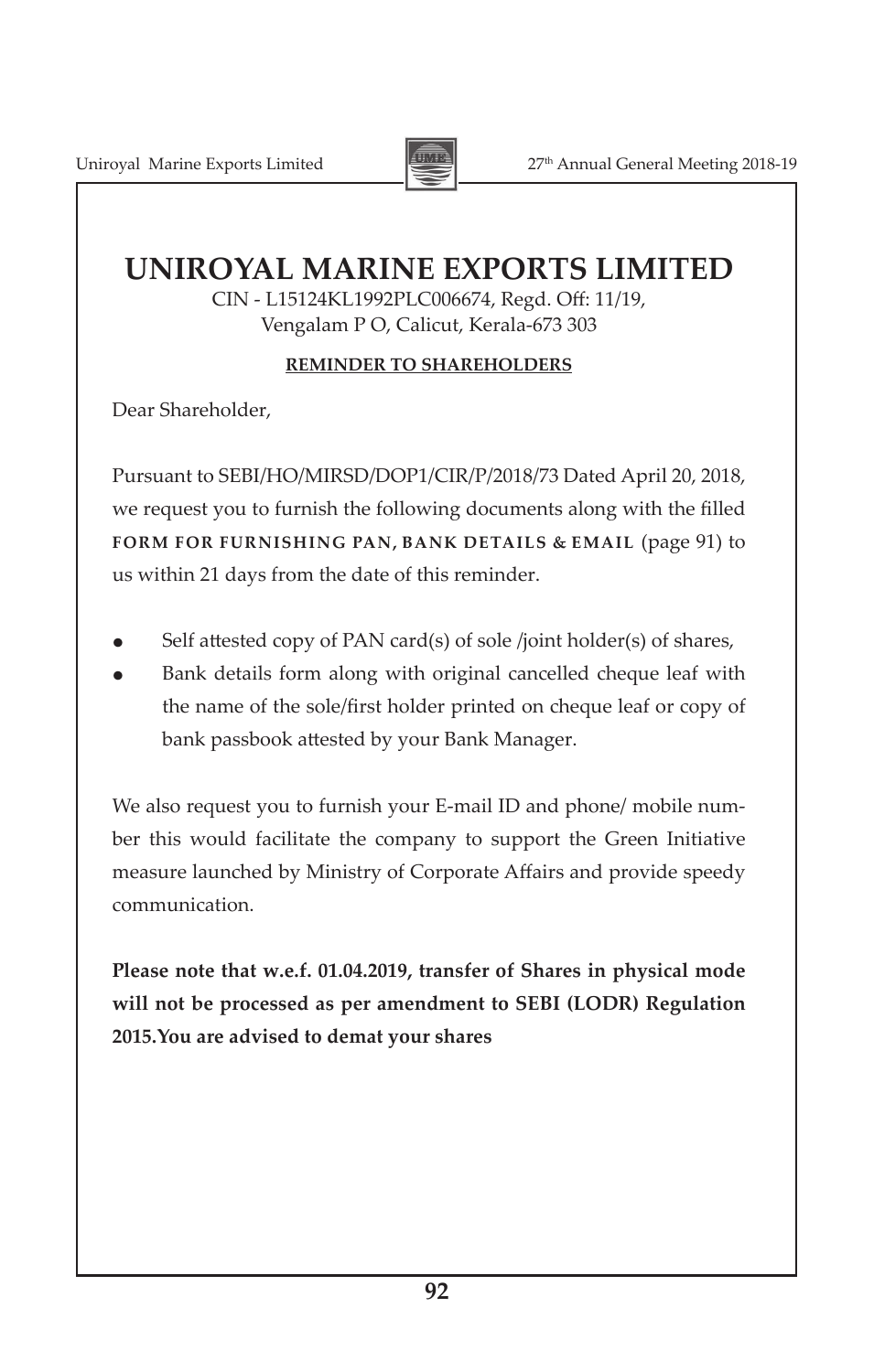

# **UNIROYAL MARINE EXPORTS LIMITED**

CIN. L15124KL1992PLC006674

Regd. Off:11/19, Vengalam P O, Calicut, Kerala-673 303 Ph: 0496 – 2633781, 2633782,

E-mail: ume@uniroyalmarine.com | Website: www.uniroyalmarine.com

## **ATTENDANCE SLIP**

(To be presented at the entrance)

| Reg. Folio/DP & Client No: |  |
|----------------------------|--|
| No .of Shares Held:        |  |

I certify that I am a registered Shareholder/Proxy for the registered shareholder of the Company. I hereby record my presence at the 27th Annual General Meeting of the Company to be held on Saturday, September 28, 2019 at 3.00 p.m. at the Registered Office of the Company

Member's Name :.............................................

Proxy's Name :.............................................

Member's/ Proxy's Signature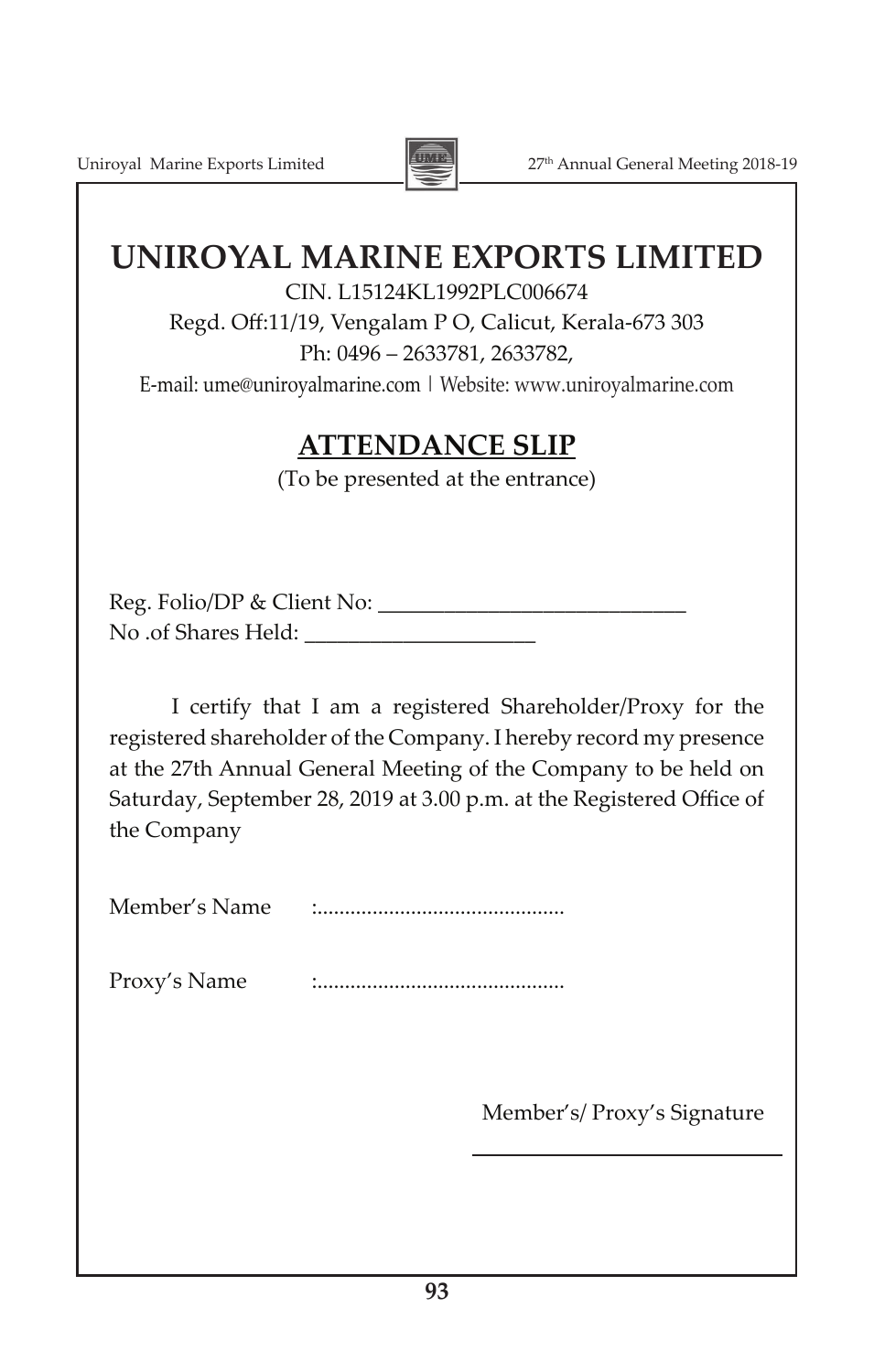

Uniroyal Marine Exports Limited 27<sup>th</sup> Annual General Meeting 2018-19

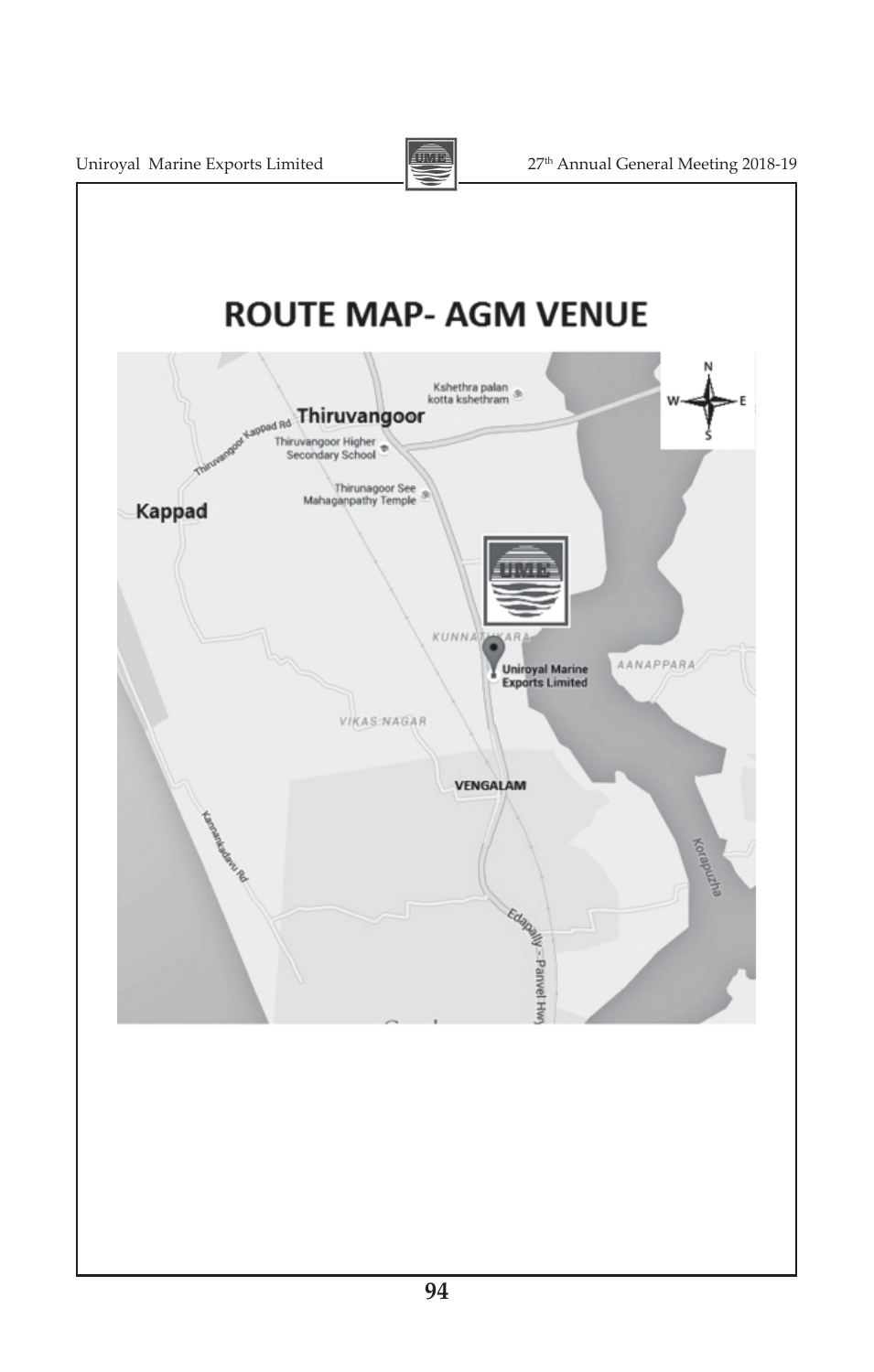

Uniroyal Marine Exports Limited Annual General Meeting 2018-19

# **PROXY FORM**

(Pursuant to Section 105(6) of the Companies Act, 2013 and Rule 19(3) of the Companies (Management and Administration) Rules, 2014)

CIN : L15124KL1992PLC006674 Name of the Company : Uniroyal Marine Exports Limited Registered Office : 11/19, Vengalam P O, Calicut, Kerala-673 303 Name of the Member(s) : ................................................................................................... Registered address : ................................................................................................... E-mail Id : ................................................................................................... Folio No. /Client ID No. : ...................................................DP ID No.............................. I/We, being the member(s) holding..............................shares of the above named Company, hereby appoint 1. Name: ...............................................................E-mail Id: ................................................................ Address.................................................................................................................................................... ................................................................................ Signature: ............................................................... or failing him/her 2. Name:................................................................E-mail Id:................................................................. Address:................................................................................................................................................... ................................................................................ Signature:................................................................ or failing him/her 3. Name:................................................................E-mail Id: ................................................................ Address:................................................................................................................................................... ................................................................................ Signature:................................................................ as my/our proxy to attend and vote (on a poll) for me/us and on my/our behalf at the 27th Annual General Meeting of the Company to be held on Saturday, September 28, 2019 at 3.00 p.m. at the Registered Office of the Company and at any adjournment thereof in respect of such resolutions as are indicated below:

| Resolution No. | Resolution                                                   |
|----------------|--------------------------------------------------------------|
|                | Adoption of accounts.                                        |
| 2.             | Re-appointment of Mr. Mohanlal V Nair                        |
| З.             | Ratification of the Appointment of Statutory Auditor.        |
| 4.             | Re appointment of Mr Iype Mathew as the Independent Director |
| 5.             | Re appointment of Mr Ram Nath as the Independent Director    |

Signed this …......................…… day of …...........……………. 2019

Affix Revenue Stamp

Signature of shareholder:....................Signature of Proxyholder(s):................................

NOTES: 1. This Form in order to be effective should be duly completed and deposited at the Registered Office of the Company not less than 48 hours before the commencement of the Meeting.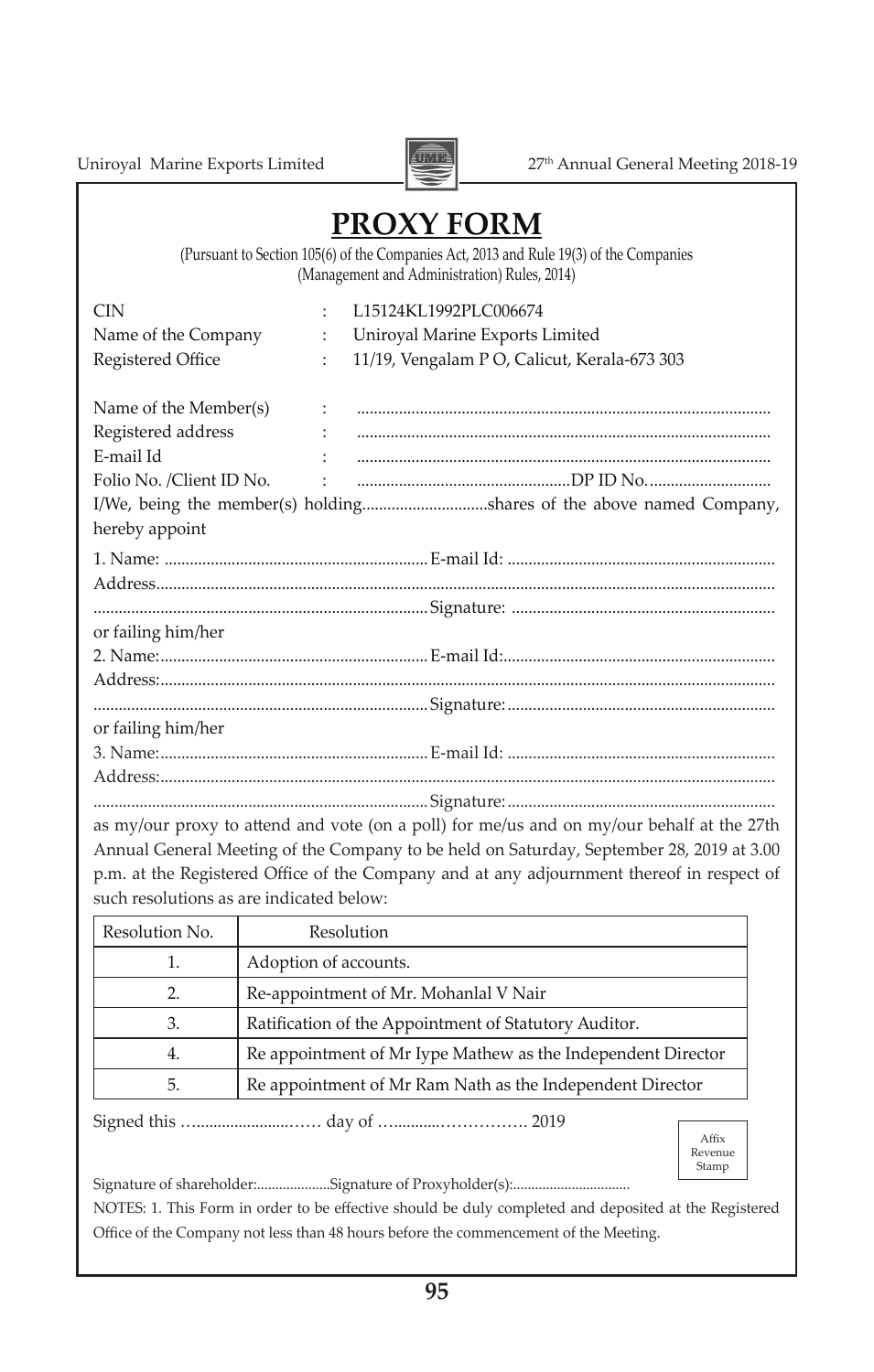